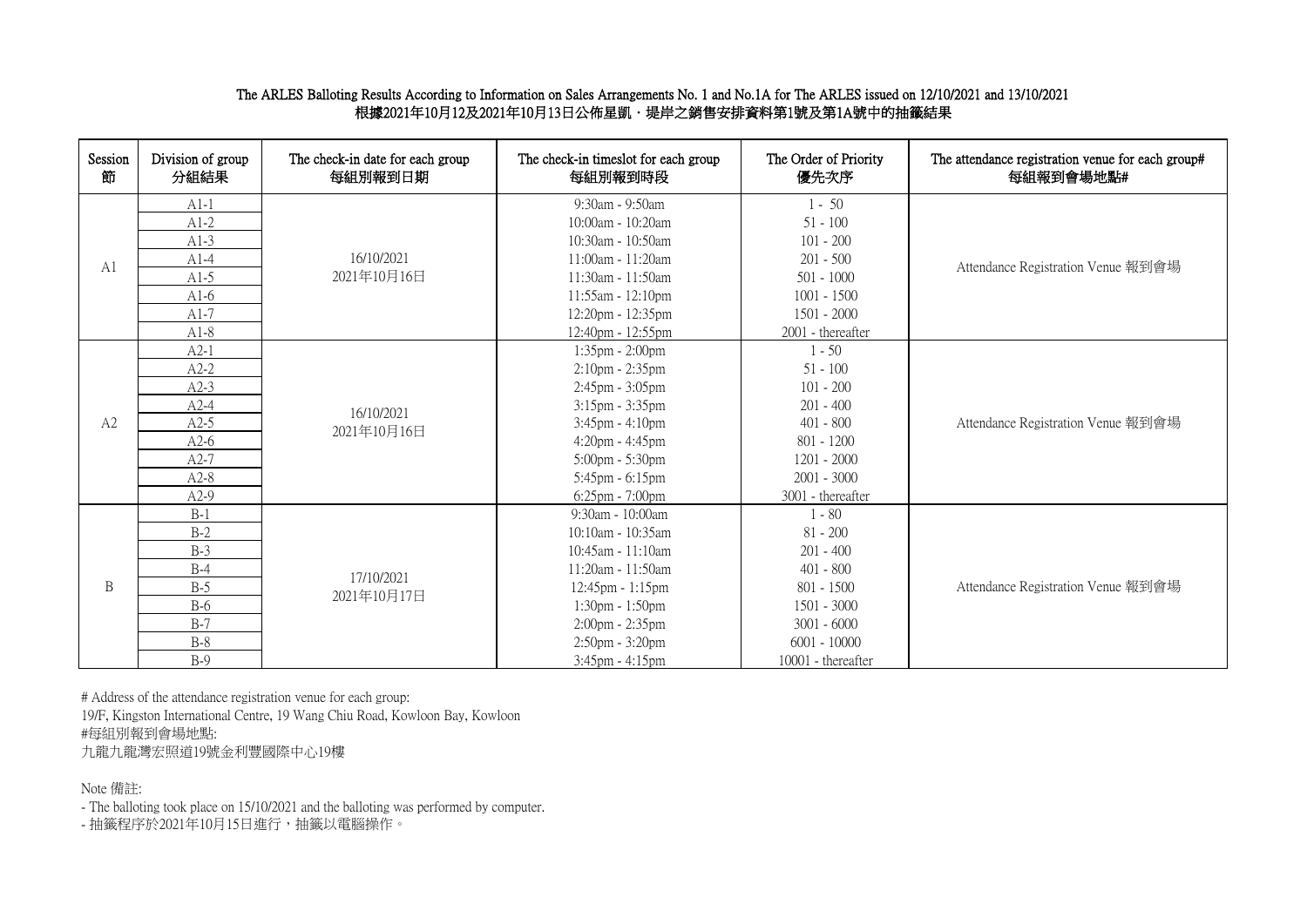Page: 1

| 抽籤結果<br>順序<br><b>Balloting</b><br>Result<br>Sequence | 登記號碼<br><b>Registration No.</b> | 抽籤結果<br>順序<br><b>Balloting</b><br>Result<br>Sequence | 登記號碼<br>Registration No. | 抽籤結果<br>順序<br><b>Balloting</b><br>Result<br>Sequence | 登記號碼<br>Registration No. | 抽籤結果<br>順序<br><b>Balloting</b><br>Result<br>Sequence | 登記號碼<br>Registration No. | 抽籤結果<br>順序<br><b>Balloting</b><br>Result<br>Sequence | 登記號碼<br>Registration No. |
|------------------------------------------------------|---------------------------------|------------------------------------------------------|--------------------------|------------------------------------------------------|--------------------------|------------------------------------------------------|--------------------------|------------------------------------------------------|--------------------------|
| 2388                                                 | TA-2-0000001                    | 3233                                                 | TA-2-0000021             | 4904                                                 | TA-2-0000041             | 1262                                                 | TA-2-0000061             | 80                                                   | TA-2-0000081             |
| 4325                                                 | TA-2-0000002                    | 5308                                                 | TA-2-0000022             | 2034                                                 | TA-2-0000042             | 702                                                  | TA-2-0000062             | 5494                                                 | TA-2-0000082             |
| 1802                                                 | TA-2-0000003                    | 3440                                                 | TA-2-0000023             | 4469                                                 | TA-2-0000043             | 4964                                                 | TA-2-0000063             | 1892                                                 | TA-2-0000083             |
| 4566                                                 | TA-2-0000004                    | 4136                                                 | TA-2-0000024             | 967                                                  | TA-2-0000044             | 3490                                                 | TA-2-0000064             | 1093                                                 | TA-2-0000084             |
| 3661                                                 | TA-2-0000005                    | 3467                                                 | TA-2-0000025             | 1493                                                 | TA-2-0000045             | 4123                                                 | TA-2-0000065             | 2698                                                 | TA-2-0000085             |
| 2274                                                 | TA-2-0000006                    | 887                                                  | TA-2-0000026             | 351                                                  | TA-2-0000046             | 3252                                                 | TA-2-0000066             | 1042                                                 | TA-2-0000086             |
| 1873                                                 | TA-2-0000007                    | 167                                                  | TA-2-0000027             | 691                                                  | TA-2-0000047             | 3632                                                 | TA-2-0000067             | 415                                                  | TA-2-0000087             |
| 1625                                                 | TA-2-0000008                    | 5302                                                 | TA-2-0000028             | 5387                                                 | TA-2-0000048             | 1976                                                 | TA-2-0000068             | 2754                                                 | TA-2-0000088             |
| 1790                                                 | TA-2-0000009                    | 4833                                                 | TA-2-0000029             | 3338                                                 | TA-2-0000049             | 331                                                  | TA-2-0000069             | 3651                                                 | TA-2-0000089             |
| 5097                                                 | TA-2-0000010                    | 1183                                                 | TA-2-0000030             | 1371                                                 | TA-2-0000050             | 5222                                                 | TA-2-0000070             | 4009                                                 | TA-2-0000090             |
| 5432                                                 | TA-2-0000011                    | 2136                                                 | TA-2-0000031             | 990                                                  | TA-2-0000051             | 1326                                                 | TA-2-0000071             | 996                                                  | TA-2-0000091             |
| 4516                                                 | TA-2-0000012                    | 73                                                   | TA-2-0000032             | 2191                                                 | TA-2-0000052             | 2327                                                 | TA-2-0000072             | 1048                                                 | TA-2-0000092             |
| 767                                                  | TA-2-0000013                    | 751                                                  | TA-2-0000033             | 1671                                                 | TA-2-0000053             | 4435                                                 | TA-2-0000073             | 1445                                                 | TA-2-0000093             |
| 3798                                                 | TA-2-0000014                    | 1757                                                 | TA-2-0000034             | 1588                                                 | TA-2-0000054             | 4673                                                 | TA-2-0000074             | 1096                                                 | TA-2-0000094             |
| 2260                                                 | TA-2-0000015                    | 1337                                                 | TA-2-0000035             | 194                                                  | TA-2-0000055             | 5212                                                 | TA-2-0000075             | 2201                                                 | TA-2-0000095             |
| 3927                                                 | TA-2-0000016                    | 1473                                                 | TA-2-0000036             | 3471                                                 | TA-2-0000056             | 3785                                                 | TA-2-0000076             | 2368                                                 | TA-2-0000096             |
| 2680                                                 | TA-2-0000017                    | 133                                                  | TA-2-0000037             | 3487                                                 | TA-2-0000057             | 504                                                  | TA-2-0000077             | 525                                                  | TA-2-0000097             |
| 4738                                                 | TA-2-0000018                    | 5452                                                 | TA-2-0000038             | 454                                                  | TA-2-0000058             | 1622                                                 | TA-2-0000078             | 2918                                                 | TA-2-0000098             |
| 2300                                                 | TA-2-0000019                    | 4925                                                 | TA-2-0000039             | 1492                                                 | TA-2-0000059             | 718                                                  | TA-2-0000079             | 520                                                  | TA-2-0000099             |
| 414                                                  | TA-2-0000020                    | 4724                                                 | TA-2-0000040             | 4407                                                 | TA-2-0000060             | 929                                                  | TA-2-0000080             | 2934                                                 | TA-2-0000100             |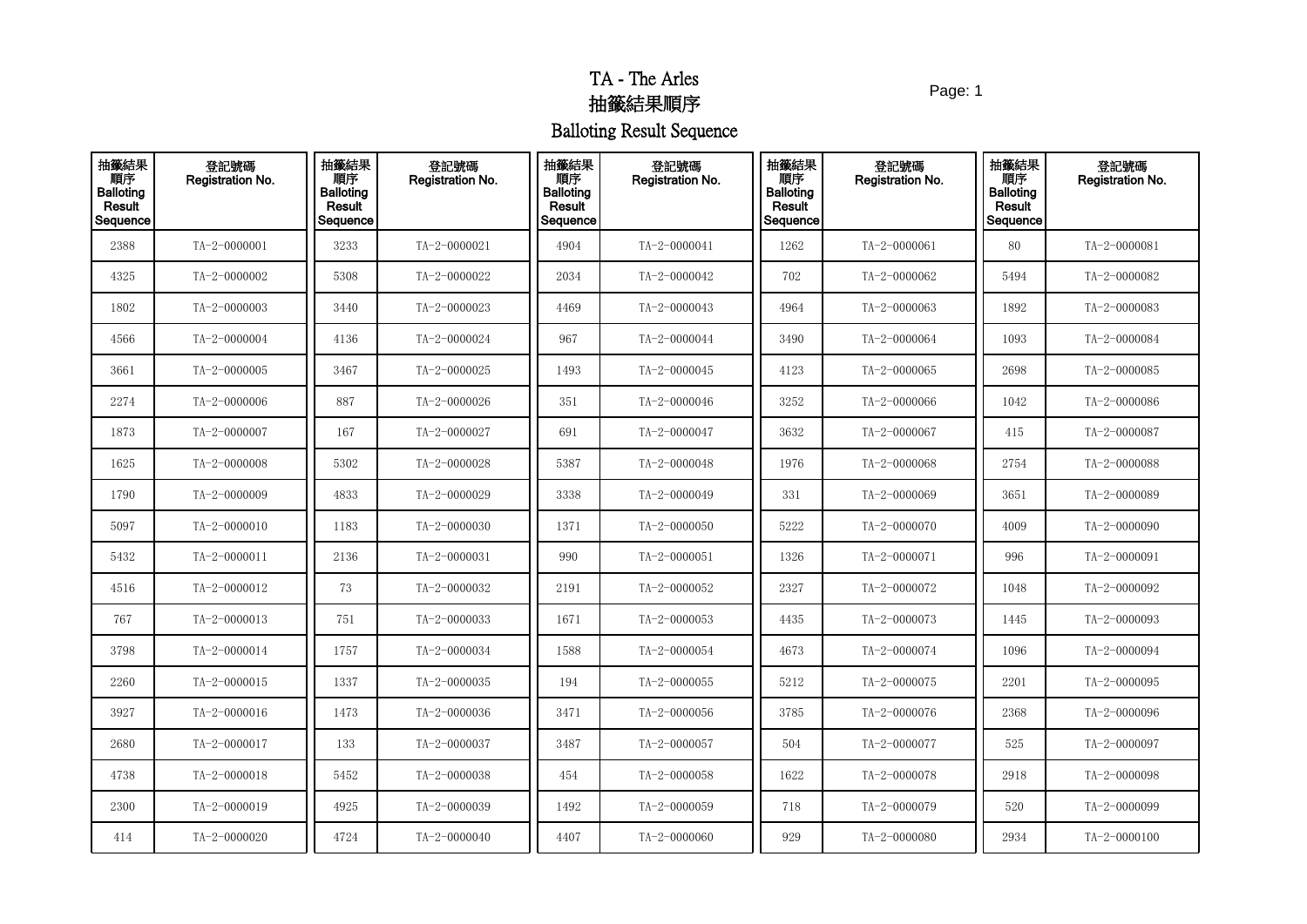Page: 2

| 抽籤結果<br>Result<br>Sequence | 登記號碼<br>Registration No. | 抽籤結果<br>順序<br><b>Balloting</b><br>Result<br>Sequence | 登記號碼<br>Registration No. | 抽籤結果<br>順序<br><b>Balloting</b><br>Result<br>Sequence | 登記號碼<br>Registration No. | 抽籤結果<br>順序<br><b>Balloting</b><br>Result<br>Sequence | 登記號碼<br><b>Registration No.</b> | 抽籤結果<br>順序<br><b>Balloting</b><br>Result<br>Sequence | 登記號碼<br><b>Registration No.</b> |
|----------------------------|--------------------------|------------------------------------------------------|--------------------------|------------------------------------------------------|--------------------------|------------------------------------------------------|---------------------------------|------------------------------------------------------|---------------------------------|
| 2955                       | $TA - 2 - 0000101$       | 3164                                                 | TA-2-0000121             | 4301                                                 | TA-2-0000141             | 4937                                                 | TA-2-0000161                    | 3522                                                 | TA-2-0000181                    |
| 619                        | TA-2-0000102             | 4906                                                 | TA-2-0000122             | 4190                                                 | TA-2-0000142             | 5087                                                 | TA-2-0000162                    | 4595                                                 | TA-2-0000182                    |
| 4739                       | TA-2-0000103             | 2727                                                 | TA-2-0000123             | 631                                                  | TA-2-0000143             | 4279                                                 | $TA - 2 - 0000163$              | 1331                                                 | $TA - 2 - 0000183$              |
| 1477                       | TA-2-0000104             | 4531                                                 | TA-2-0000124             | 1405                                                 | TA-2-0000144             | 5030                                                 | TA-2-0000164                    | 2355                                                 | TA-2-0000184                    |
| 241                        | TA-2-0000105             | 991                                                  | TA-2-0000125             | 2526                                                 | TA-2-0000145             | 2622                                                 | TA-2-0000165                    | 4907                                                 | TA-2-0000185                    |
| 1065                       | TA-2-0000106             | 4316                                                 | TA-2-0000126             | 2859                                                 | TA-2-0000146             | 464                                                  | TA-2-0000166                    | 249                                                  | TA-2-0000186                    |
| 5008                       | TA-2-0000107             | 4037                                                 | TA-2-0000127             | 3107                                                 | TA-2-0000147             | 1645                                                 | $TA - 2 - 0000167$              | 3819                                                 | $TA - 2 - 0000187$              |
| 2776                       | TA-2-0000108             | 1549                                                 | TA-2-0000128             | 2504                                                 | TA-2-0000148             | 5409                                                 | TA-2-0000168                    | 834                                                  | TA-2-0000188                    |
| 4950                       | TA-2-0000109             | 4973                                                 | TA-2-0000129             | 2718                                                 | TA-2-0000149             | 2788                                                 | TA-2-0000169                    | 3476                                                 | $TA - 2 - 0000189$              |
| 4691                       | TA-2-0000110             | 1386                                                 | TA-2-0000130             | 4612                                                 | TA-2-0000150             | 2958                                                 | $TA - 2 - 0000170$              | 5518                                                 | TA-2-0000190                    |
| 258                        | TA-2-0000111             | 380                                                  | TA-2-0000131             | 5523                                                 | TA-2-0000151             | 3204                                                 | TA-2-0000171                    | 220                                                  | TA-2-0000191                    |
| 1725                       | TA-2-0000112             | 4588                                                 | TA-2-0000132             | 4572                                                 | TA-2-0000152             | 1921                                                 | TA-2-0000172                    | 3676                                                 | TA-2-0000192                    |
| 1617                       | TA-2-0000113             | 665                                                  | TA-2-0000133             | 1680                                                 | TA-2-0000153             | 4124                                                 | $TA - 2 - 0000173$              | 2166                                                 | TA-2-0000193                    |
| 4285                       | TA-2-0000114             | 5143                                                 | TA-2-0000134             | 1510                                                 | TA-2-0000154             | 757                                                  | TA-2-0000174                    | 753                                                  | TA-2-0000194                    |
| 2150                       | $TA - 2 - 0000115$       | 634                                                  | TA-2-0000135             | 297                                                  | TA-2-0000155             | 3008                                                 | TA-2-0000175                    | 3786                                                 | TA-2-0000195                    |
| 4170                       | TA-2-0000116             | 2594                                                 | TA-2-0000136             | 4090                                                 | TA-2-0000156             | 1934                                                 | TA-2-0000176                    | 2122                                                 | TA-2-0000196                    |
| 3911                       | TA-2-0000117             | 3295                                                 | TA-2-0000137             | 1152                                                 | TA-2-0000157             | 3110                                                 | TA-2-0000177                    | 4662                                                 | $TA - 2 - 0000197$              |
| 4409                       | $TA - 2 - 0000118$       | 5249                                                 | TA-2-0000138             | 4067                                                 | TA-2-0000158             | 2603                                                 | TA-2-0000178                    | 894                                                  | TA-2-0000198                    |
| 2055                       | TA-2-0000119             | 2097                                                 | TA-2-0000139             | 1129                                                 | TA-2-0000159             | 4805                                                 | TA-2-0000179                    | 302                                                  | TA-2-0000199                    |
| 3278                       | TA-2-0000120             | 4563                                                 | TA-2-0000140             | 394                                                  | TA-2-0000160             | 4173                                                 | TA-2-0000180                    | 3247                                                 | TA-2-0000200                    |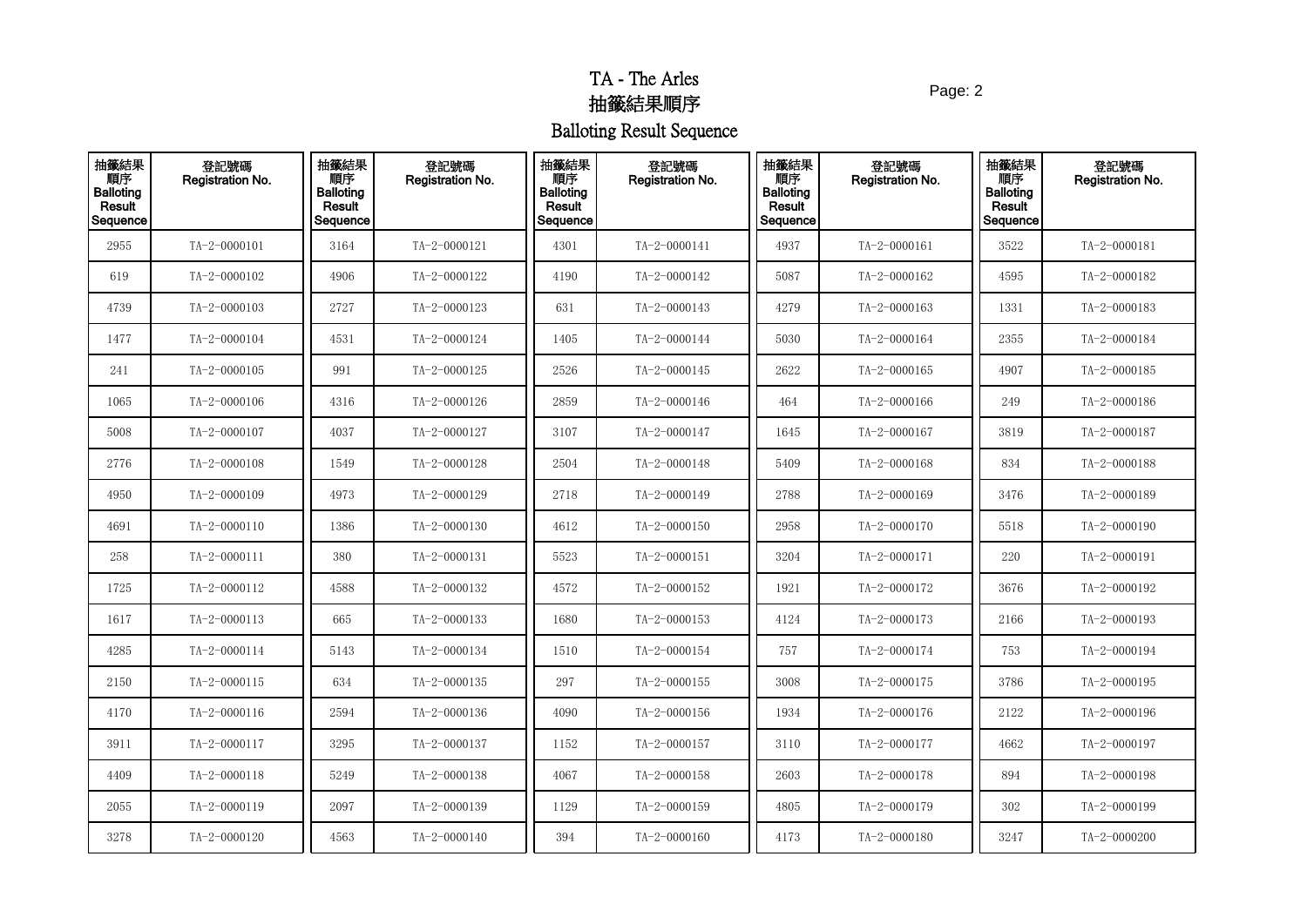Page: 3

| 抽籤結果<br>Result<br>Sequence | 登記號碼<br>Registration No. | 抽籤結果<br>順序<br><b>Balloting</b><br>Result<br>Sequence | 登記號碼<br>Registration No. | 抽籤結果<br>順序<br><b>Balloting</b><br>Result<br>Sequence | 登記號碼<br>Registration No. | 抽籤結果<br>順序<br><b>Balloting</b><br>Result<br>Sequence | 登記號碼<br><b>Registration No.</b> | 抽籤結果<br>順序<br><b>Balloting</b><br>Result<br>Sequence | 登記號碼<br><b>Registration No.</b> |
|----------------------------|--------------------------|------------------------------------------------------|--------------------------|------------------------------------------------------|--------------------------|------------------------------------------------------|---------------------------------|------------------------------------------------------|---------------------------------|
| 3253                       | TA-2-0000201             | 4349                                                 | TA-2-0000221             | 4109                                                 | TA-2-0000241             | 696                                                  | TA-2-0000261                    | 2941                                                 | TA-2-0000281                    |
| 4141                       | TA-2-0000202             | 1432                                                 | TA-2-0000222             | 4839                                                 | TA-2-0000242             | 2757                                                 | TA-2-0000262                    | 1230                                                 | TA-2-0000282                    |
| 3894                       | TA-2-0000203             | 5252                                                 | TA-2-0000223             | 2323                                                 | TA-2-0000243             | 3873                                                 | $TA - 2 - 0000263$              | 4735                                                 | TA-2-0000283                    |
| 2666                       | TA-2-0000204             | 4185                                                 | TA-2-0000224             | 2831                                                 | TA-2-0000244             | 1848                                                 | TA-2-0000264                    | 1080                                                 | TA-2-0000284                    |
| 4686                       | TA-2-0000205             | 940                                                  | TA-2-0000225             | 3015                                                 | TA-2-0000245             | 5301                                                 | TA-2-0000265                    | 4319                                                 | TA-2-0000285                    |
| 3685                       | TA-2-0000206             | 4930                                                 | TA-2-0000226             | 160                                                  | TA-2-0000246             | 995                                                  | TA-2-0000266                    | 1421                                                 | TA-2-0000286                    |
| 413                        | TA-2-0000207             | 932                                                  | TA-2-0000227             | 1410                                                 | TA-2-0000247             | 4326                                                 | TA-2-0000267                    | 4709                                                 | TA-2-0000287                    |
| 2911                       | TA-2-0000208             | 3071                                                 | TA-2-0000228             | 3681                                                 | TA-2-0000248             | 2655                                                 | TA-2-0000268                    | 1094                                                 | TA-2-0000288                    |
| 1885                       | TA-2-0000209             | 4715                                                 | TA-2-0000229             | 3866                                                 | TA-2-0000249             | 1918                                                 | TA-2-0000269                    | 614                                                  | TA-2-0000289                    |
| 4186                       | TA-2-0000210             | 1435                                                 | TA-2-0000230             | 1818                                                 | TA-2-0000250             | 3068                                                 | TA-2-0000270                    | 3923                                                 | TA-2-0000290                    |
| 2455                       | TA-2-0000211             | 4049                                                 | TA-2-0000231             | 2251                                                 | TA-2-0000251             | 4329                                                 | TA-2-0000271                    | 5125                                                 | TA-2-0000291                    |
| 1526                       | TA-2-0000212             | 3195                                                 | TA-2-0000232             | 3897                                                 | TA-2-0000252             | 1260                                                 | TA-2-0000272                    | 51                                                   | TA-2-0000292                    |
| 3075                       | TA-2-0000213             | 5533                                                 | TA-2-0000233             | 1775                                                 | TA-2-0000253             | 2710                                                 | TA-2-0000273                    | 243                                                  | TA-2-0000293                    |
| 2876                       | TA-2-0000214             | 1160                                                 | TA-2-0000234             | 839                                                  | TA-2-0000254             | 1106                                                 | TA-2-0000274                    | 352                                                  | TA-2-0000294                    |
| 2193                       | $TA - 2 - 0000215$       | 5215                                                 | TA-2-0000235             | 5268                                                 | TA-2-0000255             | 914                                                  | TA-2-0000275                    | 3036                                                 | TA-2-0000295                    |
| 256                        | TA-2-0000216             | 200                                                  | TA-2-0000236             | 1366                                                 | TA-2-0000256             | 1073                                                 | TA-2-0000276                    | 4555                                                 | TA-2-0000296                    |
| 5459                       | TA-2-0000217             | 4167                                                 | TA-2-0000237             | 3877                                                 | TA-2-0000257             | 1891                                                 | TA-2-0000277                    | 2936                                                 | TA-2-0000297                    |
| 3528                       | $TA - 2 - 0000218$       | 5363                                                 | TA-2-0000238             | 3246                                                 | TA-2-0000258             | 3531                                                 | TA-2-0000278                    | 1883                                                 | TA-2-0000298                    |
| 3739                       | TA-2-0000219             | 5397                                                 | TA-2-0000239             | 3358                                                 | TA-2-0000259             | 3604                                                 | TA-2-0000279                    | 3628                                                 | TA-2-0000299                    |
| 3328                       | TA-2-0000220             | 4002                                                 | TA-2-0000240             | 5041                                                 | TA-2-0000260             | 2134                                                 | TA-2-0000280                    | 2617                                                 | TA-2-0000300                    |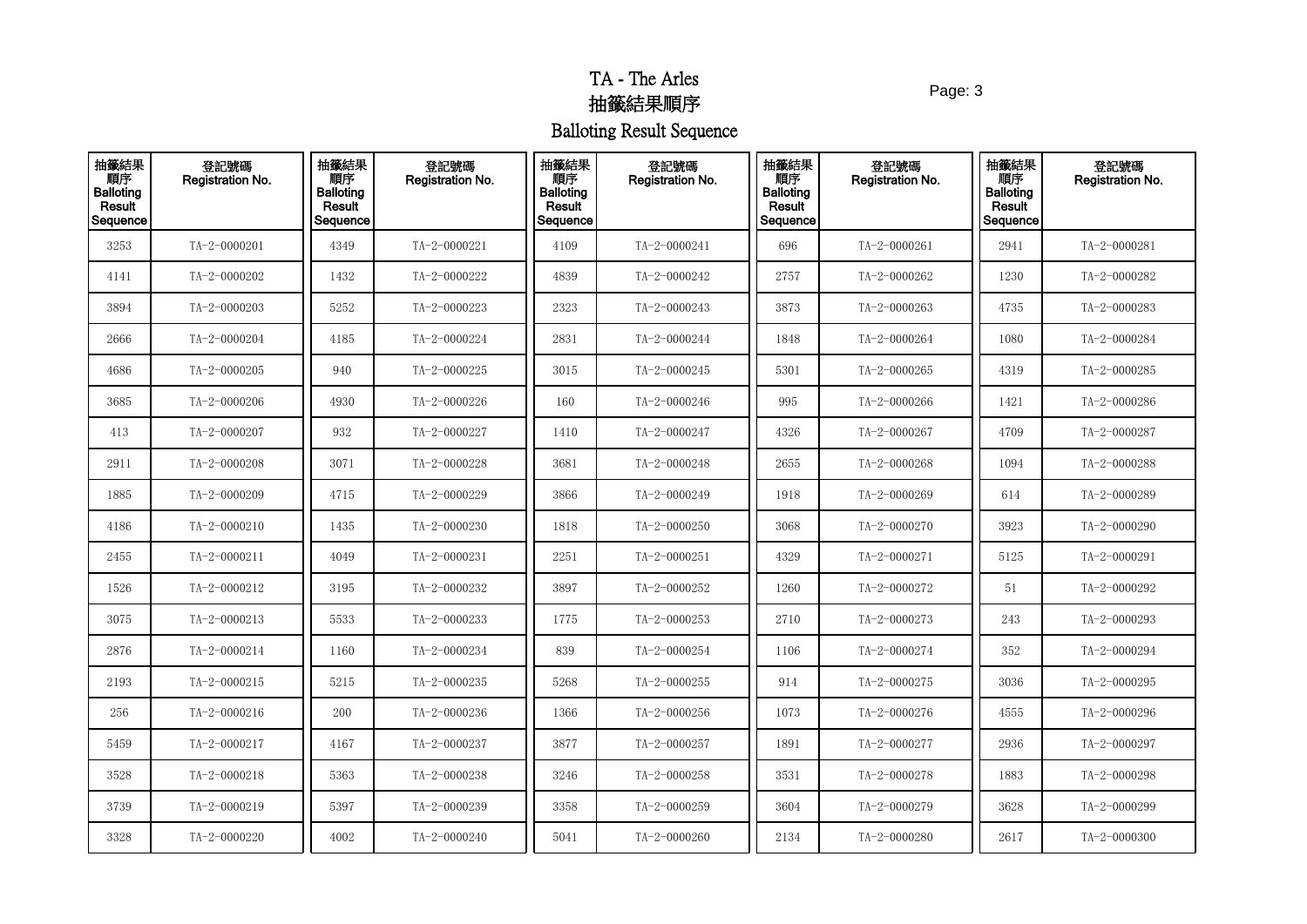Page: 4

| 抽籤結果<br>順序<br>Balloting<br>Result<br>Sequence | 登記號碼<br>Registration No. | 抽籤結果<br>順序<br><b>Balloting</b><br>Result<br>Sequence | 登記號碼<br>Registration No. | 抽籤結果<br>順序<br><b>Balloting</b><br>Result<br>Sequence | 登記號碼<br>Registration No. | 抽籤結果<br>順序<br><b>Balloting</b><br>Result<br>Sequence | 登記號碼<br>Registration No. | 抽籤結果<br>順序<br><b>Balloting</b><br><b>Result</b><br>Sequence | 登記號碼<br>Registration No. |
|-----------------------------------------------|--------------------------|------------------------------------------------------|--------------------------|------------------------------------------------------|--------------------------|------------------------------------------------------|--------------------------|-------------------------------------------------------------|--------------------------|
| 3854                                          | TA-2-0000301             | 3168                                                 | TA-2-0000322             | 1282                                                 | TA-2-0000342             | 2021                                                 | TA-2-0000362             | 3449                                                        | TA-2-0000382             |
| 2847                                          | TA-2-0000302             | 2305                                                 | TA-2-0000323             | 2604                                                 | TA-2-0000343             | 3169                                                 | TA-2-0000363             | 2690                                                        | TA-2-0000383             |
| 5149                                          | TA-2-0000304             | 5026                                                 | TA-2-0000324             | 2624                                                 | TA-2-0000344             | 1211                                                 | TA-2-0000364             | 555                                                         | TA-2-0000384             |
| 2823                                          | TA-2-0000305             | 3861                                                 | TA-2-0000325             | 3888                                                 | TA-2-0000345             | 897                                                  | TA-2-0000365             | 3113                                                        | TA-2-0000385             |
| 816                                           | TA-2-0000306             | 3208                                                 | TA-2-0000326             | 5047                                                 | TA-2-0000346             | 2371                                                 | TA-2-0000366             | 1512                                                        | TA-2-0000386             |
| 276                                           | TA-2-0000307             | 3272                                                 | TA-2-0000327             | 858                                                  | TA-2-0000347             | 4135                                                 | TA-2-0000367             | 2346                                                        | TA-2-0000387             |
| 3416                                          | TA-2-0000308             | 781                                                  | TA-2-0000328             | 3887                                                 | TA-2-0000348             | 3549                                                 | TA-2-0000368             | 679                                                         | TA-2-0000388             |
| 1436                                          | TA-2-0000309             | 4223                                                 | TA-2-0000329             | 3356                                                 | TA-2-0000349             | 1821                                                 | TA-2-0000369             | 582                                                         | TA-2-0000389             |
| 2720                                          | $TA - 2 - 0000310$       | 418                                                  | TA-2-0000330             | 5473                                                 | TA-2-0000350             | 4126                                                 | TA-2-0000370             | 5379                                                        | TA-2-0000390             |
| 1997                                          | TA-2-0000311             | 3255                                                 | TA-2-0000331             | 4051                                                 | TA-2-0000351             | 1484                                                 | TA-2-0000371             | 2298                                                        | $TA - 2 - 0000391$       |
| 4255                                          | TA-2-0000312             | 4052                                                 | TA-2-0000332             | 1913                                                 | TA-2-0000352             | 2592                                                 | TA-2-0000372             | 2726                                                        | TA-2-0000392             |
| 2708                                          | $TA - 2 - 0000313$       | 880                                                  | TA-2-0000333             | 3262                                                 | TA-2-0000353             | 4852                                                 | TA-2-0000373             | 384                                                         | TA-2-0000393             |
| 1770                                          | TA-2-0000314             | 646                                                  | TA-2-0000334             | 4134                                                 | TA-2-0000354             | 3995                                                 | TA-2-0000374             | 2314                                                        | TA-2-0000394             |
| 353                                           | TA-2-0000315             | 532                                                  | TA-2-0000335             | 2951                                                 | TA-2-0000355             | 4985                                                 | TA-2-0000375             | 3559                                                        | TA-2-0000395             |
| 2088                                          | $TA - 2 - 0000316$       | 4788                                                 | TA-2-0000336             | 445                                                  | TA-2-0000356             | 1829                                                 | TA-2-0000376             | 2471                                                        | TA-2-0000396             |
| 217                                           | TA-2-0000317             | 2320                                                 | TA-2-0000337             | 2194                                                 | TA-2-0000357             | 5529                                                 | TA-2-0000377             | 2509                                                        | TA-2-0000397             |
| 4948                                          | $TA - 2 - 0000318$       | 4468                                                 | TA-2-0000338             | 324                                                  | TA-2-0000358             | 1190                                                 | TA-2-0000378             | 2383                                                        | TA-2-0000398             |
| 4816                                          | TA-2-0000319             | 3784                                                 | TA-2-0000339             | 4926                                                 | TA-2-0000359             | 5189                                                 | TA-2-0000379             | 4286                                                        | TA-2-0000399             |
| 5393                                          | TA-2-0000320             | 5227                                                 | TA-2-0000340             | 550                                                  | TA-2-0000360             | 3251                                                 | TA-2-0000380             | 130                                                         | TA-2-0000400             |
| 845                                           | TA-2-0000321             | 3733                                                 | TA-2-0000341             | 9                                                    | TA-2-0000361             | 3778                                                 | TA-2-0000381             | 4946                                                        | $TA - 2 - 0000401$       |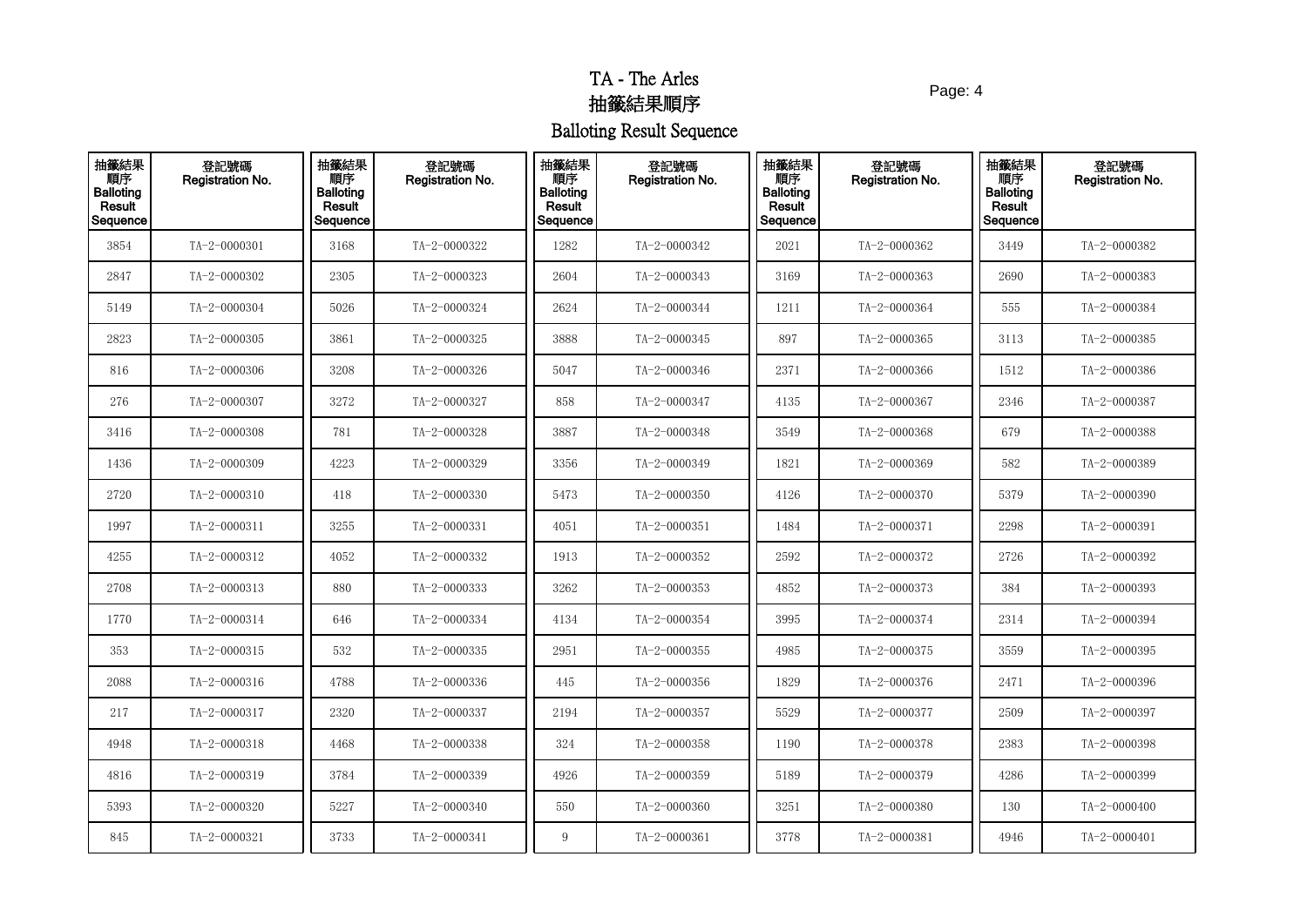Page: 5

| 抽籤結果<br>- 順序<br>Balloting<br>Result<br>Sequence | 登記號碼<br>Registration No. | 抽籤結果<br>順序<br><b>Balloting</b><br>Result<br>Sequence | 登記號碼<br>Registration No. | 抽籤結果<br>順序<br><b>Balloting</b><br>Result<br>Sequence | 登記號碼<br>Registration No. | 抽籤結果<br>順序<br><b>Balloting</b><br>Result<br>Sequence | 登記號碼<br><b>Registration No.</b> | 抽籤結果<br>順序<br><b>Balloting</b><br>Result<br>Sequence | 登記號碼<br>Registration No. |
|-------------------------------------------------|--------------------------|------------------------------------------------------|--------------------------|------------------------------------------------------|--------------------------|------------------------------------------------------|---------------------------------|------------------------------------------------------|--------------------------|
| 3418                                            | TA-2-0000402             | 3519                                                 | TA-2-0000422             | 1946                                                 | TA-2-0000442             | 2091                                                 | TA-2-0000462                    | 1566                                                 | TA-2-0000482             |
| 5159                                            | $TA - 2 - 0000403$       | 3775                                                 | TA-2-0000423             | 2481                                                 | TA-2-0000443             | 5032                                                 | TA-2-0000463                    | 1327                                                 | TA-2-0000483             |
| 4146                                            | TA-2-0000404             | 3965                                                 | TA-2-0000424             | 921                                                  | TA-2-0000444             | 2536                                                 | TA-2-0000464                    | 3378                                                 | TA-2-0000484             |
| 157                                             | TA-2-0000405             | 3201                                                 | TA-2-0000425             | 899                                                  | TA-2-0000445             | 1912                                                 | TA-2-0000465                    | 906                                                  | TA-2-0000485             |
| 409                                             | TA-2-0000406             | 811                                                  | TA-2-0000426             | $\overline{7}$                                       | TA-2-0000446             | 5520                                                 | TA-2-0000466                    | 2861                                                 | TA-2-0000486             |
| 5505                                            | TA-2-0000407             | 2759                                                 | TA-2-0000427             | 774                                                  | TA-2-0000447             | 4258                                                 | TA-2-0000467                    | 4091                                                 | TA-2-0000487             |
| 708                                             | TA-2-0000408             | 36                                                   | TA-2-0000428             | 3172                                                 | TA-2-0000448             | 735                                                  | TA-2-0000468                    | 3707                                                 | TA-2-0000488             |
| 1374                                            | TA-2-0000409             | 5384                                                 | TA-2-0000429             | 974                                                  | TA-2-0000449             | 1778                                                 | TA-2-0000469                    | 3505                                                 | TA-2-0000489             |
| 2975                                            | $TA - 2 - 0000410$       | 3675                                                 | TA-2-0000430             | 4159                                                 | TA-2-0000450             | 218                                                  | TA-2-0000470                    | 1503                                                 | TA-2-0000490             |
| 3493                                            | TA-2-0000411             | 4481                                                 | TA-2-0000431             | 2465                                                 | TA-2-0000451             | 4831                                                 | TA-2-0000471                    | 2735                                                 | TA-2-0000491             |
| 4957                                            | TA-2-0000412             | 1437                                                 | TA-2-0000432             | 2384                                                 | TA-2-0000452             | 1391                                                 | TA-2-0000472                    | 1135                                                 | TA-2-0000492             |
| 5515                                            | TA-2-0000413             | 2816                                                 | TA-2-0000433             | 389                                                  | TA-2-0000453             | 2477                                                 | TA-2-0000473                    | 38                                                   | TA-2-0000493             |
| 1321                                            | TA-2-0000414             | 4345                                                 | TA-2-0000434             | 4881                                                 | TA-2-0000454             | 3526                                                 | TA-2-0000474                    | 1832                                                 | TA-2-0000494             |
| 1497                                            | TA-2-0000415             | 1059                                                 | TA-2-0000435             | 135                                                  | TA-2-0000455             | 629                                                  | TA-2-0000475                    | 3087                                                 | TA-2-0000495             |
| 5521                                            | TA-2-0000416             | 1825                                                 | TA-2-0000436             | 3292                                                 | TA-2-0000456             | 3327                                                 | TA-2-0000476                    | 1542                                                 | TA-2-0000496             |
| 4320                                            | TA-2-0000417             | 2548                                                 | TA-2-0000437             | 421                                                  | TA-2-0000457             | 2988                                                 | TA-2-0000477                    | 5154                                                 | TA-2-0000497             |
| 116                                             | TA-2-0000418             | 3434                                                 | TA-2-0000438             | 4697                                                 | TA-2-0000458             | 3871                                                 | TA-2-0000478                    | 2632                                                 | TA-2-0000498             |
| 4935                                            | TA-2-0000419             | 4773                                                 | TA-2-0000439             | 588                                                  | TA-2-0000459             | 800                                                  | TA-2-0000479                    | 2675                                                 | TA-2-0000499             |
| 2940                                            | TA-2-0000420             | 4524                                                 | TA-2-0000440             | 1131                                                 | TA-2-0000460             | 4682                                                 | TA-2-0000480                    | 3064                                                 | TA-2-0000500             |
| 2223                                            | TA-2-0000421             | 3260                                                 | TA-2-0000441             | 1412                                                 | TA-2-0000461             | 3631                                                 | $TA - 2 - 0000481$              | 2050                                                 | TA-2-0000501             |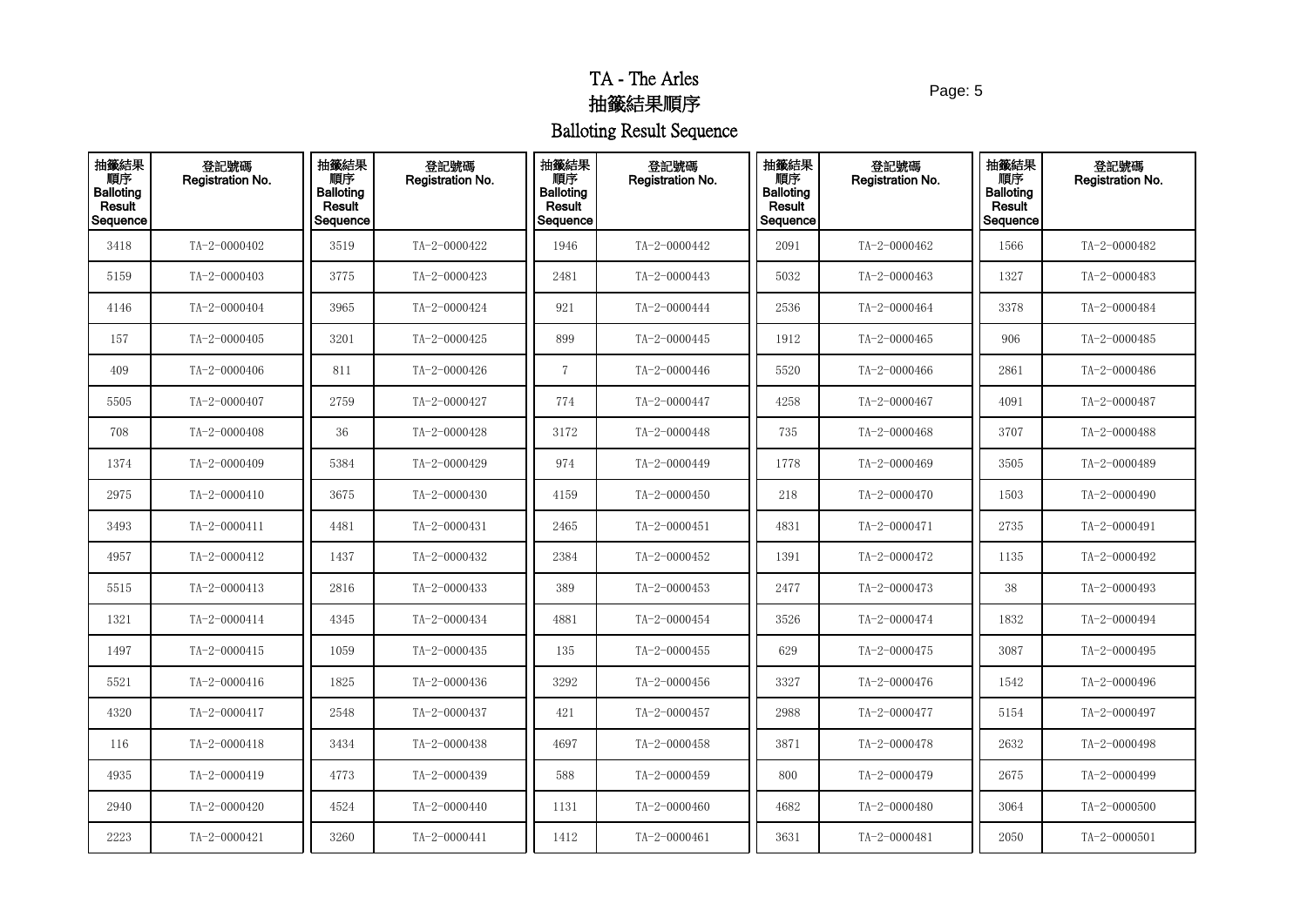Page: 6

| 抽籤結果<br>順序<br>Balloting<br>Result<br>Sequence | 登記號碼<br>Registration No. | 抽籤結果<br>順序<br><b>Balloting</b><br>Result<br>Sequence | 登記號碼<br>Registration No. | 抽籤結果<br>順序<br><b>Balloting</b><br>Result<br>Sequence | 登記號碼<br>Registration No. | 抽籤結果<br>順序<br><b>Balloting</b><br>Result<br>Sequence | 登記號碼<br>Registration No. | 抽籤結果<br>順序<br><b>Balloting</b><br>Result<br>Sequence | 登記號碼<br>Registration No. |
|-----------------------------------------------|--------------------------|------------------------------------------------------|--------------------------|------------------------------------------------------|--------------------------|------------------------------------------------------|--------------------------|------------------------------------------------------|--------------------------|
| 1193                                          | TA-2-0000502             | 3916                                                 | TA-2-0000522             | 5468                                                 | TA-2-0000543             | 1478                                                 | TA-2-0000563             | 4175                                                 | TA-2-0000583             |
| 1150                                          | $TA - 2 - 0000503$       | 2894                                                 | TA-2-0000523             | 3139                                                 | TA-2-0000544             | 2999                                                 | TA-2-0000564             | 68                                                   | TA-2-0000584             |
| 5299                                          | TA-2-0000504             | 3539                                                 | TA-2-0000524             | 3311                                                 | TA-2-0000545             | 3177                                                 | TA-2-0000565             | 1955                                                 | TA-2-0000585             |
| 4143                                          | TA-2-0000505             | 5158                                                 | TA-2-0000525             | 2466                                                 | TA-2-0000546             | 434                                                  | TA-2-0000566             | 4958                                                 | TA-2-0000586             |
| 789                                           | TA-2-0000506             | 2186                                                 | TA-2-0000526             | 496                                                  | TA-2-0000547             | 2269                                                 | TA-2-0000567             | 5137                                                 | TA-2-0000587             |
| 5539                                          | TA-2-0000507             | 4048                                                 | TA-2-0000527             | 4609                                                 | TA-2-0000548             | 3063                                                 | TA-2-0000568             | 1523                                                 | TA-2-0000588             |
| 3225                                          | TA-2-0000508             | 5184                                                 | TA-2-0000528             | 1082                                                 | TA-2-0000549             | 2454                                                 | TA-2-0000569             | 290                                                  | TA-2-0000589             |
| 1936                                          | TA-2-0000509             | 5412                                                 | TA-2-0000529             | 1734                                                 | TA-2-0000550             | 1798                                                 | TA-2-0000570             | 2731                                                 | TA-2-0000590             |
| 1455                                          | $TA - 2 - 0000510$       | 3211                                                 | TA-2-0000530             | 4666                                                 | TA-2-0000551             | 5294                                                 | TA-2-0000571             | 2244                                                 | TA-2-0000591             |
| 847                                           | TA-2-0000511             | 2901                                                 | TA-2-0000531             | 556                                                  | TA-2-0000552             | 94                                                   | TA-2-0000572             | 807                                                  | TA-2-0000592             |
| 4119                                          | TA-2-0000512             | 972                                                  | TA-2-0000532             | 2012                                                 | TA-2-0000553             | 1314                                                 | TA-2-0000573             | 5281                                                 | TA-2-0000593             |
| 3709                                          | $TA - 2 - 0000513$       | 533                                                  | TA-2-0000533             | 4622                                                 | TA-2-0000554             | 573                                                  | TA-2-0000574             | 303                                                  | TA-2-0000594             |
| 3924                                          | TA-2-0000514             | 5105                                                 | TA-2-0000534             | 2750                                                 | TA-2-0000555             | 515                                                  | TA-2-0000575             | 3816                                                 | TA-2-0000595             |
| 3597                                          | TA-2-0000515             | 4726                                                 | TA-2-0000535             | 4628                                                 | TA-2-0000556             | 5232                                                 | TA-2-0000576             | 896                                                  | TA-2-0000596             |
| 2657                                          | $TA - 2 - 0000516$       | 1548                                                 | TA-2-0000536             | 3637                                                 | TA-2-0000557             | 762                                                  | TA-2-0000577             | 2610                                                 | TA-2-0000597             |
| 4267                                          | $TA - 2 - 0000517$       | 2267                                                 | TA-2-0000537             | 2105                                                 | TA-2-0000558             | 5248                                                 | TA-2-0000578             | 4645                                                 | TA-2-0000598             |
| 1739                                          | $TA - 2 - 0000518$       | 2600                                                 | TA-2-0000538             | 4810                                                 | TA-2-0000559             | 4782                                                 | TA-2-0000579             | 5141                                                 | TA-2-0000599             |
| 5354                                          | $TA - 2 - 0000519$       | 3007                                                 | TA-2-0000539             | 5129                                                 | TA-2-0000560             | 5241                                                 | TA-2-0000580             | 4203                                                 | TA-2-0000600             |
| 2552                                          | TA-2-0000520             | 5415                                                 | TA-2-0000540             | 885                                                  | TA-2-0000561             | 3518                                                 | TA-2-0000581             | 2488                                                 | TA-2-0000601             |
| 4153                                          | $TA - 2 - 0000521$       | 5369                                                 | TA-2-0000542             | 2611                                                 | TA-2-0000562             | 5398                                                 | TA-2-0000582             | 1552                                                 | TA-2-0000602             |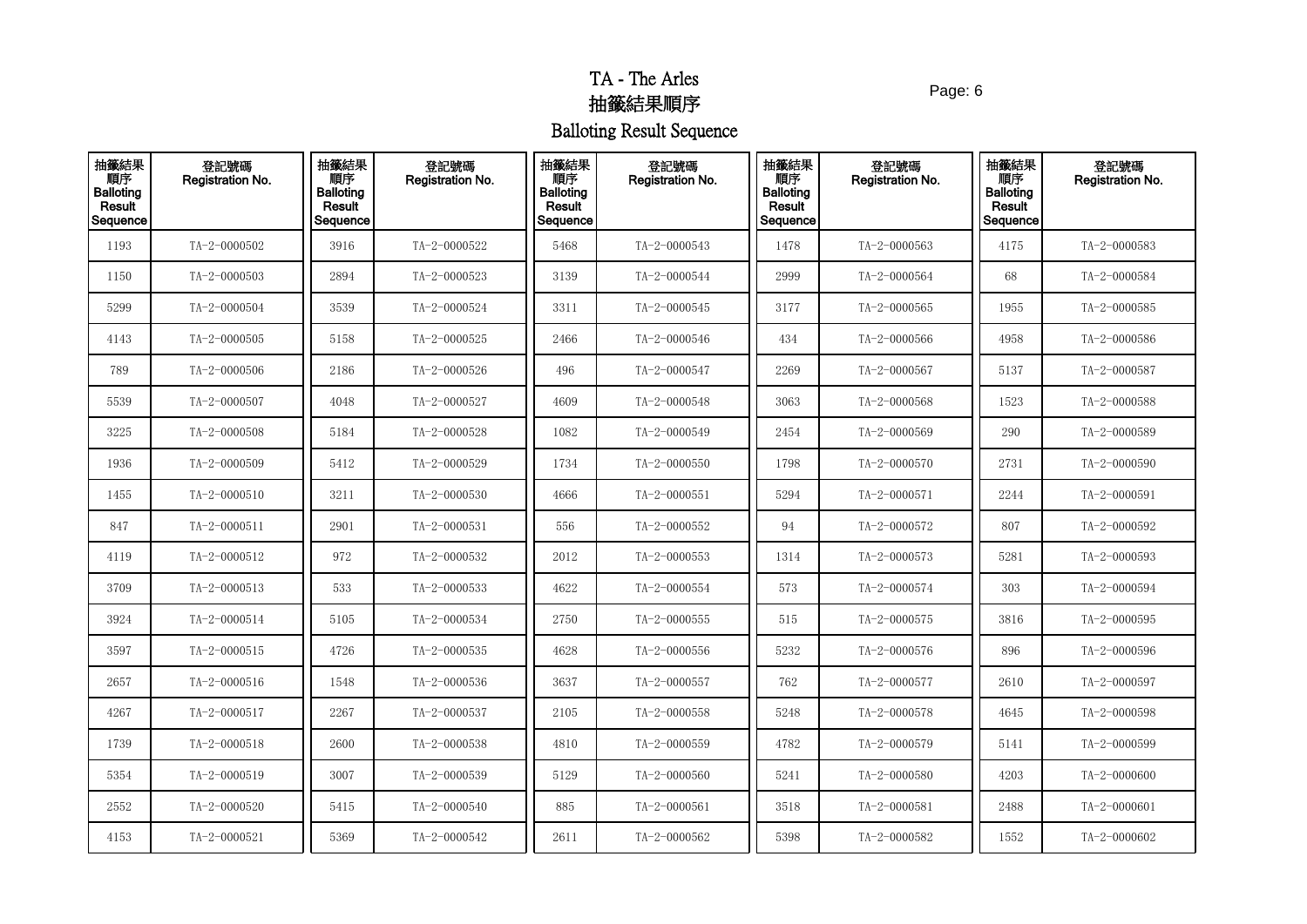Page: 7

| 抽籤結果<br>順序<br><b>Balloting</b><br>Result<br>Sequence | 登記號碼<br>Registration No. | 抽籤結果<br>順序<br><b>Balloting</b><br>Result<br>Sequence | 登記號碼<br>Registration No. | 抽籤結果<br>順序<br><b>Balloting</b><br>Result<br>Sequence | 登記號碼<br>Registration No. | 抽籤結果<br>順序<br><b>Balloting</b><br>Result<br>Sequence | 登記號碼<br>Registration No. | 抽籤結果<br>順序<br><b>Balloting</b><br>Result<br>Sequence | 登記號碼<br>Registration No. |
|------------------------------------------------------|--------------------------|------------------------------------------------------|--------------------------|------------------------------------------------------|--------------------------|------------------------------------------------------|--------------------------|------------------------------------------------------|--------------------------|
| 1442                                                 | TA-2-0000603             | 1256                                                 | TA-2-0000623             | 2968                                                 | TA-2-0000643             | 4471                                                 | TA-2-0000663             | 5253                                                 | TA-2-0000683             |
| 2578                                                 | TA-2-0000604             | 4331                                                 | TA-2-0000624             | 2116                                                 | TA-2-0000644             | 621                                                  | TA-2-0000664             | 4718                                                 | TA-2-0000684             |
| 3686                                                 | TA-2-0000605             | 4714                                                 | TA-2-0000625             | 543                                                  | TA-2-0000645             | 2329                                                 | TA-2-0000665             | 912                                                  | TA-2-0000685             |
| 5540                                                 | TA-2-0000606             | 1737                                                 | TA-2-0000626             | 493                                                  | TA-2-0000646             | 4358                                                 | TA-2-0000666             | 557                                                  | TA-2-0000686             |
| 158                                                  | TA-2-0000607             | 1146                                                 | TA-2-0000627             | 2239                                                 | TA-2-0000647             | 3281                                                 | TA-2-0000667             | 2700                                                 | TA-2-0000687             |
| 1141                                                 | TA-2-0000608             | 511                                                  | TA-2-0000628             | 3387                                                 | TA-2-0000648             | 5066                                                 | TA-2-0000668             | 4236                                                 | TA-2-0000688             |
| 3513                                                 | TA-2-0000609             | 3145                                                 | TA-2-0000629             | 4077                                                 | TA-2-0000649             | 2772                                                 | TA-2-0000669             | 922                                                  | TA-2-0000689             |
| 1894                                                 | $TA - 2 - 0000610$       | 480                                                  | TA-2-0000630             | 4922                                                 | TA-2-0000650             | 2423                                                 | TA-2-0000670             | 5386                                                 | TA-2-0000690             |
| 5383                                                 | TA-2-0000611             | 3557                                                 | TA-2-0000631             | 42                                                   | TA-2-0000651             | 62                                                   | $TA - 2 - 0000671$       | 3849                                                 | TA-2-0000691             |
| 5040                                                 | TA-2-0000612             | 2742                                                 | TA-2-0000632             | 1335                                                 | TA-2-0000652             | 5104                                                 | TA-2-0000672             | 3274                                                 | TA-2-0000692             |
| 521                                                  | TA-2-0000613             | 3817                                                 | TA-2-0000633             | 5385                                                 | TA-2-0000653             | 4421                                                 | $TA - 2 - 0000673$       | 3207                                                 | TA-2-0000693             |
| 745                                                  | TA-2-0000614             | 3184                                                 | TA-2-0000634             | 2983                                                 | TA-2-0000654             | 3536                                                 | TA-2-0000674             | 2886                                                 | TA-2-0000694             |
| 3576                                                 | TA-2-0000615             | 615                                                  | TA-2-0000635             | 1580                                                 | TA-2-0000655             | 2421                                                 | TA-2-0000675             | 4377                                                 | TA-2-0000695             |
| 1572                                                 | TA-2-0000616             | 3502                                                 | TA-2-0000636             | 2890                                                 | TA-2-0000656             | 1120                                                 | TA-2-0000676             | 202                                                  | TA-2-0000696             |
| 1569                                                 | TA-2-0000617             | 4822                                                 | TA-2-0000637             | 4344                                                 | TA-2-0000657             | 1768                                                 | TA-2-0000677             | 4142                                                 | TA-2-0000697             |
| 4737                                                 | $TA - 2 - 0000618$       | 593                                                  | TA-2-0000638             | 3480                                                 | TA-2-0000658             | 3889                                                 | TA-2-0000678             | 3056                                                 | TA-2-0000698             |
| 950                                                  | TA-2-0000619             | 3198                                                 | TA-2-0000639             | 1661                                                 | TA-2-0000659             | 1343                                                 | TA-2-0000679             | 129                                                  | TA-2-0000699             |
| 54                                                   | TA-2-0000620             | 2540                                                 | TA-2-0000640             | 1053                                                 | TA-2-0000660             | 4239                                                 | TA-2-0000680             | 5334                                                 | TA-2-0000700             |
| 3752                                                 | TA-2-0000621             | 4547                                                 | TA-2-0000641             | 281                                                  | TA-2-0000661             | 4477                                                 | $TA - 2 - 0000681$       | 1208                                                 | TA-2-0000701             |
| 638                                                  | TA-2-0000622             | 5534                                                 | TA-2-0000642             | 1555                                                 | TA-2-0000662             | 3890                                                 | TA-2-0000682             | 484                                                  | TA-2-0000702             |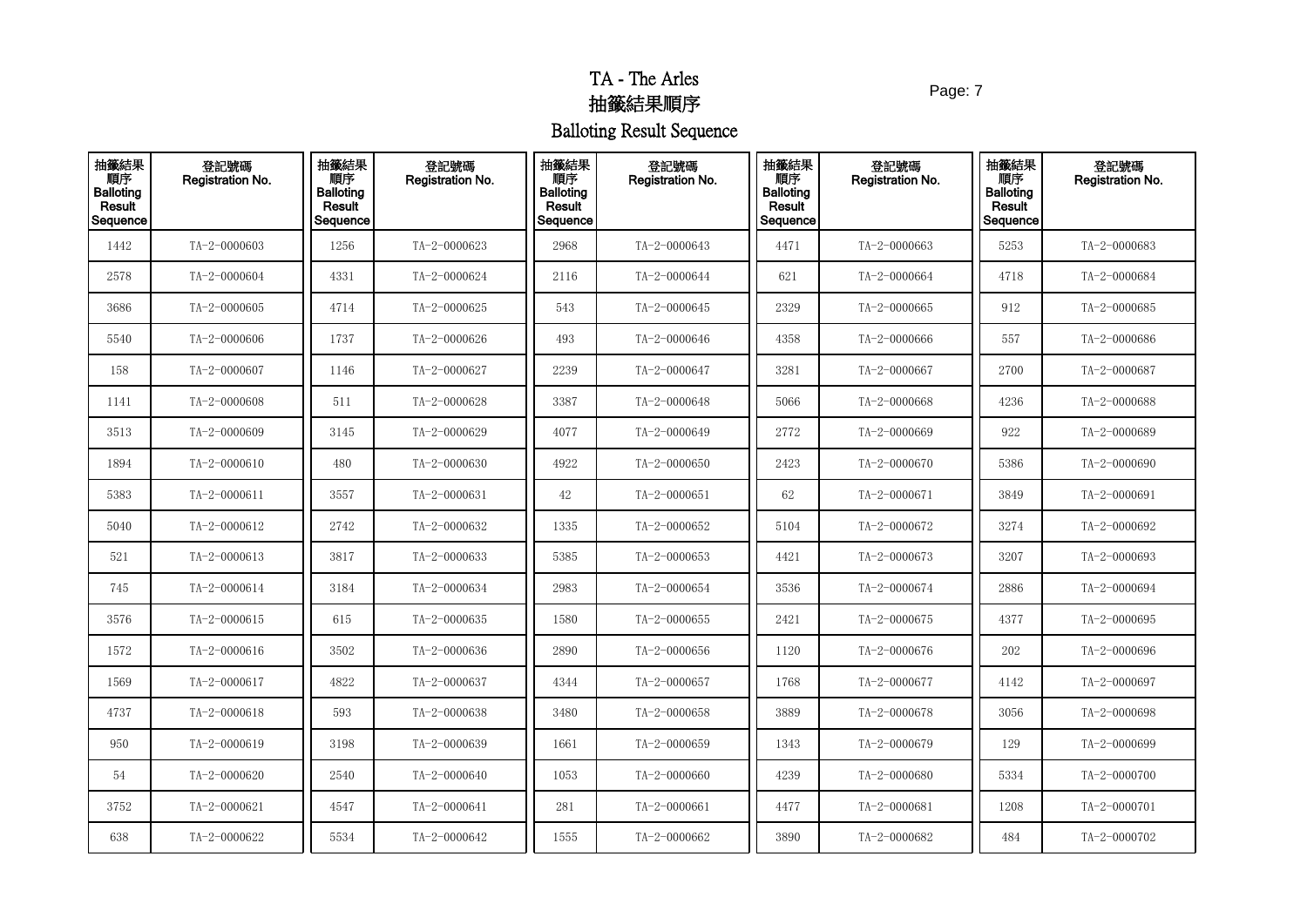Page: 8

| 抽籤結果<br>順序<br>Balloting<br>Result<br>Sequence | 登記號碼<br>Registration No. | 抽籤結果<br>順序<br><b>Balloting</b><br>Result<br>Sequence | 登記號碼<br>Registration No. | 抽籤結果<br>順序<br><b>Balloting</b><br>Result<br>Sequence | 登記號碼<br>Registration No. | 抽籤結果<br>順序<br><b>Balloting</b><br>Result<br>Sequence | 登記號碼<br>Registration No. | 抽籤結果<br>順序<br><b>Balloting</b><br>Result<br>Sequence | 登記號碼<br>Registration No. |
|-----------------------------------------------|--------------------------|------------------------------------------------------|--------------------------|------------------------------------------------------|--------------------------|------------------------------------------------------|--------------------------|------------------------------------------------------|--------------------------|
| 2324                                          | TA-2-0000703             | 5342                                                 | TA-2-0000724             | 2986                                                 | TA-2-0000744             | 2405                                                 | TA-2-0000764             | 382                                                  | TA-2-0000784             |
| 2919                                          | TA-2-0000704             | 1113                                                 | TA-2-0000725             | 2882                                                 | TA-2-0000745             | 1126                                                 | TA-2-0000765             | 1446                                                 | TA-2-0000785             |
| 4031                                          | TA-2-0000705             | 2733                                                 | TA-2-0000726             | 4262                                                 | TA-2-0000746             | 5344                                                 | TA-2-0000766             | 5000                                                 | TA-2-0000786             |
| 1122                                          | TA-2-0000706             | 2310                                                 | TA-2-0000727             | 953                                                  | TA-2-0000747             | 2450                                                 | TA-2-0000767             | 4074                                                 | TA-2-0000787             |
| 3613                                          | TA-2-0000707             | 4014                                                 | TA-2-0000728             | 4848                                                 | TA-2-0000748             | 342                                                  | TA-2-0000768             | 4938                                                 | TA-2-0000788             |
| 2554                                          | TA-2-0000708             | 1452                                                 | TA-2-0000729             | 2345                                                 | TA-2-0000749             | 2436                                                 | TA-2-0000769             | 4464                                                 | TA-2-0000789             |
| 4567                                          | TA-2-0000709             | 5005                                                 | TA-2-0000730             | 222                                                  | TA-2-0000750             | 3623                                                 | TA-2-0000770             | 2811                                                 | TA-2-0000790             |
| 3273                                          | $TA - 2 - 0000710$       | 2677                                                 | TA-2-0000731             | 2469                                                 | TA-2-0000751             | 2706                                                 | TA-2-0000771             | 1332                                                 | TA-2-0000791             |
| 1423                                          | $TA - 2 - 0000711$       | 2337                                                 | TA-2-0000732             | 5243                                                 | TA-2-0000752             | 1507                                                 | TA-2-0000772             | 1803                                                 | TA-2-0000792             |
| 65                                            | TA-2-0000712             | 5025                                                 | TA-2-0000733             | 1433                                                 | TA-2-0000753             | 2373                                                 | TA-2-0000773             | 1781                                                 | TA-2-0000793             |
| 3401                                          | $TA-2-0000713$           | 1007                                                 | TA-2-0000734             | 131                                                  | TA-2-0000754             | 2017                                                 | TA-2-0000774             | 5124                                                 | TA-2-0000794             |
| 3684                                          | TA-2-0000714             | 2081                                                 | TA-2-0000735             | 3987                                                 | TA-2-0000755             | 4989                                                 | TA-2-0000775             | 4994                                                 | TA-2-0000795             |
| 962                                           | TA-2-0000715             | 2744                                                 | TA-2-0000736             | 3776                                                 | TA-2-0000756             | 1268                                                 | TA-2-0000776             | 2979                                                 | TA-2-0000796             |
| 1004                                          | TA-2-0000716             | 4148                                                 | TA-2-0000737             | 1637                                                 | TA-2-0000757             | 2167                                                 | TA-2-0000777             | 4445                                                 | TA-2-0000797             |
| 2394                                          | TA-2-0000717             | 3668                                                 | TA-2-0000738             | 4655                                                 | TA-2-0000758             | 768                                                  | TA-2-0000778             | 5477                                                 | TA-2-0000798             |
| 4627                                          | TA-2-0000718             | 4164                                                 | TA-2-0000739             | 377                                                  | TA-2-0000759             | 4280                                                 | TA-2-0000779             | 2357                                                 | TA-2-0000799             |
| 1547                                          | TA-2-0000719             | 3157                                                 | TA-2-0000740             | 524                                                  | TA-2-0000760             | 1515                                                 | TA-2-0000780             | 3415                                                 | TA-2-0000800             |
| 2517                                          | TA-2-0000720             | 3744                                                 | TA-2-0000741             | 1718                                                 | TA-2-0000761             | 390                                                  | TA-2-0000781             | 5169                                                 | TA-2-0000801             |
| 4392                                          | TA-2-0000722             | 2965                                                 | TA-2-0000742             | 4043                                                 | TA-2-0000762             | 3663                                                 | TA-2-0000782             | 814                                                  | TA-2-0000802             |
| 17                                            | TA-2-0000723             | 770                                                  | TA-2-0000743             | 2393                                                 | TA-2-0000763             | 5192                                                 | TA-2-0000783             | 2803                                                 | $TA - 2 - 0000803$       |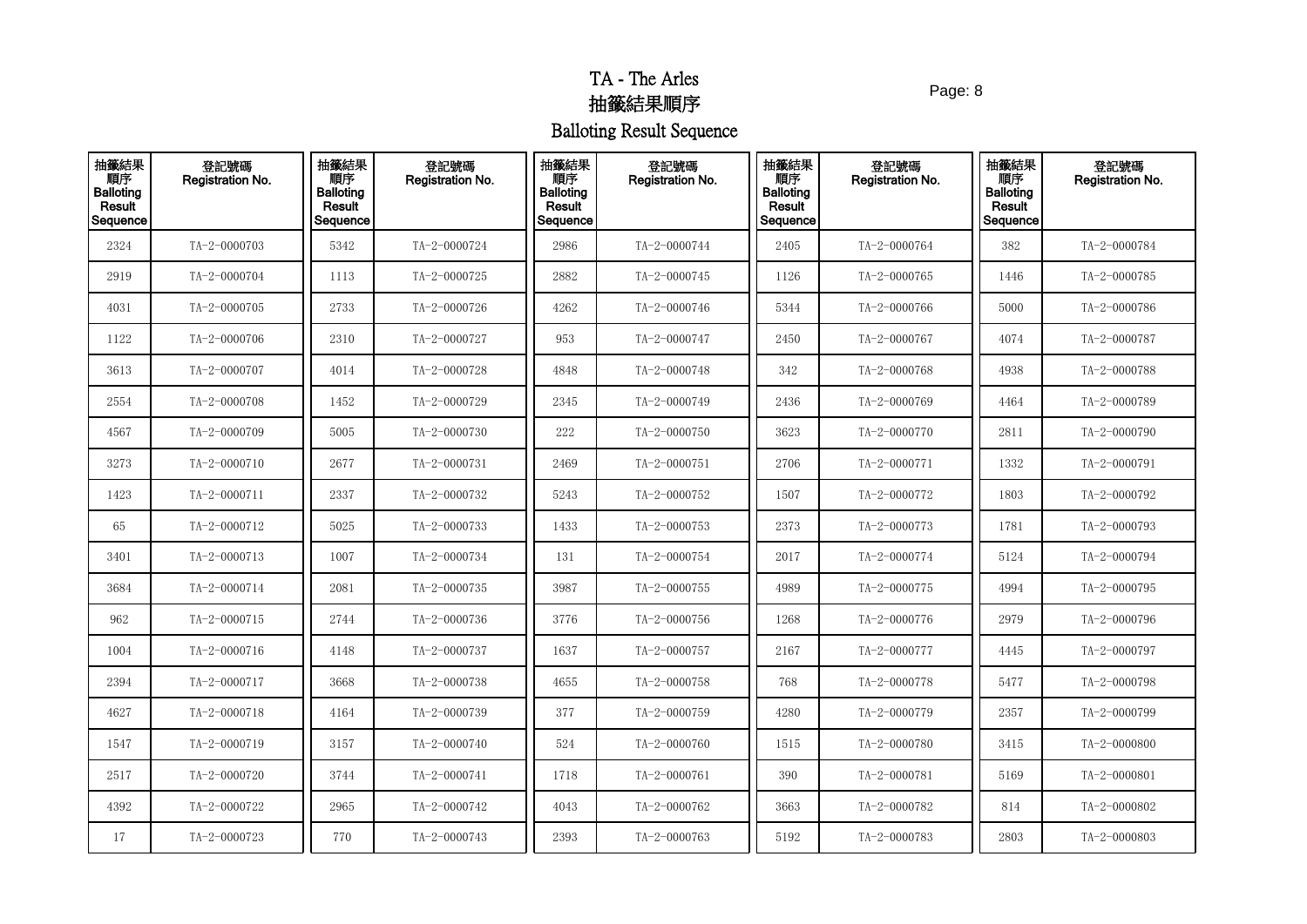Page: 9

| 抽籤結果<br>順序<br>Balloting<br>Result<br>Sequence | 登記號碼<br>Registration No. | 抽籤結果<br>順序<br><b>Balloting</b><br>Result<br>Sequence | 登記號碼<br>Registration No. | 抽籤結果<br>順序<br><b>Balloting</b><br>Result<br>Sequence | 登記號碼<br>Registration No. | 抽籤結果<br>順序<br><b>Balloting</b><br>Result<br>Sequence | 登記號碼<br>Registration No. | 抽籤結果<br>順序<br><b>Balloting</b><br><b>Result</b><br>Sequence | 登記號碼<br><b>Registration No.</b> |
|-----------------------------------------------|--------------------------|------------------------------------------------------|--------------------------|------------------------------------------------------|--------------------------|------------------------------------------------------|--------------------------|-------------------------------------------------------------|---------------------------------|
| 797                                           | TA-2-0000804             | 1471                                                 | TA-2-0000824             | 3729                                                 | TA-2-0000844             | 3006                                                 | TA-2-0000865             | 3436                                                        | TA-2-0000885                    |
| 3742                                          | TA-2-0000805             | 155                                                  | TA-2-0000825             | 4936                                                 | TA-2-0000845             | 3178                                                 | TA-2-0000866             | 3621                                                        | TA-2-0000886                    |
| 5474                                          | TA-2-0000806             | 4005                                                 | TA-2-0000826             | 428                                                  | TA-2-0000846             | 771                                                  | TA-2-0000867             | 2288                                                        | TA-2-0000887                    |
| 1736                                          | TA-2-0000807             | 32                                                   | TA-2-0000827             | 2809                                                 | TA-2-0000847             | 5180                                                 | TA-2-0000868             | 2312                                                        | TA-2-0000888                    |
| 4490                                          | TA-2-0000808             | 4456                                                 | TA-2-0000828             | 2434                                                 | TA-2-0000848             | 3860                                                 | TA-2-0000869             | 207                                                         | TA-2-0000889                    |
| 3089                                          | TA-2-0000809             | 1769                                                 | TA-2-0000829             | 1341                                                 | TA-2-0000849             | 4076                                                 | TA-2-0000870             | 999                                                         | TA-2-0000890                    |
| 3335                                          | TA-2-0000810             | 4360                                                 | TA-2-0000830             | 3891                                                 | TA-2-0000851             | 1225                                                 | TA-2-0000871             | 5266                                                        | $TA - 2 - 0000891$              |
| 2397                                          | TA-2-0000811             | 4870                                                 | TA-2-0000831             | 1309                                                 | TA-2-0000852             | 5382                                                 | TA-2-0000872             | 1372                                                        | TA-2-0000892                    |
| 356                                           | TA-2-0000812             | 460                                                  | TA-2-0000832             | 159                                                  | TA-2-0000853             | 3024                                                 | TA-2-0000873             | 2937                                                        | TA-2-0000893                    |
| 1871                                          | TA-2-0000813             | 2668                                                 | TA-2-0000833             | 1884                                                 | TA-2-0000854             | 5309                                                 | TA-2-0000874             | 911                                                         | TA-2-0000894                    |
| 3452                                          | TA-2-0000814             | 1301                                                 | TA-2-0000834             | 5060                                                 | TA-2-0000855             | 3698                                                 | TA-2-0000875             | 1659                                                        | TA-2-0000895                    |
| 1382                                          | $TA - 2 - 0000815$       | 41                                                   | TA-2-0000835             | 3197                                                 | TA-2-0000856             | 1932                                                 | TA-2-0000876             | 1338                                                        | TA-2-0000896                    |
| 366                                           | TA-2-0000816             | 4841                                                 | TA-2-0000836             | 3941                                                 | TA-2-0000857             | 5240                                                 | TA-2-0000877             | 616                                                         | TA-2-0000897                    |
| 1287                                          | TA-2-0000817             | 502                                                  | TA-2-0000837             | 4546                                                 | TA-2-0000858             | 4251                                                 | TA-2-0000878             | 5277                                                        | TA-2-0000898                    |
| 970                                           | $TA - 2 - 0000818$       | 531                                                  | TA-2-0000838             | 53                                                   | TA-2-0000859             | 4000                                                 | TA-2-0000879             | 2528                                                        | TA-2-0000899                    |
| 4034                                          | TA-2-0000819             | 4165                                                 | TA-2-0000839             | 4410                                                 | TA-2-0000860             | 2716                                                 | TA-2-0000880             | 3538                                                        | TA-2-0000900                    |
| 4107                                          | TA-2-0000820             | 2103                                                 | TA-2-0000840             | 231                                                  | TA-2-0000861             | 4303                                                 | TA-2-0000881             | 1488                                                        | $TA - 2 - 0000901$              |
| 4549                                          | TA-2-0000821             | 123                                                  | TA-2-0000841             | 2511                                                 | TA-2-0000862             | 1872                                                 | TA-2-0000882             | 107                                                         | TA-2-0000902                    |
| 4997                                          | TA-2-0000822             | 1060                                                 | TA-2-0000842             | 3998                                                 | TA-2-0000863             | 3750                                                 | TA-2-0000883             | 4347                                                        | TA-2-0000903                    |
| 558                                           | TA-2-0000823             | 2475                                                 | TA-2-0000843             | 3176                                                 | TA-2-0000864             | 5356                                                 | TA-2-0000884             | 1352                                                        | TA-2-0000904                    |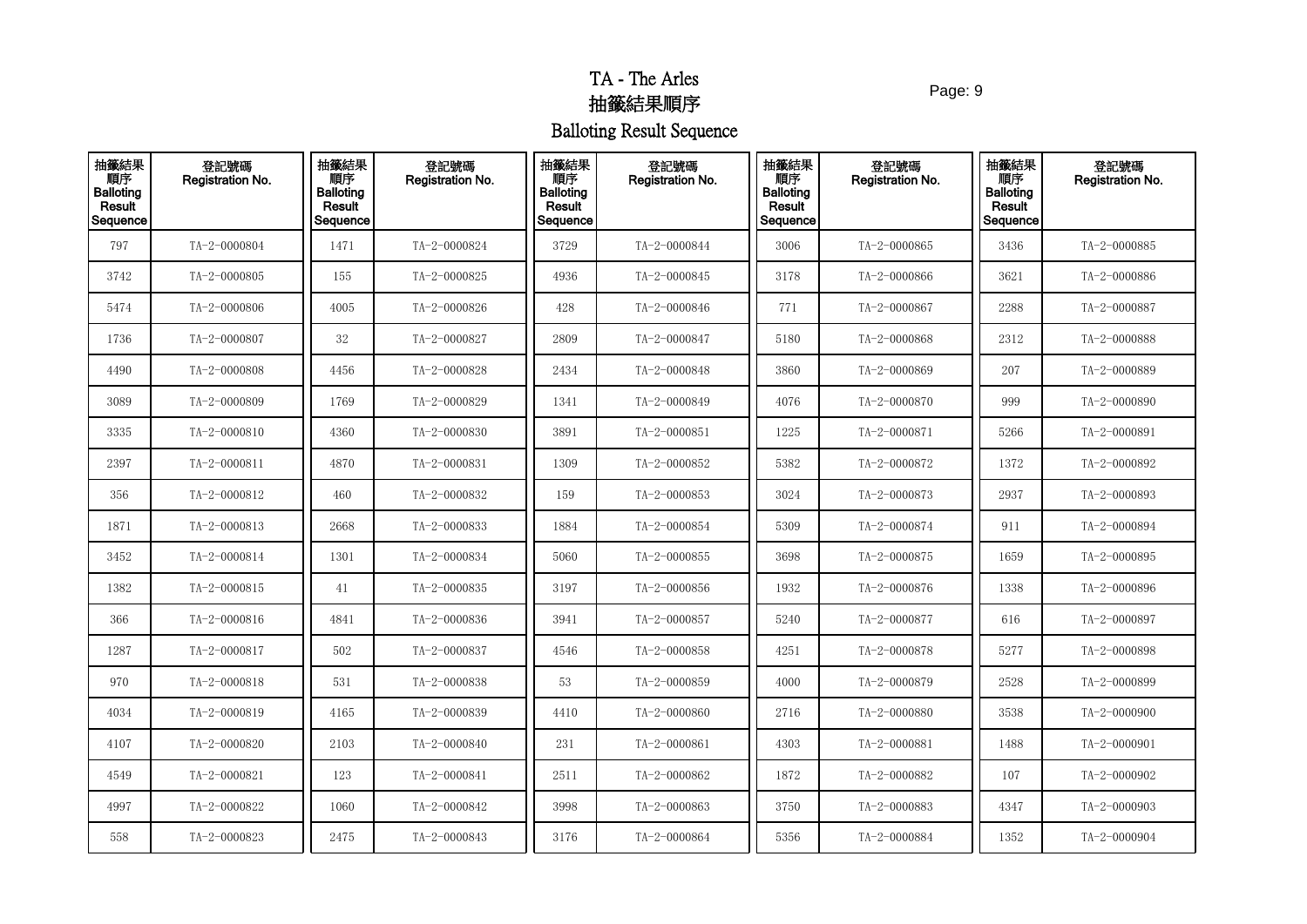Page: 10

| 抽籤結果<br><b>THE</b><br>Balloting<br>Result<br>Sequence | 登記號碼<br>Registration No. | 抽籤結果<br>順序<br><b>Balloting</b><br>Result<br>Sequence | 登記號碼<br>Registration No. | 抽籤結果<br>順序<br><b>Balloting</b><br>Result<br>Sequence | 登記號碼<br>Registration No. | 抽籤結果<br>順序<br><b>Balloting</b><br>Result<br>Sequence | 登記號碼<br>Registration No. | 抽籤結果<br>順序<br><b>Balloting</b><br>Result<br>Sequence | 登記號碼<br>Registration No. |
|-------------------------------------------------------|--------------------------|------------------------------------------------------|--------------------------|------------------------------------------------------|--------------------------|------------------------------------------------------|--------------------------|------------------------------------------------------|--------------------------|
| 4845                                                  | TA-2-0000905             | 5118                                                 | TA-2-0000925             | 2719                                                 | TA-2-0000945             | 4125                                                 | TA-2-0000965             | 440                                                  | TA-2-0000985             |
| 115                                                   | TA-2-0000906             | 3167                                                 | TA-2-0000926             | 4914                                                 | TA-2-0000946             | 2079                                                 | TA-2-0000966             | 55                                                   | TA-2-0000986             |
| 761                                                   | TA-2-0000907             | 3034                                                 | TA-2-0000927             | 2344                                                 | TA-2-0000947             | 4431                                                 | TA-2-0000967             | 4710                                                 | TA-2-0000987             |
| 4211                                                  | TA-2-0000908             | 644                                                  | TA-2-0000928             | 4150                                                 | TA-2-0000948             | 5079                                                 | TA-2-0000968             | 4120                                                 | TA-2-0000988             |
| 4687                                                  | TA-2-0000909             | 3903                                                 | TA-2-0000929             | 5442                                                 | TA-2-0000949             | 721                                                  | TA-2-0000969             | 3312                                                 | TA-2-0000989             |
| 1460                                                  | TA-2-0000910             | 365                                                  | TA-2-0000930             | 1731                                                 | TA-2-0000950             | 4171                                                 | TA-2-0000970             | 5410                                                 | TA-2-0000990             |
| 1125                                                  | TA-2-0000911             | 2556                                                 | TA-2-0000931             | 1095                                                 | TA-2-0000951             | 2135                                                 | TA-2-0000971             | 2198                                                 | TA-2-0000991             |
| 4337                                                  | TA-2-0000912             | 1685                                                 | TA-2-0000932             | 796                                                  | TA-2-0000952             | 1038                                                 | TA-2-0000972             | 2520                                                 | TA-2-0000992             |
| 215                                                   | TA-2-0000913             | 1127                                                 | TA-2-0000933             | 5085                                                 | TA-2-0000953             | 2277                                                 | TA-2-0000973             | 2284                                                 | TA-2-0000993             |
| 1621                                                  | TA-2-0000914             | 5403                                                 | TA-2-0000934             | 3533                                                 | TA-2-0000954             | 4108                                                 | TA-2-0000974             | 4824                                                 | TA-2-0000994             |
| 2125                                                  | TA-2-0000915             | 1191                                                 | TA-2-0000935             | 1396                                                 | TA-2-0000955             | 4661                                                 | TA-2-0000975             | 2106                                                 | TA-2-0000995             |
| 4060                                                  | TA-2-0000916             | 3182                                                 | TA-2-0000936             | 2635                                                 | TA-2-0000956             | 5417                                                 | TA-2-0000976             | 3271                                                 | TA-2-0000996             |
| 57                                                    | TA-2-0000917             | 4181                                                 | TA-2-0000937             | 3277                                                 | TA-2-0000957             | 497                                                  | TA-2-0000977             | 3947                                                 | TA-2-0000997             |
| 2854                                                  | TA-2-0000918             | 3638                                                 | TA-2-0000938             | 5491                                                 | TA-2-0000958             | 59                                                   | TA-2-0000978             | 4780                                                 | TA-2-0000998             |
| 2132                                                  | TA-2-0000919             | 1139                                                 | TA-2-0000939             | 132                                                  | TA-2-0000959             | 3352                                                 | TA-2-0000979             | 1556                                                 | TA-2-0000999             |
| 2860                                                  | TA-2-0000920             | 5046                                                 | TA-2-0000940             | 5157                                                 | TA-2-0000960             | 5467                                                 | TA-2-0000980             | 933                                                  | TA-2-0001000             |
| 530                                                   | TA-2-0000921             | 3667                                                 | TA-2-0000941             | 1033                                                 | TA-2-0000961             | 1239                                                 | TA-2-0000981             | 2659                                                 | TA-2-0001001             |
| 3855                                                  | TA-2-0000922             | 1965                                                 | TA-2-0000942             | 1055                                                 | TA-2-0000962             | 4574                                                 | TA-2-0000982             | 3993                                                 | TA-2-0001002             |
| 2712                                                  | TA-2-0000923             | 8                                                    | TA-2-0000943             | 349                                                  | TA-2-0000963             | 1376                                                 | TA-2-0000983             | 2758                                                 | $TA - 2 - 0001003$       |
| 1582                                                  | TA-2-0000924             | 4713                                                 | TA-2-0000944             | 2262                                                 | TA-2-0000964             | 3                                                    | TA-2-0000984             | 5292                                                 | $TA - 2 - 0001004$       |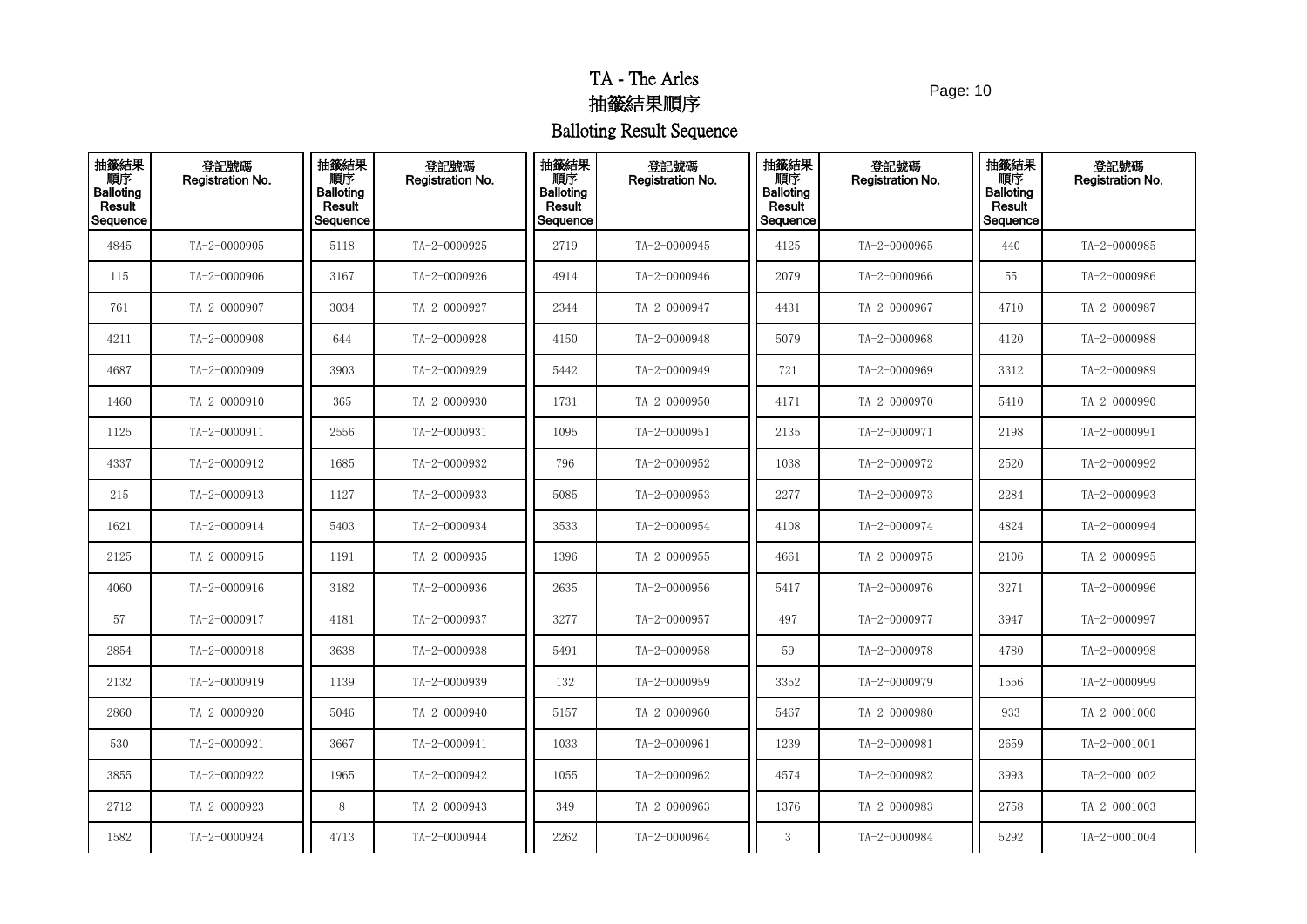Page: 11

| 抽籤結果<br><b>THE</b><br>Balloting<br>Result<br>Sequence | 登記號碼<br>Registration No. | 抽籤結果<br>順序<br><b>Balloting</b><br>Result<br>Sequence | 登記號碼<br>Registration No. | 抽籤結果<br>順序<br><b>Balloting</b><br>Result<br>Sequence | 登記號碼<br>Registration No. | 抽籤結果<br>順序<br><b>Balloting</b><br>Result<br>Sequence | 登記號碼<br>Registration No. | 抽籤結果<br>順序<br><b>Balloting</b><br>Result<br>Sequence | 登記號碼<br>Registration No. |
|-------------------------------------------------------|--------------------------|------------------------------------------------------|--------------------------|------------------------------------------------------|--------------------------|------------------------------------------------------|--------------------------|------------------------------------------------------|--------------------------|
| 1777                                                  | TA-2-0001005             | 5131                                                 | TA-2-0001024             | 3679                                                 | TA-2-0001044             | 1854                                                 | TA-2-0001064             | 1636                                                 | TA-2-0001084             |
| 580                                                   | TA-2-0001006             | 1610                                                 | TA-2-0001025             | 1741                                                 | TA-2-0001045             | 3759                                                 | TA-2-0001065             | 3551                                                 | TA-2-0001085             |
| 1545                                                  | TA-2-0001007             | 3858                                                 | TA-2-0001026             | 1175                                                 | TA-2-0001046             | 5139                                                 | TA-2-0001066             | 2322                                                 | TA-2-0001086             |
| 4020                                                  | TA-2-0001008             | 141                                                  | TA-2-0001027             | 2939                                                 | TA-2-0001047             | 1715                                                 | TA-2-0001067             | 2129                                                 | TA-2-0001087             |
| 1717                                                  | TA-2-0001009             | 3066                                                 | TA-2-0001028             | 3722                                                 | TA-2-0001048             | 4355                                                 | TA-2-0001068             | 453                                                  | TA-2-0001088             |
| 4112                                                  | $TA - 2 - 0001010$       | 4924                                                 | TA-2-0001029             | 3654                                                 | TA-2-0001049             | 5466                                                 | TA-2-0001069             | 1970                                                 | TA-2-0001089             |
| 3216                                                  | TA-2-0001011             | 1102                                                 | TA-2-0001030             | 4908                                                 | TA-2-0001050             | 2783                                                 | TA-2-0001070             | 2213                                                 | TA-2-0001090             |
| 3520                                                  | TA-2-0001012             | 4836                                                 | TA-2-0001031             | 83                                                   | $TA - 2 - 0001051$       | 4430                                                 | TA-2-0001071             | 563                                                  | TA-2-0001091             |
| 4552                                                  | TA-2-0001013             | 4151                                                 | TA-2-0001032             | 2763                                                 | TA-2-0001052             | 4953                                                 | TA-2-0001072             | 5407                                                 | TA-2-0001092             |
| 1269                                                  | TA-2-0001014             | 2535                                                 | TA-2-0001033             | 680                                                  | TA-2-0001053             | 2962                                                 | TA-2-0001073             | 1346                                                 | TA-2-0001093             |
| 4861                                                  | $TA - 2 - 0001015$       | 2972                                                 | TA-2-0001034             | 1930                                                 | TA-2-0001054             | 5378                                                 | TA-2-0001074             | 1079                                                 | TA-2-0001094             |
| 4913                                                  | TA-2-0001016             | 5484                                                 | TA-2-0001035             | 3443                                                 | TA-2-0001055             | 3146                                                 | TA-2-0001075             | 888                                                  | TA-2-0001095             |
| 1853                                                  | TA-2-0001017             | 2076                                                 | TA-2-0001036             | 2976                                                 | TA-2-0001056             | 3687                                                 | TA-2-0001076             | 4779                                                 | TA-2-0001096             |
| 3943                                                  | TA-2-0001018             | 1194                                                 | TA-2-0001037             | 1013                                                 | TA-2-0001057             | 4990                                                 | TA-2-0001077             | 3361                                                 | TA-2-0001097             |
| 4083                                                  | TA-2-0001019             | 320                                                  | TA-2-0001038             | 694                                                  | TA-2-0001058             | 3038                                                 | TA-2-0001078             | 2633                                                 | TA-2-0001098             |
| 2667                                                  | TA-2-0001020             | 2946                                                 | TA-2-0001039             | 376                                                  | TA-2-0001059             | 3317                                                 | TA-2-0001079             | 1380                                                 | TA-2-0001099             |
| 1937                                                  | TA-2-0001021             | 468                                                  | TA-2-0001040             | 153                                                  | TA-2-0001060             | 1112                                                 | TA-2-0001080             | 1759                                                 | $TA - 2 - 0001100$       |
| 1981                                                  | TA-2-0001022             | 5115                                                 | TA-2-0001041             | 2183                                                 | TA-2-0001061             | 1298                                                 | TA-2-0001081             | 5364                                                 | TA-2-0001101             |
| 2531                                                  | TA-2-0001022             | 4039                                                 | TA-2-0001042             | 3818                                                 | TA-2-0001062             | 5058                                                 | TA-2-0001082             | 470                                                  | TA-2-0001102             |
| 3013                                                  | TA-2-0001023             | 274                                                  | TA-2-0001043             | 44                                                   | TA-2-0001063             | 125                                                  | TA-2-0001083             | 4378                                                 | $TA - 2 - 0001103$       |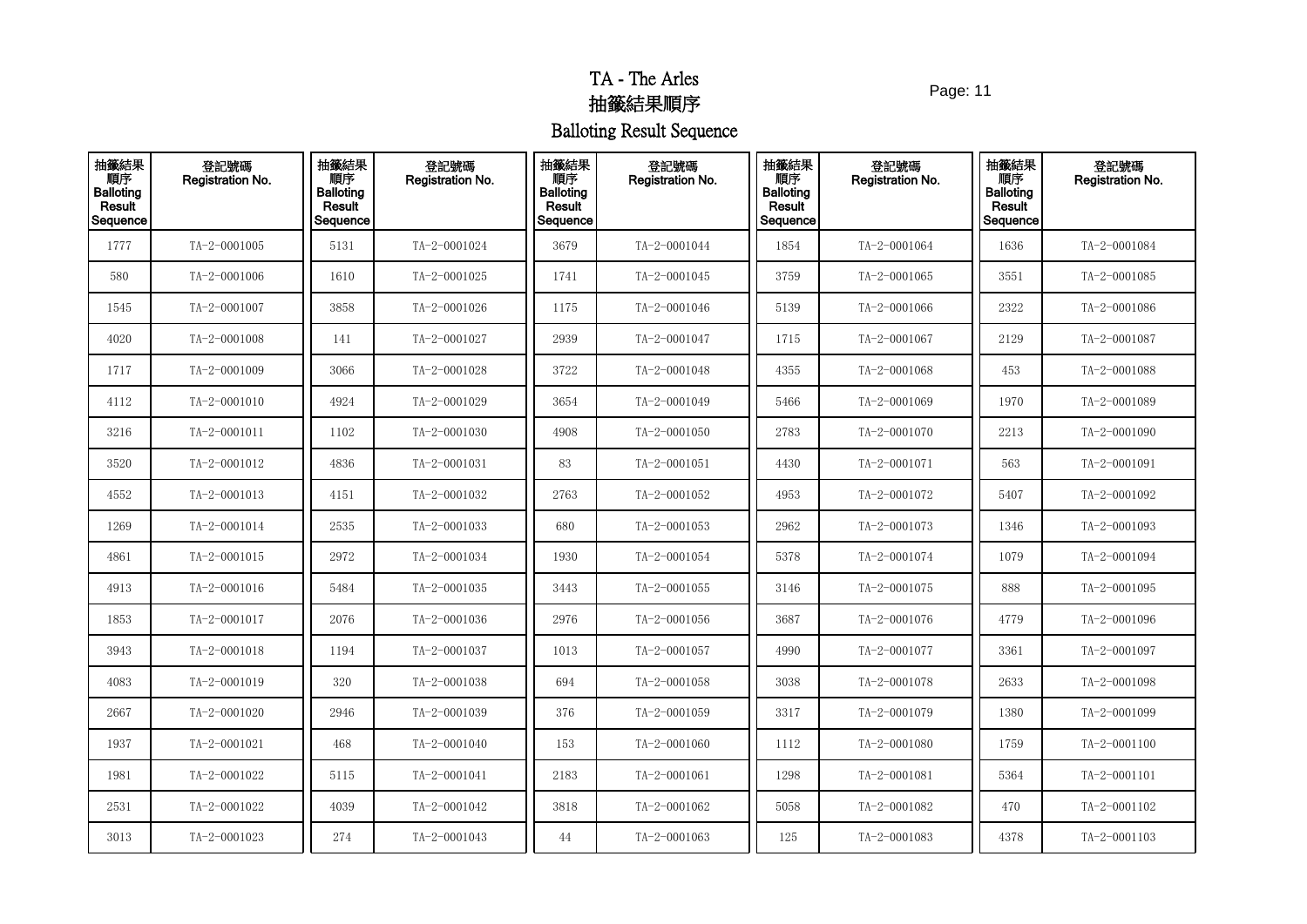Page: 12

| 抽籤結果<br><b>THE</b><br>Balloting<br>Result<br>Sequence | 登記號碼<br>Registration No. | 抽籤結果<br>順序<br><b>Balloting</b><br>Result<br>Sequence | 登記號碼<br>Registration No. | 抽籤結果<br>順序<br><b>Balloting</b><br>Result<br>Sequence | 登記號碼<br>Registration No. | 抽籤結果<br>順序<br><b>Balloting</b><br>Result<br>Sequence | 登記號碼<br>Registration No. | 抽籤結果<br>順序<br><b>Balloting</b><br>Result<br>Sequence | 登記號碼<br>Registration No. |
|-------------------------------------------------------|--------------------------|------------------------------------------------------|--------------------------|------------------------------------------------------|--------------------------|------------------------------------------------------|--------------------------|------------------------------------------------------|--------------------------|
| 3185                                                  | TA-2-0001104             | 2707                                                 | TA-2-0001124             | 2358                                                 | TA-2-0001144             | 712                                                  | TA-2-0001164             | 849                                                  | TA-2-0001184             |
| 4584                                                  | TA-2-0001105             | 695                                                  | TA-2-0001125             | 2250                                                 | TA-2-0001145             | 3612                                                 | $TA - 2 - 0001165$       | 3386                                                 | $TA - 2 - 0001185$       |
| 4865                                                  | TA-2-0001106             | 4080                                                 | TA-2-0001126             | 729                                                  | TA-2-0001146             | 2057                                                 | TA-2-0001166             | 4681                                                 | TA-2-0001186             |
| 534                                                   | TA-2-0001107             | 4551                                                 | TA-2-0001127             | 1633                                                 | TA-2-0001147             | 2994                                                 | $TA - 2 - 0001167$       | 1136                                                 | $TA - 2 - 0001187$       |
| 4036                                                  | TA-2-0001108             | 2982                                                 | TA-2-0001128             | 244                                                  | TA-2-0001148             | 4889                                                 | TA-2-0001168             | 4643                                                 | TA-2-0001188             |
| 612                                                   | TA-2-0001109             | 2512                                                 | TA-2-0001129             | 3664                                                 | TA-2-0001149             | 2974                                                 | TA-2-0001169             | 419                                                  | TA-2-0001189             |
| 3249                                                  | TA-2-0001110             | 4618                                                 | TA-2-0001130             | 2738                                                 | TA-2-0001150             | 1856                                                 | TA-2-0001170             | 1336                                                 | TA-2-0001190             |
| 1285                                                  | TA-2-0001111             | 4689                                                 | TA-2-0001131             | 4021                                                 | TA-2-0001151             | 1575                                                 | TA-2-0001171             | 2576                                                 | TA-2-0001191             |
| 5003                                                  | TA-2-0001112             | 4698                                                 | TA-2-0001132             | 2779                                                 | TA-2-0001152             | 1539                                                 | TA-2-0001172             | 3293                                                 | TA-2-0001192             |
| 576                                                   | TA-2-0001113             | 1450                                                 | TA-2-0001133             | 3491                                                 | TA-2-0001153             | 2938                                                 | TA-2-0001173             | 4676                                                 | TA-2-0001193             |
| 400                                                   | TA-2-0001114             | 671                                                  | TA-2-0001134             | 4454                                                 | TA-2-0001154             | 3254                                                 | TA-2-0001174             | 5021                                                 | TA-2-0001194             |
| 1749                                                  | TA-2-0001115             | 2101                                                 | TA-2-0001135             | 3672                                                 | TA-2-0001155             | 5279                                                 | TA-2-0001175             | 1179                                                 | TA-2-0001195             |
| 3594                                                  | TA-2-0001116             | 2296                                                 | TA-2-0001136             | 4988                                                 | TA-2-0001156             | 5119                                                 | TA-2-0001176             | 5101                                                 | TA-2-0001196             |
| 1195                                                  | TA-2-0001117             | 4602                                                 | TA-2-0001137             | 2522                                                 | TA-2-0001157             | 371                                                  | TA-2-0001177             | 4858                                                 | $TA - 2 - 0001197$       |
| 2376                                                  | $TA - 2 - 0001118$       | 2019                                                 | TA-2-0001138             | 3268                                                 | TA-2-0001158             | 1414                                                 | TA-2-0001178             | 1690                                                 | TA-2-0001198             |
| 4131                                                  | TA-2-0001119             | 1893                                                 | TA-2-0001139             | 1811                                                 | TA-2-0001159             | 898                                                  | TA-2-0001179             | 5257                                                 | TA-2-0001199             |
| 5418                                                  | TA-2-0001120             | 605                                                  | TA-2-0001140             | 1116                                                 | TA-2-0001160             | 5075                                                 | TA-2-0001180             | 1815                                                 | TA-2-0001200             |
| 3150                                                  | TA-2-0001121             | 1312                                                 | TA-2-0001141             | 4486                                                 | TA-2-0001161             | 1166                                                 | TA-2-0001181             | 1684                                                 | TA-2-0001201             |
| 930                                                   | TA-2-0001122             | 2967                                                 | TA-2-0001142             | 5077                                                 | TA-2-0001162             | 23                                                   | TA-2-0001182             | 3097                                                 | TA-2-0001202             |
| 589                                                   | TA-2-0001123             | 1590                                                 | TA-2-0001143             | 711                                                  | TA-2-0001163             | 2446                                                 | $TA - 2 - 0001183$       | 719                                                  | $TA - 2 - 0001203$       |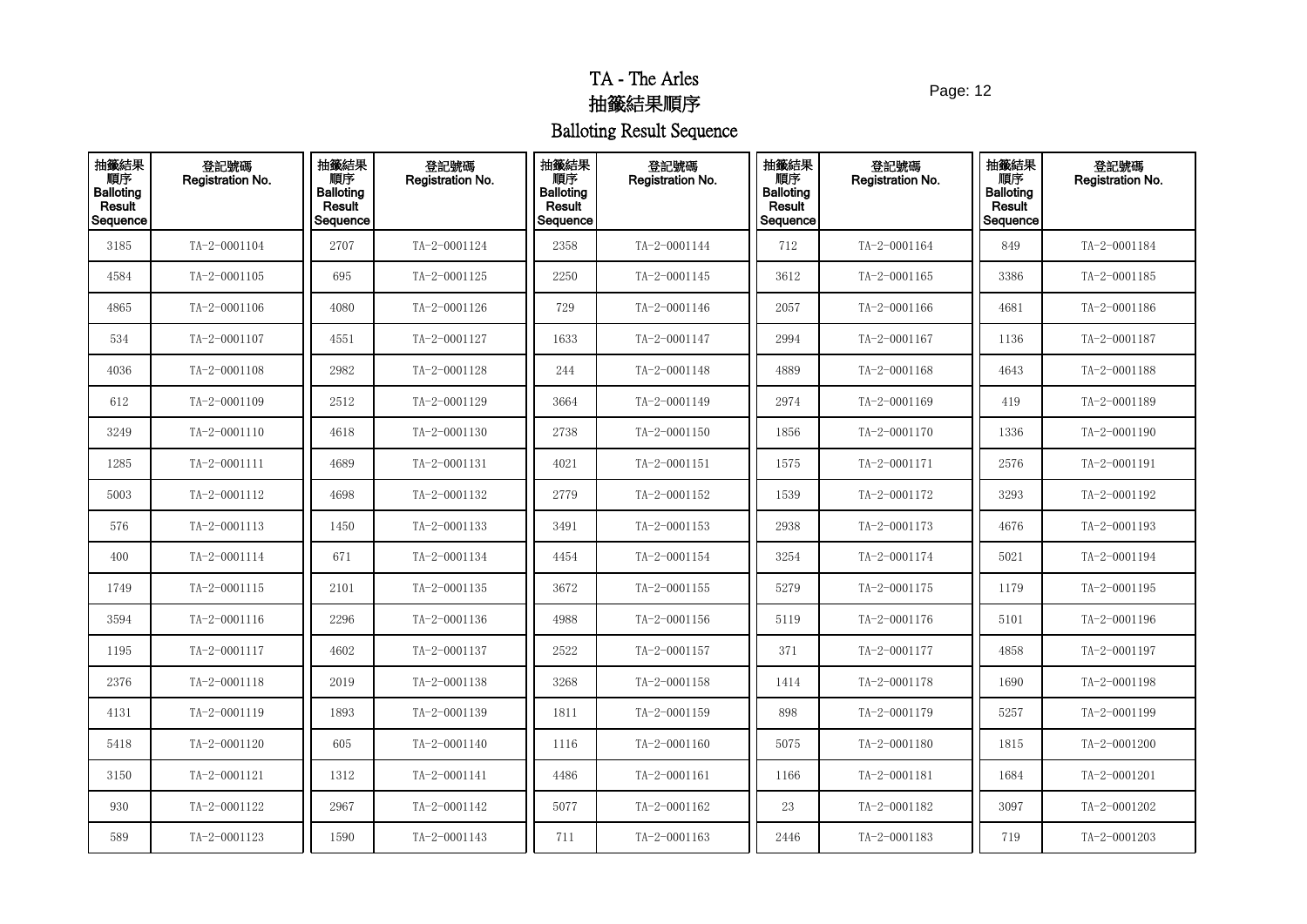Page: 13

| 抽籤結果<br>順序<br>Balloting<br>Result<br>Sequence | 登記號碼<br>Registration No. | 抽籤結果<br>順序<br><b>Balloting</b><br>Result<br>Sequence | 登記號碼<br>Registration No. | 抽籤結果<br>順序<br><b>Balloting</b><br>Result<br>Sequence | 登記號碼<br>Registration No. | 抽籤結果<br>順序<br><b>Balloting</b><br>Result<br>Sequence | 登記號碼<br>Registration No. | 抽籤結果<br>順序<br><b>Balloting</b><br>Result<br>Sequence | 登記號碼<br>Registration No. |
|-----------------------------------------------|--------------------------|------------------------------------------------------|--------------------------|------------------------------------------------------|--------------------------|------------------------------------------------------|--------------------------|------------------------------------------------------|--------------------------|
| 3848                                          | TA-2-0001204             | 2011                                                 | TA-2-0001224             | 1983                                                 | TA-2-0001244             | 2916                                                 | TA-2-0001264             | 4811                                                 | TA-2-0001284             |
| 3072                                          | TA-2-0001205             | 2507                                                 | TA-2-0001225             | 4495                                                 | TA-2-0001245             | 2133                                                 | TA-2-0001265             | 3374                                                 | TA-2-0001285             |
| 3658                                          | TA-2-0001206             | 369                                                  | TA-2-0001226             | 3179                                                 | TA-2-0001246             | 4457                                                 | TA-2-0001266             | 1145                                                 | TA-2-0001286             |
| 2278                                          | TA-2-0001207             | 5013                                                 | TA-2-0001227             | 3974                                                 | TA-2-0001247             | 3001                                                 | TA-2-0001267             | 1554                                                 | TA-2-0001287             |
| 2587                                          | TA-2-0001208             | 76                                                   | TA-2-0001228             | 4960                                                 | TA-2-0001248             | 5103                                                 | TA-2-0001268             | 2233                                                 | TA-2-0001288             |
| 4397                                          | TA-2-0001209             | 2214                                                 | TA-2-0001229             | 1808                                                 | TA-2-0001249             | 1133                                                 | TA-2-0001269             | 599                                                  | TA-2-0001289             |
| 4300                                          | TA-2-0001210             | 2857                                                 | TA-2-0001230             | 692                                                  | TA-2-0001250             | 1041                                                 | TA-2-0001270             | 2143                                                 | TA-2-0001290             |
| 832                                           | TA-2-0001211             | 2179                                                 | TA-2-0001231             | 4723                                                 | TA-2-0001251             | 264                                                  | TA-2-0001271             | 2479                                                 | TA-2-0001291             |
| 1117                                          | TA-2-0001212             | 3964                                                 | TA-2-0001232             | 2328                                                 | TA-2-0001252             | 2770                                                 | TA-2-0001272             | 3647                                                 | TA-2-0001292             |
| 1124                                          | TA-2-0001213             | 208                                                  | TA-2-0001233             | 5148                                                 | TA-2-0001253             | 1132                                                 | TA-2-0001273             | 1306                                                 | TA-2-0001293             |
| 4078                                          | TA-2-0001214             | 4089                                                 | TA-2-0001234             | 3996                                                 | TA-2-0001254             | 4749                                                 | TA-2-0001274             | 67                                                   | TA-2-0001294             |
| 4033                                          | TA-2-0001215             | 1294                                                 | TA-2-0001235             | 3882                                                 | TA-2-0001255             | 5146                                                 | TA-2-0001275             | 3420                                                 | TA-2-0001295             |
| 2319                                          | TA-2-0001216             | 3984                                                 | TA-2-0001236             | 1578                                                 | TA-2-0001256             | 221                                                  | TA-2-0001276             | 5028                                                 | TA-2-0001296             |
| 2773                                          | TA-2-0001217             | 780                                                  | TA-2-0001237             | 2258                                                 | TA-2-0001257             | 3833                                                 | TA-2-0001277             | 806                                                  | TA-2-0001297             |
| 387                                           | TA-2-0001218             | 2349                                                 | TA-2-0001238             | 474                                                  | TA-2-0001258             | 2318                                                 | TA-2-0001278             | 2415                                                 | TA-2-0001298             |
| 2550                                          | TA-2-0001219             | 3743                                                 | TA-2-0001239             | 1296                                                 | TA-2-0001259             | 2819                                                 | TA-2-0001279             | 787                                                  | TA-2-0001299             |
| 4307                                          | TA-2-0001220             | 4919                                                 | TA-2-0001240             | 442                                                  | TA-2-0001260             | 225                                                  | TA-2-0001280             | 4560                                                 | TA-2-0001300             |
| 626                                           | TA-2-0001221             | 1219                                                 | TA-2-0001241             | 994                                                  | TA-2-0001261             | 2120                                                 | TA-2-0001281             | 2768                                                 | TA-2-0001301             |
| 1615                                          | TA-2-0001222             | 1595                                                 | TA-2-0001242             | 2189                                                 | TA-2-0001262             | 4485                                                 | TA-2-0001282             | 4542                                                 | TA-2-0001302             |
| 1607                                          | TA-2-0001223             | 4902                                                 | TA-2-0001243             | 3765                                                 | TA-2-0001263             | 3593                                                 | TA-2-0001283             | 4616                                                 | TA-2-0001303             |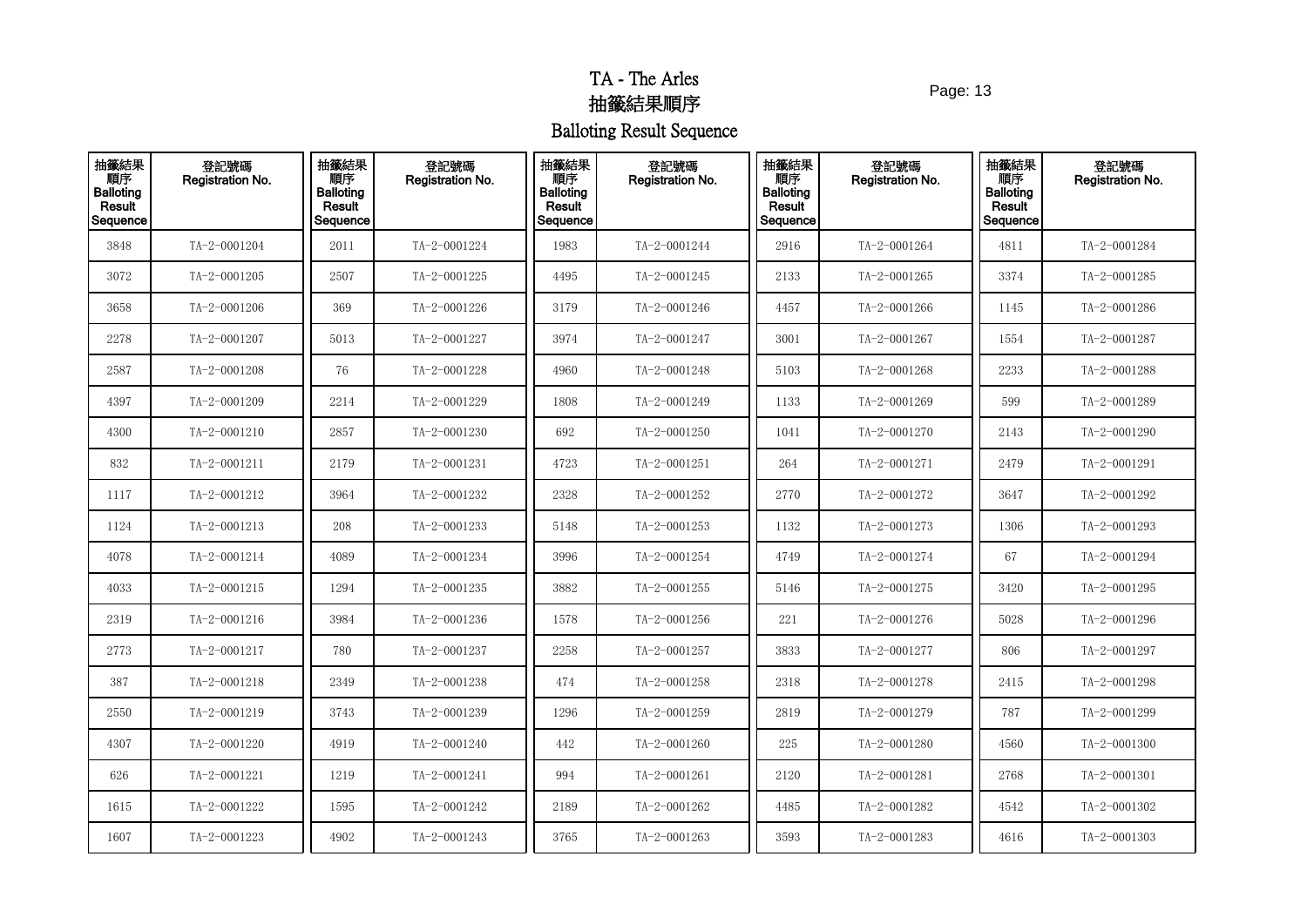Page: 14

| 抽籤結果<br><b>THE</b><br>Balloting<br>Result<br>Sequence | 登記號碼<br>Registration No. | 抽籤結果<br>順序<br><b>Balloting</b><br>Result<br>Sequence | 登記號碼<br>Registration No. | 抽籤結果<br>順序<br><b>Balloting</b><br>Result<br>Sequence | 登記號碼<br>Registration No. | 抽籤結果<br>順序<br><b>Balloting</b><br>Result<br>Sequence | 登記號碼<br><b>Registration No.</b> | 抽籤結果<br>順序<br><b>Balloting</b><br>Result<br>Sequence | 登記號碼<br>Registration No. |
|-------------------------------------------------------|--------------------------|------------------------------------------------------|--------------------------|------------------------------------------------------|--------------------------|------------------------------------------------------|---------------------------------|------------------------------------------------------|--------------------------|
| 1708                                                  | TA-2-0001304             | 570                                                  | TA-2-0001324             | 2493                                                 | TA-2-0001344             | 1962                                                 | TA-2-0001364                    | 4207                                                 | TA-2-0001384             |
| 5082                                                  | TA-2-0001305             | 2945                                                 | TA-2-0001325             | 2187                                                 | TA-2-0001345             | 5371                                                 | TA-2-0001365                    | 3648                                                 | TA-2-0001385             |
| 3424                                                  | TA-2-0001306             | 1328                                                 | TA-2-0001326             | 5426                                                 | TA-2-0001346             | 3430                                                 | TA-2-0001366                    | 2949                                                 | TA-2-0001386             |
| 4528                                                  | TA-2-0001307             | 3128                                                 | TA-2-0001327             | 4594                                                 | TA-2-0001347             | 5117                                                 | TA-2-0001367                    | 5191                                                 | TA-2-0001387             |
| 717                                                   | TA-2-0001308             | 2931                                                 | TA-2-0001328             | 603                                                  | TA-2-0001348             | 1794                                                 | TA-2-0001368                    | 1052                                                 | TA-2-0001388             |
| 5207                                                  | TA-2-0001309             | 553                                                  | TA-2-0001329             | 485                                                  | TA-2-0001349             | 2865                                                 | TA-2-0001369                    | 4798                                                 | TA-2-0001389             |
| 229                                                   | TA-2-0001310             | 4819                                                 | TA-2-0001330             | 1157                                                 | TA-2-0001350             | 4013                                                 | TA-2-0001370                    | 5112                                                 | TA-2-0001390             |
| 1495                                                  | TA-2-0001311             | 4508                                                 | TA-2-0001331             | 5333                                                 | TA-2-0001351             | 4380                                                 | TA-2-0001371                    | 291                                                  | TA-2-0001391             |
| 3693                                                  | TA-2-0001312             | 3444                                                 | TA-2-0001332             | 1608                                                 | TA-2-0001352             | 1237                                                 | TA-2-0001372                    | 4432                                                 | TA-2-0001392             |
| 2256                                                  | TA-2-0001313             | 4808                                                 | TA-2-0001333             | 2009                                                 | TA-2-0001353             | 3118                                                 | TA-2-0001373                    | 545                                                  | TA-2-0001393             |
| 4564                                                  | TA-2-0001314             | 299                                                  | TA-2-0001334             | 5096                                                 | TA-2-0001354             | 3021                                                 | TA-2-0001374                    | 927                                                  | TA-2-0001394             |
| 3793                                                  | TA-2-0001315             | 3862                                                 | TA-2-0001335             | 203                                                  | TA-2-0001355             | 4311                                                 | TA-2-0001375                    | 1275                                                 | TA-2-0001395             |
| 3349                                                  | TA-2-0001316             | 4615                                                 | TA-2-0001336             | 5271                                                 | TA-2-0001356             | 637                                                  | TA-2-0001376                    | 1307                                                 | TA-2-0001396             |
| 289                                                   | TA-2-0001317             | 5503                                                 | TA-2-0001337             | 4088                                                 | TA-2-0001357             | 1197                                                 | TA-2-0001377                    | 2110                                                 | TA-2-0001397             |
| 24                                                    | $TA - 2 - 0001318$       | 5123                                                 | TA-2-0001338             | 5449                                                 | TA-2-0001358             | 350                                                  | TA-2-0001378                    | 5453                                                 | TA-2-0001398             |
| 4064                                                  | TA-2-0001319             | 2424                                                 | TA-2-0001339             | 4667                                                 | TA-2-0001359             | 1130                                                 | TA-2-0001379                    | 4875                                                 | TA-2-0001399             |
| 4452                                                  | TA-2-0001320             | 1644                                                 | TA-2-0001340             | 1764                                                 | TA-2-0001360             | 338                                                  | TA-2-0001380                    | 2978                                                 | $TA - 2 - 0001400$       |
| 1441                                                  | TA-2-0001321             | 5289                                                 | TA-2-0001341             | 4656                                                 | TA-2-0001361             | 4613                                                 | TA-2-0001381                    | 3899                                                 | TA-2-0001401             |
| 3159                                                  | TA-2-0001322             | 2433                                                 | TA-2-0001342             | 2499                                                 | TA-2-0001362             | 5358                                                 | TA-2-0001382                    | 738                                                  | TA-2-0001402             |
| 4437                                                  | TA-2-0001323             | 1447                                                 | TA-2-0001343             | 656                                                  | TA-2-0001363             | 152                                                  | TA-2-0001383                    | 2614                                                 | TA-2-0001403             |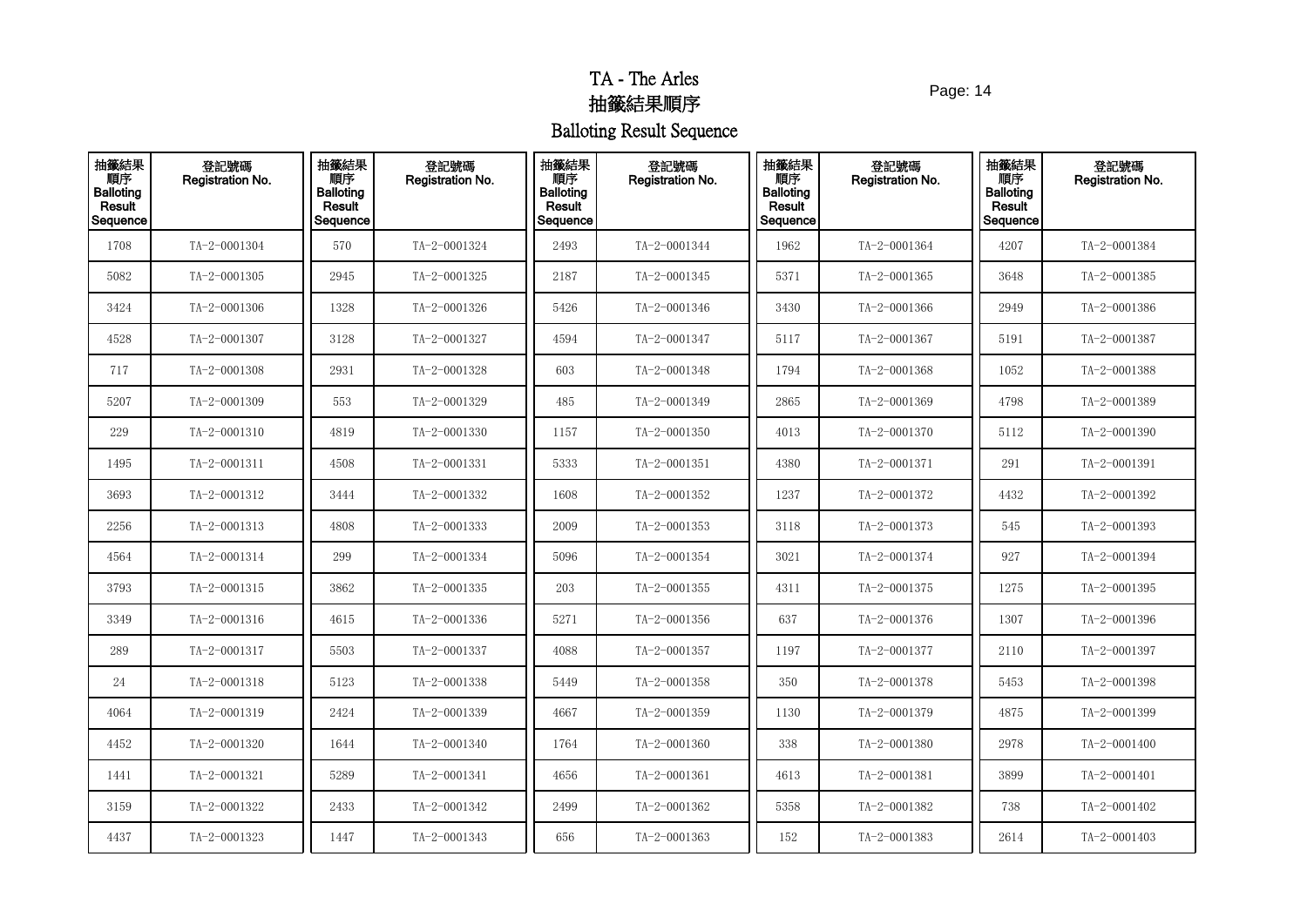Page: 15

| 抽籤結果<br>順序<br><b>Balloting</b><br>Result<br>Sequence | 登記號碼<br>Registration No. | 抽籤結果<br>順序<br><b>Balloting</b><br>Result<br>Sequence | 登記號碼<br>Registration No. | 抽籤結果<br>順序<br><b>Balloting</b><br>Result<br>Sequence | 登記號碼<br>Registration No. | 抽籤結果<br>順序<br><b>Balloting</b><br>Result<br>Sequence | 登記號碼<br>Registration No. | 抽籤結果<br>順序<br><b>Balloting</b><br>Result<br>Sequence | 登記號碼<br>Registration No. |
|------------------------------------------------------|--------------------------|------------------------------------------------------|--------------------------|------------------------------------------------------|--------------------------|------------------------------------------------------|--------------------------|------------------------------------------------------|--------------------------|
| 3165                                                 | TA-2-0001404             | 3620                                                 | TA-2-0001425             | 4517                                                 | TA-2-0001445             | 714                                                  | TA-2-0001465             | 1438                                                 | TA-2-0001485             |
| 5050                                                 | TA-2-0001405             | 931                                                  | TA-2-0001426             | 2486                                                 | TA-2-0001446             | 1416                                                 | TA-2-0001466             | 5216                                                 | TA-2-0001486             |
| 3542                                                 | TA-2-0001406             | 3152                                                 | TA-2-0001427             | 1763                                                 | TA-2-0001447             | 2413                                                 | TA-2-0001467             | 171                                                  | TA-2-0001487             |
| 1426                                                 | TA-2-0001407             | 3773                                                 | TA-2-0001428             | 97                                                   | TA-2-0001448             | 3740                                                 | TA-2-0001468             | 3363                                                 | TA-2-0001488             |
| 4419                                                 | TA-2-0001408             | 4955                                                 | TA-2-0001429             | 3148                                                 | TA-2-0001449             | 3199                                                 | TA-2-0001469             | 2601                                                 | TA-2-0001489             |
| 3077                                                 | TA-2-0001409             | 3369                                                 | TA-2-0001430             | 1772                                                 | TA-2-0001450             | 1907                                                 | TA-2-0001470             | 1660                                                 | TA-2-0001490             |
| 3090                                                 | TA-2-0001410             | 473                                                  | TA-2-0001431             | 1799                                                 | TA-2-0001451             | 3872                                                 | TA-2-0001471             | 853                                                  | TA-2-0001491             |
| 5454                                                 | TA-2-0001411             | 3413                                                 | TA-2-0001432             | 3143                                                 | TA-2-0001452             | 1944                                                 | TA-2-0001472             | 4967                                                 | TA-2-0001492             |
| 4757                                                 | TA-2-0001412             | 4996                                                 | TA-2-0001433             | 2561                                                 | TA-2-0001453             | 2449                                                 | TA-2-0001473             | 2954                                                 | TA-2-0001493             |
| 4786                                                 | TA-2-0001413             | 1689                                                 | TA-2-0001434             | 168                                                  | TA-2-0001454             | 1360                                                 | TA-2-0001474             | 4046                                                 | TA-2-0001494             |
| 4282                                                 | TA-2-0001414             | 649                                                  | TA-2-0001435             | 1097                                                 | TA-2-0001455             | 1536                                                 | TA-2-0001475             | 4802                                                 | TA-2-0001495             |
| 3582                                                 | TA-2-0001415             | 4888                                                 | TA-2-0001436             | 1293                                                 | TA-2-0001456             | 27                                                   | TA-2-0001476             | 137                                                  | TA-2-0001496             |
| 4263                                                 | TA-2-0001416             | 4400                                                 | TA-2-0001437             | 4796                                                 | TA-2-0001457             | 4068                                                 | TA-2-0001477             | 5070                                                 | TA-2-0001497             |
| 2093                                                 | TA-2-0001417             | 2912                                                 | TA-2-0001438             | 4775                                                 | TA-2-0001458             | 1709                                                 | TA-2-0001478             | 4717                                                 | TA-2-0001498             |
| 489                                                  | TA-2-0001418             | 5018                                                 | TA-2-0001439             | 2084                                                 | TA-2-0001459             | 1889                                                 | TA-2-0001479             | 2353                                                 | TA-2-0001499             |
| 4382                                                 | TA-2-0001419             | 5475                                                 | TA-2-0001440             | 2347                                                 | TA-2-0001460             | 3380                                                 | TA-2-0001480             | 2095                                                 | TA-2-0001500             |
| 1716                                                 | TA-2-0001421             | 2766                                                 | TA-2-0001441             | 3223                                                 | TA-2-0001461             | 3571                                                 | TA-2-0001481             | 1397                                                 | $TA - 2 - 0001501$       |
| 1324                                                 | TA-2-0001422             | 4470                                                 | TA-2-0001442             | 1806                                                 | TA-2-0001462             | 3486                                                 | TA-2-0001482             | 5458                                                 | TA-2-0001502             |
| 5490                                                 | TA-2-0001423             | 4402                                                 | TA-2-0001443             | 1357                                                 | TA-2-0001463             | 3867                                                 | TA-2-0001483             | 1300                                                 | TA-2-0001503             |
| 3461                                                 | TA-2-0001424             | 172                                                  | TA-2-0001444             | 5336                                                 | TA-2-0001464             | 1252                                                 | TA-2-0001484             | 270                                                  | TA-2-0001504             |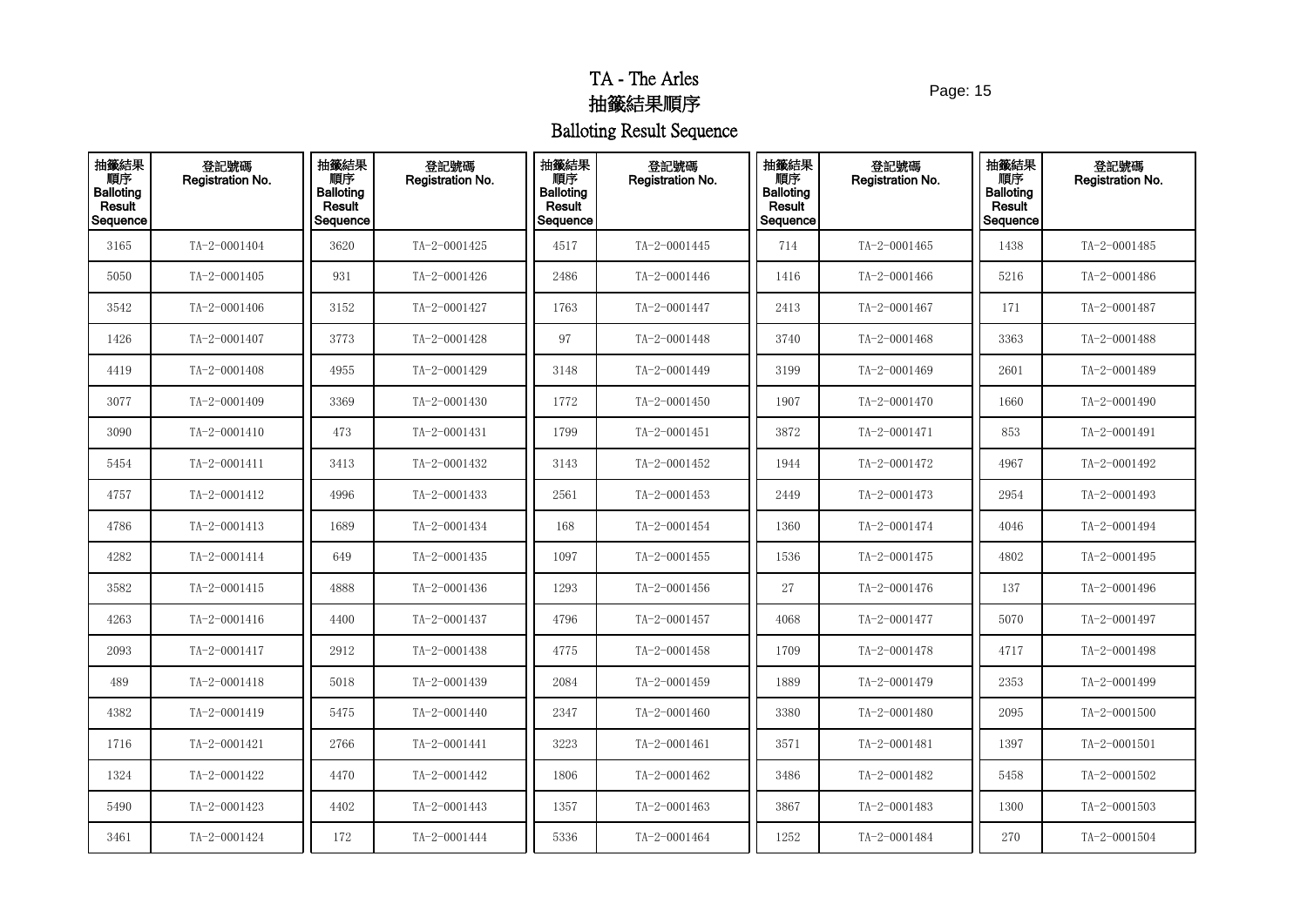Page: 16

| 抽籤結果<br>順序<br><b>Balloting</b><br>Result<br>Sequence | 登記號碼<br>Registration No. | 抽籤結果<br>順序<br><b>Balloting</b><br>Result<br>Sequence | 登記號碼<br>Registration No. | 抽籤結果<br>順序<br><b>Balloting</b><br>Result<br>Sequence | 登記號碼<br>Registration No. | 抽籤結果<br>順序<br><b>Balloting</b><br>Result<br>Sequence | 登記號碼<br>Registration No. | 抽籤結果<br>順序<br><b>Balloting</b><br>Result<br>Sequence | 登記號碼<br>Registration No. |
|------------------------------------------------------|--------------------------|------------------------------------------------------|--------------------------|------------------------------------------------------|--------------------------|------------------------------------------------------|--------------------------|------------------------------------------------------|--------------------------|
| 2574                                                 | TA-2-0001505             | 4289                                                 | TA-2-0001525             | 4268                                                 | TA-2-0001545             | 1707                                                 | TA-2-0001565             | 4901                                                 | TA-2-0001585             |
| 4820                                                 | TA-2-0001506             | 43                                                   | TA-2-0001526             | 4791                                                 | TA-2-0001546             | 1697                                                 | TA-2-0001566             | 16                                                   | TA-2-0001586             |
| 431                                                  | TA-2-0001507             | 1787                                                 | TA-2-0001527             | 1210                                                 | TA-2-0001547             | 2113                                                 | TA-2-0001567             | 1843                                                 | TA-2-0001587             |
| 1956                                                 | TA-2-0001508             | 1257                                                 | TA-2-0001528             | 5034                                                 | TA-2-0001548             | 1629                                                 | TA-2-0001568             | 3601                                                 | TA-2-0001588             |
| 2149                                                 | TA-2-0001509             | 3540                                                 | TA-2-0001529             | 681                                                  | TA-2-0001549             | 1246                                                 | TA-2-0001569             | 3307                                                 | TA-2-0001589             |
| 5406                                                 | TA-2-0001510             | 868                                                  | TA-2-0001530             | 4312                                                 | TA-2-0001550             | 4408                                                 | TA-2-0001570             | 272                                                  | TA-2-0001590             |
| 4748                                                 | TA-2-0001511             | 1830                                                 | TA-2-0001531             | 266                                                  | TA-2-0001551             | 3468                                                 | TA-2-0001571             | 1791                                                 | TA-2-0001591             |
| 2590                                                 | TA-2-0001512             | 4771                                                 | TA-2-0001532             | 2007                                                 | TA-2-0001552             | 3512                                                 | TA-2-0001572             | 4155                                                 | TA-2-0001592             |
| 3850                                                 | TA-2-0001513             | 2839                                                 | TA-2-0001533             | 3046                                                 | TA-2-0001553             | 4174                                                 | TA-2-0001573             | 3636                                                 | TA-2-0001593             |
| 3704                                                 | TA-2-0001514             | 973                                                  | TA-2-0001534             | 647                                                  | TA-2-0001554             | 4725                                                 | TA-2-0001574             | 1035                                                 | TA-2-0001594             |
| 213                                                  | TA-2-0001515             | 1698                                                 | TA-2-0001535             | 674                                                  | TA-2-0001555             | 3375                                                 | TA-2-0001575             | 3575                                                 | $TA - 2 - 0001595$       |
| 668                                                  | TA-2-0001516             | 2308                                                 | TA-2-0001536             | 3209                                                 | TA-2-0001556             | 346                                                  | TA-2-0001576             | 749                                                  | TA-2-0001596             |
| 3761                                                 | TA-2-0001517             | 783                                                  | TA-2-0001537             | 2382                                                 | TA-2-0001557             | 3968                                                 | TA-2-0001577             | 2771                                                 | TA-2-0001597             |
| 2599                                                 | TA-2-0001518             | 755                                                  | TA-2-0001538             | 4133                                                 | TA-2-0001558             | 663                                                  | TA-2-0001578             | 332                                                  | TA-2-0001598             |
| 4688                                                 | TA-2-0001519             | 3907                                                 | TA-2-0001539             | 472                                                  | TA-2-0001559             | 1560                                                 | TA-2-0001579             | 4295                                                 | TA-2-0001599             |
| 3824                                                 | TA-2-0001520             | 1565                                                 | TA-2-0001540             | 4949                                                 | TA-2-0001560             | 890                                                  | TA-2-0001580             | 5381                                                 | TA-2-0001600             |
| 1841                                                 | TA-2-0001521             | 2656                                                 | TA-2-0001541             | 195                                                  | TA-2-0001561             | 4305                                                 | TA-2-0001581             | 6                                                    | $TA - 2 - 0001601$       |
| 3603                                                 | TA-2-0001522             | 5311                                                 | TA-2-0001542             | 4599                                                 | TA-2-0001562             | 2237                                                 | TA-2-0001582             | 4129                                                 | TA-2-0001602             |
| 509                                                  | TA-2-0001523             | 4264                                                 | TA-2-0001543             | 1654                                                 | TA-2-0001563             | 499                                                  | TA-2-0001583             | 4893                                                 | TA-2-0001603             |
| 5048                                                 | TA-2-0001524             | 3304                                                 | TA-2-0001544             | 737                                                  | TA-2-0001564             | 871                                                  | TA-2-0001584             | 1434                                                 | TA-2-0001604             |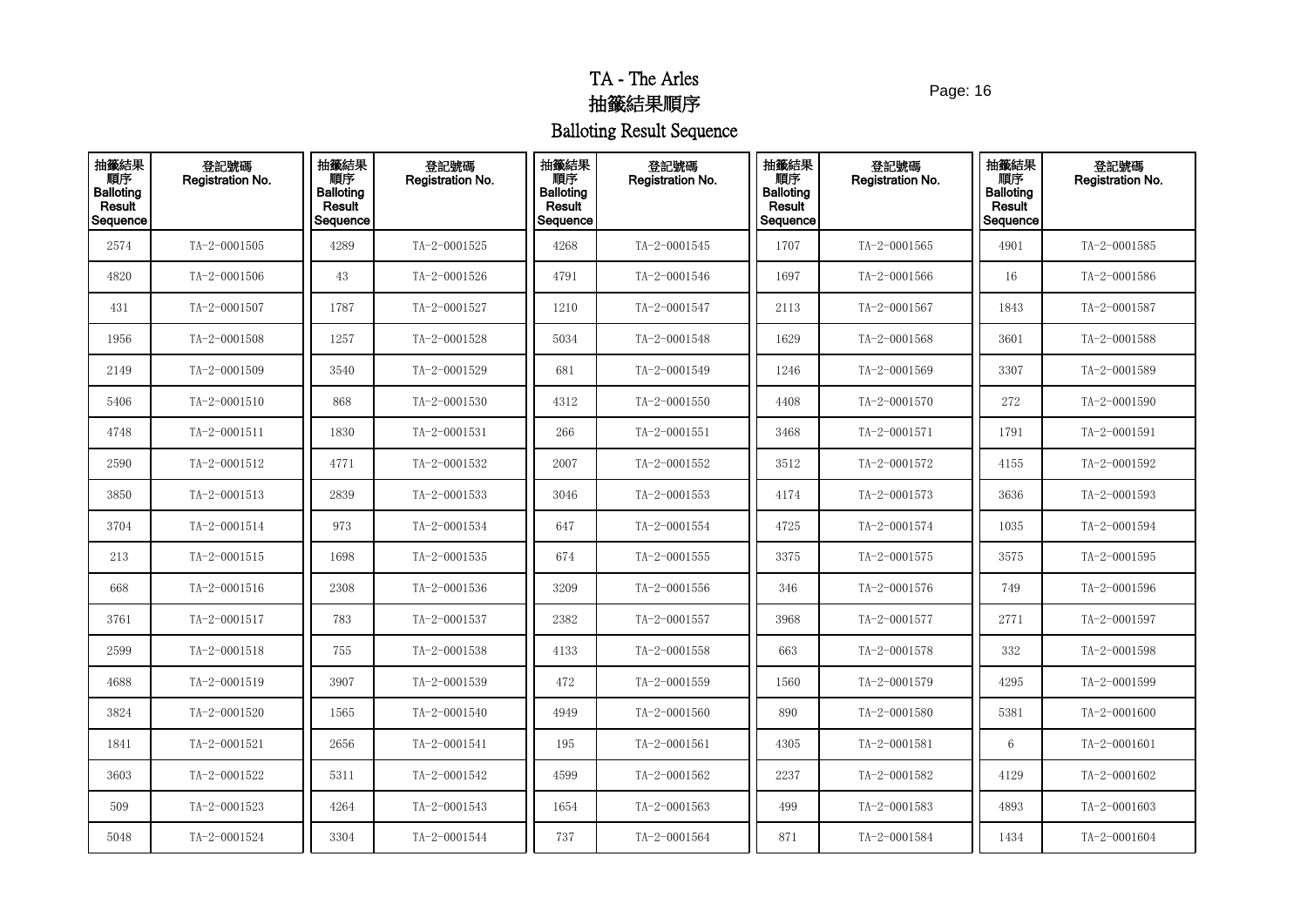Page: 17

| 抽籤結果<br><b>THE</b><br>Balloting<br>Result<br>Sequence | 登記號碼<br>Registration No. | 抽籤結果<br>順序<br><b>Balloting</b><br>Result<br>Sequence | 登記號碼<br>Registration No. | 抽籤結果<br>順序<br><b>Balloting</b><br>Result<br>Sequence | 登記號碼<br>Registration No. | 抽籤結果<br>順序<br><b>Balloting</b><br>Result<br>Sequence | 登記號碼<br><b>Registration No.</b> | 抽籤結果<br>順序<br><b>Balloting</b><br>Result<br>Sequence | 登記號碼<br>Registration No. |
|-------------------------------------------------------|--------------------------|------------------------------------------------------|--------------------------|------------------------------------------------------|--------------------------|------------------------------------------------------|---------------------------------|------------------------------------------------------|--------------------------|
| 861                                                   | TA-2-0001605             | 1050                                                 | TA-2-0001625             | 2437                                                 | TA-2-0001645             | 2360                                                 | TA-2-0001665                    | 517                                                  | TA-2-0001685             |
| 5168                                                  | TA-2-0001606             | 1023                                                 | TA-2-0001626             | 4804                                                 | TA-2-0001646             | 3285                                                 | TA-2-0001666                    | 1998                                                 | TA-2-0001686             |
| 4991                                                  | TA-2-0001607             | 5500                                                 | TA-2-0001627             | 5056                                                 | TA-2-0001647             | 1583                                                 | TA-2-0001667                    | 4050                                                 | TA-2-0001687             |
| 2863                                                  | TA-2-0001608             | 2909                                                 | TA-2-0001628             | 5197                                                 | TA-2-0001648             | 2303                                                 | TA-2-0001668                    | 4573                                                 | TA-2-0001688             |
| 2332                                                  | TA-2-0001609             | 4054                                                 | TA-2-0001629             | 4395                                                 | TA-2-0001649             | 273                                                  | TA-2-0001669                    | 2350                                                 | TA-2-0001689             |
| 1935                                                  | $TA - 2 - 0001610$       | 3438                                                 | TA-2-0001630             | 2736                                                 | TA-2-0001650             | 2342                                                 | TA-2-0001670                    | 2798                                                 | TA-2-0001690             |
| 1370                                                  | TA-2-0001611             | 4440                                                 | TA-2-0001631             | 2824                                                 | TA-2-0001651             | 4403                                                 | TA-2-0001671                    | 430                                                  | TA-2-0001691             |
| 1846                                                  | TA-2-0001612             | 3764                                                 | TA-2-0001632             | 4641                                                 | TA-2-0001652             | 1823                                                 | TA-2-0001672                    | 2881                                                 | TA-2-0001692             |
| 2850                                                  | $TA - 2 - 0001613$       | 4871                                                 | TA-2-0001633             | 4608                                                 | TA-2-0001653             | 98                                                   | TA-2-0001673                    | 2033                                                 | TA-2-0001693             |
| 4575                                                  | TA-2-0001614             | 2304                                                 | TA-2-0001634             | 294                                                  | TA-2-0001654             | 4756                                                 | TA-2-0001674                    | 3986                                                 | TA-2-0001694             |
| 4559                                                  | $TA - 2 - 0001615$       | 1368                                                 | TA-2-0001635             | 4111                                                 | TA-2-0001655             | 1167                                                 | TA-2-0001675                    | 1356                                                 | TA-2-0001695             |
| 238                                                   | TA-2-0001616             | 209                                                  | TA-2-0001636             | 1207                                                 | TA-2-0001656             | 4879                                                 | TA-2-0001676                    | 1068                                                 | TA-2-0001696             |
| 4458                                                  | TA-2-0001617             | 5054                                                 | TA-2-0001637             | 4383                                                 | TA-2-0001657             | 4069                                                 | TA-2-0001677                    | 1776                                                 | TA-2-0001697             |
| 2835                                                  | TA-2-0001618             | 1491                                                 | TA-2-0001638             | 3979                                                 | TA-2-0001658             | 197                                                  | TA-2-0001678                    | 2794                                                 | TA-2-0001698             |
| 4075                                                  | TA-2-0001619             | 1914                                                 | TA-2-0001639             | 4332                                                 | TA-2-0001659             | 4025                                                 | TA-2-0001679                    | 5276                                                 | TA-2-0001699             |
| 50                                                    | TA-2-0001620             | 5361                                                 | TA-2-0001640             | 1221                                                 | TA-2-0001660             | 82                                                   | TA-2-0001680                    | 441                                                  | TA-2-0001700             |
| 4522                                                  | TA-2-0001621             | 3012                                                 | TA-2-0001641             | 4086                                                 | TA-2-0001661             | 3514                                                 | TA-2-0001681                    | 1771                                                 | TA-2-0001701             |
| 2805                                                  | TA-2-0001622             | 5196                                                 | TA-2-0001642             | 2553                                                 | TA-2-0001662             | 2591                                                 | TA-2-0001682                    | 5259                                                 | TA-2-0001702             |
| 240                                                   | TA-2-0001623             | 2378                                                 | TA-2-0001643             | 773                                                  | TA-2-0001663             | 1993                                                 | TA-2-0001683                    | 396                                                  | TA-2-0001703             |
| 1765                                                  | TA-2-0001624             | 2741                                                 | TA-2-0001644             | 2131                                                 | TA-2-0001664             | 4379                                                 | TA-2-0001684                    | 1809                                                 | TA-2-0001704             |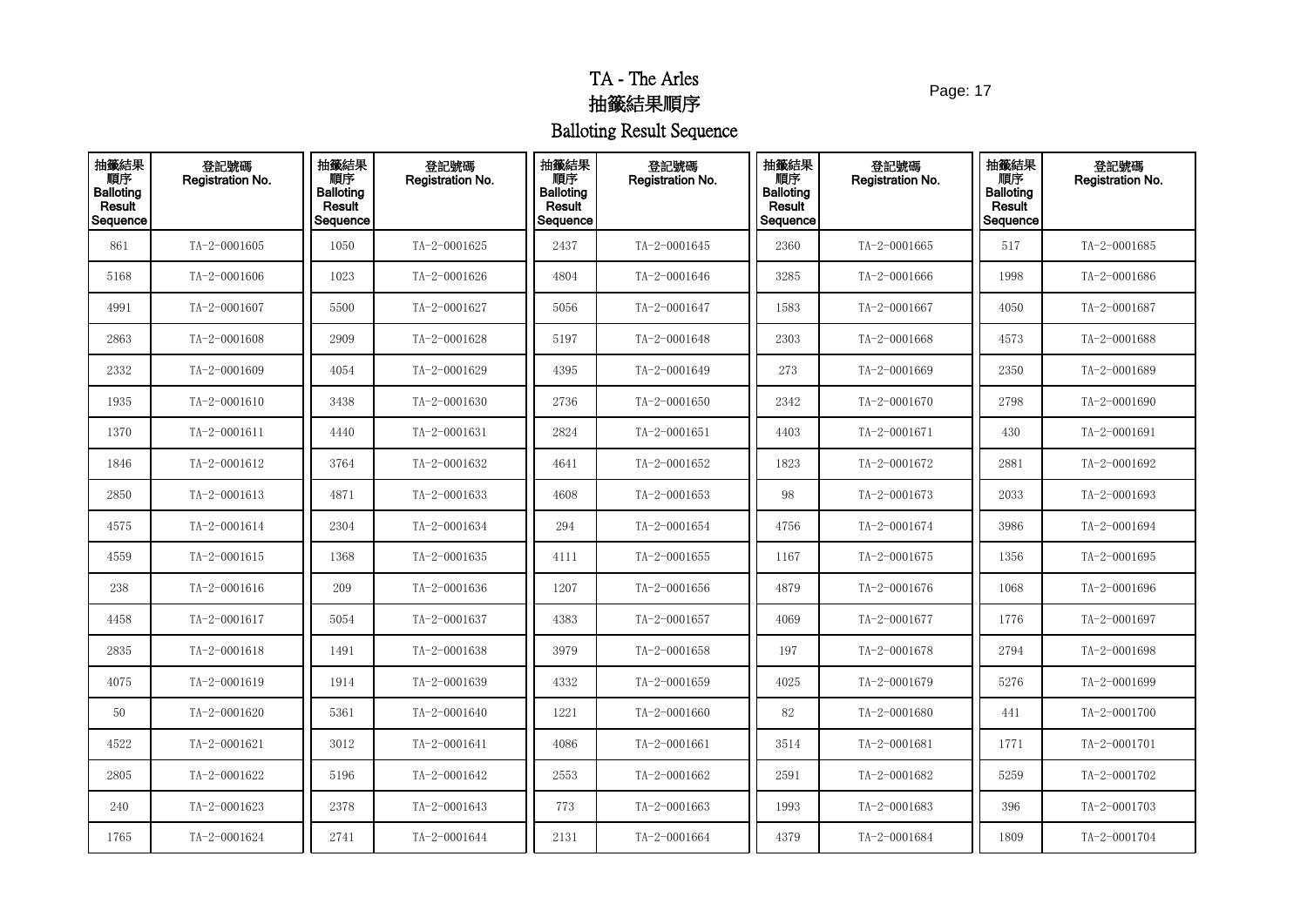Page: 18

| 抽籤結果<br>順序<br>Balloting<br>Result<br>Sequence | 登記號碼<br>Registration No. | 抽籤結果<br>順序<br><b>Balloting</b><br>Result<br>Sequence | 登記號碼<br>Registration No. | 抽籤結果<br>順序<br><b>Balloting</b><br>Result<br>Sequence | 登記號碼<br>Registration No. | 抽籤結果<br>順序<br><b>Balloting</b><br>Result<br>Sequence | 登記號碼<br><b>Registration No.</b> | 抽籤結果<br>順序<br><b>Balloting</b><br>Result<br>Sequence | 登記號碼<br><b>Registration No.</b> |
|-----------------------------------------------|--------------------------|------------------------------------------------------|--------------------------|------------------------------------------------------|--------------------------|------------------------------------------------------|---------------------------------|------------------------------------------------------|---------------------------------|
| 2987                                          | TA-2-0001705             | 4139                                                 | TA-2-0001725             | 4                                                    | TA-2-0001745             | 3222                                                 | TA-2-0001765                    | 606                                                  | TA-2-0001785                    |
| 92                                            | TA-2-0001706             | 2806                                                 | TA-2-0001726             | 4827                                                 | TA-2-0001746             | 4157                                                 | TA-2-0001766                    | 4675                                                 | TA-2-0001786                    |
| 75                                            | TA-2-0001707             | 3508                                                 | TA-2-0001727             | 747                                                  | TA-2-0001747             | 2814                                                 | TA-2-0001767                    | 3236                                                 | TA-2-0001787                    |
| 2527                                          | TA-2-0001708             | 70                                                   | TA-2-0001728             | 1596                                                 | TA-2-0001748             | 1995                                                 | TA-2-0001768                    | 4752                                                 | TA-2-0001788                    |
| 4578                                          | TA-2-0001709             | 2502                                                 | TA-2-0001729             | 673                                                  | TA-2-0001749             | 1942                                                 | TA-2-0001769                    | 2496                                                 | TA-2-0001789                    |
| 455                                           | TA-2-0001710             | 756                                                  | TA-2-0001730             | 3836                                                 | TA-2-0001750             | 5396                                                 | TA-2-0001770                    | 1236                                                 | TA-2-0001790                    |
| 1924                                          | TA-2-0001711             | 918                                                  | TA-2-0001731             | 2740                                                 | TA-2-0001751             | 579                                                  | TA-2-0001771                    | 5128                                                 | TA-2-0001791                    |
| 2459                                          | TA-2-0001712             | 4489                                                 | TA-2-0001732             | 3125                                                 | TA-2-0001752             | 423                                                  | TA-2-0001772                    | 363                                                  | TA-2-0001792                    |
| 1083                                          | TA-2-0001713             | 2730                                                 | TA-2-0001733             | 3120                                                 | TA-2-0001753             | 3336                                                 | TA-2-0001773                    | 3650                                                 | TA-2-0001793                    |
| 1247                                          | TA-2-0001714             | 4947                                                 | TA-2-0001734             | 118                                                  | TA-2-0001754             | 4520                                                 | TA-2-0001774                    | 1750                                                 | TA-2-0001794                    |
| 2152                                          | TA-2-0001715             | 1466                                                 | TA-2-0001735             | 3662                                                 | TA-2-0001755             | 3545                                                 | TA-2-0001775                    | 5110                                                 | TA-2-0001795                    |
| 3155                                          | TA-2-0001716             | 3844                                                 | TA-2-0001736             | 1722                                                 | TA-2-0001756             | 1840                                                 | TA-2-0001776                    | 5439                                                 | TA-2-0001796                    |
| 1462                                          | TA-2-0001717             | 2236                                                 | TA-2-0001737             | 2279                                                 | TA-2-0001757             | 1613                                                 | TA-2-0001777                    | 1878                                                 | TA-2-0001797                    |
| 1528                                          | $TA-2-0001718$           | 3230                                                 | TA-2-0001738             | 4898                                                 | TA-2-0001758             | 1502                                                 | TA-2-0001778                    | 2874                                                 | TA-2-0001798                    |
| 142                                           | TA-2-0001719             | 1241                                                 | TA-2-0001739             | 723                                                  | TA-2-0001759             | 3908                                                 | TA-2-0001779                    | 5310                                                 | TA-2-0001799                    |
| 3847                                          | TA-2-0001720             | 2066                                                 | TA-2-0001740             | 2380                                                 | TA-2-0001760             | 2582                                                 | TA-2-0001780                    | 998                                                  | TA-2-0001800                    |
| 1601                                          | TA-2-0001721             | 959                                                  | TA-2-0001741             | 219                                                  | TA-2-0001761             | 5476                                                 | TA-2-0001781                    | 3779                                                 | TA-2-0001802                    |
| 1844                                          | TA-2-0001722             | 1037                                                 | TA-2-0001742             | 2170                                                 | TA-2-0001762             | 2573                                                 | TA-2-0001782                    | 3802                                                 | TA-2-0001803                    |
| 5035                                          | TA-2-0001723             | 3462                                                 | TA-2-0001743             | 4446                                                 | TA-2-0001763             | 2144                                                 | TA-2-0001783                    | 3820                                                 | TA-2-0001804                    |
| 4648                                          | TA-2-0001724             | 3279                                                 | TA-2-0001744             | 4896                                                 | TA-2-0001764             | 989                                                  | TA-2-0001784                    | 813                                                  | $TA - 2 - 0001805$              |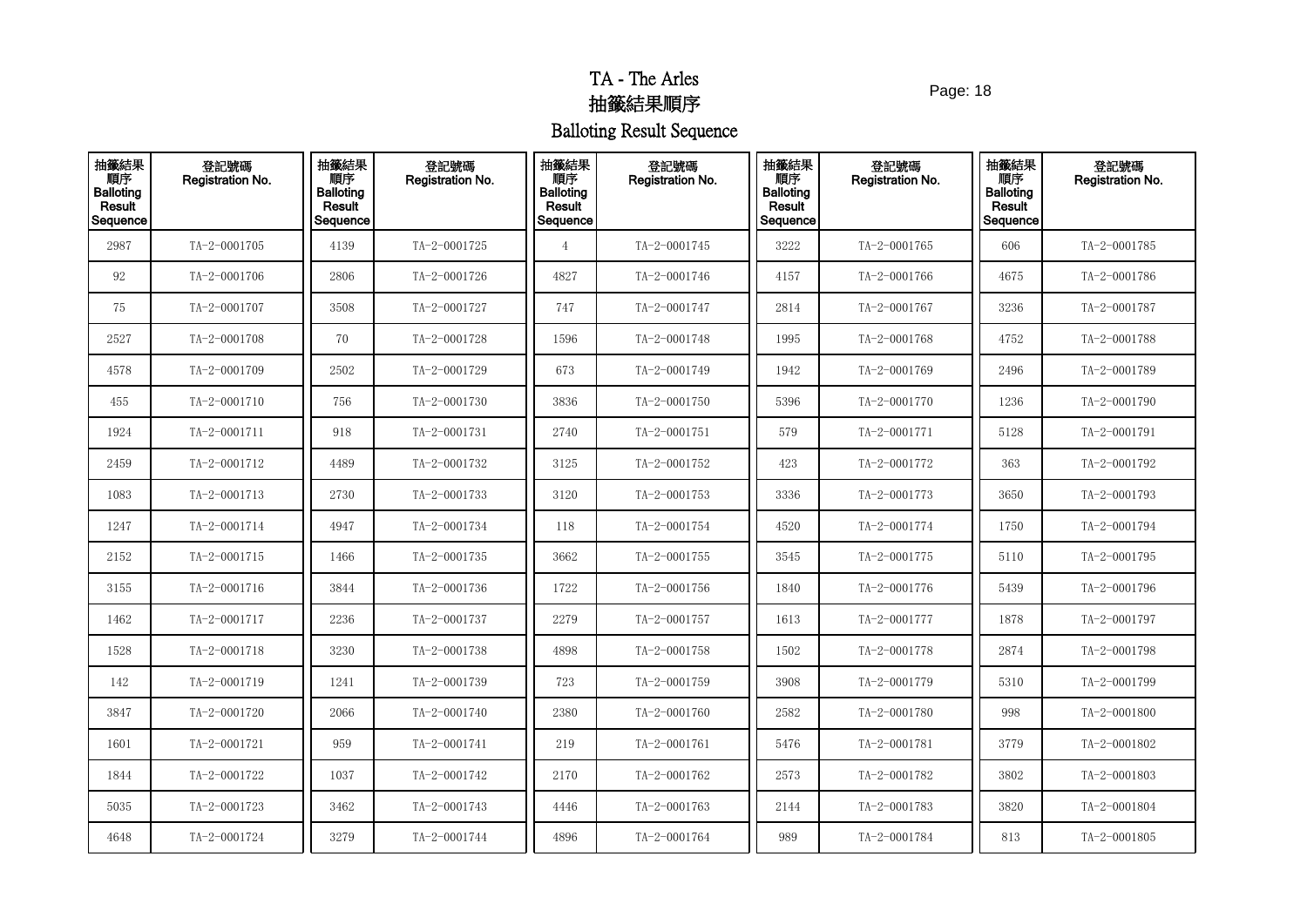Page: 19

| 抽籤結果<br>順序<br>Balloting<br>Result<br>Sequence | 登記號碼<br>Registration No. | 抽籤結果<br>順序<br><b>Balloting</b><br>Result<br>Sequence | 登記號碼<br>Registration No. | 抽籤結果<br>順序<br><b>Balloting</b><br>Result<br>Sequence | 登記號碼<br>Registration No. | 抽籤結果<br>順序<br><b>Balloting</b><br>Result<br>Sequence | 登記號碼<br><b>Registration No.</b> | 抽籤結果<br>順序<br><b>Balloting</b><br>Result<br>Sequence | 登記號碼<br>Registration No. |
|-----------------------------------------------|--------------------------|------------------------------------------------------|--------------------------|------------------------------------------------------|--------------------------|------------------------------------------------------|---------------------------------|------------------------------------------------------|--------------------------|
| 4592                                          | TA-2-0001806             | 1557                                                 | TA-2-0001827             | 228                                                  | TA-2-0001847             | 3347                                                 | TA-2-0001867                    | 2525                                                 | TA-2-0001887             |
| 2215                                          | TA-2-0001807             | 2583                                                 | TA-2-0001828             | 2219                                                 | TA-2-0001848             | 4197                                                 | TA-2-0001868                    | 1911                                                 | TA-2-0001888             |
| 5399                                          | TA-2-0001808             | 4837                                                 | TA-2-0001829             | 4846                                                 | TA-2-0001849             | 63                                                   | TA-2-0001869                    | 2463                                                 | TA-2-0001889             |
| 3674                                          | TA-2-0001809             | 2266                                                 | TA-2-0001830             | 2452                                                 | TA-2-0001850             | 1278                                                 | TA-2-0001870                    | 2231                                                 | TA-2-0001890             |
| 2494                                          | TA-2-0001811             | 3232                                                 | TA-2-0001831             | 364                                                  | TA-2-0001851             | 1350                                                 | TA-2-0001871                    | 2299                                                 | TA-2-0001891             |
| 2795                                          | TA-2-0001812             | 4007                                                 | TA-2-0001832             | 886                                                  | TA-2-0001852             | 1513                                                 | TA-2-0001872                    | 5486                                                 | TA-2-0001892             |
| 4444                                          | TA-2-0001813             | 193                                                  | TA-2-0001833             | 5304                                                 | TA-2-0001853             | 602                                                  | TA-2-0001873                    | 961                                                  | TA-2-0001893             |
| 2172                                          | TA-2-0001814             | 3780                                                 | TA-2-0001834             | 3716                                                 | TA-2-0001854             | 1786                                                 | TA-2-0001874                    | 2942                                                 | TA-2-0001894             |
| 3845                                          | TA-2-0001815             | 3572                                                 | TA-2-0001835             | 687                                                  | TA-2-0001855             | 881                                                  | TA-2-0001875                    | 1612                                                 | TA-2-0001895             |
| 1138                                          | TA-2-0001816             | 1943                                                 | TA-2-0001836             | 4144                                                 | TA-2-0001856             | 4482                                                 | TA-2-0001876                    | 5370                                                 | TA-2-0001896             |
| 1831                                          | TA-2-0001817             | 4219                                                 | TA-2-0001837             | 775                                                  | TA-2-0001857             | 2572                                                 | TA-2-0001877                    | 2014                                                 | TA-2-0001897             |
| 1463                                          | TA-2-0001818             | 3425                                                 | TA-2-0001838             | 4028                                                 | TA-2-0001858             | 2970                                                 | TA-2-0001878                    | 2157                                                 | TA-2-0001898             |
| 5074                                          | TA-2-0001819             | 2419                                                 | TA-2-0001839             | 5286                                                 | TA-2-0001859             | 3121                                                 | TA-2-0001879                    | 2257                                                 | TA-2-0001899             |
| 3883                                          | TA-2-0001820             | 4895                                                 | TA-2-0001840             | 4910                                                 | TA-2-0001860             | 4596                                                 | TA-2-0001880                    | 510                                                  | TA-2-0001900             |
| 5091                                          | TA-2-0001821             | 4972                                                 | TA-2-0001841             | 494                                                  | TA-2-0001861             | 2989                                                 | TA-2-0001881                    | 5016                                                 | $TA - 2 - 0001901$       |
| 45                                            | TA-2-0001822             | 476                                                  | TA-2-0001842             | 3362                                                 | TA-2-0001862             | 2508                                                 | TA-2-0001882                    | 1779                                                 | TA-2-0001902             |
| 5178                                          | TA-2-0001823             | 4694                                                 | TA-2-0001843             | 1632                                                 | TA-2-0001863             | 347                                                  | TA-2-0001883                    | 2487                                                 | TA-2-0001903             |
| 955                                           | TA-2-0001824             | 2461                                                 | TA-2-0001844             | 5250                                                 | TA-2-0001864             | 2739                                                 | TA-2-0001884                    | 4357                                                 | TA-2-0001904             |
| 1154                                          | TA-2-0001825             | 4829                                                 | TA-2-0001845             | 3315                                                 | TA-2-0001865             | 2285                                                 | TA-2-0001885                    | 2856                                                 | TA-2-0001905             |
| 4016                                          | TA-2-0001826             | 5377                                                 | TA-2-0001846             | 1881                                                 | TA-2-0001866             | 4732                                                 | TA-2-0001886                    | 2098                                                 | TA-2-0001906             |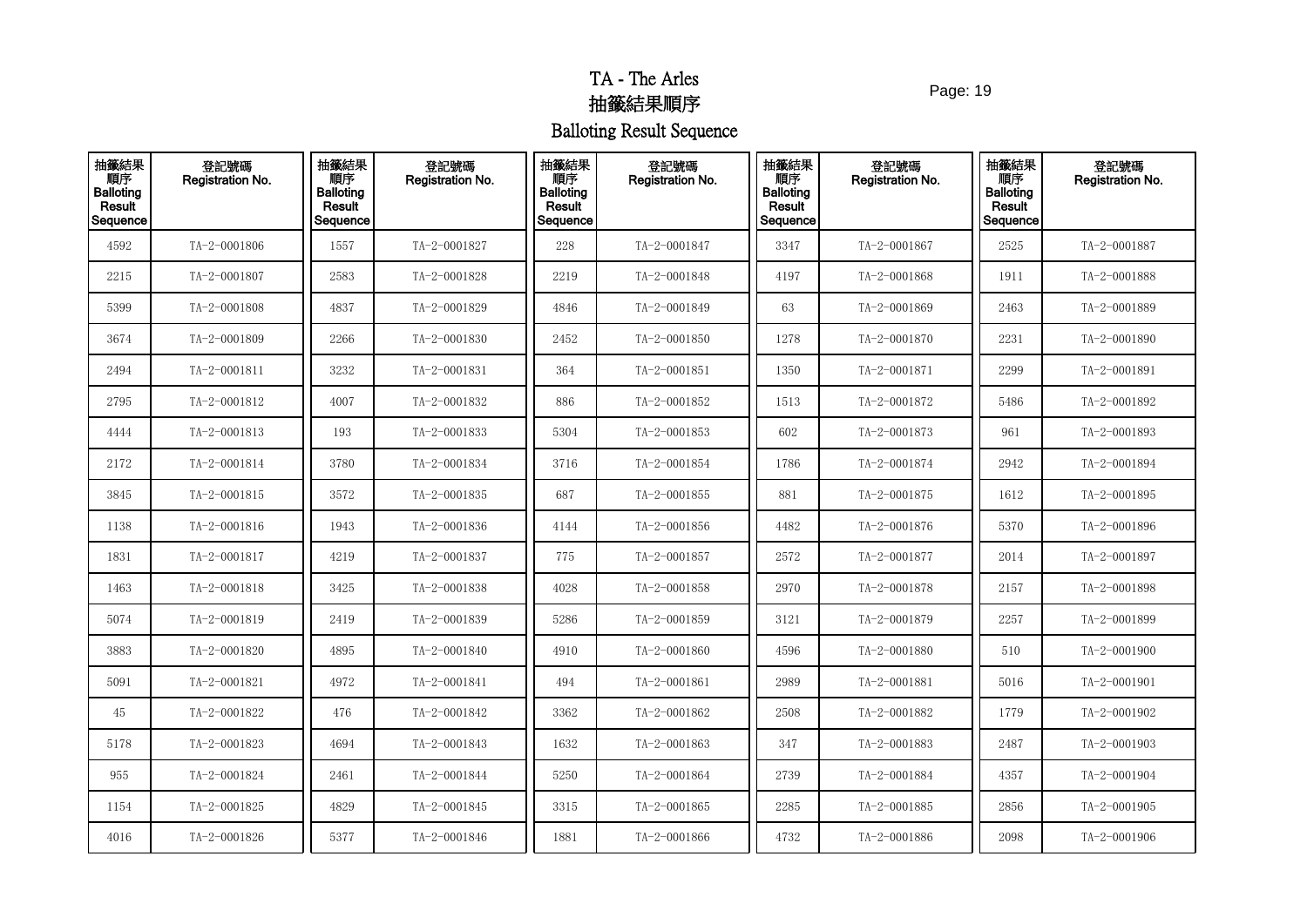Page: 20

| 抽籤結果<br><b>THE</b><br>Balloting<br>Result<br>Sequence | 登記號碼<br>Registration No. | 抽籤結果<br>順序<br><b>Balloting</b><br>Result<br>Sequence | 登記號碼<br>Registration No. | 抽籤結果<br>順序<br><b>Balloting</b><br>Result<br>Sequence | 登記號碼<br>Registration No. | 抽籤結果<br>順序<br><b>Balloting</b><br>Result<br>Sequence | 登記號碼<br>Registration No. | 抽籤結果<br>順序<br><b>Balloting</b><br>Result<br>Sequence | 登記號碼<br>Registration No. |
|-------------------------------------------------------|--------------------------|------------------------------------------------------|--------------------------|------------------------------------------------------|--------------------------|------------------------------------------------------|--------------------------|------------------------------------------------------|--------------------------|
| 3864                                                  | TA-2-0001907             | 1263                                                 | TA-2-0001927             | 4491                                                 | TA-2-0001947             | 2780                                                 | TA-2-0001967             | 1240                                                 | TA-2-0001987             |
| 2175                                                  | TA-2-0001908             | 2255                                                 | TA-2-0001928             | 1516                                                 | TA-2-0001948             | 5482                                                 | TA-2-0001968             | 3332                                                 | TA-2-0001988             |
| 2791                                                  | TA-2-0001909             | 1550                                                 | TA-2-0001929             | 1231                                                 | TA-2-0001949             | 5531                                                 | TA-2-0001969             | 1034                                                 | TA-2-0001989             |
| 4216                                                  | TA-2-0001910             | 3115                                                 | TA-2-0001930             | 3717                                                 | TA-2-0001950             | 1108                                                 | TA-2-0001970             | 884                                                  | TA-2-0001990             |
| 2268                                                  | TA-2-0001911             | 2555                                                 | TA-2-0001931             | 2820                                                 | TA-2-0001951             | 1628                                                 | TA-2-0001971             | 2521                                                 | TA-2-0001991             |
| 5543                                                  | TA-2-0001912             | 3552                                                 | TA-2-0001932             | 4390                                                 | TA-2-0001952             | 3131                                                 | TA-2-0001972             | 2717                                                 | TA-2-0001992             |
| 5126                                                  | TA-2-0001913             | 4765                                                 | TA-2-0001933             | 2370                                                 | TA-2-0001953             | 4484                                                 | TA-2-0001973             | 1284                                                 | TA-2-0001993             |
| 882                                                   | TA-2-0001914             | 2340                                                 | TA-2-0001934             | 2138                                                 | TA-2-0001954             | 2858                                                 | TA-2-0001974             | 3768                                                 | TA-2-0001994             |
| 5536                                                  | TA-2-0001915             | 3851                                                 | TA-2-0001935             | 2047                                                 | TA-2-0001955             | 4923                                                 | TA-2-0001975             | 4057                                                 | TA-2-0001995             |
| 862                                                   | TA-2-0001916             | 4306                                                 | TA-2-0001936             | 2377                                                 | TA-2-0001956             | 1931                                                 | TA-2-0001976             | 4082                                                 | TA-2-0001996             |
| 2834                                                  | TA-2-0001917             | 3059                                                 | TA-2-0001937             | 2913                                                 | TA-2-0001957             | 3853                                                 | TA-2-0001977             | 731                                                  | TA-2-0001997             |
| 1533                                                  | TA-2-0001918             | 3915                                                 | TA-2-0001938             | 1311                                                 | TA-2-0001958             | 4172                                                 | TA-2-0001978             | 856                                                  | TA-2-0001998             |
| $12\,$                                                | TA-2-0001919             | 1250                                                 | TA-2-0001939             | 4607                                                 | TA-2-0001959             | 1797                                                 | TA-2-0001979             | 3205                                                 | TA-2-0001999             |
| 2064                                                  | TA-2-0001920             | 2202                                                 | TA-2-0001940             | 5065                                                 | TA-2-0001960             | 3609                                                 | TA-2-0001980             | 1459                                                 | TA-2-0002000             |
| 4934                                                  | TA-2-0001921             | 3496                                                 | TA-2-0001941             | 4451                                                 | TA-2-0001961             | 4812                                                 | TA-2-0001981             | 1092                                                 | $TA - 2 - 0002001$       |
| 4525                                                  | TA-2-0001922             | 3153                                                 | TA-2-0001942             | 3879                                                 | TA-2-0001962             | 2339                                                 | TA-2-0001982             | 4742                                                 | TA-2-0002002             |
| 2200                                                  | TA-2-0001923             | 4417                                                 | TA-2-0001943             | 386                                                  | TA-2-0001963             | 5231                                                 | TA-2-0001983             | 3598                                                 | $TA - 2 - 0002003$       |
| 5430                                                  | TA-2-0001924             | 478                                                  | TA-2-0001944             | 3745                                                 | TA-2-0001964             | 4115                                                 | TA-2-0001984             | 5316                                                 | TA-2-0002004             |
| 1623                                                  | TA-2-0001925             | 5542                                                 | TA-2-0001945             | 3061                                                 | TA-2-0001965             | 1648                                                 | TA-2-0001985             | 5446                                                 | TA-2-0002005             |
| 1720                                                  | TA-2-0001926             | 5295                                                 | TA-2-0001946             | 1687                                                 | TA-2-0001966             | 2164                                                 | TA-2-0001986             | 2829                                                 | TA-2-0002006             |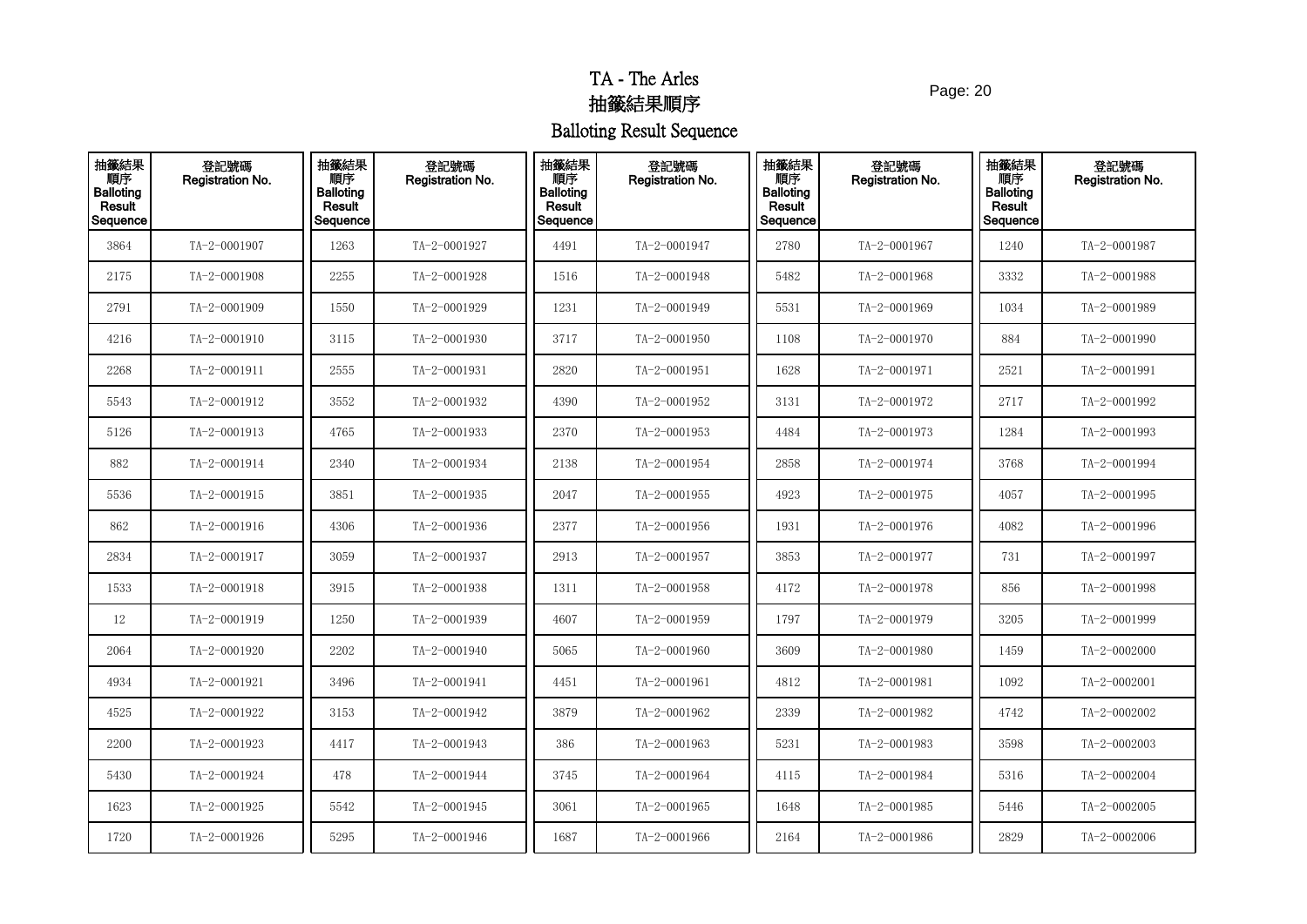Page: 21

| 抽籤結果<br><b>THE</b><br>Balloting<br>Result<br>Sequence | 登記號碼<br>Registration No. | 抽籤結果<br>順序<br><b>Balloting</b><br>Result<br>Sequence | 登記號碼<br>Registration No. | 抽籤結果<br>順序<br><b>Balloting</b><br>Result<br>Sequence | 登記號碼<br>Registration No. | 抽籤結果<br>順序<br><b>Balloting</b><br>Result<br>Sequence | 登記號碼<br>Registration No. | 抽籤結果<br>順序<br><b>Balloting</b><br>Result<br>Sequence | 登記號碼<br>Registration No. |
|-------------------------------------------------------|--------------------------|------------------------------------------------------|--------------------------|------------------------------------------------------|--------------------------|------------------------------------------------------|--------------------------|------------------------------------------------------|--------------------------|
| 1505                                                  | TA-2-0002007             | 5282                                                 | TA-2-0002027             | 3767                                                 | TA-2-0002047             | 2462                                                 | TA-2-0002067             | 617                                                  | TA-2-0002088             |
| 1353                                                  | TA-2-0002008             | 667                                                  | TA-2-0002028             | 4261                                                 | TA-2-0002048             | 1238                                                 | TA-2-0002068             | 4096                                                 | TA-2-0002089             |
| 5037                                                  | TA-2-0002009             | 1189                                                 | TA-2-0002029             | 1518                                                 | TA-2-0002049             | 490                                                  | TA-2-0002069             | 1851                                                 | TA-2-0002090             |
| 1702                                                  | TA-2-0002010             | 4539                                                 | TA-2-0002030             | 5390                                                 | TA-2-0002050             | 300                                                  | TA-2-0002070             | 1616                                                 | TA-2-0002091             |
| 2615                                                  | TA-2-0002011             | 3714                                                 | TA-2-0002031             | 633                                                  | $TA - 2 - 0002051$       | 622                                                  | TA-2-0002072             | 4519                                                 | TA-2-0002092             |
| 2325                                                  | TA-2-0002012             | 4894                                                 | TA-2-0002032             | 3573                                                 | TA-2-0002052             | 720                                                  | TA-2-0002073             | 458                                                  | TA-2-0002093             |
| 2630                                                  | TA-2-0002013             | 3200                                                 | TA-2-0002033             | 4769                                                 | TA-2-0002053             | 5                                                    | TA-2-0002074             | 5424                                                 | TA-2-0002094             |
| 3256                                                  | TA-2-0002014             | 5064                                                 | TA-2-0002034             | 471                                                  | TA-2-0002054             | 5177                                                 | TA-2-0002075             | 2291                                                 | TA-2-0002095             |
| 3980                                                  | TA-2-0002015             | 4939                                                 | TA-2-0002035             | 4160                                                 | TA-2-0002055             | 1804                                                 | TA-2-0002076             | 4708                                                 | TA-2-0002096             |
| 4585                                                  | TA-2-0002016             | 4695                                                 | TA-2-0002036             | 2929                                                 | TA-2-0002056             | 4420                                                 | TA-2-0002077             | 1500                                                 | TA-2-0002097             |
| 632                                                   | TA-2-0002017             | 1653                                                 | TA-2-0002037             | 2705                                                 | TA-2-0002057             | 143                                                  | TA-2-0002078             | 2640                                                 | TA-2-0002098             |
| 4350                                                  | TA-2-0002018             | 5116                                                 | TA-2-0002038             | 2240                                                 | TA-2-0002058             | 956                                                  | TA-2-0002079             | 4720                                                 | TA-2-0002099             |
| 3989                                                  | TA-2-0002019             | 1761                                                 | TA-2-0002039             | 25                                                   | TA-2-0002059             | 446                                                  | TA-2-0002080             | 5162                                                 | TA-2-0002100             |
| 2885                                                  | TA-2-0002020             | 4649                                                 | TA-2-0002040             | 2470                                                 | TA-2-0002060             | 2222                                                 | TA-2-0002081             | 1635                                                 | $TA - 2 - 0002101$       |
| 2889                                                  | TA-2-0002021             | 465                                                  | TA-2-0002041             | 1652                                                 | TA-2-0002061             | 2597                                                 | TA-2-0002082             | 3917                                                 | TA-2-0002102             |
| 1216                                                  | TA-2-0002022             | 5510                                                 | TA-2-0002042             | 4030                                                 | TA-2-0002062             | 4885                                                 | TA-2-0002083             | 5323                                                 | $TA - 2 - 0002103$       |
| 4022                                                  | TA-2-0002023             | 4351                                                 | TA-2-0002043             | 4339                                                 | TA-2-0002063             | 3353                                                 | TA-2-0002084             | 935                                                  | TA-2-0002104             |
| 3029                                                  | TA-2-0002024             | 2426                                                 | TA-2-0002044             | 2326                                                 | TA-2-0002064             | 2524                                                 | TA-2-0002085             | 4259                                                 | TA-2-0002105             |
| 1639                                                  | TA-2-0002025             | 2500                                                 | TA-2-0002045             | 3857                                                 | TA-2-0002065             | 900                                                  | TA-2-0002086             | 5481                                                 | TA-2-0002106             |
| 1665                                                  | TA-2-0002026             | 450                                                  | TA-2-0002046             | 4309                                                 | TA-2-0002066             | 3384                                                 | TA-2-0002087             | 3929                                                 | $TA - 2 - 0002107$       |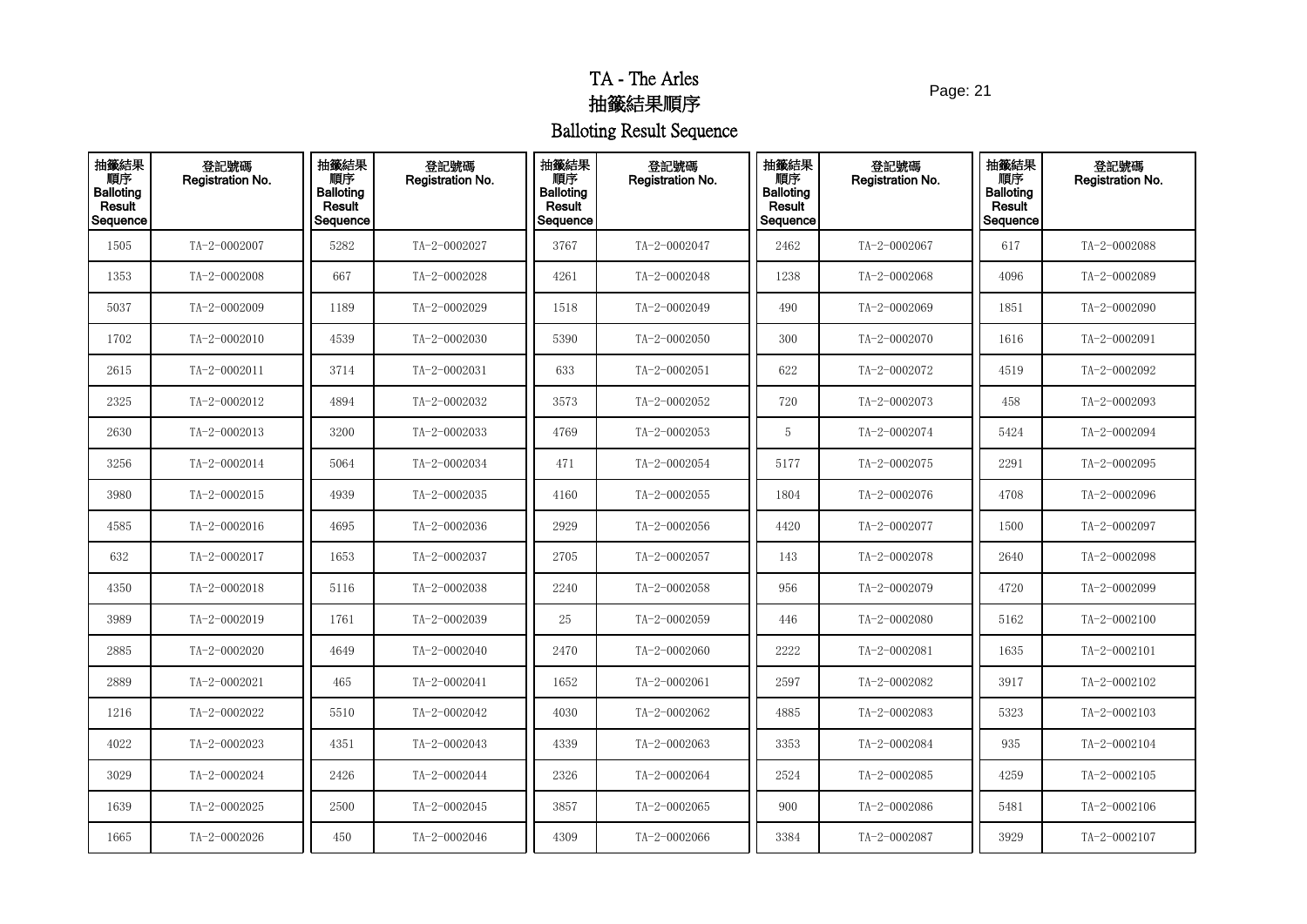Page: 22

| 抽籤結果<br><b>THE</b><br>Balloting<br>Result<br>Sequence | 登記號碼<br>Registration No. | 抽籤結果<br>順序<br><b>Balloting</b><br>Result<br>Sequence | 登記號碼<br>Registration No. | 抽籤結果<br>順序<br><b>Balloting</b><br><b>Result</b><br>Sequence | 登記號碼<br>Registration No. | 抽籤結果<br>順序<br><b>Balloting</b><br>Result<br>Sequence | 登記號碼<br><b>Registration No.</b> | 抽籤結果<br>順序<br><b>Balloting</b><br>Result<br>Sequence | 登記號碼<br>Registration No. |
|-------------------------------------------------------|--------------------------|------------------------------------------------------|--------------------------|-------------------------------------------------------------|--------------------------|------------------------------------------------------|---------------------------------|------------------------------------------------------|--------------------------|
| 2184                                                  | TA-2-0002108             | 2146                                                 | TA-2-0002128             | 3399                                                        | TA-2-0002148             | 3563                                                 | TA-2-0002168                    | 2506                                                 | TA-2-0002188             |
| 4759                                                  | TA-2-0002109             | 1857                                                 | TA-2-0002129             | 4413                                                        | TA-2-0002149             | 3617                                                 | TA-2-0002169                    | 2579                                                 | TA-2-0002189             |
| 2491                                                  | TA-2-0002110             | 2403                                                 | TA-2-0002130             | 506                                                         | TA-2-0002150             | 1318                                                 | TA-2-0002170                    | 1228                                                 | TA-2-0002190             |
| 4915                                                  | TA-2-0002111             | 4422                                                 | TA-2-0002131             | 4229                                                        | TA-2-0002151             | 1172                                                 | TA-2-0002171                    | 2188                                                 | $TA - 2 - 0002191$       |
| 3706                                                  | TA-2-0002112             | 323                                                  | TA-2-0002132             | 4095                                                        | TA-2-0002152             | 2722                                                 | TA-2-0002172                    | 3766                                                 | TA-2-0002192             |
| 4385                                                  | TA-2-0002113             | 4061                                                 | TA-2-0002133             | 4823                                                        | TA-2-0002153             | 2195                                                 | TA-2-0002173                    | 1087                                                 | TA-2-0002193             |
| 2104                                                  | TA-2-0002114             | 2265                                                 | TA-2-0002134             | 5312                                                        | TA-2-0002154             | 31                                                   | TA-2-0002174                    | 645                                                  | TA-2-0002194             |
| 2672                                                  | TA-2-0002115             | 66                                                   | TA-2-0002135             | 5365                                                        | TA-2-0002155             | 4783                                                 | TA-2-0002175                    | 1365                                                 | TA-2-0002195             |
| 2364                                                  | TA-2-0002116             | 1758                                                 | TA-2-0002136             | 2492                                                        | TA-2-0002156             | 4986                                                 | TA-2-0002176                    | 3868                                                 | TA-2-0002196             |
| 5349                                                  | TA-2-0002117             | 2241                                                 | TA-2-0002137             | 2693                                                        | TA-2-0002157             | 3404                                                 | TA-2-0002177                    | 2430                                                 | TA-2-0002197             |
| 627                                                   | TA-2-0002118             | 3569                                                 | TA-2-0002138             | 976                                                         | TA-2-0002158             | 61                                                   | TA-2-0002178                    | 3264                                                 | TA-2-0002198             |
| 565                                                   | TA-2-0002119             | 2629                                                 | TA-2-0002139             | 1529                                                        | TA-2-0002159             | 4862                                                 | TA-2-0002179                    | 1420                                                 | TA-2-0002199             |
| 1984                                                  | TA-2-0002120             | 5012                                                 | TA-2-0002140             | 2165                                                        | TA-2-0002160             | 4983                                                 | TA-2-0002180                    | 2248                                                 | TA-2-0002200             |
| 2825                                                  | TA-2-0002121             | 2891                                                 | TA-2-0002141             | 902                                                         | TA-2-0002161             | 3949                                                 | TA-2-0002181                    | 259                                                  | TA-2-0002201             |
| 5235                                                  | TA-2-0002122             | 3485                                                 | TA-2-0002142             | 4753                                                        | TA-2-0002162             | 2400                                                 | TA-2-0002182                    | 2024                                                 | TA-2-0002202             |
| 1593                                                  | TA-2-0002123             | 1010                                                 | TA-2-0002143             | 5329                                                        | TA-2-0002163             | 3721                                                 | TA-2-0002183                    | 3410                                                 | TA-2-0002203             |
| 4241                                                  | TA-2-0002124             | 3692                                                 | TA-2-0002144             | 841                                                         | TA-2-0002164             | 2947                                                 | TA-2-0002184                    | 2414                                                 | TA-2-0002204             |
| 2474                                                  | TA-2-0002125             | 3383                                                 | TA-2-0002145             | 2392                                                        | TA-2-0002165             | 1156                                                 | TA-2-0002185                    | 3983                                                 | TA-2-0002205             |
| 3098                                                  | TA-2-0002126             | 124                                                  | TA-2-0002146             | 4912                                                        | TA-2-0002166             | 1651                                                 | TA-2-0002186                    | 3874                                                 | TA-2-0002206             |
| 99                                                    | TA-2-0002127             | 750                                                  | TA-2-0002147             | 3482                                                        | TA-2-0002167             | 4568                                                 | TA-2-0002187                    | 5267                                                 | TA-2-0002207             |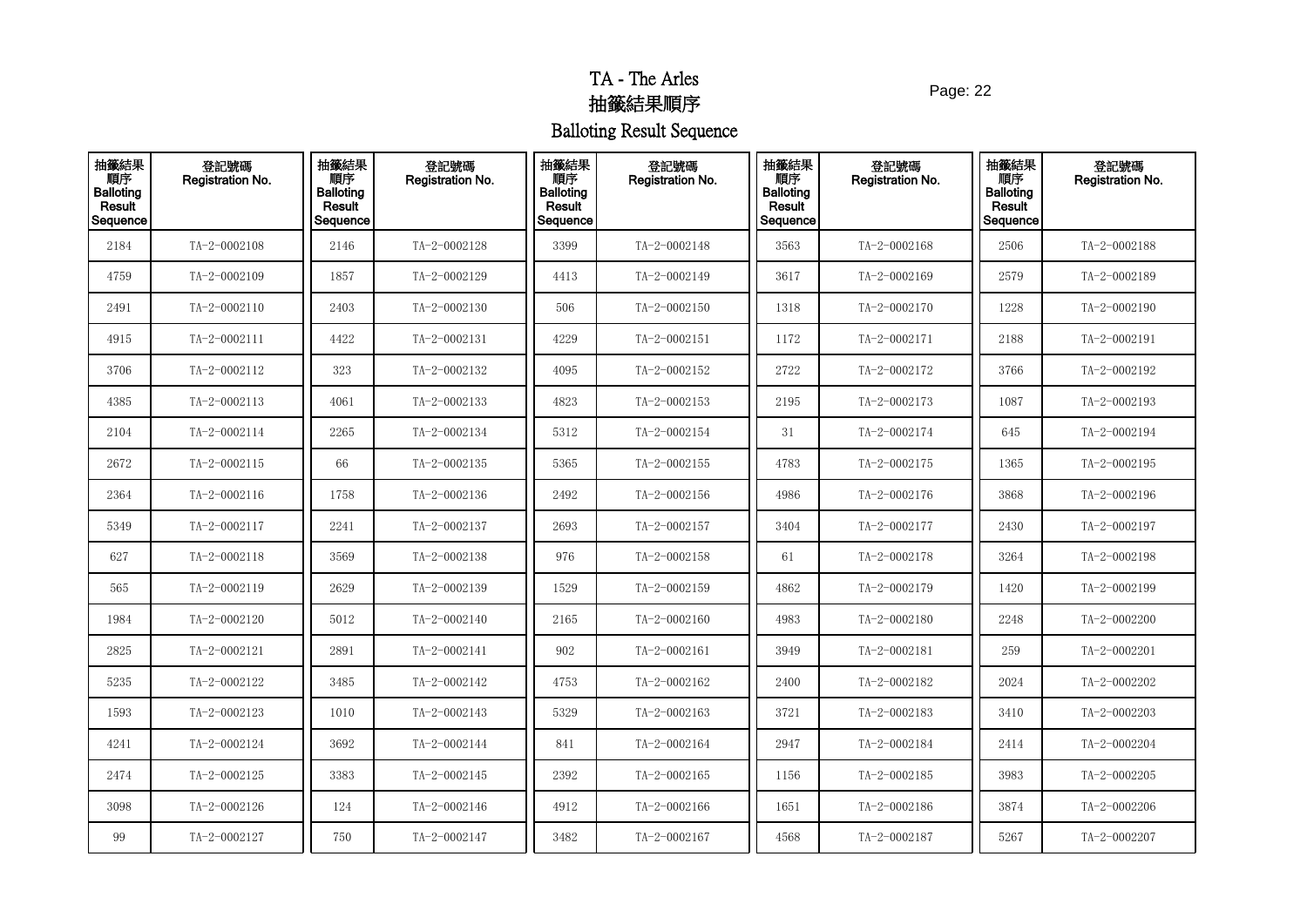Page: 23

| 抽籤結果<br>Result<br>Sequence | 登記號碼<br>Registration No. | 抽籤結果<br>順序<br><b>Balloting</b><br>Result<br>Sequence | 登記號碼<br>Registration No. | 抽籤結果<br>順序<br><b>Balloting</b><br>Result<br>Sequence | 登記號碼<br>Registration No. | 抽籤結果<br>順序<br><b>Balloting</b><br>Result<br>Sequence | 登記號碼<br><b>Registration No.</b> | 抽籤結果<br>順序<br><b>Balloting</b><br>Result<br>Sequence | 登記號碼<br><b>Registration No.</b> |
|----------------------------|--------------------------|------------------------------------------------------|--------------------------|------------------------------------------------------|--------------------------|------------------------------------------------------|---------------------------------|------------------------------------------------------|---------------------------------|
| 3892                       | TA-2-0002208             | 2082                                                 | TA-2-0002228             | 1362                                                 | TA-2-0002250             | 4746                                                 | TA-2-0002270                    | 3600                                                 | TA-2-0002290                    |
| 5062                       | TA-2-0002209             | 3970                                                 | TA-2-0002229             | 2176                                                 | TA-2-0002251             | 2928                                                 | TA-2-0002271                    | 2127                                                 | TA-2-0002291                    |
| 3580                       | TA-2-0002210             | 594                                                  | TA-2-0002230             | 4859                                                 | TA-2-0002252             | 3715                                                 | TA-2-0002272                    | 5022                                                 | TA-2-0002292                    |
| 1925                       | TA-2-0002211             | 5488                                                 | TA-2-0002231             | 3830                                                 | TA-2-0002253             | 2343                                                 | TA-2-0002273                    | 3083                                                 | TA-2-0002293                    |
| 2227                       | TA-2-0002212             | 1952                                                 | TA-2-0002233             | 3069                                                 | TA-2-0002254             | 1602                                                 | TA-2-0002274                    | 4369                                                 | TA-2-0002294                    |
| 5457                       | TA-2-0002213             | 4909                                                 | TA-2-0002234             | 91                                                   | TA-2-0002255             | 212                                                  | TA-2-0002275                    | 4499                                                 | TA-2-0002295                    |
| 4540                       | TA-2-0002214             | 5237                                                 | TA-2-0002235             | 117                                                  | TA-2-0002256             | 805                                                  | TA-2-0002276                    | 3340                                                 | TA-2-0002296                    |
| 383                        | TA-2-0002215             | 3578                                                 | TA-2-0002236             | 5287                                                 | TA-2-0002257             | 4502                                                 | TA-2-0002277                    | 330                                                  | TA-2-0002297                    |
| 1319                       | TA-2-0002216             | 1694                                                 | TA-2-0002237             | 2361                                                 | TA-2-0002258             | 3040                                                 | TA-2-0002278                    | 4920                                                 | TA-2-0002298                    |
| 833                        | TA-2-0002217             | 2060                                                 | TA-2-0002238             | 5122                                                 | TA-2-0002259             | 2695                                                 | TA-2-0002279                    | 4838                                                 | TA-2-0002299                    |
| 3769                       | TA-2-0002218             | 5461                                                 | TA-2-0002239             | 5391                                                 | TA-2-0002260             | 837                                                  | TA-2-0002280                    | 3123                                                 | TA-2-0002300                    |
| 549                        | TA-2-0002219             | 658                                                  | TA-2-0002240             | 479                                                  | TA-2-0002261             | 2797                                                 | TA-2-0002281                    | 1640                                                 | TA-2-0002301                    |
| 5223                       | TA-2-0002220             | 1444                                                 | TA-2-0002241             | 14                                                   | TA-2-0002262             | 190                                                  | TA-2-0002282                    | 1568                                                 | TA-2-0002302                    |
| 4671                       | TA-2-0002221             | 328                                                  | TA-2-0002242             | 3985                                                 | TA-2-0002263             | 850                                                  | TA-2-0002283                    | 113                                                  | $TA - 2 - 0002303$              |
| 4576                       | TA-2-0002222             | 4787                                                 | TA-2-0002244             | 2557                                                 | TA-2-0002264             | 4632                                                 | TA-2-0002284                    | 1710                                                 | TA-2-0002304                    |
| 4582                       | TA-2-0002223             | 507                                                  | TA-2-0002245             | 4500                                                 | TA-2-0002265             | 1005                                                 | TA-2-0002285                    | 620                                                  | TA-2-0002305                    |
| 2283                       | TA-2-0002224             | 3527                                                 | TA-2-0002246             | 3757                                                 | TA-2-0002266             | 3428                                                 | TA-2-0002286                    | 4701                                                 | TA-2-0002306                    |
| 1071                       | TA-2-0002225             | 562                                                  | TA-2-0002247             | 3367                                                 | TA-2-0002267             | 2906                                                 | TA-2-0002287                    | 1279                                                 | TA-2-0002307                    |
| 336                        | TA-2-0002226             | 2197                                                 | TA-2-0002248             | 1895                                                 | TA-2-0002268             | 4853                                                 | TA-2-0002288                    | 5083                                                 | TA-2-0002308                    |
| 608                        | TA-2-0002227             | 4257                                                 | TA-2-0002249             | 537                                                  | TA-2-0002269             | 2153                                                 | TA-2-0002289                    | 106                                                  | TA-2-0002309                    |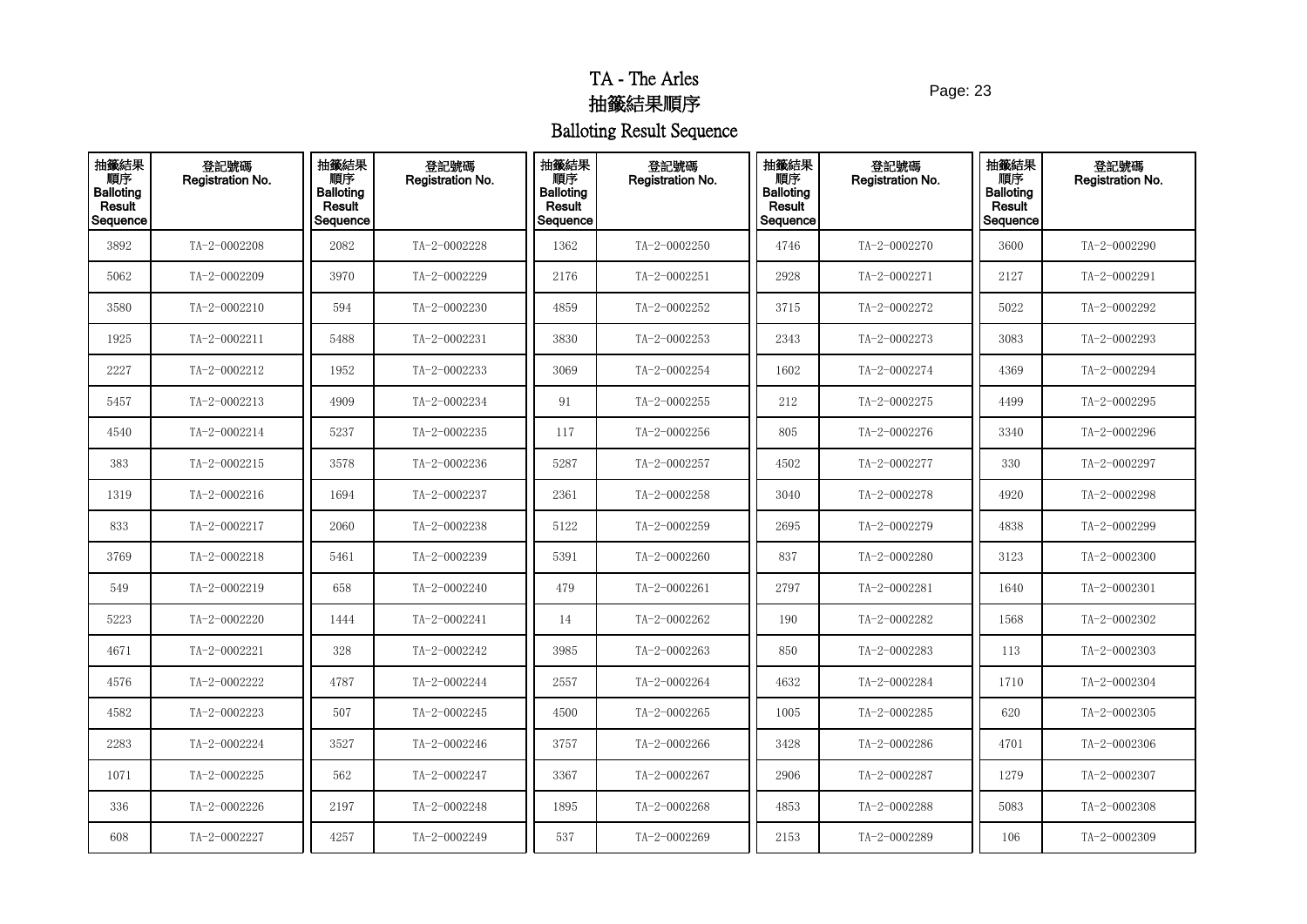Page: 24

| 抽籤結果<br>順序<br>Balloting<br>Result<br>Sequence | 登記號碼<br>Registration No. | 抽籤結果<br>順序<br><b>Balloting</b><br>Result<br>Sequence | 登記號碼<br>Registration No. | 抽籤結果<br>順序<br><b>Balloting</b><br>Result<br>Sequence | 登記號碼<br>Registration No. | 抽籤結果<br>順序<br><b>Balloting</b><br>Result<br>Sequence | 登記號碼<br><b>Registration No.</b> | 抽籤結果<br>順序<br><b>Balloting</b><br>Result<br>Sequence | 登記號碼<br>Registration No. |
|-----------------------------------------------|--------------------------|------------------------------------------------------|--------------------------|------------------------------------------------------|--------------------------|------------------------------------------------------|---------------------------------|------------------------------------------------------|--------------------------|
| 3044                                          | TA-2-0002310             | 3579                                                 | TA-2-0002330             | 4982                                                 | TA-2-0002350             | 2080                                                 | TA-2-0002370                    | 211                                                  | TA-2-0002390             |
| 1923                                          | TA-2-0002311             | 166                                                  | TA-2-0002331             | 4240                                                 | TA-2-0002351             | 3344                                                 | TA-2-0002371                    | 1229                                                 | TA-2-0002391             |
| 2158                                          | TA-2-0002312             | 4536                                                 | TA-2-0002332             | 3473                                                 | TA-2-0002352             | 4032                                                 | TA-2-0002372                    | 3936                                                 | TA-2-0002392             |
| 3842                                          | TA-2-0002313             | 3183                                                 | TA-2-0002333             | 4778                                                 | TA-2-0002353             | 4826                                                 | TA-2-0002373                    | 5319                                                 | TA-2-0002393             |
| 2767                                          | TA-2-0002314             | 4200                                                 | TA-2-0002334             | 253                                                  | TA-2-0002354             | 1677                                                 | TA-2-0002374                    | 568                                                  | TA-2-0002394             |
| 5106                                          | TA-2-0002315             | 535                                                  | TA-2-0002335             | 4849                                                 | TA-2-0002355             | 3622                                                 | TA-2-0002375                    | 3074                                                 | TA-2-0002395             |
| 182                                           | TA-2-0002316             | 2435                                                 | TA-2-0002336             | 5130                                                 | TA-2-0002356             | 1144                                                 | TA-2-0002376                    | 1752                                                 | TA-2-0002396             |
| 1428                                          | TA-2-0002317             | 305                                                  | TA-2-0002337             | 4970                                                 | TA-2-0002357             | 1662                                                 | TA-2-0002377                    | 4943                                                 | TA-2-0002397             |
| 3445                                          | TA-2-0002318             | 1795                                                 | TA-2-0002338             | 1618                                                 | TA-2-0002358             | 1047                                                 | TA-2-0002378                    | 85                                                   | TA-2-0002398             |
| 1567                                          | TA-2-0002319             | 2833                                                 | TA-2-0002339             | 4734                                                 | TA-2-0002359             | 3192                                                 | TA-2-0002379                    | 2069                                                 | TA-2-0002399             |
| 4443                                          | TA-2-0002320             | 2089                                                 | TA-2-0002340             | 855                                                  | TA-2-0002360             | 682                                                  | TA-2-0002380                    | 4273                                                 | TA-2-0002400             |
| 5401                                          | TA-2-0002321             | 5242                                                 | TA-2-0002341             | 4479                                                 | TA-2-0002361             | 2893                                                 | TA-2-0002381                    | 3105                                                 | TA-2-0002401             |
| 1155                                          | TA-2-0002322             | 1027                                                 | TA-2-0002342             | 5094                                                 | TA-2-0002362             | 2177                                                 | TA-2-0002382                    | 3629                                                 | TA-2-0002402             |
| 1081                                          | TA-2-0002323             | 406                                                  | TA-2-0002343             | 4747                                                 | TA-2-0002363             | 15                                                   | TA-2-0002383                    | 1940                                                 | TA-2-0002403             |
| 2243                                          | TA-2-0002324             | 2046                                                 | TA-2-0002344             | 2821                                                 | TA-2-0002364             | 1693                                                 | TA-2-0002384                    | 1805                                                 | TA-2-0002404             |
| 984                                           | TA-2-0002325             | 941                                                  | TA-2-0002345             | 1226                                                 | TA-2-0002365             | 1822                                                 | TA-2-0002385                    | 1143                                                 | TA-2-0002405             |
| 3016                                          | TA-2-0002326             | 224                                                  | TA-2-0002346             | 5434                                                 | TA-2-0002366             | 3735                                                 | TA-2-0002386                    | 64                                                   | TA-2-0002406             |
| 4113                                          | TA-2-0002327             | 3788                                                 | TA-2-0002347             | 2990                                                 | TA-2-0002367             | 4690                                                 | TA-2-0002387                    | 3351                                                 | TA-2-0002407             |
| 2411                                          | TA-2-0002328             | 2422                                                 | TA-2-0002348             | 2663                                                 | TA-2-0002368             | 3261                                                 | TA-2-0002388                    | 538                                                  | TA-2-0002408             |
| 1605                                          | TA-2-0002329             | 876                                                  | TA-2-0002349             | 891                                                  | TA-2-0002369             | 2674                                                 | TA-2-0002389                    | 5084                                                 | TA-2-0002409             |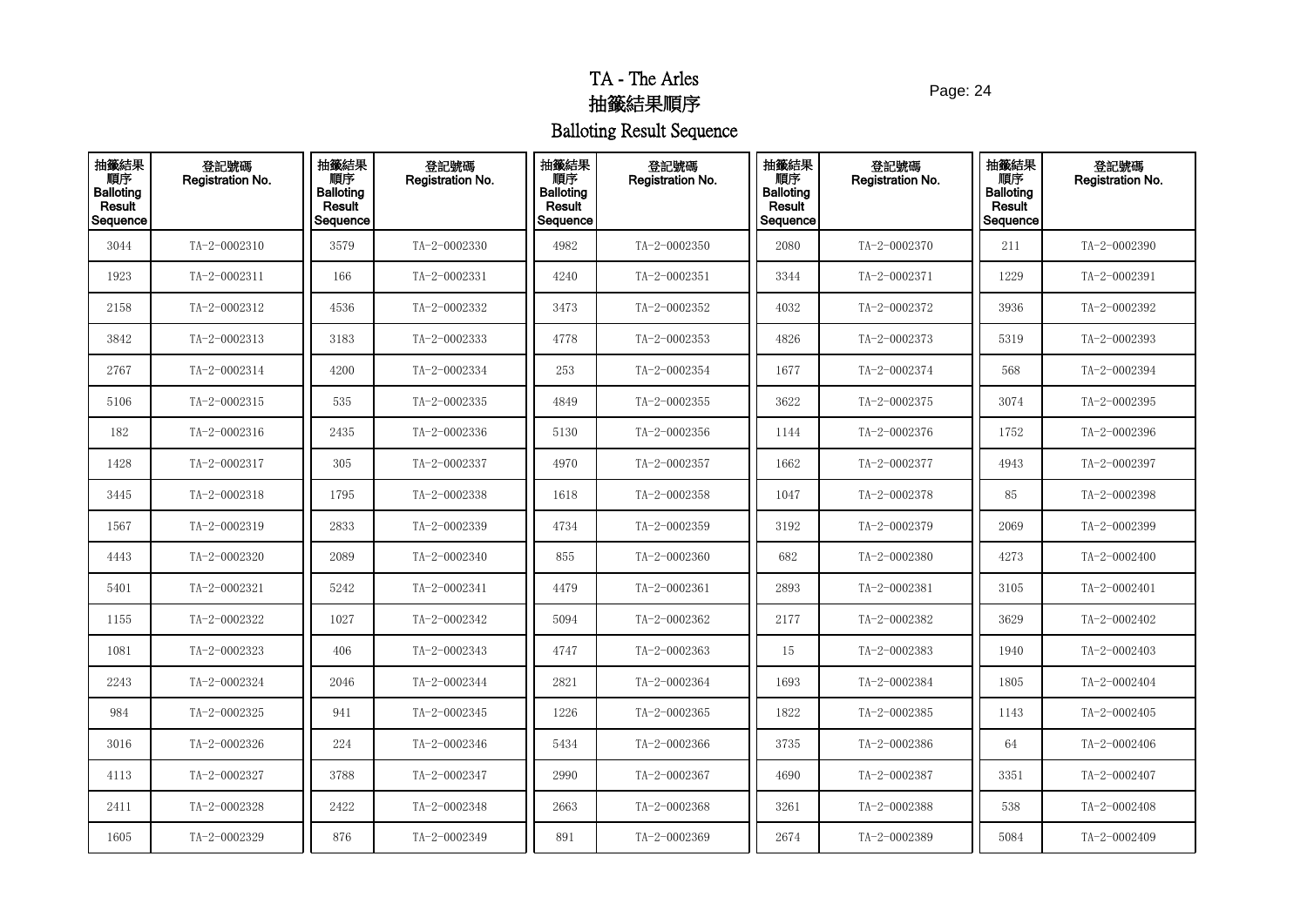Page: 25

| 抽籤結果<br>順序<br>Balloting<br>Result<br>Sequence | 登記號碼<br>Registration No. | 抽籤結果<br>順序<br><b>Balloting</b><br>Result<br>Sequence | 登記號碼<br>Registration No. | 抽籤結果<br>順序<br><b>Balloting</b><br>Result<br>Sequence | 登記號碼<br>Registration No. | 抽籤結果<br>順序<br><b>Balloting</b><br>Result<br>Sequence | 登記號碼<br><b>Registration No.</b> | 抽籤結果<br>順序<br><b>Balloting</b><br>Result<br>Sequence | 登記號碼<br>Registration No. |
|-----------------------------------------------|--------------------------|------------------------------------------------------|--------------------------|------------------------------------------------------|--------------------------|------------------------------------------------------|---------------------------------|------------------------------------------------------|--------------------------|
| 3151                                          | TA-2-0002410             | 2570                                                 | TA-2-0002431             | 4315                                                 | TA-2-0002451             | 4274                                                 | TA-2-0002471                    | 3080                                                 | TA-2-0002491             |
| 1816                                          | TA-2-0002412             | 2287                                                 | TA-2-0002432             | 4541                                                 | TA-2-0002452             | 2662                                                 | TA-2-0002472                    | 3727                                                 | TA-2-0002492             |
| 2807                                          | TA-2-0002413             | 4389                                                 | TA-2-0002433             | 1419                                                 | TA-2-0002453             | 3960                                                 | TA-2-0002473                    | 4565                                                 | TA-2-0002493             |
| 3231                                          | TA-2-0002414             | 4984                                                 | TA-2-0002434             | 4631                                                 | TA-2-0002454             | 2333                                                 | TA-2-0002474                    | 572                                                  | TA-2-0002494             |
| 257                                           | TA-2-0002415             | 1220                                                 | TA-2-0002435             | 2181                                                 | TA-2-0002455             | 4230                                                 | TA-2-0002475                    | 4954                                                 | TA-2-0002495             |
| 1394                                          | TA-2-0002416             | 1711                                                 | TA-2-0002436             | 3870                                                 | TA-2-0002456             | 4121                                                 | TA-2-0002476                    | 4569                                                 | TA-2-0002496             |
| 3710                                          | TA-2-0002417             | 5229                                                 | TA-2-0002437             | 4015                                                 | TA-2-0002457             | 5109                                                 | TA-2-0002477                    | 1525                                                 | TA-2-0002497             |
| 4416                                          | TA-2-0002418             | 4987                                                 | TA-2-0002438             | 641                                                  | TA-2-0002458             | 1985                                                 | TA-2-0002478                    | 5429                                                 | TA-2-0002498             |
| 3517                                          | TA-2-0002419             | 4637                                                 | TA-2-0002439             | 4462                                                 | TA-2-0002459             | 5422                                                 | TA-2-0002479                    | 3777                                                 | TA-2-0002499             |
| 4633                                          | TA-2-0002420             | 2334                                                 | TA-2-0002440             | 3385                                                 | TA-2-0002460             | 2038                                                 | TA-2-0002480                    | 760                                                  | TA-2-0002500             |
| 239                                           | TA-2-0002421             | 4426                                                 | TA-2-0002441             | 595                                                  | TA-2-0002461             | 4762                                                 | TA-2-0002481                    | 3495                                                 | $TA - 2 - 0002501$       |
| 1679                                          | TA-2-0002422             | 1748                                                 | TA-2-0002442             | 2650                                                 | TA-2-0002462             | 913                                                  | TA-2-0002482                    | 3713                                                 | TA-2-0002502             |
| 5270                                          | TA-2-0002423             | 1107                                                 | TA-2-0002443             | 2041                                                 | TA-2-0002463             | 5414                                                 | TA-2-0002483                    | 1600                                                 | TA-2-0002503             |
| 4353                                          | TA-2-0002424             | 4703                                                 | TA-2-0002444             | 1579                                                 | TA-2-0002464             | 373                                                  | TA-2-0002484                    | 5053                                                 | TA-2-0002504             |
| 1663                                          | TA-2-0002425             | 3381                                                 | TA-2-0002445             | 189                                                  | TA-2-0002465             | 3975                                                 | TA-2-0002485                    | 3173                                                 | TA-2-0002505             |
| 4624                                          | TA-2-0002426             | 1184                                                 | TA-2-0002446             | 3329                                                 | TA-2-0002466             | 227                                                  | TA-2-0002486                    | 1713                                                 | TA-2-0002506             |
| 5181                                          | TA-2-0002427             | 4587                                                 | TA-2-0002447             | 1413                                                 | TA-2-0002467             | 4338                                                 | TA-2-0002487                    | 2567                                                 | TA-2-0002507             |
| 3241                                          | TA-2-0002428             | 5167                                                 | TA-2-0002448             | $3117\,$                                             | TA-2-0002468             | 100                                                  | TA-2-0002488                    | 2163                                                 | TA-2-0002508             |
| 5092                                          | TA-2-0002429             | 2160                                                 | TA-2-0002449             | 2442                                                 | TA-2-0002469             | 2216                                                 | TA-2-0002489                    | 3396                                                 | TA-2-0002509             |
| 3341                                          | TA-2-0002430             | 516                                                  | TA-2-0002450             | 2867                                                 | TA-2-0002470             | 5019                                                 | TA-2-0002490                    | 214                                                  | $TA - 2 - 0002510$       |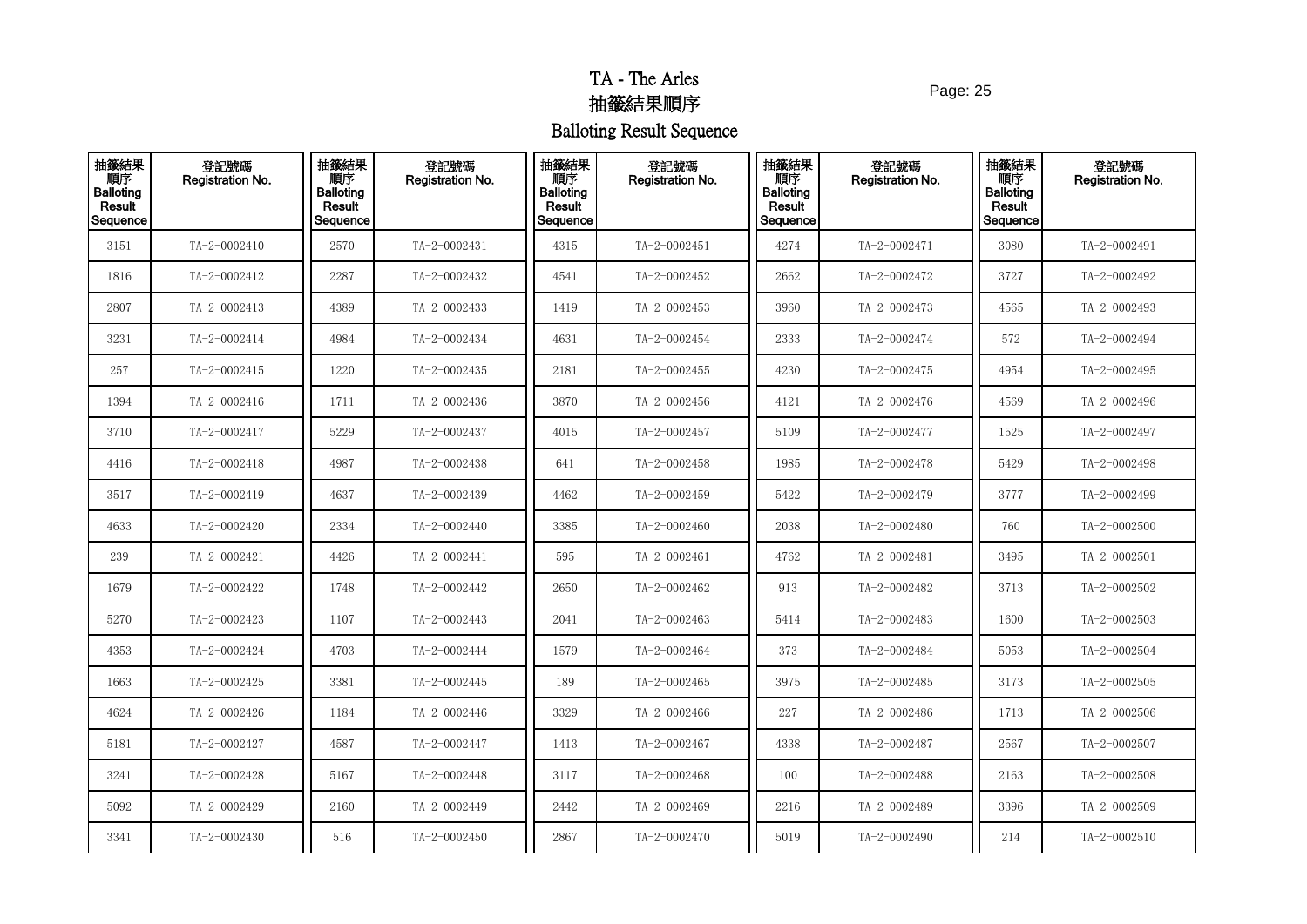Page: 26

| 抽籤結果<br><b>THE</b><br>Balloting<br>Result<br>Sequence | 登記號碼<br>Registration No. | 抽籤結果<br>順序<br><b>Balloting</b><br>Result<br>Sequence | 登記號碼<br>Registration No. | 抽籤結果<br>順序<br><b>Balloting</b><br>Result<br>Sequence | 登記號碼<br>Registration No. | 抽籤結果<br>順序<br><b>Balloting</b><br>Result<br>Sequence | 登記號碼<br>Registration No. | 抽籤結果<br>順序<br><b>Balloting</b><br>Result<br>Sequence | 登記號碼<br>Registration No. |
|-------------------------------------------------------|--------------------------|------------------------------------------------------|--------------------------|------------------------------------------------------|--------------------------|------------------------------------------------------|--------------------------|------------------------------------------------------|--------------------------|
| 3224                                                  | TA-2-0002511             | 1192                                                 | TA-2-0002531             | 1686                                                 | TA-2-0002551             | 4494                                                 | TA-2-0002571             | 5498                                                 | TA-2-0002591             |
| 4640                                                  | TA-2-0002512             | 4140                                                 | TA-2-0002532             | 2362                                                 | TA-2-0002552             | 1968                                                 | TA-2-0002572             | 3076                                                 | TA-2-0002592             |
| 1743                                                  | TA-2-0002513             | 2063                                                 | TA-2-0002533             | 3043                                                 | TA-2-0002553             | 2205                                                 | TA-2-0002573             | 4623                                                 | TA-2-0002593             |
| 5172                                                  | TA-2-0002514             | 4434                                                 | TA-2-0002534             | 1785                                                 | TA-2-0002554             | 3290                                                 | TA-2-0002574             | 4035                                                 | TA-2-0002594             |
| 3726                                                  | TA-2-0002515             | 1476                                                 | TA-2-0002535             | 361                                                  | TA-2-0002555             | 3878                                                 | TA-2-0002575             | 3500                                                 | TA-2-0002595             |
| 5479                                                  | TA-2-0002516             | 3856                                                 | TA-2-0002536             | 4523                                                 | TA-2-0002556             | 5285                                                 | TA-2-0002576             | 5463                                                 | TA-2-0002596             |
| 3939                                                  | TA-2-0002517             | 3411                                                 | TA-2-0002537             | 1088                                                 | TA-2-0002557             | 2944                                                 | TA-2-0002577             | 192                                                  | TA-2-0002597             |
| 3953                                                  | TA-2-0002518             | 979                                                  | TA-2-0002538             | 3812                                                 | TA-2-0002558             | 591                                                  | TA-2-0002578             | 286                                                  | TA-2-0002598             |
| 1142                                                  | TA-2-0002519             | 163                                                  | TA-2-0002539             | 715                                                  | TA-2-0002559             | 2037                                                 | TA-2-0002579             | 822                                                  | TA-2-0002599             |
| 1223                                                  | TA-2-0002520             | 1243                                                 | TA-2-0002540             | 5351                                                 | TA-2-0002560             | 424                                                  | TA-2-0002580             | 3112                                                 | TA-2-0002600             |
| 4483                                                  | TA-2-0002521             | 5198                                                 | TA-2-0002541             | 2984                                                 | TA-2-0002561             | 3498                                                 | TA-2-0002581             | 4767                                                 | $TA - 2 - 0002601$       |
| 2596                                                  | TA-2-0002522             | 3797                                                 | TA-2-0002542             | 5089                                                 | TA-2-0002562             | 892                                                  | TA-2-0002582             | 1704                                                 | TA-2-0002602             |
| 1733                                                  | TA-2-0002523             | 2631                                                 | TA-2-0002543             | 1991                                                 | TA-2-0002563             | 1789                                                 | TA-2-0002583             | 3942                                                 | TA-2-0002603             |
| 5327                                                  | TA-2-0002524             | 3703                                                 | TA-2-0002544             | 3187                                                 | TA-2-0002564             | 2812                                                 | TA-2-0002584             | 3270                                                 | TA-2-0002604             |
| 111                                                   | TA-2-0002525             | 5272                                                 | TA-2-0002545             | 1724                                                 | TA-2-0002565             | 4323                                                 | TA-2-0002585             | 5136                                                 | TA-2-0002605             |
| 1458                                                  | TA-2-0002526             | 2282                                                 | TA-2-0002546             | 2692                                                 | TA-2-0002566             | 109                                                  | TA-2-0002586             | 2694                                                 | TA-2-0002606             |
| 3823                                                  | TA-2-0002527             | 4058                                                 | TA-2-0002547             | 3738                                                 | TA-2-0002567             | 1232                                                 | TA-2-0002587             | 2832                                                 | TA-2-0002607             |
| 5246                                                  | TA-2-0002528             | 1564                                                 | TA-2-0002548             | 5010                                                 | TA-2-0002568             | 5205                                                 | TA-2-0002588             | 404                                                  | TA-2-0002608             |
| 2483                                                  | TA-2-0002529             | 905                                                  | TA-2-0002549             | 3379                                                 | TA-2-0002569             | 461                                                  | TA-2-0002589             | 1289                                                 | TA-2-0002609             |
| 544                                                   | TA-2-0002530             | 1354                                                 | TA-2-0002550             | 2023                                                 | TA-2-0002570             | 5002                                                 | TA-2-0002590             | 1824                                                 | TA-2-0002610             |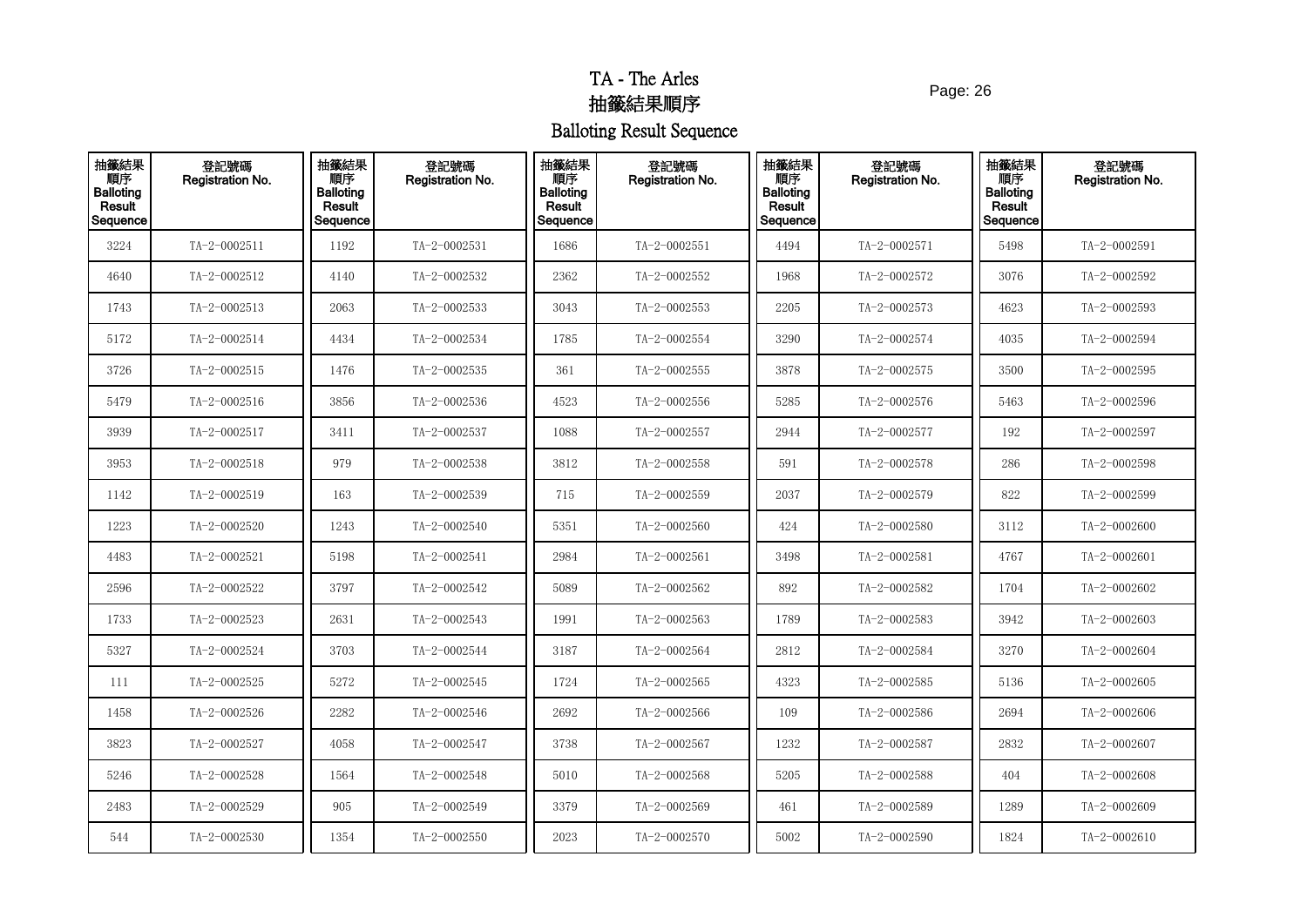Page: 27

| 抽籤結果<br>Result<br>Sequence | 登記號碼<br>Registration No. | 抽籤結果<br>順序<br><b>Balloting</b><br>Result<br>Sequence | 登記號碼<br>Registration No. | 抽籤結果<br>順序<br><b>Balloting</b><br>Result<br>Sequence | 登記號碼<br>Registration No. | 抽籤結果<br>順序<br><b>Balloting</b><br>Result<br>Sequence | 登記號碼<br><b>Registration No.</b> | 抽籤結果<br>順序<br><b>Balloting</b><br>Result<br>Sequence | 登記號碼<br><b>Registration No.</b> |
|----------------------------|--------------------------|------------------------------------------------------|--------------------------|------------------------------------------------------|--------------------------|------------------------------------------------------|---------------------------------|------------------------------------------------------|---------------------------------|
| 3990                       | TA-2-0002611             | 4415                                                 | TA-2-0002631             | 4706                                                 | TA-2-0002651             | 560                                                  | TA-2-0002671                    | 1313                                                 | TA-2-0002691                    |
| 3630                       | TA-2-0002612             | 3306                                                 | TA-2-0002632             | 4314                                                 | TA-2-0002652             | 4806                                                 | TA-2-0002672                    | 5499                                                 | TA-2-0002692                    |
| 503                        | TA-2-0002613             | 101                                                  | TA-2-0002633             | 3787                                                 | TA-2-0002653             | 95                                                   | TA-2-0002673                    | 5317                                                 | TA-2-0002693                    |
| 3810                       | TA-2-0002614             | 2605                                                 | TA-2-0002634             | 2676                                                 | TA-2-0002654             | 2734                                                 | TA-2-0002674                    | 2981                                                 | TA-2-0002694                    |
| 5483                       | $TA-2-0002615$           | 3988                                                 | TA-2-0002635             | 3393                                                 | TA-2-0002655             | 3397                                                 | TA-2-0002675                    | 5200                                                 | TA-2-0002695                    |
| 3028                       | TA-2-0002616             | 4260                                                 | TA-2-0002636             | 5173                                                 | TA-2-0002656             | 3126                                                 | TA-2-0002676                    | 2756                                                 | TA-2-0002696                    |
| 596                        | TA-2-0002617             | 210                                                  | TA-2-0002637             | 2595                                                 | TA-2-0002657             | 1908                                                 | TA-2-0002677                    | 4630                                                 | TA-2-0002697                    |
| 1481                       | TA-2-0002618             | 2679                                                 | TA-2-0002638             | 2417                                                 | TA-2-0002658             | 874                                                  | TA-2-0002678                    | 938                                                  | TA-2-0002698                    |
| 2569                       | TA-2-0002619             | 5236                                                 | TA-2-0002639             | 4878                                                 | TA-2-0002659             | 986                                                  | TA-2-0002679                    | 2348                                                 | TA-2-0002699                    |
| 5315                       | TA-2-0002620             | 1681                                                 | TA-2-0002640             | 709                                                  | TA-2-0002660             | 4962                                                 | TA-2-0002680                    | 5328                                                 | TA-2-0002700                    |
| 4127                       | TA-2-0002621             | 4800                                                 | TA-2-0002641             | 2575                                                 | TA-2-0002661             | 3912                                                 | TA-2-0002681                    | 407                                                  | TA-2-0002701                    |
| 3239                       | TA-2-0002622             | 2192                                                 | TA-2-0002642             | 4590                                                 | TA-2-0002662             | 5044                                                 | TA-2-0002682                    | 636                                                  | TA-2-0002702                    |
| 2593                       | TA-2-0002623             | 1206                                                 | TA-2-0002643             | 4343                                                 | TA-2-0002663             | 3758                                                 | TA-2-0002683                    | 4629                                                 | TA-2-0002703                    |
| 2375                       | TA-2-0002624             | 945                                                  | TA-2-0002644             | 3725                                                 | TA-2-0002664             | 910                                                  | TA-2-0002684                    | 2156                                                 | TA-2-0002704                    |
| 1255                       | TA-2-0002625             | 5419                                                 | TA-2-0002645             | 5258                                                 | TA-2-0002665             | 392                                                  | TA-2-0002685                    | 5251                                                 | TA-2-0002706                    |
| 2128                       | TA-2-0002626             | 741                                                  | TA-2-0002646             | 4205                                                 | TA-2-0002666             | 3477                                                 | TA-2-0002686                    | 3429                                                 | TA-2-0002707                    |
| 2602                       | TA-2-0002627             | 1485                                                 | TA-2-0002647             | 4029                                                 | TA-2-0002667             | 2321                                                 | TA-2-0002687                    | 5049                                                 | TA-2-0002708                    |
| 3954                       | TA-2-0002628             | 1099                                                 | TA-2-0002648             | 4668                                                 | TA-2-0002668             | 2868                                                 | TA-2-0002688                    | 337                                                  | TA-2-0002709                    |
| 3566                       | TA-2-0002629             | 4874                                                 | TA-2-0002649             | 1378                                                 | TA-2-0002669             | 2628                                                 | TA-2-0002689                    | 869                                                  | TA-2-0002710                    |
| 4271                       | TA-2-0002630             | 1860                                                 | TA-2-0002650             | 3677                                                 | TA-2-0002670             | 843                                                  | TA-2-0002690                    | 436                                                  | TA-2-0002711                    |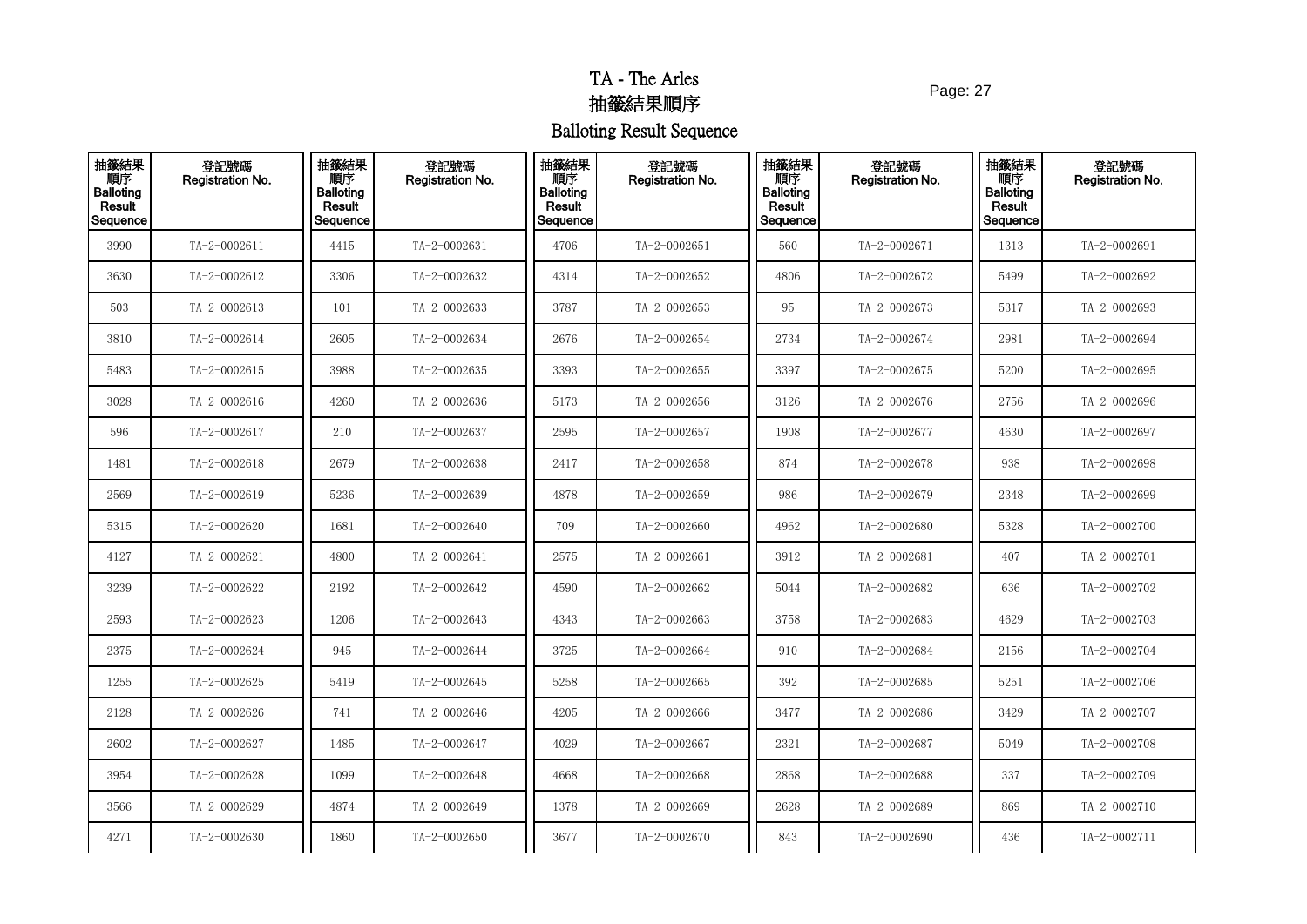Page: 28

| 抽籤結果<br><b>THE</b><br>Balloting<br>Result<br>Sequence | 登記號碼<br>Registration No. | 抽籤結果<br>順序<br><b>Balloting</b><br>Result<br>Sequence | 登記號碼<br>Registration No. | 抽籤結果<br>順序<br><b>Balloting</b><br>Result<br>Sequence | 登記號碼<br>Registration No. | 抽籤結果<br>順序<br><b>Balloting</b><br>Result<br>Sequence | 登記號碼<br>Registration No. | 抽籤結果<br>順序<br><b>Balloting</b><br>Result<br>Sequence | 登記號碼<br>Registration No. |
|-------------------------------------------------------|--------------------------|------------------------------------------------------|--------------------------|------------------------------------------------------|--------------------------|------------------------------------------------------|--------------------------|------------------------------------------------------|--------------------------|
| 3003                                                  | TA-2-0002712             | 5214                                                 | TA-2-0002732             | 2543                                                 | TA-2-0002752             | 2408                                                 | TA-2-0002772             | 3529                                                 | TA-2-0002793             |
| 3590                                                  | TA-2-0002713             | 4189                                                 | TA-2-0002733             | 5306                                                 | TA-2-0002753             | 759                                                  | TA-2-0002773             | 4053                                                 | TA-2-0002794             |
| 1800                                                  | TA-2-0002714             | 1992                                                 | TA-2-0002734             | 2842                                                 | TA-2-0002754             | 3999                                                 | TA-2-0002774             | 2652                                                 | TA-2-0002795             |
| 187                                                   | TA-2-0002715             | 3731                                                 | TA-2-0002735             | 47                                                   | TA-2-0002755             | 2658                                                 | TA-2-0002775             | 3548                                                 | TA-2-0002796             |
| 2639                                                  | TA-2-0002716             | 3682                                                 | TA-2-0002736             | 2389                                                 | TA-2-0002756             | 4130                                                 | TA-2-0002776             | 2056                                                 | TA-2-0002797             |
| 4754                                                  | TA-2-0002717             | 4218                                                 | TA-2-0002737             | 1400                                                 | TA-2-0002757             | 4945                                                 | TA-2-0002777             | 2775                                                 | TA-2-0002798             |
| 1496                                                  | TA-2-0002718             | 670                                                  | TA-2-0002738             | 4488                                                 | TA-2-0002758             | 2922                                                 | TA-2-0002778             | 2306                                                 | TA-2-0002799             |
| 3100                                                  | TA-2-0002719             | 686                                                  | TA-2-0002739             | 949                                                  | TA-2-0002759             | 5284                                                 | TA-2-0002779             | 417                                                  | TA-2-0002800             |
| 3055                                                  | TA-2-0002720             | 3994                                                 | TA-2-0002740             | 84                                                   | TA-2-0002760             | 3023                                                 | TA-2-0002780             | 5095                                                 | $TA - 2 - 0002801$       |
| 4073                                                  | TA-2-0002721             | 5462                                                 | TA-2-0002741             | 725                                                  | TA-2-0002761             | 5335                                                 | TA-2-0002781             | 2689                                                 | TA-2-0002802             |
| 2212                                                  | TA-2-0002722             | 1845                                                 | TA-2-0002742             | 3346                                                 | TA-2-0002762             | 2412                                                 | TA-2-0002782             | 4292                                                 | $TA - 2 - 0002803$       |
| 2145                                                  | TA-2-0002723             | 3426                                                 | TA-2-0002743             | 3122                                                 | TA-2-0002763             | 4526                                                 | TA-2-0002783             | 4283                                                 | TA-2-0002804             |
| 4635                                                  | TA-2-0002724             | 4683                                                 | TA-2-0002744             | 5038                                                 | TA-2-0002764             | 5480                                                 | TA-2-0002784             | 624                                                  | TA-2-0002805             |
| 3078                                                  | TA-2-0002725             | 4042                                                 | TA-2-0002745             | 2905                                                 | TA-2-0002765             | 3042                                                 | TA-2-0002785             | 1395                                                 | TA-2-0002806             |
| 4636                                                  | TA-2-0002726             | 2953                                                 | TA-2-0002746             | 1643                                                 | TA-2-0002766             | 4514                                                 | TA-2-0002787             | 5152                                                 | TA-2-0002807             |
| 3825                                                  | TA-2-0002727             | 693                                                  | TA-2-0002747             | 2010                                                 | TA-2-0002767             | 2085                                                 | TA-2-0002788             | 666                                                  | TA-2-0002808             |
| 367                                                   | TA-2-0002728             | 4537                                                 | TA-2-0002748             | 4085                                                 | TA-2-0002768             | 20                                                   | TA-2-0002789             | 4473                                                 | TA-2-0002809             |
| 1101                                                  | TA-2-0002729             | 1696                                                 | TA-2-0002749             | 30                                                   | TA-2-0002769             | 2870                                                 | TA-2-0002790             | 4047                                                 | TA-2-0002810             |
| 4448                                                  | TA-2-0002730             | 2460                                                 | TA-2-0002750             | 3250                                                 | TA-2-0002770             | 3616                                                 | TA-2-0002791             | 2880                                                 | TA-2-0002811             |
| 1599                                                  | TA-2-0002731             | 3478                                                 | TA-2-0002751             | 4056                                                 | TA-2-0002771             | 1482                                                 | TA-2-0002792             | 3554                                                 | TA-2-0002812             |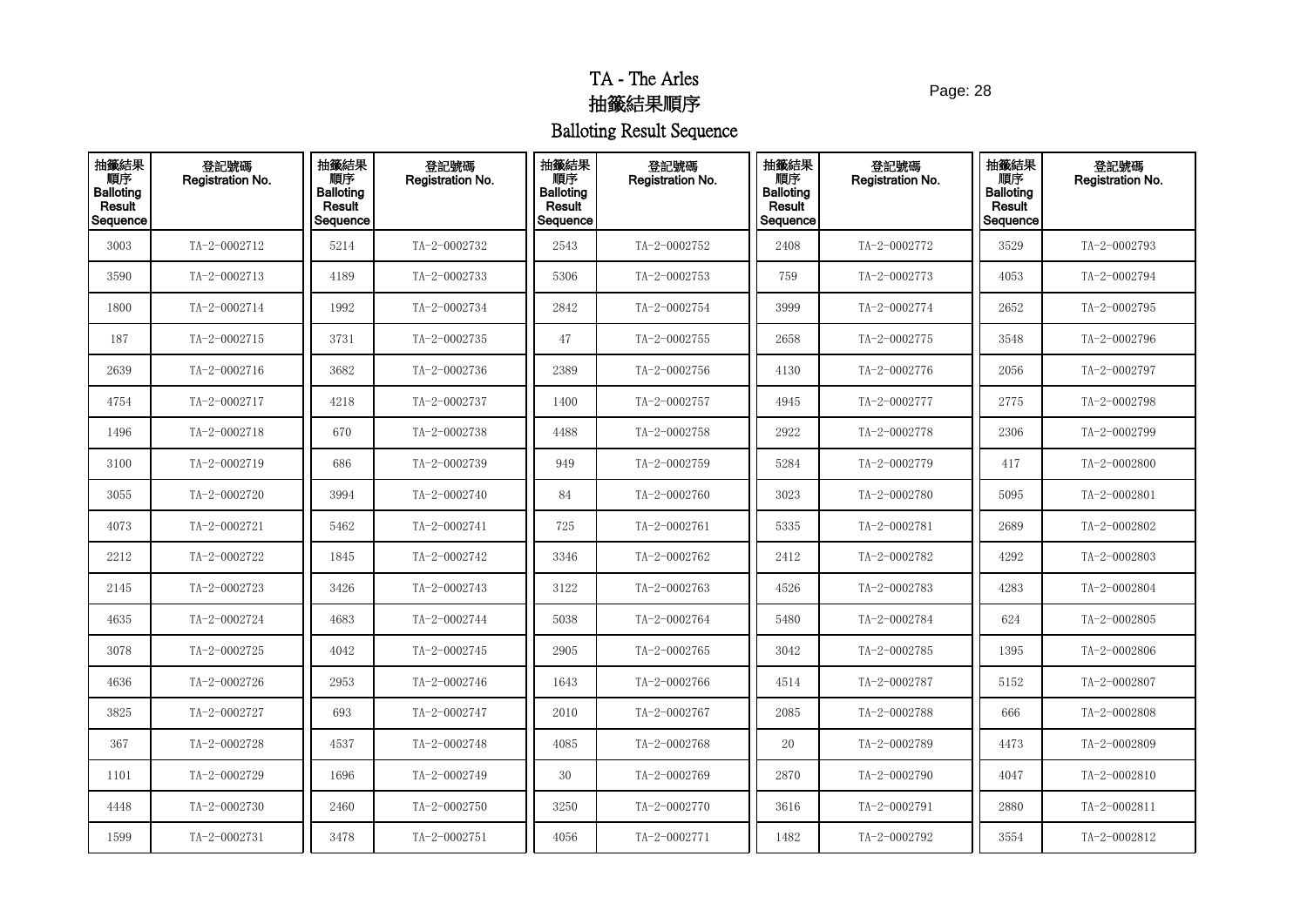Page: 29

| 抽籤結果<br>- 順序<br>Balloting<br>Result<br>Sequence | 登記號碼<br>Registration No. | 抽籤結果<br>順序<br><b>Balloting</b><br>Result<br>Sequence | 登記號碼<br>Registration No. | 抽籤結果<br>順序<br><b>Balloting</b><br>Result<br>Sequence | 登記號碼<br>Registration No. | 抽籤結果<br>順序<br><b>Balloting</b><br>Result<br>Sequence | 登記號碼<br>Registration No. | 抽籤結果<br>順序<br><b>Balloting</b><br>Result<br>Sequence | 登記號碼<br>Registration No. |
|-------------------------------------------------|--------------------------|------------------------------------------------------|--------------------------|------------------------------------------------------|--------------------------|------------------------------------------------------|--------------------------|------------------------------------------------------|--------------------------|
| 3062                                            | TA-2-0002813             | 968                                                  | TA-2-0002833             | 3463                                                 | TA-2-0002853             | 3957                                                 | TA-2-0002873             | 1201                                                 | TA-2-0002893             |
| 3093                                            | TA-2-0002814             | 592                                                  | TA-2-0002834             | 1359                                                 | TA-2-0002854             | 4097                                                 | TA-2-0002874             | 3265                                                 | TA-2-0002894             |
| 283                                             | TA-2-0002815             | 5006                                                 | TA-2-0002835             | 505                                                  | TA-2-0002855             | 139                                                  | TA-2-0002875             | 78                                                   | TA-2-0002895             |
| 4589                                            | TA-2-0002816             | 3022                                                 | TA-2-0002836             | 4412                                                 | TA-2-0002856             | 2977                                                 | TA-2-0002876             | 29                                                   | TA-2-0002896             |
| 3807                                            | TA-2-0002817             | 4712                                                 | TA-2-0002837             | 3166                                                 | TA-2-0002857             | 416                                                  | TA-2-0002877             | 482                                                  | TA-2-0002897             |
| 5023                                            | TA-2-0002818             | 2114                                                 | TA-2-0002838             | 1276                                                 | TA-2-0002858             | 3111                                                 | TA-2-0002878             | 3605                                                 | TA-2-0002898             |
| 2211                                            | TA-2-0002819             | 859                                                  | TA-2-0002839             | 1675                                                 | TA-2-0002859             | 4507                                                 | TA-2-0002879             | 1522                                                 | TA-2-0002899             |
| 977                                             | TA-2-0002820             | 2715                                                 | TA-2-0002840             | 2618                                                 | TA-2-0002860             | 4044                                                 | TA-2-0002880             | 4087                                                 | TA-2-0002900             |
| 3092                                            | TA-2-0002821             | 1975                                                 | TA-2-0002841             | 368                                                  | TA-2-0002861             | 2841                                                 | TA-2-0002881             | 1903                                                 | $TA - 2 - 0002901$       |
| 1270                                            | TA-2-0002822             | 2921                                                 | TA-2-0002842             | 2391                                                 | TA-2-0002862             | 2993                                                 | TA-2-0002882             | 790                                                  | TA-2-0002902             |
| 4534                                            | TA-2-0002823             | 2238                                                 | TA-2-0002843             | 5394                                                 | TA-2-0002863             | 4663                                                 | TA-2-0002883             | 429                                                  | TA-2-0002903             |
| 5321                                            | TA-2-0002824             | 237                                                  | TA-2-0002844             | 4700                                                 | TA-2-0002864             | 3952                                                 | TA-2-0002884             | 3283                                                 | TA-2-0002904             |
| 1304                                            | TA-2-0002825             | 1817                                                 | TA-2-0002845             | 5202                                                 | TA-2-0002865             | 3886                                                 | TA-2-0002885             | 1339                                                 | TA-2-0002905             |
| 3096                                            | TA-2-0002826             | 536                                                  | TA-2-0002846             | 4278                                                 | TA-2-0002866             | 1837                                                 | TA-2-0002886             | 2826                                                 | TA-2-0002906             |
| 2581                                            | TA-2-0002827             | 542                                                  | TA-2-0002847             | 4374                                                 | TA-2-0002867             | 2801                                                 | TA-2-0002887             | 1701                                                 | TA-2-0002907             |
| 447                                             | TA-2-0002828             | 3652                                                 | TA-2-0002848             | 5330                                                 | TA-2-0002868             | 5086                                                 | TA-2-0002888             | 707                                                  | TA-2-0002908             |
| 2142                                            | TA-2-0002829             | 4425                                                 | TA-2-0002849             | 1302                                                 | TA-2-0002869             | 4821                                                 | TA-2-0002889             | 4459                                                 | TA-2-0002909             |
| 5435                                            | TA-2-0002830             | 908                                                  | TA-2-0002850             | 754                                                  | TA-2-0002870             | 4758                                                 | TA-2-0002890             | 1297                                                 | TA-2-0002910             |
| 448                                             | TA-2-0002831             | 5185                                                 | TA-2-0002851             | 4975                                                 | TA-2-0002871             | 5341                                                 | TA-2-0002891             | 3103                                                 | TA-2-0002911             |
| 39                                              | TA-2-0002832             | 4398                                                 | TA-2-0002852             | 3324                                                 | TA-2-0002872             | 3011                                                 | TA-2-0002892             | 660                                                  | TA-2-0002912             |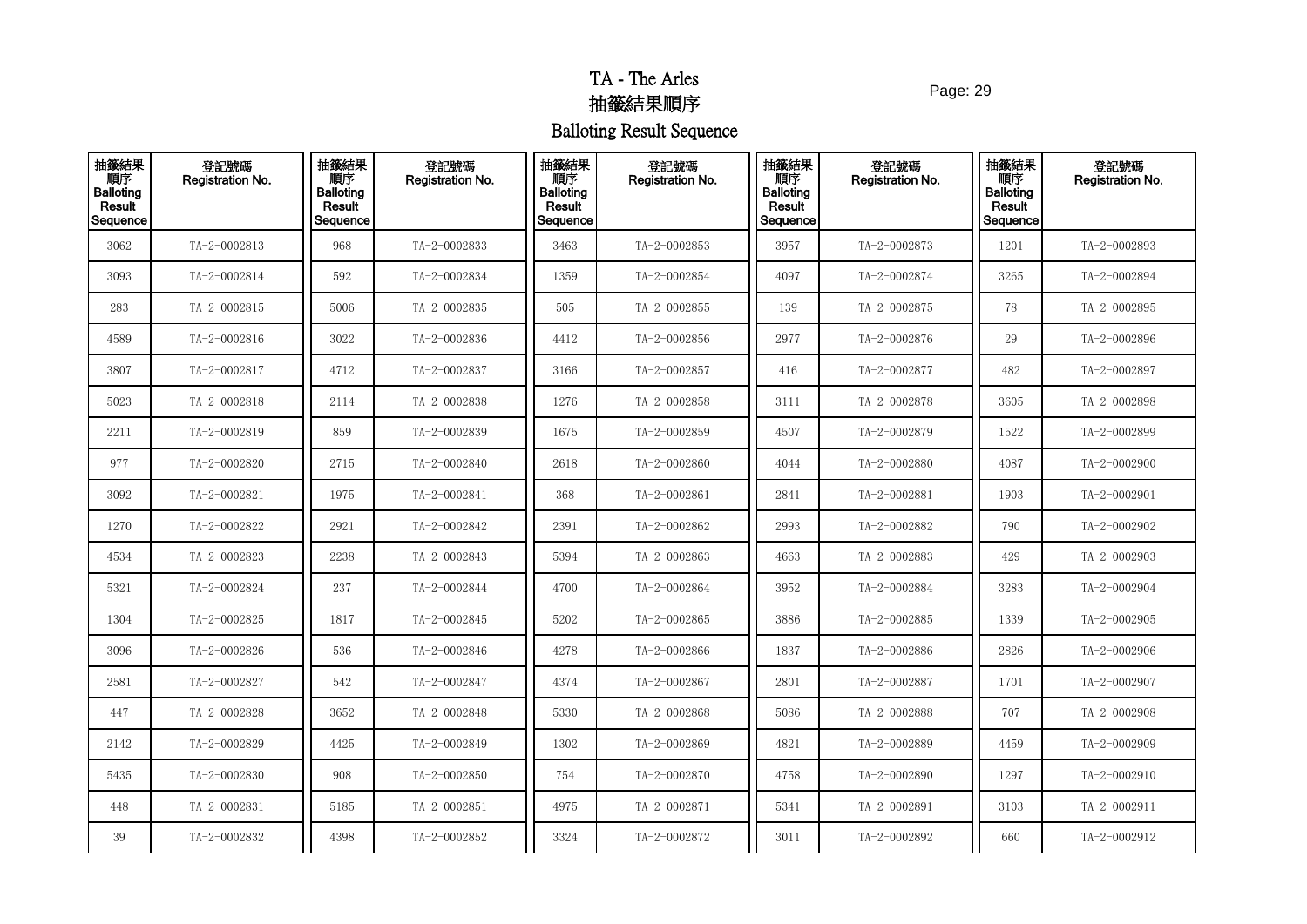Page: 30

| 抽籤結果<br>順序<br><b>Balloting</b><br>Result<br>Sequence | 登記號碼<br>Registration No. | 抽籤結果<br>順序<br><b>Balloting</b><br>Result<br>Sequence | 登記號碼<br><b>Registration No.</b> | 抽籤結果<br>順序<br><b>Balloting</b><br>Result<br>Sequence | 登記號碼<br>Registration No. | 抽籤結果<br>順序<br><b>Balloting</b><br>Result<br>Sequence | 登記號碼<br><b>Registration No.</b> | 抽籤結果<br>順序<br><b>Balloting</b><br>Result<br>Sequence | 登記號碼<br><b>Registration No.</b> |
|------------------------------------------------------|--------------------------|------------------------------------------------------|---------------------------------|------------------------------------------------------|--------------------------|------------------------------------------------------|---------------------------------|------------------------------------------------------|---------------------------------|
| 539                                                  | TA-2-0002913             | 4291                                                 | TA-2-0002933                    | 3805                                                 | TA-2-0002954             | 5254                                                 | TA-2-0002974                    | 1320                                                 | TA-2-0002994                    |
| 924                                                  | TA-2-0002914             | 252                                                  | TA-2-0002934                    | 296                                                  | TA-2-0002955             | 1176                                                 | TA-2-0002975                    | 3309                                                 | TA-2-0002995                    |
| 3749                                                 | TA-2-0002915             | 2866                                                 | TA-2-0002935                    | 1024                                                 | TA-2-0002956             | 3599                                                 | TA-2-0002976                    | 4638                                                 | TA-2-0002996                    |
| 877                                                  | TA-2-0002916             | 4105                                                 | TA-2-0002936                    | 4487                                                 | TA-2-0002957             | 4952                                                 | TA-2-0002977                    | 3464                                                 | TA-2-0002997                    |
| 1634                                                 | TA-2-0002917             | 3700                                                 | TA-2-0002937                    | 2641                                                 | TA-2-0002958             | 791                                                  | TA-2-0002978                    | 3406                                                 | TA-2-0002998                    |
| 5408                                                 | TA-2-0002918             | 3161                                                 | TA-2-0002938                    | 1793                                                 | TA-2-0002959             | 77                                                   | TA-2-0002979                    | 233                                                  | TA-2-0002999                    |
| 2049                                                 | TA-2-0002919             | 3047                                                 | TA-2-0002940                    | 2753                                                 | TA-2-0002960             | 997                                                  | TA-2-0002980                    | 3515                                                 | TA-2-0003000                    |
| 4840                                                 | TA-2-0002920             | 824                                                  | TA-2-0002941                    | 4266                                                 | TA-2-0002961             | 4646                                                 | TA-2-0002981                    | 3930                                                 | $TA - 2 - 0003001$              |
| 2429                                                 | TA-2-0002921             | 3472                                                 | TA-2-0002942                    | 1727                                                 | TA-2-0002962             | 178                                                  | TA-2-0002982                    | 1498                                                 | TA-2-0003002                    |
| 763                                                  | TA-2-0002922             | 3119                                                 | TA-2-0002943                    | 1861                                                 | TA-2-0002963             | 2228                                                 | TA-2-0002983                    | 928                                                  | TA-2-0003003                    |
| 2616                                                 | TA-2-0002923             | 3350                                                 | TA-2-0002944                    | 584                                                  | TA-2-0002964             | 585                                                  | TA-2-0002984                    | 3950                                                 | TA-2-0003004                    |
| 4270                                                 | TA-2-0002924             | 1870                                                 | TA-2-0002945                    | 575                                                  | TA-2-0002965             | 3859                                                 | TA-2-0002985                    | 4359                                                 | TA-2-0003005                    |
| 1520                                                 | TA-2-0002925             | 4768                                                 | TA-2-0002946                    | 4352                                                 | TA-2-0002966             | 4455                                                 | TA-2-0002986                    | 1186                                                 | TA-2-0003006                    |
| 4548                                                 | TA-2-0002926             | 523                                                  | TA-2-0002947                    | 1029                                                 | TA-2-0002967             | 736                                                  | TA-2-0002987                    | 3751                                                 | $TA - 2 - 0003007$              |
| 4405                                                 | TA-2-0002927             | 1075                                                 | TA-2-0002948                    | 4472                                                 | TA-2-0002968             | 1999                                                 | TA-2-0002988                    | 3523                                                 | TA-2-0003008                    |
| 2416                                                 | TA-2-0002928             | 3577                                                 | TA-2-0002949                    | 3082                                                 | TA-2-0002969             | 3227                                                 | TA-2-0002989                    | 4103                                                 | TA-2-0003009                    |
| 1544                                                 | TA-2-0002929             | 354                                                  | TA-2-0002950                    | 2598                                                 | TA-2-0002970             | 2549                                                 | TA-2-0002990                    | 5114                                                 | $TA - 2 - 0003010$              |
| 128                                                  | TA-2-0002930             | 640                                                  | TA-2-0002951                    | 1751                                                 | TA-2-0002971             | 4685                                                 | TA-2-0002991                    | 3354                                                 | TA-2-0003011                    |
| 2141                                                 | TA-2-0002931             | 4334                                                 | TA-2-0002952                    | 2275                                                 | TA-2-0002972             | 5331                                                 | TA-2-0002992                    | 1954                                                 | TA-2-0003012                    |
| 2206                                                 | TA-2-0002932             | 1842                                                 | TA-2-0002953                    | 4210                                                 | TA-2-0002973             | 399                                                  | TA-2-0002993                    | 2073                                                 | $TA - 2 - 0003013$              |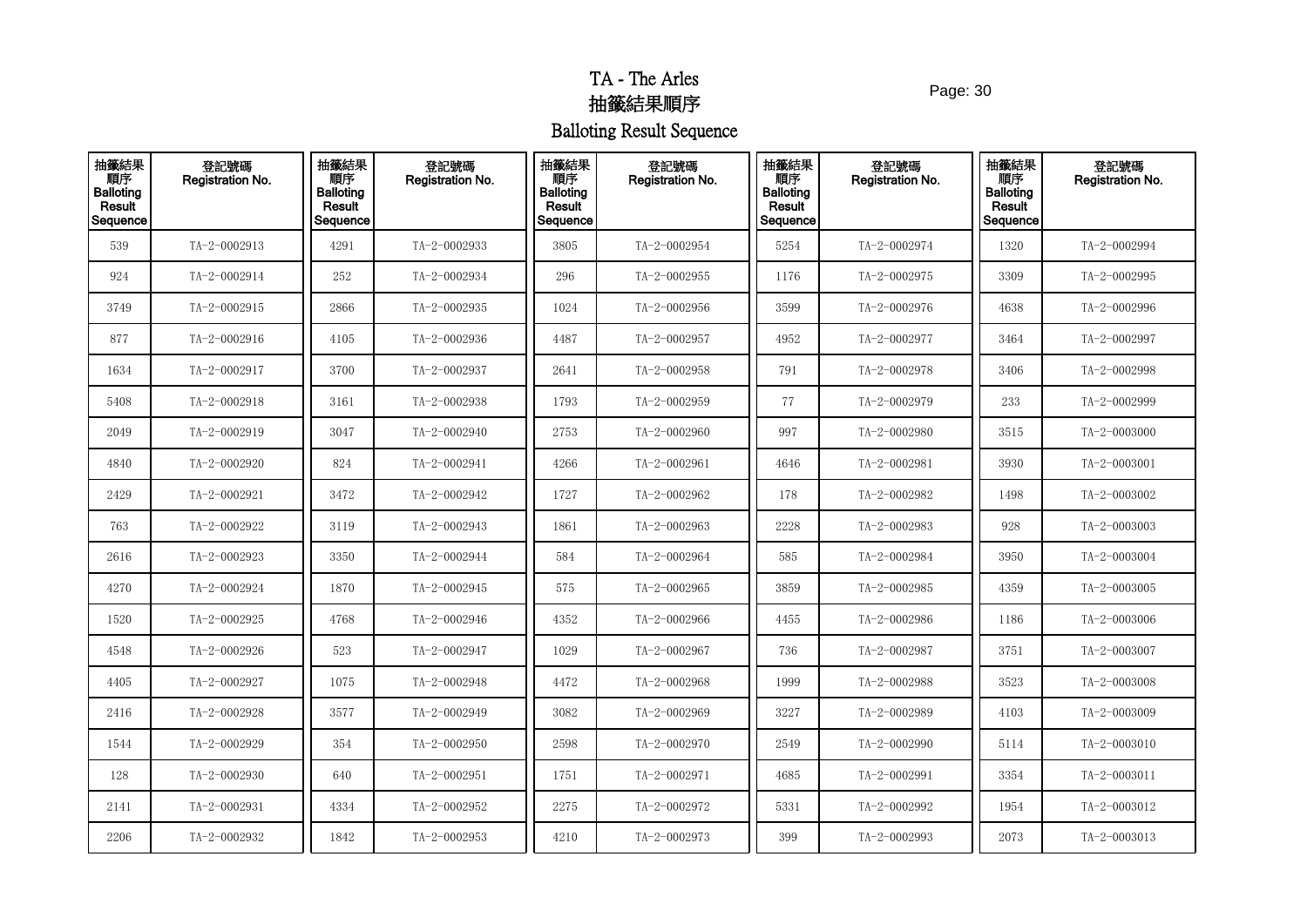Page: 31

| 抽籤結果<br>順序<br>Balloting<br>Result<br>Sequence | 登記號碼<br>Registration No. | 抽籤結果<br>順序<br><b>Balloting</b><br>Result<br>Sequence | 登記號碼<br>Registration No. | 抽籤結果<br>順序<br><b>Balloting</b><br><b>Result</b><br>Sequence | 登記號碼<br>Registration No. | 抽籤結果<br>順序<br><b>Balloting</b><br>Result<br>Sequence | 登記號碼<br><b>Registration No.</b> | 抽籤結果<br>順序<br><b>Balloting</b><br>Result<br>Sequence | 登記號碼<br>Registration No. |
|-----------------------------------------------|--------------------------|------------------------------------------------------|--------------------------|-------------------------------------------------------------|--------------------------|------------------------------------------------------|---------------------------------|------------------------------------------------------|--------------------------|
| 1531                                          | TA-2-0003014             | 188                                                  | TA-2-0003034             | 2161                                                        | TA-2-0003054             | 5228                                                 | TA-2-0003074                    | 410                                                  | TA-2-0003094             |
| 2538                                          | TA-2-0003015             | 508                                                  | TA-2-0003035             | 1897                                                        | TA-2-0003055             | 1369                                                 | TA-2-0003075                    | 2855                                                 | TA-2-0003095             |
| 3483                                          | TA-2-0003016             | 1259                                                 | TA-2-0003036             | 2818                                                        | TA-2-0003056             | 4719                                                 | TA-2-0003076                    | 4177                                                 | TA-2-0003096             |
| 3567                                          | TA-2-0003017             | 449                                                  | TA-2-0003037             | 586                                                         | TA-2-0003057             | 4554                                                 | TA-2-0003077                    | 2489                                                 | TA-2-0003097             |
| 1234                                          | TA-2-0003018             | 5255                                                 | TA-2-0003038             | 3343                                                        | TA-2-0003058             | 1215                                                 | TA-2-0003078                    | 883                                                  | TA-2-0003098             |
| 5516                                          | TA-2-0003019             | 4790                                                 | TA-2-0003039             | 5492                                                        | TA-2-0003059             | 1187                                                 | TA-2-0003079                    | 5303                                                 | TA-2-0003099             |
| 2030                                          | TA-2-0003020             | 2015                                                 | TA-2-0003040             | 4116                                                        | TA-2-0003060             | 3412                                                 | TA-2-0003080                    | 1451                                                 | TA-2-0003100             |
| 1606                                          | TA-2-0003021             | 2903                                                 | TA-2-0003041             | 358                                                         | $TA - 2 - 0003061$       | 916                                                  | TA-2-0003081                    | 4882                                                 | TA-2-0003101             |
| 1604                                          | TA-2-0003022             | 1868                                                 | TA-2-0003042             | 3881                                                        | TA-2-0003062             | 1258                                                 | TA-2-0003082                    | 2606                                                 | TA-2-0003102             |
| 3885                                          | TA-2-0003023             | 2199                                                 | TA-2-0003043             | 5226                                                        | TA-2-0003063             | 1427                                                 | TA-2-0003083                    | 4659                                                 | TA-2-0003103             |
| 4981                                          | TA-2-0003024             | 4744                                                 | TA-2-0003044             | 4903                                                        | TA-2-0003064             | 5314                                                 | TA-2-0003084                    | 809                                                  | TA-2-0003104             |
| 4704                                          | TA-2-0003025             | 2959                                                 | TA-2-0003045             | 5239                                                        | TA-2-0003065             | 4707                                                 | $TA - 2 - 0003085$              | 804                                                  | $TA - 2 - 0003105$       |
| 18                                            | TA-2-0003026             | 3282                                                 | TA-2-0003046             | 3417                                                        | TA-2-0003066             | 1358                                                 | TA-2-0003086                    | 21                                                   | TA-2-0003106             |
| 186                                           | TA-2-0003027             | 3627                                                 | TA-2-0003047             | 3371                                                        | TA-2-0003067             | 817                                                  | TA-2-0003087                    | 4276                                                 | TA-2-0003107             |
| 1836                                          | TA-2-0003028             | 2159                                                 | TA-2-0003048             | 4880                                                        | TA-2-0003068             | 5366                                                 | TA-2-0003088                    | 4544                                                 | TA-2-0003108             |
| 630                                           | TA-2-0003029             | 88                                                   | TA-2-0003049             | 3025                                                        | TA-2-0003069             | 1020                                                 | TA-2-0003089                    | 3091                                                 | TA-2-0003109             |
| 2259                                          | TA-2-0003030             | 5440                                                 | TA-2-0003050             | 5179                                                        | TA-2-0003070             | 5163                                                 | TA-2-0003090                    | 5063                                                 | TA-2-0003110             |
| 1729                                          | $TA - 2 - 0003031$       | 857                                                  | TA-2-0003051             | 3394                                                        | TA-2-0003071             | 1672                                                 | TA-2-0003091                    | 112                                                  | TA-2-0003111             |
| 3754                                          | TA-2-0003032             | 2649                                                 | TA-2-0003052             | 87                                                          | TA-2-0003072             | 4161                                                 | TA-2-0003092                    | 156                                                  | TA-2-0003112             |
| 2529                                          | TA-2-0003033             | 1039                                                 | TA-2-0003053             | 405                                                         | TA-2-0003073             | 1986                                                 | TA-2-0003093                    | 5320                                                 | TA-2-0003113             |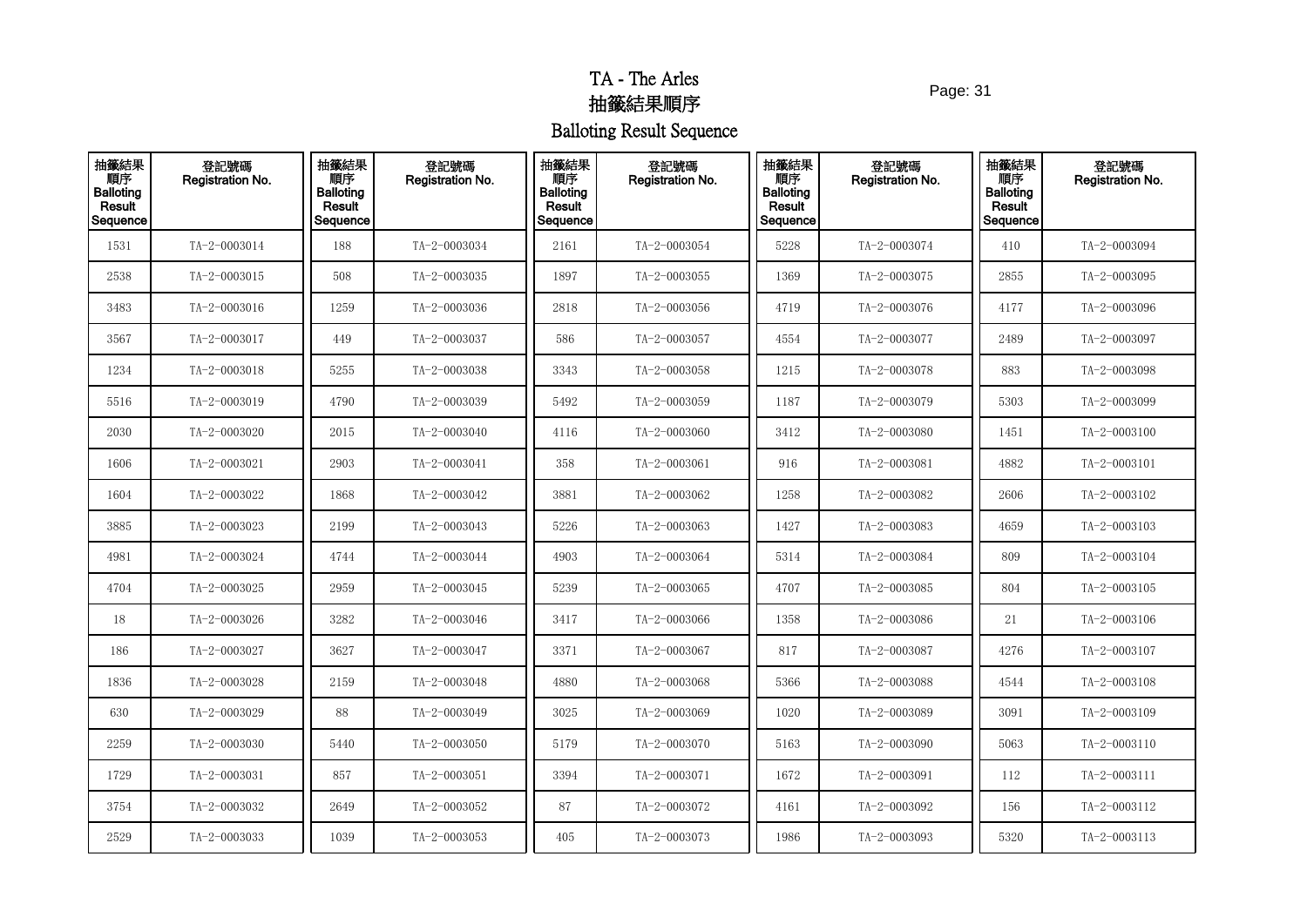Page: 32

| 抽籤結果<br>順序<br><b>Balloting</b><br>Result<br>Sequence | 登記號碼<br>Registration No. | 抽籤結果<br>順序<br><b>Balloting</b><br>Result<br>Sequence | 登記號碼<br>Registration No. | 抽籤結果<br>順序<br><b>Balloting</b><br>Result<br>Sequence | 登記號碼<br>Registration No. | 抽籤結果<br>順序<br><b>Balloting</b><br>Result<br>Sequence | 登記號碼<br>Registration No. | 抽籤結果<br>順序<br><b>Balloting</b><br>Result<br>Sequence | 登記號碼<br>Registration No. |
|------------------------------------------------------|--------------------------|------------------------------------------------------|--------------------------|------------------------------------------------------|--------------------------|------------------------------------------------------|--------------------------|------------------------------------------------------|--------------------------|
| 2510                                                 | TA-2-0003114             | 988                                                  | TA-2-0003134             | 3770                                                 | TA-2-0003154             | 1882                                                 | TA-2-0003174             | 4310                                                 | TA-2-0003194             |
| 3484                                                 | TA-2-0003115             | 2827                                                 | TA-2-0003135             | 936                                                  | TA-2-0003155             | 1325                                                 | TA-2-0003175             | 1740                                                 | TA-2-0003195             |
| 728                                                  | $TA - 2 - 0003116$       | 3562                                                 | TA-2-0003136             | 3266                                                 | TA-2-0003156             | 1483                                                 | TA-2-0003176             | 4166                                                 | TA-2-0003196             |
| 81                                                   | TA-2-0003117             | 957                                                  | TA-2-0003137             | 3323                                                 | TA-2-0003157             | 5009                                                 | TA-2-0003177             | 3248                                                 | TA-2-0003197             |
| 4428                                                 | TA-2-0003118             | 3884                                                 | TA-2-0003138             | 5171                                                 | TA-2-0003158             | 623                                                  | TA-2-0003178             | 1535                                                 | TA-2-0003198             |
| 4917                                                 | TA-2-0003119             | 2748                                                 | TA-2-0003139             | 1971                                                 | TA-2-0003159             | 5392                                                 | TA-2-0003179             | 659                                                  | TA-2-0003199             |
| 1177                                                 | TA-2-0003120             | 3373                                                 | TA-2-0003140             | 3806                                                 | TA-2-0003160             | 4993                                                 | TA-2-0003180             | 5245                                                 | TA-2-0003200             |
| 4441                                                 | TA-2-0003121             | 89                                                   | TA-2-0003141             | 769                                                  | TA-2-0003161             | 3959                                                 | $TA - 2 - 0003181$       | 829                                                  | TA-2-0003201             |
| 5160                                                 | TA-2-0003122             | 3689                                                 | TA-2-0003142             | 1721                                                 | TA-2-0003162             | 3741                                                 | TA-2-0003182             | 2619                                                 | TA-2-0003202             |
| 1953                                                 | TA-2-0003123             | 1755                                                 | TA-2-0003143             | 3642                                                 | TA-2-0003163             | 2092                                                 | TA-2-0003183             | 4401                                                 | TA-2-0003203             |
| 4772                                                 | TA-2-0003124             | 1330                                                 | TA-2-0003144             | 2109                                                 | TA-2-0003164             | 1973                                                 | TA-2-0003184             | 2302                                                 | TA-2-0003204             |
| 733                                                  | TA-2-0003125             | 3791                                                 | TA-2-0003145             | 4010                                                 | $TA - 2 - 0003165$       | 1527                                                 | $TA - 2 - 0003185$       | 1308                                                 | TA-2-0003205             |
| 2562                                                 | TA-2-0003126             | 3555                                                 | TA-2-0003146             | 4860                                                 | TA-2-0003166             | 3458                                                 | TA-2-0003186             | 5031                                                 | TA-2-0003206             |
| 4269                                                 | TA-2-0003127             | 359                                                  | TA-2-0003147             | 5127                                                 | TA-2-0003167             | 698                                                  | TA-2-0003187             | 1148                                                 | TA-2-0003207             |
| 4302                                                 | TA-2-0003128             | 467                                                  | TA-2-0003148             | 1198                                                 | TA-2-0003168             | 607                                                  | TA-2-0003188             | 917                                                  | TA-2-0003208             |
| 4327                                                 | TA-2-0003129             | 1006                                                 | TA-2-0003149             | 3790                                                 | TA-2-0003169             | 1417                                                 | TA-2-0003189             | 2356                                                 | TA-2-0003209             |
| 2467                                                 | TA-2-0003130             | 1288                                                 | TA-2-0003150             | 2843                                                 | TA-2-0003170             | 963                                                  | TA-2-0003190             | 4313                                                 | TA-2-0003210             |
| 5042                                                 | TA-2-0003131             | 475                                                  | TA-2-0003151             | 993                                                  | TA-2-0003171             | 3898                                                 | TA-2-0003191             | 2276                                                 | TA-2-0003211             |
| 2559                                                 | TA-2-0003132             | 2696                                                 | TA-2-0003152             | 3910                                                 | TA-2-0003172             | 2878                                                 | TA-2-0003192             | 1411                                                 | TA-2-0003212             |
| 3174                                                 | TA-2-0003133             | 3691                                                 | TA-2-0003153             | 2087                                                 | TA-2-0003173             | 3045                                                 | TA-2-0003193             | 344                                                  | TA-2-0003213             |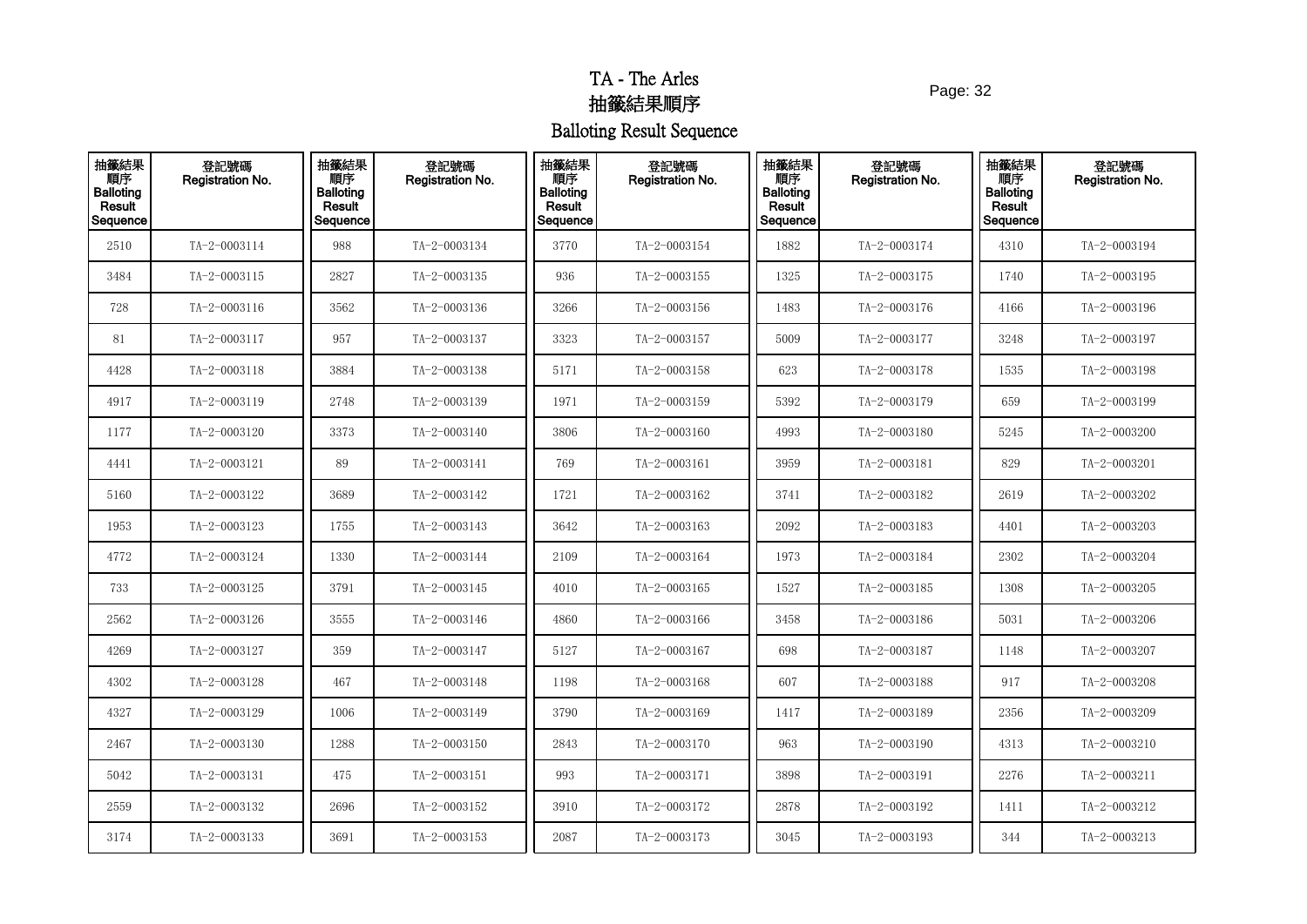Page: 33

| 抽籤結果<br>順序<br><b>Balloting</b><br>Result<br>Sequence | 登記號碼<br>Registration No. | 抽籤結果<br>順序<br><b>Balloting</b><br>Result<br>Sequence | 登記號碼<br><b>Registration No.</b> | 抽籤結果<br>順序<br><b>Balloting</b><br>Result<br>Sequence | 登記號碼<br>Registration No. | 抽籤結果<br>順序<br><b>Balloting</b><br>Result<br>Sequence | 登記號碼<br><b>Registration No.</b> | 抽籤結果<br>順序<br><b>Balloting</b><br>Result<br>Sequence | 登記號碼<br><b>Registration No.</b> |
|------------------------------------------------------|--------------------------|------------------------------------------------------|---------------------------------|------------------------------------------------------|--------------------------|------------------------------------------------------|---------------------------------|------------------------------------------------------|---------------------------------|
| 175                                                  | TA-2-0003214             | 2409                                                 | TA-2-0003234                    | 1464                                                 | TA-2-0003254             | 4969                                                 | TA-2-0003274                    | 3592                                                 | TA-2-0003294                    |
| 2365                                                 | TA-2-0003215             | 2292                                                 | TA-2-0003235                    | 2964                                                 | TA-2-0003255             | 3257                                                 | TA-2-0003275                    | 546                                                  | TA-2-0003295                    |
| 5322                                                 | TA-2-0003216             | 5007                                                 | TA-2-0003236                    | 2544                                                 | TA-2-0003256             | 4209                                                 | TA-2-0003276                    | 1700                                                 | TA-2-0003297                    |
| 1264                                                 | TA-2-0003217             | 1317                                                 | TA-2-0003237                    | 946                                                  | TA-2-0003257             | 2254                                                 | TA-2-0003277                    | 808                                                  | TA-2-0003298                    |
| 1746                                                 | TA-2-0003218             | 981                                                  | TA-2-0003238                    | 1626                                                 | TA-2-0003258             | 2148                                                 | TA-2-0003278                    | 3992                                                 | TA-2-0003299                    |
| 1273                                                 | TA-2-0003219             | 1002                                                 | TA-2-0003239                    | 3382                                                 | TA-2-0003259             | 3186                                                 | TA-2-0003279                    | 4672                                                 | TA-2-0003300                    |
| 1001                                                 | TA-2-0003220             | 4892                                                 | TA-2-0003240                    | 3235                                                 | TA-2-0003260             | 3372                                                 | TA-2-0003280                    | 3217                                                 | TA-2-0003301                    |
| 316                                                  | TA-2-0003221             | 3781                                                 | TA-2-0003241                    | 2737                                                 | TA-2-0003261             | 3030                                                 | TA-2-0003281                    | 3736                                                 | TA-2-0003302                    |
| 3574                                                 | TA-2-0003222             | 2444                                                 | TA-2-0003242                    | 5142                                                 | TA-2-0003262             | 569                                                  | TA-2-0003282                    | 120                                                  | TA-2-0003303                    |
| 5069                                                 | TA-2-0003223             | 5478                                                 | TA-2-0003243                    | 146                                                  | TA-2-0003263             | 13                                                   | TA-2-0003283                    | 2948                                                 | TA-2-0003304                    |
| 1886                                                 | TA-2-0003224             | 2                                                    | TA-2-0003244                    | 2533                                                 | TA-2-0003264             | 4777                                                 | TA-2-0003284                    | 951                                                  | TA-2-0003305                    |
| 56                                                   | TA-2-0003225             | 1753                                                 | TA-2-0003245                    | 2112                                                 | TA-2-0003265             | 4467                                                 | TA-2-0003285                    | 5138                                                 | TA-2-0003306                    |
| 3586                                                 | TA-2-0003226             | 779                                                  | TA-2-0003246                    | 254                                                  | TA-2-0003266             | 1165                                                 | TA-2-0003286                    | 3583                                                 | TA-2-0003307                    |
| 5507                                                 | TA-2-0003227             | 552                                                  | TA-2-0003247                    | 4024                                                 | TA-2-0003267             | 3920                                                 | TA-2-0003287                    | 2678                                                 | TA-2-0003308                    |
| 2464                                                 | TA-2-0003228             | 1627                                                 | TA-2-0003248                    | 3114                                                 | TA-2-0003268             | 5431                                                 | TA-2-0003288                    | 2960                                                 | TA-2-0003309                    |
| 828                                                  | TA-2-0003229             | 3133                                                 | TA-2-0003249                    | 3014                                                 | TA-2-0003269             | 134                                                  | TA-2-0003289                    | 2418                                                 | TA-2-0003310                    |
| 4063                                                 | TA-2-0003230             | 1839                                                 | TA-2-0003250                    | 310                                                  | TA-2-0003270             | 5357                                                 | TA-2-0003290                    | 4603                                                 | TA-2-0003311                    |
| 451                                                  | TA-2-0003231             | 4961                                                 | TA-2-0003251                    | 710                                                  | TA-2-0003271             | 1864                                                 | TA-2-0003291                    | 2485                                                 | TA-2-0003312                    |
| 1390                                                 | TA-2-0003232             | 5140                                                 | TA-2-0003252                    | 3180                                                 | TA-2-0003272             | 1735                                                 | TA-2-0003292                    | 3863                                                 | TA-2-0003313                    |
| 2551                                                 | TA-2-0003233             | 1553                                                 | TA-2-0003253                    | 11                                                   | TA-2-0003273             | 1619                                                 | TA-2-0003293                    | 4106                                                 | TA-2-0003314                    |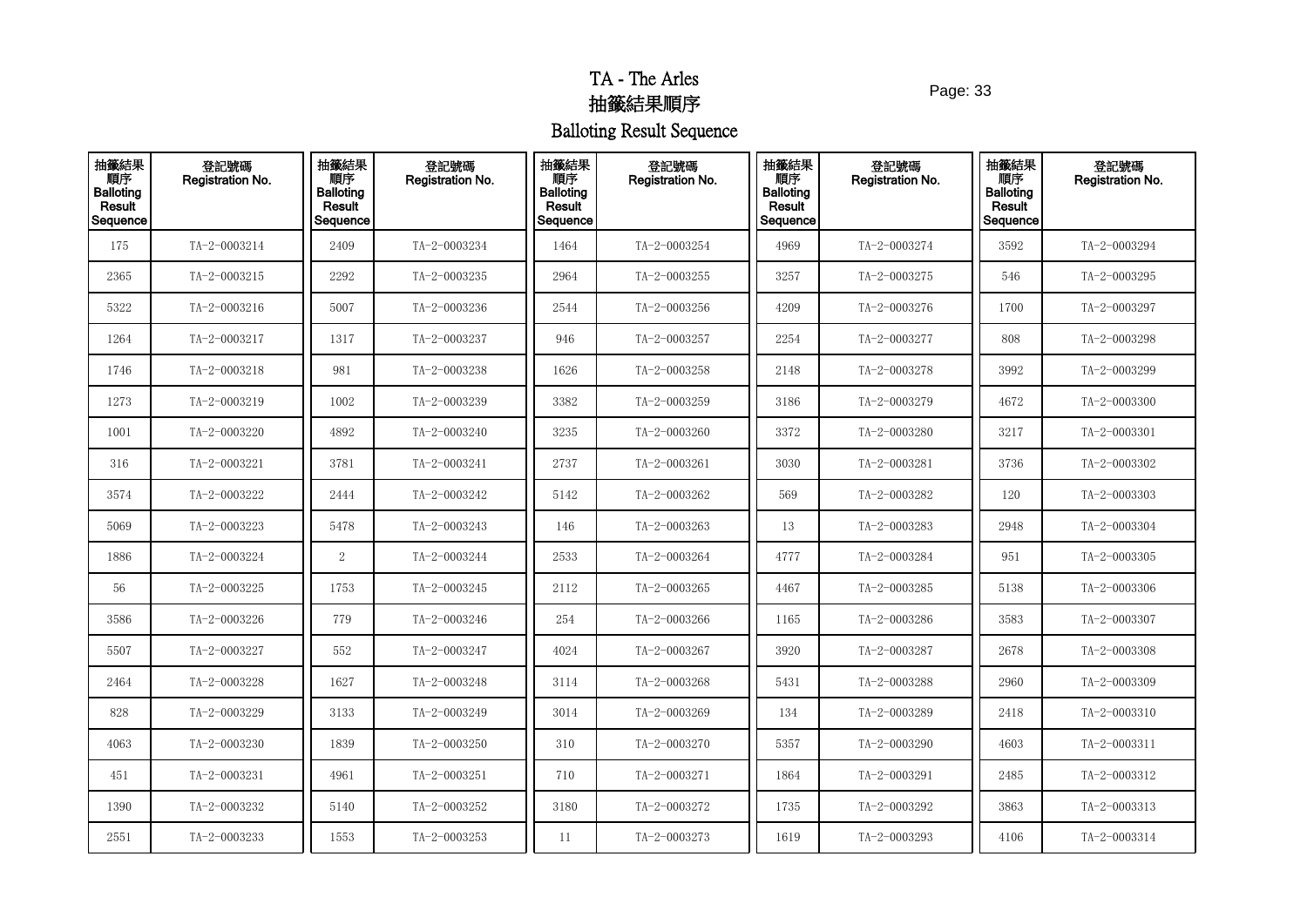Page: 34

| 抽籤結果<br>順序<br>Balloting<br>Result<br>Sequence | 登記號碼<br>Registration No. | 抽籤結果<br>順序<br><b>Balloting</b><br>Result<br>Sequence | 登記號碼<br>Registration No. | 抽籤結果<br>順序<br><b>Balloting</b><br>Result<br>Sequence | 登記號碼<br>Registration No. | 抽籤結果<br>順序<br><b>Balloting</b><br>Result<br>Sequence | 登記號碼<br>Registration No. | 抽籤結果<br>順序<br><b>Balloting</b><br>Result<br>Sequence | 登記號碼<br>Registration No. |
|-----------------------------------------------|--------------------------|------------------------------------------------------|--------------------------|------------------------------------------------------|--------------------------|------------------------------------------------------|--------------------------|------------------------------------------------------|--------------------------|
| 4118                                          | TA-2-0003315             | 2501                                                 | TA-2-0003335             | 3544                                                 | TA-2-0003355             | 5278                                                 | TA-2-0003375             | 5067                                                 | TA-2-0003395             |
| 1642                                          | TA-2-0003316             | 4801                                                 | TA-2-0003336             | 5093                                                 | TA-2-0003356             | 4192                                                 | TA-2-0003376             | 3212                                                 | TA-2-0003396             |
| 2447                                          | TA-2-0003317             | 5132                                                 | TA-2-0003337             | 1345                                                 | TA-2-0003357             | 3794                                                 | TA-2-0003377             | 5501                                                 | TA-2-0003397             |
| 3619                                          | TA-2-0003318             | 4856                                                 | TA-2-0003338             | 3407                                                 | TA-2-0003358             | 4669                                                 | TA-2-0003378             | 3756                                                 | TA-2-0003398             |
| 3088                                          | TA-2-0003319             | 700                                                  | TA-2-0003339             | 2932                                                 | TA-2-0003359             | 690                                                  | TA-2-0003379             | 3719                                                 | TA-2-0003399             |
| 1958                                          | TA-2-0003320             | 3060                                                 | TA-2-0003340             | 650                                                  | TA-2-0003360             | 1810                                                 | TA-2-0003380             | 4501                                                 | TA-2-0003400             |
| 298                                           | TA-2-0003321             | 1945                                                 | TA-2-0003341             | 2040                                                 | TA-2-0003361             | 4828                                                 | TA-2-0003381             | 4222                                                 | TA-2-0003401             |
| 3300                                          | TA-2-0003322             | 2431                                                 | TA-2-0003342             | 2396                                                 | TA-2-0003362             | 5014                                                 | TA-2-0003382             | 1062                                                 | TA-2-0003402             |
| 1217                                          | TA-2-0003323             | 5217                                                 | TA-2-0003343             | 403                                                  | TA-2-0003363             | 3031                                                 | TA-2-0003383             | 4304                                                 | TA-2-0003403             |
| 4221                                          | TA-2-0003324             | 4188                                                 | TA-2-0003344             | 2218                                                 | TA-2-0003364             | 2969                                                 | TA-2-0003384             | 748                                                  | TA-2-0003404             |
| 4183                                          | TA-2-0003325             | 2685                                                 | TA-2-0003345             | 5389                                                 | TA-2-0003365             | 293                                                  | TA-2-0003385             | 3561                                                 | TA-2-0003405             |
| 4246                                          | TA-2-0003326             | 794                                                  | TA-2-0003346             | 2539                                                 | TA-2-0003366             | 4921                                                 | TA-2-0003386             | 2369                                                 | TA-2-0003406             |
| 3427                                          | TA-2-0003327             | 4863                                                 | TA-2-0003347             | 4857                                                 | TA-2-0003367             | 5525                                                 | TA-2-0003387             | 785                                                  | TA-2-0003407             |
| 318                                           | TA-2-0003328             | 3345                                                 | TA-2-0003348             | 4696                                                 | TA-2-0003368             | 1045                                                 | TA-2-0003388             | 2985                                                 | TA-2-0003408             |
| 1551                                          | TA-2-0003329             | 201                                                  | TA-2-0003349             | 2224                                                 | TA-2-0003369             | 2295                                                 | TA-2-0003389             | 3831                                                 | TA-2-0003409             |
| 4328                                          | TA-2-0003330             | 4154                                                 | TA-2-0003350             | 743                                                  | TA-2-0003370             | 1990                                                 | TA-2-0003390             | 1867                                                 | TA-2-0003410             |
| 2513                                          | TA-2-0003331             | 5538                                                 | TA-2-0003351             | 3511                                                 | TA-2-0003371             | 4253                                                 | TA-2-0003391             | 3339                                                 | TA-2-0003411             |
| 1979                                          | TA-2-0003332             | 5456                                                 | TA-2-0003352             | 2072                                                 | TA-2-0003372             | 3033                                                 | TA-2-0003392             | 1692                                                 | TA-2-0003412             |
| 522                                           | TA-2-0003333             | 527                                                  | TA-2-0003353             | 1667                                                 | TA-2-0003373             | 2387                                                 | TA-2-0003393             | 4818                                                 | TA-2-0003413             |
| 2438                                          | TA-2-0003334             | 519                                                  | TA-2-0003354             | 2102                                                 | TA-2-0003374             | 5155                                                 | TA-2-0003394             | 2864                                                 | TA-2-0003414             |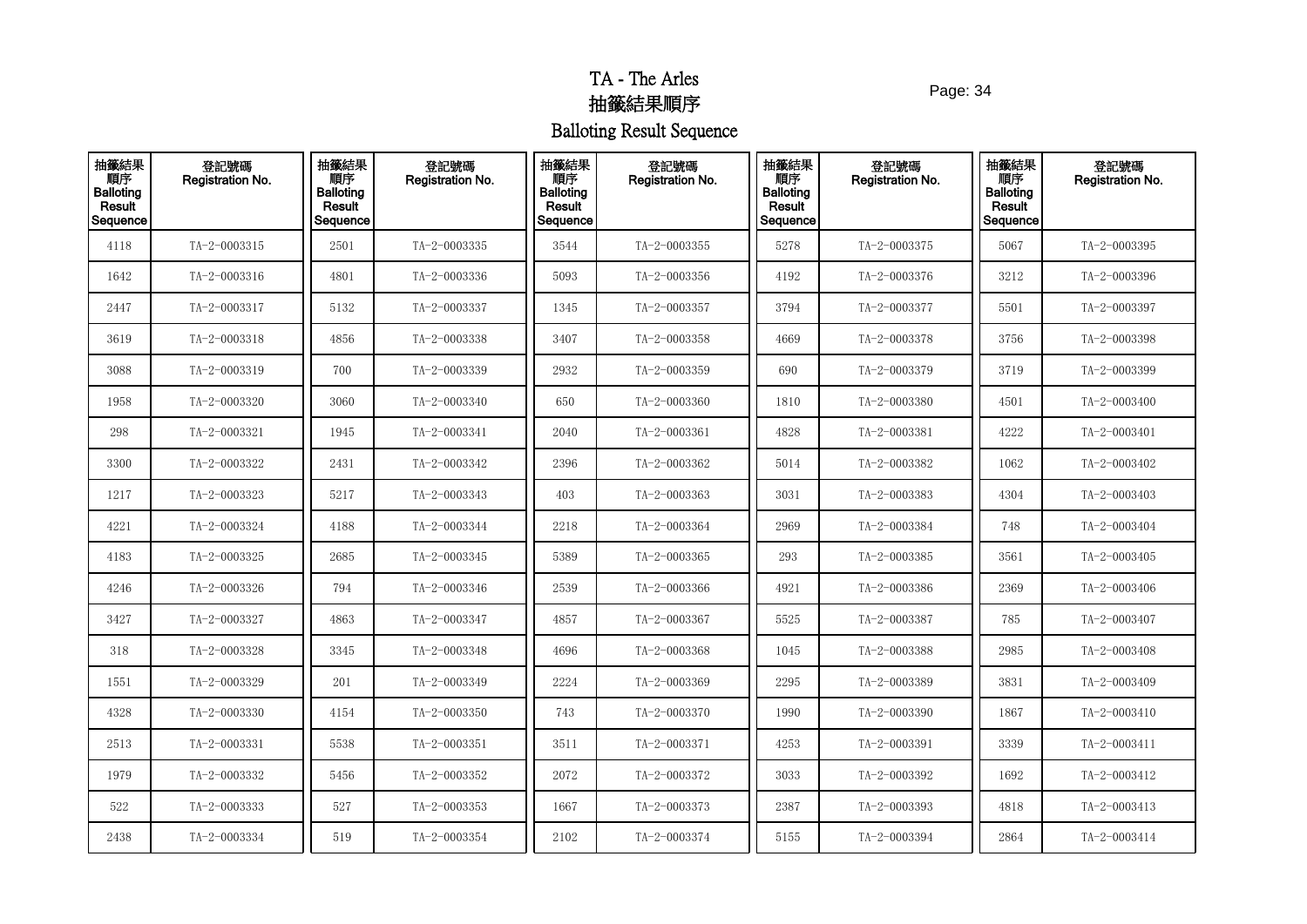Page: 35

| 抽籤結果<br>順序<br><b>Balloting</b><br>Result<br>Sequence | 登記號碼<br>Registration No. | 抽籤結果<br>順序<br><b>Balloting</b><br>Result<br>Sequence | 登記號碼<br>Registration No. | 抽籤結果<br>順序<br><b>Balloting</b><br>Result<br>Sequence | 登記號碼<br>Registration No. | 抽籤結果<br>順序<br><b>Balloting</b><br>Result<br>Sequence | 登記號碼<br>Registration No. | 抽籤結果<br>順序<br><b>Balloting</b><br>Result<br>Sequence | 登記號碼<br>Registration No. |
|------------------------------------------------------|--------------------------|------------------------------------------------------|--------------------------|------------------------------------------------------|--------------------------|------------------------------------------------------|--------------------------|------------------------------------------------------|--------------------------|
| 4436                                                 | TA-2-0003415             | 5033                                                 | TA-2-0003435             | 1906                                                 | TA-2-0003455             | 4318                                                 | TA-2-0003475             | 3431                                                 | TA-2-0003495             |
| 3937                                                 | TA-2-0003416             | 3158                                                 | TA-2-0003436             | 2458                                                 | TA-2-0003456             | 4722                                                 | TA-2-0003476             | 4322                                                 | TA-2-0003496             |
| 3644                                                 | TA-2-0003417             | 1655                                                 | TA-2-0003437             | 1688                                                 | TA-2-0003457             | 2571                                                 | TA-2-0003477             | 669                                                  | TA-2-0003497             |
| 919                                                  | TA-2-0003418             | 4147                                                 | TA-2-0003438             | 2566                                                 | TA-2-0003458             | 4386                                                 | TA-2-0003478             | 1987                                                 | TA-2-0003498             |
| 551                                                  | TA-2-0003419             | 2808                                                 | TA-2-0003439             | 2648                                                 | TA-2-0003459             | 1905                                                 | TA-2-0003479             | 2920                                                 | TA-2-0003499             |
| 2642                                                 | TA-2-0003420             | 4003                                                 | TA-2-0003440             | 1910                                                 | TA-2-0003460             | 1828                                                 | TA-2-0003480             | 1494                                                 | TA-2-0003500             |
| 3196                                                 | TA-2-0003421             | 2366                                                 | TA-2-0003441             | 2130                                                 | TA-2-0003461             | 3171                                                 | TA-2-0003481             | 1404                                                 | TA-2-0003501             |
| 5015                                                 | TA-2-0003422             | 2272                                                 | TA-2-0003442             | 5234                                                 | TA-2-0003462             | 3615                                                 | TA-2-0003482             | 5225                                                 | TA-2-0003502             |
| 2209                                                 | TA-2-0003423             | 3602                                                 | TA-2-0003443             | 4342                                                 | TA-2-0003463             | 3331                                                 | TA-2-0003483             | 1614                                                 | TA-2-0003503             |
| 610                                                  | TA-2-0003424             | 4070                                                 | TA-2-0003444             | 5247                                                 | TA-2-0003464             | 4194                                                 | TA-2-0003484             | 3286                                                 | TA-2-0003504             |
| 802                                                  | TA-2-0003425             | 4450                                                 | TA-2-0003445             | 4474                                                 | TA-2-0003465             | 4156                                                 | TA-2-0003485             | 5400                                                 | TA-2-0003505             |
| 3094                                                 | TA-2-0003426             | 4367                                                 | TA-2-0003446             | 2068                                                 | TA-2-0003466             | 1056                                                 | TA-2-0003486             | 3827                                                 | TA-2-0003506             |
| 4196                                                 | TA-2-0003427             | 3977                                                 | TA-2-0003447             | 4992                                                 | TA-2-0003467             | 2155                                                 | TA-2-0003487             | 5269                                                 | TA-2-0003507             |
| 2001                                                 | TA-2-0003428             | 1961                                                 | TA-2-0003448             | 4187                                                 | TA-2-0003468             | 223                                                  | TA-2-0003488             | 5380                                                 | TA-2-0003508             |
| 4290                                                 | TA-2-0003429             | 1916                                                 | TA-2-0003449             | 2952                                                 | TA-2-0003469             | 3095                                                 | TA-2-0003489             | 4466                                                 | TA-2-0003509             |
| 867                                                  | TA-2-0003430             | 60                                                   | TA-2-0003450             | 71                                                   | TA-2-0003470             | 4281                                                 | TA-2-0003490             | 2781                                                 | $TA - 2 - 0003510$       |
| 2352                                                 | TA-2-0003431             | 3263                                                 | TA-2-0003451             | 1280                                                 | TA-2-0003471             | 2899                                                 | TA-2-0003491             | 1098                                                 | TA-2-0003511             |
| 3392                                                 | TA-2-0003432             | 2588                                                 | TA-2-0003452             | 1537                                                 | TA-2-0003472             | 3489                                                 | TA-2-0003492             | 1389                                                 | TA-2-0003512             |
| 343                                                  | TA-2-0003433             | 5165                                                 | TA-2-0003453             | 2907                                                 | TA-2-0003473             | 4149                                                 | TA-2-0003493             | 4855                                                 | TA-2-0003513             |
| 654                                                  | TA-2-0003434             | 5170                                                 | TA-2-0003454             | 4721                                                 | TA-2-0003474             | 1819                                                 | TA-2-0003494             | 4727                                                 | TA-2-0003514             |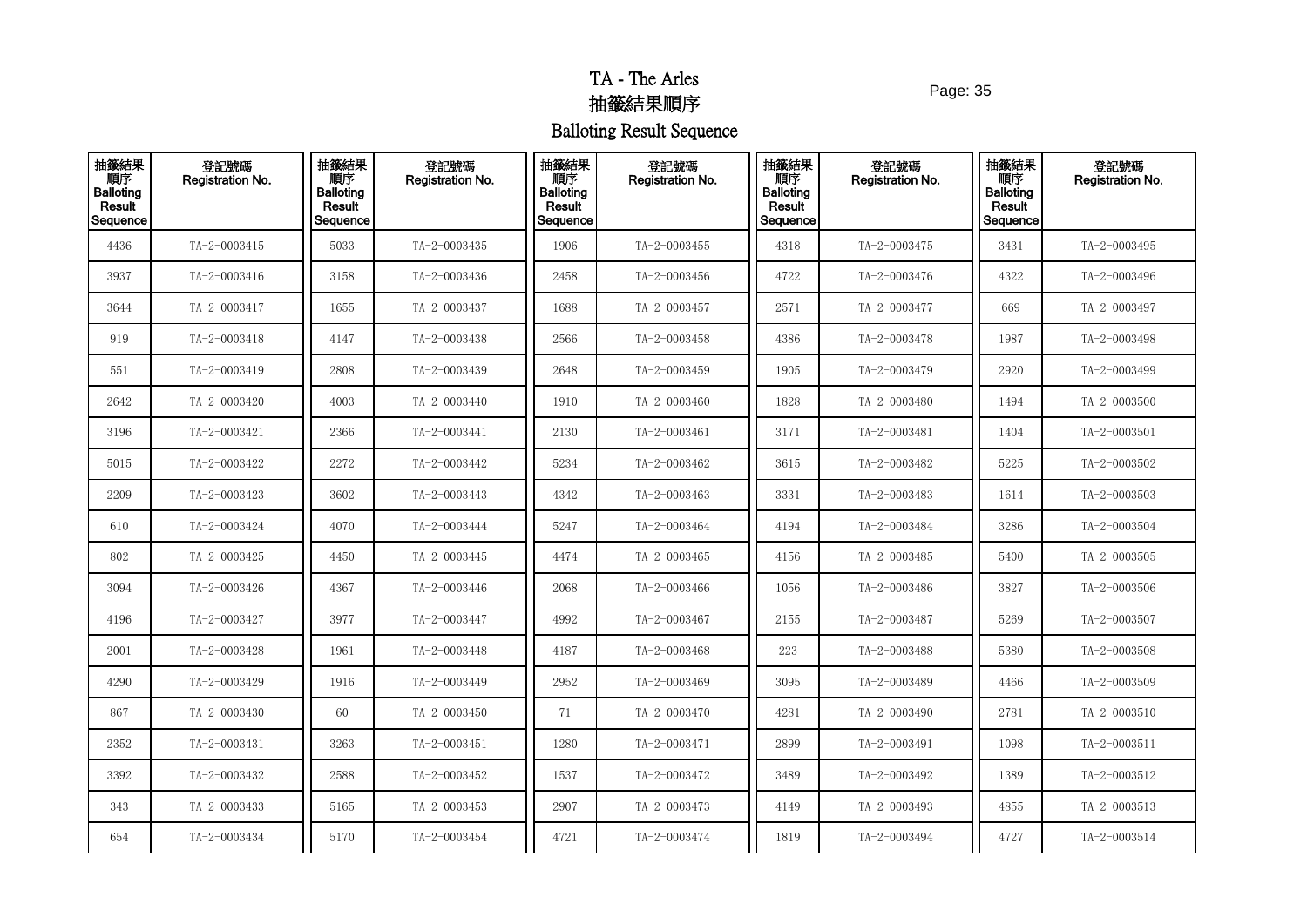Page: 36

| 抽籤結果<br>順序<br><b>Balloting</b><br>Result<br>Sequence | 登記號碼<br>Registration No. | 抽籤結果<br>順序<br><b>Balloting</b><br>Result<br>Sequence | 登記號碼<br>Registration No. | 抽籤結果<br>順序<br><b>Balloting</b><br>Result<br>Sequence | 登記號碼<br>Registration No. | 抽籤結果<br>順序<br><b>Balloting</b><br>Result<br>Sequence | 登記號碼<br>Registration No. | 抽籤結果<br>順序<br><b>Balloting</b><br>Result<br>Sequence | 登記號碼<br>Registration No. |
|------------------------------------------------------|--------------------------|------------------------------------------------------|--------------------------|------------------------------------------------------|--------------------------|------------------------------------------------------|--------------------------|------------------------------------------------------|--------------------------|
| 426                                                  | TA-2-0003515             | 2926                                                 | TA-2-0003535             | 2607                                                 | TA-2-0003555             | 1115                                                 | TA-2-0003575             | 3683                                                 | TA-2-0003595             |
| 3370                                                 | TA-2-0003516             | 3919                                                 | TA-2-0003536             | 5175                                                 | TA-2-0003556             | 1783                                                 | TA-2-0003576             | 3771                                                 | TA-2-0003596             |
| 114                                                  | TA-2-0003517             | 3801                                                 | TA-2-0003537             | 1011                                                 | TA-2-0003557             | 4094                                                 | TA-2-0003577             | 1901                                                 | TA-2-0003597             |
| 2800                                                 | TA-2-0003518             | 4365                                                 | TA-2-0003538             | 2661                                                 | TA-2-0003558             | 1393                                                 | TA-2-0003578             | 1888                                                 | TA-2-0003598             |
| 2053                                                 | TA-2-0003519             | 2137                                                 | TA-2-0003539             | 4580                                                 | TA-2-0003559             | 4093                                                 | TA-2-0003579             | 3395                                                 | TA-2-0003599             |
| 2059                                                 | TA-2-0003520             | 2052                                                 | TA-2-0003540             | 4449                                                 | TA-2-0003560             | 1647                                                 | TA-2-0003580             | 3535                                                 | TA-2-0003600             |
| 4040                                                 | TA-2-0003521             | 3391                                                 | TA-2-0003541             | 4256                                                 | TA-2-0003561             | 960                                                  | TA-2-0003581             | 432                                                  | TA-2-0003601             |
| 5288                                                 | TA-2-0003522             | 1315                                                 | TA-2-0003542             | 3702                                                 | TA-2-0003562             | 1963                                                 | TA-2-0003582             | 3049                                                 | TA-2-0003602             |
| 236                                                  | TA-2-0003523             | 180                                                  | TA-2-0003543             | 1546                                                 | TA-2-0003563             | 870                                                  | $TA - 2 - 0003583$       | 1277                                                 | TA-2-0003603             |
| 4220                                                 | TA-2-0003524             | 3215                                                 | TA-2-0003544             | 3267                                                 | TA-2-0003564             | 865                                                  | TA-2-0003584             | 2851                                                 | TA-2-0003604             |
| 3142                                                 | TA-2-0003525             | 3160                                                 | TA-2-0003545             | 4601                                                 | TA-2-0003565             | 108                                                  | TA-2-0003585             | 4736                                                 | TA-2-0003605             |
| 730                                                  | TA-2-0003526             | 176                                                  | TA-2-0003546             | 1598                                                 | TA-2-0003566             | 1159                                                 | TA-2-0003586             | 3932                                                 | TA-2-0003606             |
| 1203                                                 | TA-2-0003527             | 3287                                                 | TA-2-0003547             | 683                                                  | TA-2-0003567             | 554                                                  | TA-2-0003587             | 1487                                                 | TA-2-0003607             |
| 3004                                                 | TA-2-0003528             | 5274                                                 | TA-2-0003548             | 1577                                                 | TA-2-0003568             | 462                                                  | TA-2-0003588             | 3656                                                 | TA-2-0003608             |
| 3326                                                 | TA-2-0003529             | 3556                                                 | TA-2-0003549             | 4650                                                 | TA-2-0003569             | 801                                                  | TA-2-0003589             | 5113                                                 | TA-2-0003609             |
| 5495                                                 | TA-2-0003530             | 52                                                   | TA-2-0003550             | 4158                                                 | TA-2-0003570             | 2565                                                 | TA-2-0003590             | 4785                                                 | TA-2-0003610             |
| 4418                                                 | TA-2-0003531             | 2709                                                 | TA-2-0003551             | 3243                                                 | TA-2-0003571             | 2111                                                 | $TA - 2 - 0003591$       | 4876                                                 | TA-2-0003611             |
| 69                                                   | TA-2-0003532             | 3316                                                 | TA-2-0003552             | 2621                                                 | TA-2-0003572             | 2713                                                 | TA-2-0003592             | 992                                                  | TA-2-0003612             |
| 5497                                                 | TA-2-0003533             | 2804                                                 | TA-2-0003553             | 96                                                   | TA-2-0003573             | 5526                                                 | TA-2-0003593             | 4008                                                 | TA-2-0003613             |
| 1058                                                 | TA-2-0003534             | 3815                                                 | TA-2-0003554             | 140                                                  | TA-2-0003574             | 3641                                                 | TA-2-0003594             | 3694                                                 | TA-2-0003614             |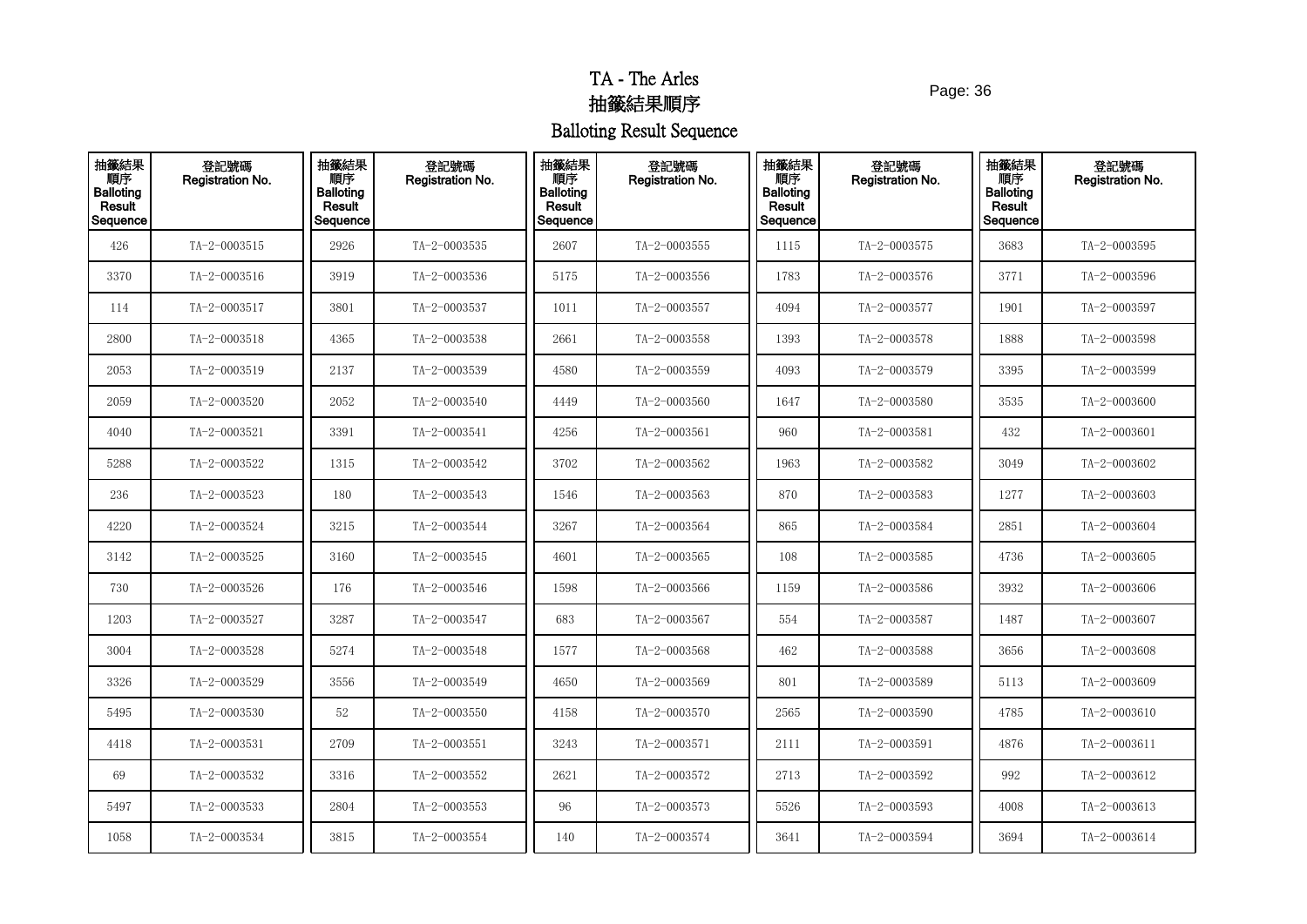Page: 37

| 抽籤結果<br>順序<br><b>Balloting</b><br>Result<br>Sequence | 登記號碼<br>Registration No. | 抽籤結果<br>順序<br><b>Balloting</b><br>Result<br>Sequence | 登記號碼<br>Registration No. | 抽籤結果<br>順序<br><b>Balloting</b><br>Result<br>Sequence | 登記號碼<br>Registration No. | 抽籤結果<br>順序<br><b>Balloting</b><br>Result<br>Sequence | 登記號碼<br><b>Registration No.</b> | 抽籤結果<br>順序<br><b>Balloting</b><br>Result<br>Sequence | 登記號碼<br>Registration No. |
|------------------------------------------------------|--------------------------|------------------------------------------------------|--------------------------|------------------------------------------------------|--------------------------|------------------------------------------------------|---------------------------------|------------------------------------------------------|--------------------------|
| 147                                                  | TA-2-0003615             | 4235                                                 | TA-2-0003635             | 1431                                                 | TA-2-0003655             | 4346                                                 | TA-2-0003675                    | 3442                                                 | TA-2-0003696             |
| 5307                                                 | TA-2-0003616             | 2427                                                 | TA-2-0003636             | 5298                                                 | TA-2-0003656             | 1408                                                 | TA-2-0003677                    | 4294                                                 | TA-2-0003697             |
| 1387                                                 | TA-2-0003617             | 2546                                                 | TA-2-0003637             | 5262                                                 | TA-2-0003657             | 3051                                                 | TA-2-0003678                    | 1174                                                 | TA-2-0003698             |
| 1833                                                 | TA-2-0003618             | 4284                                                 | TA-2-0003638             | 5080                                                 | TA-2-0003658             | 1978                                                 | TA-2-0003679                    | 3550                                                 | TA-2-0003699             |
| 5261                                                 | TA-2-0003619             | 969                                                  | TA-2-0003639             | 33                                                   | TA-2-0003659             | 3214                                                 | TA-2-0003680                    | 4404                                                 | TA-2-0003700             |
| 5433                                                 | TA-2-0003620             | 3570                                                 | TA-2-0003640             | 4179                                                 | TA-2-0003660             | 4399                                                 | TA-2-0003681                    | 1149                                                 | TA-2-0003701             |
| 2542                                                 | TA-2-0003621             | 4026                                                 | TA-2-0003641             | 4625                                                 | TA-2-0003661             | 5260                                                 | TA-2-0003682                    | 5427                                                 | TA-2-0003702             |
| 4195                                                 | TA-2-0003622             | 2673                                                 | TA-2-0003642             | 2688                                                 | TA-2-0003662             | 3762                                                 | TA-2-0003683                    | 2746                                                 | TA-2-0003703             |
| 4006                                                 | TA-2-0003623             | 1649                                                 | TA-2-0003643             | 5209                                                 | TA-2-0003663             | 5444                                                 | TA-2-0003684                    | 2117                                                 | TA-2-0003704             |
| 618                                                  | TA-2-0003624             | 1067                                                 | TA-2-0003644             | 4206                                                 | TA-2-0003664             | 571                                                  | TA-2-0003685                    | 939                                                  | TA-2-0003705             |
| 339                                                  | TA-2-0003625             | 5120                                                 | TA-2-0003645             | 3175                                                 | TA-2-0003665             | 4864                                                 | TA-2-0003686                    | 1563                                                 | TA-2-0003706             |
| 4940                                                 | TA-2-0003626             | 3005                                                 | TA-2-0003646             | 2420                                                 | TA-2-0003666             | 205                                                  | TA-2-0003687                    | 1267                                                 | TA-2-0003707             |
| 2151                                                 | TA-2-0003627             | 3070                                                 | TA-2-0003647             | 4370                                                 | TA-2-0003667             | 2586                                                 | TA-2-0003688                    | 1922                                                 | TA-2-0003708             |
| 3210                                                 | TA-2-0003628             | 2036                                                 | TA-2-0003648             | 3834                                                 | TA-2-0003668             | 1342                                                 | TA-2-0003689                    | 2838                                                 | TA-2-0003709             |
| 4678                                                 | TA-2-0003629             | 3701                                                 | TA-2-0003649             | 2457                                                 | TA-2-0003669             | 5186                                                 | TA-2-0003690                    | 873                                                  | TA-2-0003710             |
| 1784                                                 | TA-2-0003630             | 3530                                                 | TA-2-0003650             | 4092                                                 | TA-2-0003670             | 4387                                                 | TA-2-0003691                    | 5256                                                 | TA-2-0003711             |
| 4478                                                 | TA-2-0003631             | 4296                                                 | TA-2-0003651             | 2545                                                 | TA-2-0003671             | 4199                                                 | TA-2-0003692                    | 3680                                                 | TA-2-0003712             |
| 4511                                                 | TA-2-0003632             | 1032                                                 | TA-2-0003652             | 4248                                                 | TA-2-0003672             | 196                                                  | TA-2-0003693                    | 2620                                                 | TA-2-0003713             |
| 1443                                                 | TA-2-0003633             | 3144                                                 | TA-2-0003653             | 1611                                                 | TA-2-0003673             | 1994                                                 | TA-2-0003694                    | 764                                                  | TA-2-0003714             |
| 2478                                                 | TA-2-0003634             | 22                                                   | TA-2-0003654             | 3547                                                 | TA-2-0003674             | 3972                                                 | TA-2-0003695                    | 2534                                                 | TA-2-0003715             |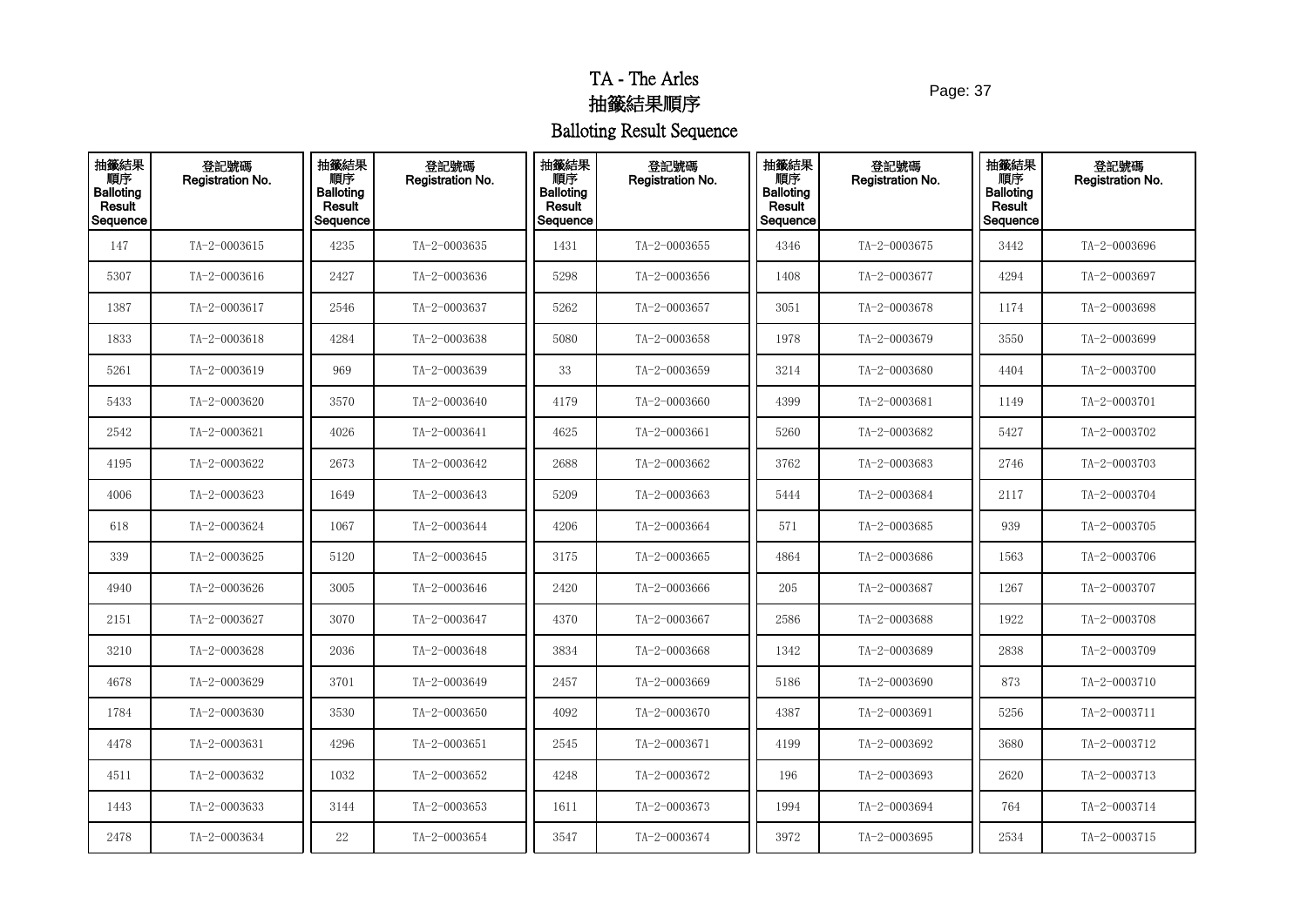Page: 38

| 抽籤結果<br>順序<br><b>Balloting</b><br>Result<br>Sequence | 登記號碼<br>Registration No. | 抽籤結果<br>順序<br><b>Balloting</b><br>Result<br>Sequence | 登記號碼<br>Registration No. | 抽籤結果<br>順序<br><b>Balloting</b><br>Result<br>Sequence | 登記號碼<br>Registration No. | 抽籤結果<br>順序<br><b>Balloting</b><br>Result<br>Sequence | 登記號碼<br>Registration No. | 抽籤結果<br>順序<br><b>Balloting</b><br>Result<br>Sequence | 登記號碼<br>Registration No. |
|------------------------------------------------------|--------------------------|------------------------------------------------------|--------------------------|------------------------------------------------------|--------------------------|------------------------------------------------------|--------------------------|------------------------------------------------------|--------------------------|
| 4104                                                 | TA-2-0003716             | 2626                                                 | TA-2-0003736             | 703                                                  | TA-2-0003756             | 3325                                                 | TA-2-0003776             | 1036                                                 | TA-2-0003796             |
| 1486                                                 | TA-2-0003717             | 3422                                                 | TA-2-0003737             | 766                                                  | TA-2-0003757             | 1666                                                 | TA-2-0003777             | 3796                                                 | TA-2-0003797             |
| 144                                                  | TA-2-0003718             | 3450                                                 | TA-2-0003738             | 3408                                                 | TA-2-0003758             | 4556                                                 | TA-2-0003778             | 2702                                                 | TA-2-0003798             |
| 26                                                   | TA-2-0003719             | 242                                                  | TA-2-0003739             | 1467                                                 | TA-2-0003759             | 4198                                                 | TA-2-0003779             | 772                                                  | TA-2-0003799             |
| 5436                                                 | TA-2-0003720             | 2950                                                 | TA-2-0003740             | 2428                                                 | TA-2-0003760             | 3728                                                 | TA-2-0003780             | 2016                                                 | TA-2-0003800             |
| 3678                                                 | TA-2-0003721             | 177                                                  | TA-2-0003741             | 578                                                  | TA-2-0003761             | 2887                                                 | TA-2-0003781             | 1558                                                 | TA-2-0003801             |
| 2441                                                 | TA-2-0003722             | 3695                                                 | TA-2-0003742             | 3018                                                 | TA-2-0003762             | ${\bf 28}$                                           | TA-2-0003782             | 2476                                                 | TA-2-0003802             |
| 1329                                                 | TA-2-0003723             | 5051                                                 | TA-2-0003743             | 2871                                                 | TA-2-0003763             | 3799                                                 | TA-2-0003783             | 926                                                  | TA-2-0003803             |
| 5388                                                 | TA-2-0003724             | 1917                                                 | TA-2-0003744             | 5493                                                 | TA-2-0003764             | 4071                                                 | TA-2-0003784             | 2686                                                 | TA-2-0003804             |
| 3541                                                 | TA-2-0003725             | 810                                                  | TA-2-0003745             | 456                                                  | TA-2-0003765             | 2065                                                 | TA-2-0003785             | 1440                                                 | TA-2-0003805             |
| 3259                                                 | TA-2-0003726             | 4250                                                 | TA-2-0003746             | 3405                                                 | TA-2-0003766             | 1299                                                 | TA-2-0003786             | 1594                                                 | TA-2-0003806             |
| 893                                                  | TA-2-0003727             | 1967                                                 | TA-2-0003747             | 2997                                                 | TA-2-0003767             | 4201                                                 | TA-2-0003787             | 2836                                                 | TA-2-0003807             |
| 1384                                                 | TA-2-0003728             | 2608                                                 | TA-2-0003748             | 4362                                                 | TA-2-0003768             | 317                                                  | TA-2-0003788             | 1188                                                 | TA-2-0003808             |
| 4867                                                 | TA-2-0003729             | 3611                                                 | TA-2-0003749             | 2943                                                 | TA-2-0003769             | 786                                                  | TA-2-0003789             | 1161                                                 | TA-2-0003809             |
| 5147                                                 | TA-2-0003730             | 3803                                                 | TA-2-0003750             | 1044                                                 | TA-2-0003770             | 1584                                                 | TA-2-0003790             | 1381                                                 | TA-2-0003810             |
| 2671                                                 | TA-2-0003731             | 322                                                  | TA-2-0003751             | 2547                                                 | TA-2-0003771             | 4900                                                 | TA-2-0003791             | 5211                                                 | TA-2-0003811             |
| 3308                                                 | TA-2-0003732             | 1863                                                 | TA-2-0003752             | 1043                                                 | TA-2-0003772             | 119                                                  | TA-2-0003792             | 3614                                                 | TA-2-0003812             |
| 2220                                                 | TA-2-0003733             | 327                                                  | TA-2-0003753             | 1576                                                 | TA-2-0003773             | 4212                                                 | TA-2-0003793             | 4227                                                 | TA-2-0003813             |
| 246                                                  | TA-2-0003734             | 4176                                                 | TA-2-0003754             | 4789                                                 | TA-2-0003774             | 3342                                                 | TA-2-0003794             | 3136                                                 | TA-2-0003814             |
| 292                                                  | TA-2-0003735             | 3330                                                 | TA-2-0003755             | 1398                                                 | TA-2-0003775             | 4974                                                 | TA-2-0003795             | 2623                                                 | TA-2-0003815             |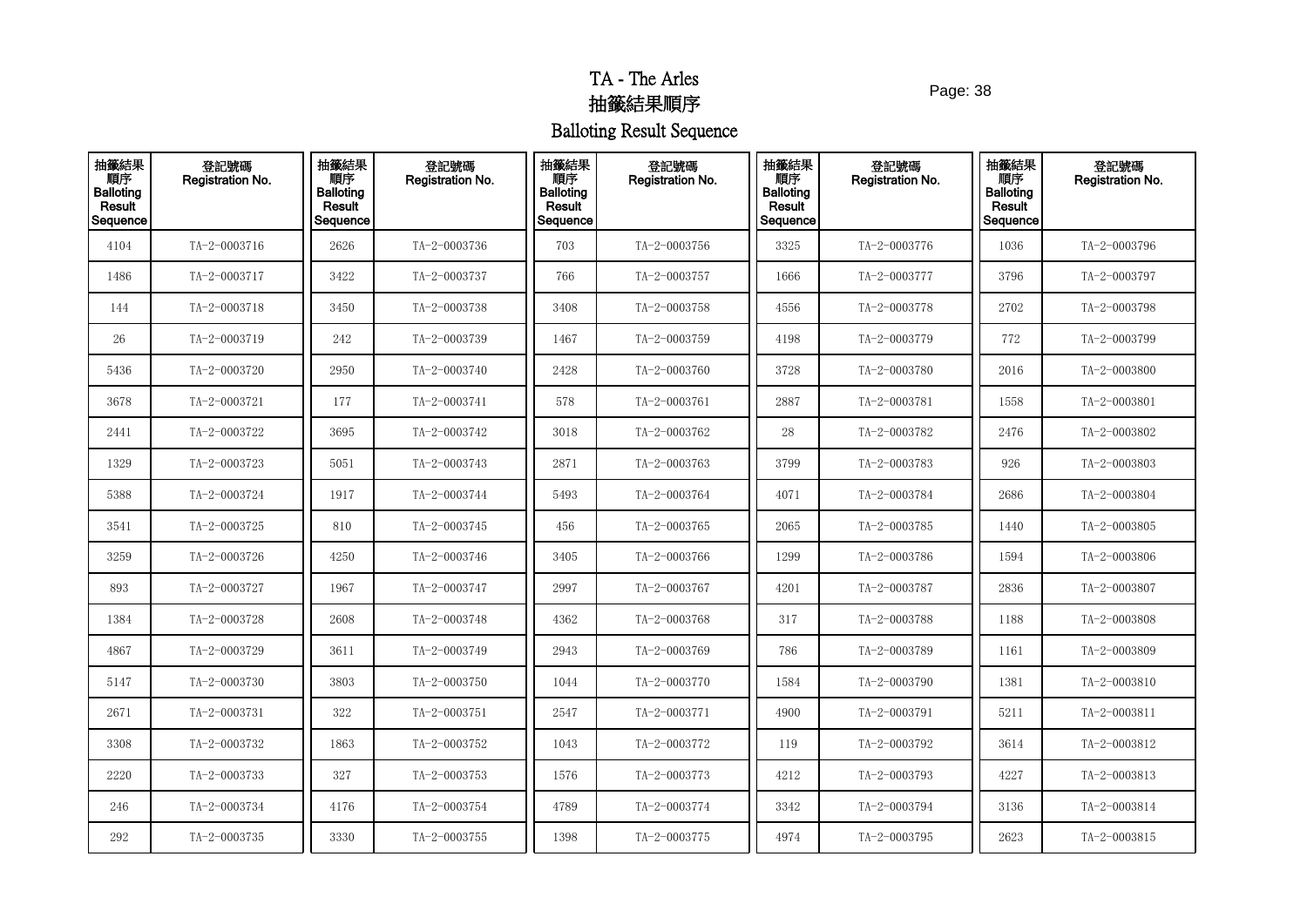Page: 39

| 抽籤結果<br>順序<br><b>Balloting</b><br>Result<br>Sequence | 登記號碼<br>Registration No. | 抽籤結果<br>順序<br><b>Balloting</b><br>Result<br>Sequence | 登記號碼<br>Registration No. | 抽籤結果<br>順序<br><b>Balloting</b><br>Result<br>Sequence | 登記號碼<br>Registration No. | 抽籤結果<br>順序<br><b>Balloting</b><br>Result<br>Sequence | 登記號碼<br>Registration No. | 抽籤結果<br>順序<br><b>Balloting</b><br>Result<br>Sequence | 登記號碼<br>Registration No. |
|------------------------------------------------------|--------------------------|------------------------------------------------------|--------------------------|------------------------------------------------------|--------------------------|------------------------------------------------------|--------------------------|------------------------------------------------------|--------------------------|
| 4066                                                 | TA-2-0003816             | 2915                                                 | TA-2-0003837             | 889                                                  | TA-2-0003857             | 3976                                                 | TA-2-0003877             | 2451                                                 | TA-2-0003897             |
| 1224                                                 | TA-2-0003817             | 2003                                                 | TA-2-0003838             | 3398                                                 | TA-2-0003858             | 19                                                   | TA-2-0003878             | 1290                                                 | TA-2-0003898             |
| 348                                                  | TA-2-0003818             | 5081                                                 | TA-2-0003839             | 2264                                                 | TA-2-0003859             | 165                                                  | TA-2-0003879             | 4670                                                 | TA-2-0003899             |
| 2762                                                 | TA-2-0003819             | 3610                                                 | TA-2-0003840             | 4916                                                 | TA-2-0003860             | 4503                                                 | TA-2-0003880             | 3305                                                 | TA-2-0003900             |
| 287                                                  | TA-2-0003820             | 3086                                                 | TA-2-0003841             | 5460                                                 | TA-2-0003861             | 3009                                                 | TA-2-0003881             | 3106                                                 | TA-2-0003901             |
| 3202                                                 | TA-2-0003821             | 4214                                                 | TA-2-0003842             | 5145                                                 | TA-2-0003862             | 4963                                                 | TA-2-0003882             | 1163                                                 | TA-2-0003902             |
| 5218                                                 | TA-2-0003822             | 5352                                                 | TA-2-0003843             | 2828                                                 | TA-2-0003863             | 4583                                                 | TA-2-0003883             | 4336                                                 | TA-2-0003903             |
| 2761                                                 | TA-2-0003823             | 122                                                  | TA-2-0003844             | 5373                                                 | TA-2-0003864             | 4825                                                 | TA-2-0003884             | 3958                                                 | TA-2-0003904             |
| 4341                                                 | TA-2-0003824             | 3896                                                 | TA-2-0003845             | 776                                                  | TA-2-0003865             | 920                                                  | TA-2-0003885             | 2351                                                 | TA-2-0003905             |
| 1449                                                 | TA-2-0003825             | 4770                                                 | TA-2-0003846             | 2338                                                 | TA-2-0003866             | 1377                                                 | TA-2-0003886             | 5413                                                 | TA-2-0003906             |
| 966                                                  | TA-2-0003826             | 2293                                                 | TA-2-0003847             | 872                                                  | TA-2-0003867             | 685                                                  | TA-2-0003887             | 915                                                  | TA-2-0003907             |
| 1561                                                 | TA-2-0003827             | 3596                                                 | TA-2-0003848             | 653                                                  | TA-2-0003868             | 46                                                   | TA-2-0003888             | 2044                                                 | TA-2-0003908             |
| 1340                                                 | TA-2-0003829             | 398                                                  | TA-2-0003849             | 1461                                                 | TA-2-0003869             | 459                                                  | TA-2-0003889             | 2749                                                 | TA-2-0003909             |
| 2523                                                 | TA-2-0003830             | 2480                                                 | TA-2-0003850             | 3448                                                 | TA-2-0003870             | 3275                                                 | TA-2-0003890             | 2410                                                 | TA-2-0003910             |
| 5345                                                 | TA-2-0003831             | 2309                                                 | TA-2-0003851             | 34                                                   | TA-2-0003871             | 3455                                                 | TA-2-0003891             | 1019                                                 | TA-2-0003911             |
| 2294                                                 | TA-2-0003832             | 3365                                                 | TA-2-0003852             | 90                                                   | TA-2-0003872             | 5057                                                 | TA-2-0003892             | 4665                                                 | TA-2-0003912             |
| 795                                                  | TA-2-0003833             | 86                                                   | TA-2-0003853             | 1559                                                 | TA-2-0003873             | 2589                                                 | TA-2-0003893             | 2094                                                 | TA-2-0003913             |
| 2917                                                 | TA-2-0003834             | 1745                                                 | TA-2-0003854             | 4680                                                 | TA-2-0003874             | 1919                                                 | TA-2-0003894             | 3459                                                 | TA-2-0003914             |
| 2139                                                 | TA-2-0003835             | 2035                                                 | TA-2-0003855             | 2316                                                 | TA-2-0003875             | 1850                                                 | TA-2-0003895             | 3543                                                 | TA-2-0003915             |
| 334                                                  | TA-2-0003836             | 5402                                                 | TA-2-0003856             | 481                                                  | TA-2-0003876             | 285                                                  | TA-2-0003896             | 2636                                                 | TA-2-0003916             |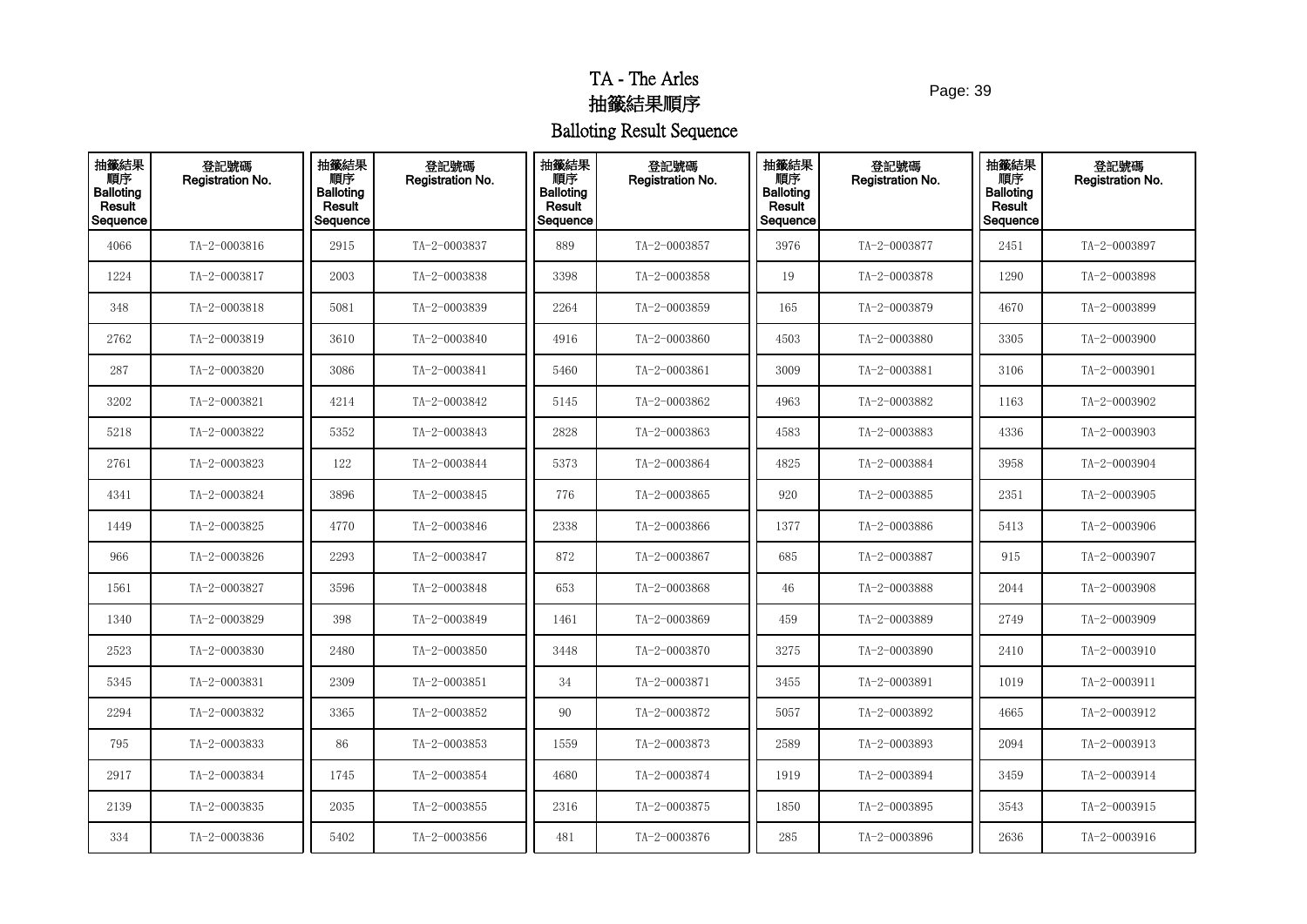Page: 40

| 抽籤結果<br>順序<br><b>Balloting</b><br>Result<br>Sequence | 登記號碼<br>Registration No. | 抽籤結果<br>順序<br><b>Balloting</b><br>Result<br>Sequence | 登記號碼<br>Registration No. | 抽籤結果<br>順序<br><b>Balloting</b><br>Result<br>Sequence | 登記號碼<br>Registration No. | 抽籤結果<br>順序<br><b>Balloting</b><br>Result<br>Sequence | 登記號碼<br><b>Registration No.</b> | 抽籤結果<br>順序<br><b>Balloting</b><br>Result<br>Sequence | 登記號碼<br>Registration No. |
|------------------------------------------------------|--------------------------|------------------------------------------------------|--------------------------|------------------------------------------------------|--------------------------|------------------------------------------------------|---------------------------------|------------------------------------------------------|--------------------------|
| 4553                                                 | TA-2-0003917             | 2252                                                 | TA-2-0003937             | 4202                                                 | TA-2-0003957             | 2691                                                 | TA-2-0003977                    | 4705                                                 | TA-2-0003997             |
| 245                                                  | TA-2-0003918             | 4272                                                 | TA-2-0003938             | 126                                                  | TA-2-0003958             | 1780                                                 | TA-2-0003978                    | 58                                                   | TA-2-0003998             |
| 1603                                                 | TA-2-0003919             | 4784                                                 | TA-2-0003939             | 5036                                                 | TA-2-0003959             | 625                                                  | TA-2-0003979                    | 1063                                                 | TA-2-0003999             |
| 3137                                                 | TA-2-0003920             | 2908                                                 | TA-2-0003940             | 375                                                  | TA-2-0003960             | 3564                                                 | TA-2-0003980                    | 2923                                                 | TA-2-0004000             |
| 5395                                                 | TA-2-0003921             | 1003                                                 | TA-2-0003941             | 1272                                                 | TA-2-0003961             | 5425                                                 | TA-2-0003981                    | 5020                                                 | $TA - 2 - 0004001$       |
| 4966                                                 | TA-2-0003922             | 3876                                                 | TA-2-0003942             | 4887                                                 | TA-2-0003962             | 3170                                                 | TA-2-0003982                    | 4100                                                 | TA-2-0004002             |
| 628                                                  | TA-2-0003923             | 3357                                                 | TA-2-0003943             | 3865                                                 | TA-2-0003963             | 587                                                  | TA-2-0003983                    | 5195                                                 | TA-2-0004003             |
| 4550                                                 | TA-2-0003924             | 3909                                                 | TA-2-0003944             | 4979                                                 | TA-2-0003964             | 301                                                  | TA-2-0003984                    | 4905                                                 | TA-2-0004004             |
| 937                                                  | TA-2-0003925             | 5428                                                 | TA-2-0003945             | 1474                                                 | TA-2-0003965             | 3811                                                 | TA-2-0003985                    | 4729                                                 | TA-2-0004005             |
| 3134                                                 | TA-2-0003926             | 378                                                  | TA-2-0003946             | 2995                                                 | TA-2-0003966             | 3421                                                 | TA-2-0003986                    | 1920                                                 | TA-2-0004006             |
| 5151                                                 | TA-2-0003927             | 901                                                  | TA-2-0003947             | 2514                                                 | TA-2-0003967             | 1379                                                 | TA-2-0003987                    | 433                                                  | TA-2-0004007             |
| 5441                                                 | TA-2-0003928             | 1835                                                 | TA-2-0003948             | 3297                                                 | TA-2-0003968             | 4065                                                 | TA-2-0003988                    | 518                                                  | TA-2-0004008             |
| 3938                                                 | TA-2-0003929             | 965                                                  | TA-2-0003949             | 4011                                                 | TA-2-0003969             | 3276                                                 | TA-2-0003989                    | 742                                                  | TA-2-0004009             |
| 5264                                                 | TA-2-0003930             | 1674                                                 | TA-2-0003950             | 2577                                                 | TA-2-0003970             | 2230                                                 | TA-2-0003990                    | 1111                                                 | $TA - 2 - 0004010$       |
| 4535                                                 | TA-2-0003931             | 3291                                                 | TA-2-0003951             | 677                                                  | TA-2-0003971             | 5355                                                 | TA-2-0003991                    | 1456                                                 | $TA - 2 - 0004011$       |
| 2404                                                 | TA-2-0003932             | 2070                                                 | TA-2-0003952             | 2000                                                 | TA-2-0003972             | 314                                                  | TA-2-0003992                    | 3364                                                 | TA-2-0004012             |
| 5448                                                 | TA-2-0003933             | 2025                                                 | TA-2-0003953             | 5027                                                 | TA-2-0003973             | 198                                                  | TA-2-0003993                    | 2786                                                 | $TA - 2 - 0004013$       |
| 3299                                                 | TA-2-0003934             | 3840                                                 | TA-2-0003954             | 1519                                                 | TA-2-0003974             | 3037                                                 | TA-2-0003994                    | 1158                                                 | TA-2-0004014             |
| 609                                                  | TA-2-0003935             | 3723                                                 | TA-2-0003955             | 2028                                                 | TA-2-0003975             | 3734                                                 | TA-2-0003995                    | 3457                                                 | TA-2-0004015             |
| 1375                                                 | TA-2-0003936             | 103                                                  | TA-2-0003956             | 262                                                  | TA-2-0003976             | 5061                                                 | TA-2-0003996                    | 635                                                  | TA-2-0004016             |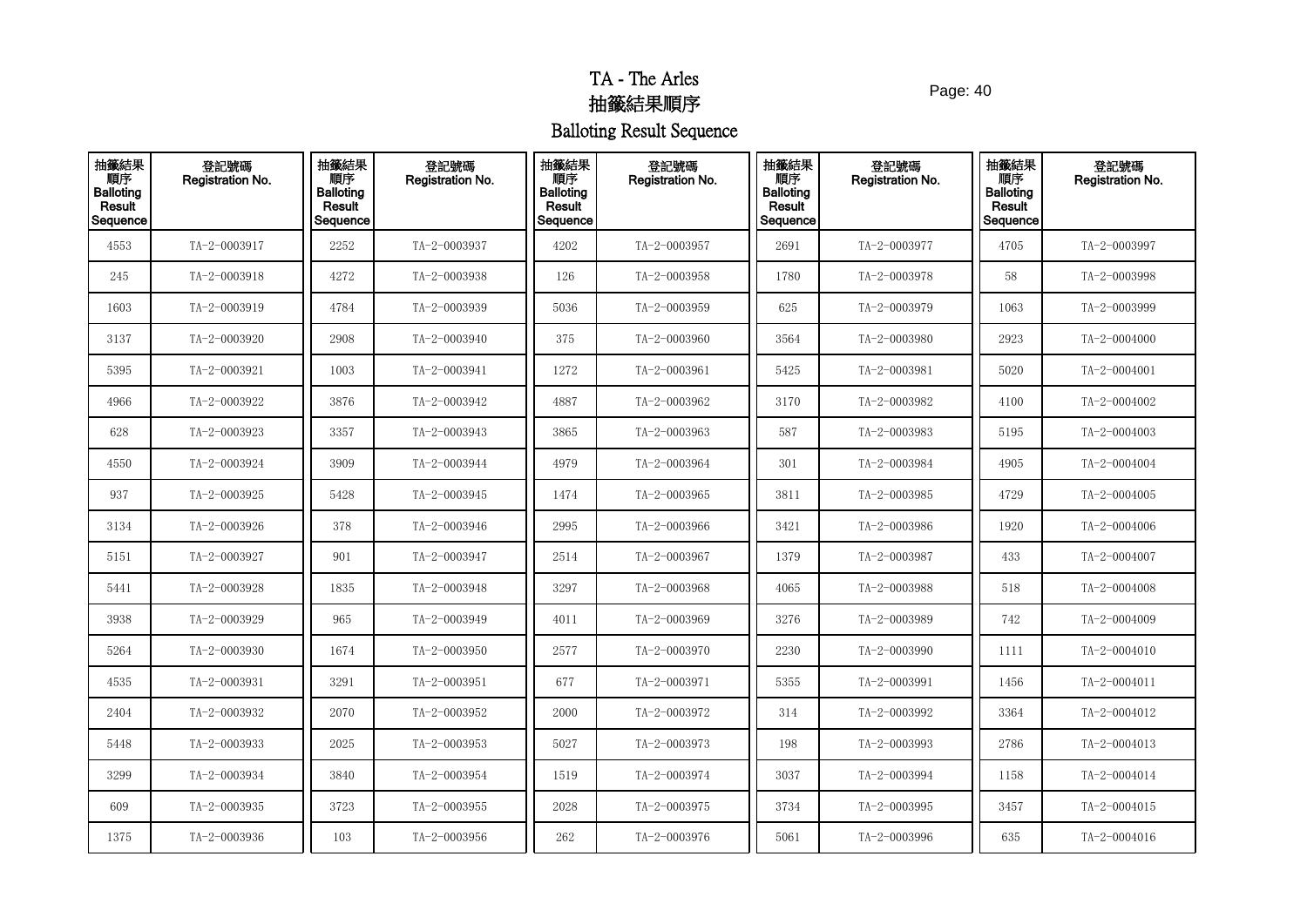Page: 41

| 抽籤結果<br>順序<br>Balloting<br>Result<br>Sequence | 登記號碼<br>Registration No. | 抽籤結果<br>順序<br><b>Balloting</b><br>Result<br>Sequence | 登記號碼<br>Registration No. | 抽籤結果<br>順序<br><b>Balloting</b><br>Result<br>Sequence | 登記號碼<br>Registration No. | 抽籤結果<br>順序<br><b>Balloting</b><br>Result<br>Sequence | 登記號碼<br><b>Registration No.</b> | 抽籤結果<br>順序<br><b>Balloting</b><br>Result<br>Sequence | 登記號碼<br>Registration No. |
|-----------------------------------------------|--------------------------|------------------------------------------------------|--------------------------|------------------------------------------------------|--------------------------|------------------------------------------------------|---------------------------------|------------------------------------------------------|--------------------------|
| 2196                                          | TA-2-0004017             | 3423                                                 | TA-2-0004037             | 2961                                                 | TA-2-0004057             | 1508                                                 | TA-2-0004077                    | 4506                                                 | TA-2-0004097             |
| 184                                           | TA-2-0004018             | 4850                                                 | TA-2-0004038             | 4530                                                 | TA-2-0004058             | 3189                                                 | TA-2-0004078                    | 5514                                                 | TA-2-0004098             |
| 3348                                          | TA-2-0004019             | 3618                                                 | TA-2-0004039             | 1016                                                 | TA-2-0004059             | 4423                                                 | TA-2-0004079                    | 1344                                                 | TA-2-0004099             |
| 2232                                          | TA-2-0004020             | 878                                                  | TA-2-0004040             | 3841                                                 | TA-2-0004060             | 5522                                                 | TA-2-0004080                    | 5506                                                 | TA-2-0004100             |
| 2665                                          | TA-2-0004021             | 1402                                                 | TA-2-0004041             | 3181                                                 | TA-2-0004061             | 284                                                  | TA-2-0004081                    | 2178                                                 | TA-2-0004101             |
| 4265                                          | TA-2-0004022             | 2406                                                 | TA-2-0004042             | 4217                                                 | TA-2-0004062             | 1128                                                 | TA-2-0004082                    | 3470                                                 | TA-2-0004102             |
| 3377                                          | TA-2-0004023             | 4001                                                 | TA-2-0004043             | 1589                                                 | TA-2-0004063             | 5150                                                 | TA-2-0004083                    | 5471                                                 | $TA - 2 - 0004103$       |
| 3301                                          | TA-2-0004024             | 161                                                  | TA-2-0004044             | 1322                                                 | TA-2-0004064             | 5374                                                 | TA-2-0004084                    | 333                                                  | TA-2-0004104             |
| 5194                                          | TA-2-0004025             | 4977                                                 | TA-2-0004045             | 4657                                                 | TA-2-0004065             | 4658                                                 | TA-2-0004085                    | 2190                                                 | $TA - 2 - 0004105$       |
| 2048                                          | TA-2-0004026             | 5343                                                 | TA-2-0004046             | 437                                                  | TA-2-0004066             | 676                                                  | TA-2-0004086                    | 5508                                                 | TA-2-0004106             |
| 2802                                          | TA-2-0004027             | 1812                                                 | TA-2-0004047             | 2930                                                 | TA-2-0004067             | 2638                                                 | TA-2-0004087                    | 5530                                                 | TA-2-0004107             |
| 3553                                          | TA-2-0004028             | 2723                                                 | TA-2-0004048             | 4847                                                 | TA-2-0004068             | 1939                                                 | TA-2-0004088                    | 1479                                                 | $TA - 2 - 0004108$       |
| 374                                           | TA-2-0004029             | 5052                                                 | TA-2-0004049             | 4424                                                 | TA-2-0004069             | 4679                                                 | TA-2-0004089                    | 5527                                                 | TA-2-0004109             |
| 3419                                          | TA-2-0004030             | 699                                                  | TA-2-0004050             | 3065                                                 | TA-2-0004070             | 325                                                  | TA-2-0004090                    | 4333                                                 | TA-2-0004110             |
| 3289                                          | TA-2-0004031             | 2096                                                 | TA-2-0004051             | 4152                                                 | TA-2-0004071             | 4184                                                 | TA-2-0004091                    | 5532                                                 | TA-2-0004111             |
| 4577                                          | TA-2-0004032             | 2837                                                 | TA-2-0004052             | 2853                                                 | TA-2-0004072             | 1641                                                 | TA-2-0004092                    | 5528                                                 | TA-2-0004112             |
| 3635                                          | TA-2-0004033             | 1008                                                 | TA-2-0004053             | 3116                                                 | TA-2-0004073             | 2963                                                 | TA-2-0004093                    | 5509                                                 | $TA - 2 - 0004113$       |
| 716                                           | TA-2-0004034             | 4813                                                 | TA-2-0004054             | 1090                                                 | TA-2-0004074             | 3643                                                 | TA-2-0004094                    | 4620                                                 | TA-2-0004114             |
| 3475                                          | TA-2-0004035             | 2270                                                 | TA-2-0004055             | 1233                                                 | TA-2-0004075             | 2956                                                 | TA-2-0004095                    | 1682                                                 | TA-2-0004115             |
| 4324                                          | TA-2-0004036             | 2448                                                 | TA-2-0004056             | 3640                                                 | TA-2-0004076             | 1514                                                 | TA-2-0004096                    | 40                                                   | TA-2-0004116             |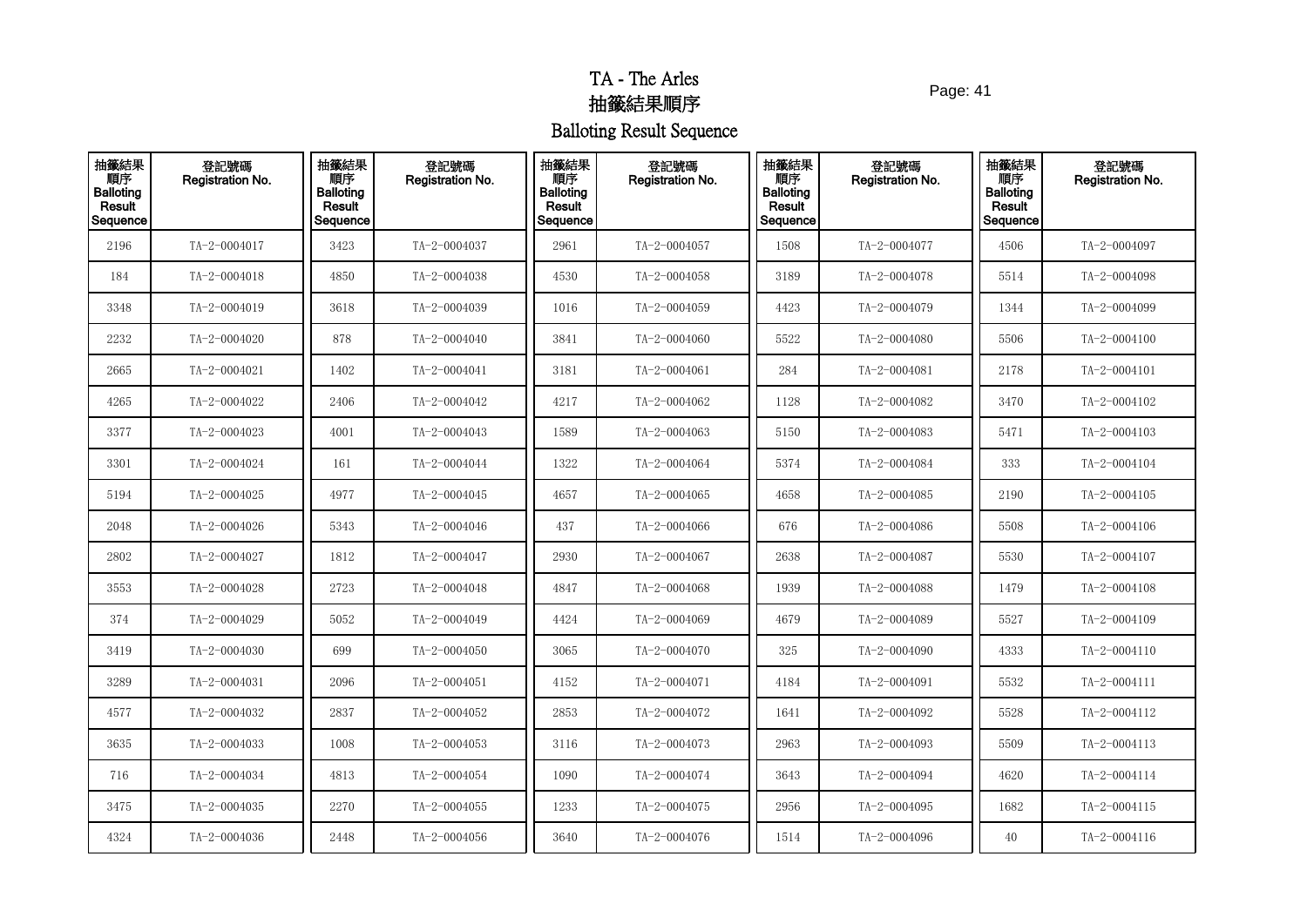Page: 42

| 抽籤結果<br>順序<br>Balloting<br>Result<br>Sequence | 登記號碼<br>Registration No. | 抽籤結果<br>順序<br><b>Balloting</b><br>Result<br>Sequence | 登記號碼<br>Registration No. | 抽籤結果<br>順序<br><b>Balloting</b><br>Result<br>Sequence | 登記號碼<br>Registration No. | 抽籤結果<br>順序<br><b>Balloting</b><br>Result<br>Sequence | 登記號碼<br><b>Registration No.</b> | 抽籤結果<br>順序<br><b>Balloting</b><br>Result<br>Sequence | 登記號碼<br>Registration No. |
|-----------------------------------------------|--------------------------|------------------------------------------------------|--------------------------|------------------------------------------------------|--------------------------|------------------------------------------------------|---------------------------------|------------------------------------------------------|--------------------------|
| 5230                                          | TA-2-0004117             | 5513                                                 | TA-2-0004137             | 4834                                                 | TA-2-0004157             | 985                                                  | TA-2-0004178                    | 491                                                  | TA-2-0004199             |
| 661                                           | TA-2-0004118             | 1480                                                 | TA-2-0004138             | 583                                                  | TA-2-0004158             | 5166                                                 | TA-2-0004179                    | 3141                                                 | TA-2-0004200             |
| 5071                                          | TA-2-0004119             | 3402                                                 | TA-2-0004139             | 5443                                                 | TA-2-0004159             | 5099                                                 | TA-2-0004180                    | 4731                                                 | TA-2-0004201             |
| 3320                                          | TA-2-0004120             | 5524                                                 | TA-2-0004140             | 964                                                  | TA-2-0004160             | 2363                                                 | TA-2-0004181                    | 3296                                                 | TA-2-0004202             |
| 3546                                          | TA-2-0004121             | 269                                                  | TA-2-0004141             | 1834                                                 | TA-2-0004161             | 2108                                                 | TA-2-0004182                    | 2743                                                 | TA-2-0004203             |
| 169                                           | TA-2-0004122             | 5541                                                 | TA-2-0004142             | 3460                                                 | TA-2-0004162             | 2537                                                 | TA-2-0004184                    | 2777                                                 | TA-2-0004204             |
| 2745                                          | TA-2-0004123             | 1295                                                 | TA-2-0004143             | 370                                                  | TA-2-0004163             | 4617                                                 | TA-2-0004185                    | 5161                                                 | TA-2-0004205             |
| 2852                                          | TA-2-0004124             | 2728                                                 | TA-2-0004144             | 4891                                                 | TA-2-0004164             | 1140                                                 | TA-2-0004186                    | 261                                                  | TA-2-0004206             |
| 5107                                          | TA-2-0004125             | 4764                                                 | TA-2-0004145             | 3591                                                 | TA-2-0004165             | 934                                                  | TA-2-0004187                    | 875                                                  | TA-2-0004207             |
| 149                                           | TA-2-0004126             | 1996                                                 | TA-2-0004146             | 3138                                                 | TA-2-0004166             | 4776                                                 | TA-2-0004188                    | 2443                                                 | TA-2-0004208             |
| 2225                                          | TA-2-0004127             | 3808                                                 | TA-2-0004147             | 2503                                                 | TA-2-0004167             | 1948                                                 | TA-2-0004189                    | 2263                                                 | TA-2-0004209             |
| 5504                                          | TA-2-0004128             | 4677                                                 | TA-2-0004148             | 74                                                   | TA-2-0004168             | 854                                                  | TA-2-0004190                    | 697                                                  | TA-2-0004210             |
| 3035                                          | TA-2-0004129             | 183                                                  | TA-2-0004149             | 3931                                                 | TA-2-0004169             | 3052                                                 | TA-2-0004191                    | 3101                                                 | TA-2-0004211             |
| 5224                                          | TA-2-0004130             | 2687                                                 | TA-2-0004150             | 5375                                                 | TA-2-0004170             | 705                                                  | TA-2-0004192                    | 601                                                  | TA-2-0004212             |
| 5519                                          | TA-2-0004131             | 1852                                                 | TA-2-0004151             | 4562                                                 | TA-2-0004171             | 2245                                                 | TA-2-0004193                    | 3905                                                 | TA-2-0004213             |
| 830                                           | TA-2-0004132             | 3102                                                 | TA-2-0004152             | 1181                                                 | TA-2-0004172             | 2004                                                 | TA-2-0004194                    | 4980                                                 | TA-2-0004214             |
| 5517                                          | TA-2-0004133             | 3054                                                 | TA-2-0004153             | 4941                                                 | TA-2-0004173             | 37                                                   | TA-2-0004195                    | 4557                                                 | $TA - 2 - 0004215$       |
| 3337                                          | TA-2-0004134             | 308                                                  | TA-2-0004154             | 1876                                                 | TA-2-0004174             | 4797                                                 | TA-2-0004196                    | 5102                                                 | TA-2-0004216             |
| 1760                                          | TA-2-0004135             | 5156                                                 | TA-2-0004155             | 495                                                  | TA-2-0004176             | 3956                                                 | TA-2-0004197                    | 1057                                                 | TA-2-0004217             |
| 1271                                          | TA-2-0004136             | 402                                                  | TA-2-0004156             | 2703                                                 | TA-2-0004177             | 4815                                                 | TA-2-0004198                    | 4711                                                 | TA-2-0004218             |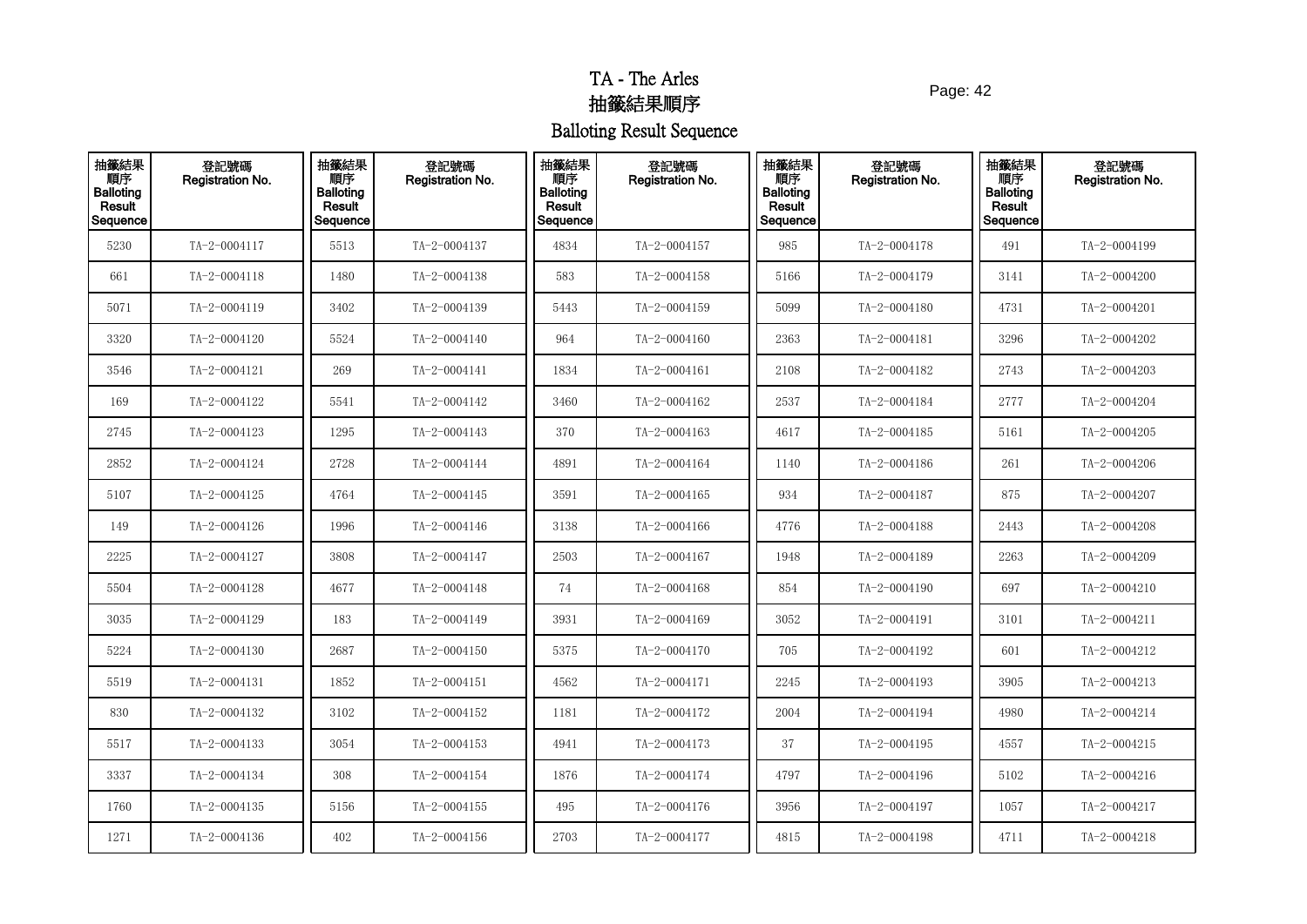Page: 43

| 抽籤結果<br>順序<br>Balloting<br>Result<br>Sequence | 登記號碼<br>Registration No. | 抽籤結果<br>順序<br><b>Balloting</b><br>Result<br>Sequence | 登記號碼<br>Registration No. | 抽籤結果<br>順序<br><b>Balloting</b><br>Result<br>Sequence | 登記號碼<br>Registration No. | 抽籤結果<br>順序<br><b>Balloting</b><br>Result<br>Sequence | 登記號碼<br><b>Registration No.</b> | 抽籤結果<br>順序<br><b>Balloting</b><br>Result<br>Sequence | 登記號碼<br>Registration No. |
|-----------------------------------------------|--------------------------|------------------------------------------------------|--------------------------|------------------------------------------------------|--------------------------|------------------------------------------------------|---------------------------------|------------------------------------------------------|--------------------------|
| 4072                                          | TA-2-0004219             | 3951                                                 | TA-2-0004239             | 648                                                  | TA-2-0004259             | 4944                                                 | TA-2-0004279                    | 4019                                                 | TA-2-0004299             |
| 1887                                          | TA-2-0004220             | 3284                                                 | TA-2-0004240             | 2229                                                 | TA-2-0004260             | 3639                                                 | TA-2-0004280                    | 2246                                                 | TA-2-0004300             |
| 3724                                          | TA-2-0004221             | 3809                                                 | TA-2-0004241             | 2336                                                 | TA-2-0004261             | 1938                                                 | TA-2-0004281                    | 1609                                                 | TA-2-0004301             |
| 4249                                          | TA-2-0004222             | 3795                                                 | TA-2-0004242             | 5372                                                 | TA-2-0004262             | 975                                                  | TA-2-0004282                    | 4971                                                 | TA-2-0004302             |
| 1541                                          | TA-2-0004223             | 604                                                  | TA-2-0004243             | 1620                                                 | TA-2-0004263             | 1169                                                 | TA-2-0004283                    | 1103                                                 | TA-2-0004303             |
| 1                                             | TA-2-0004224             | 1121                                                 | TA-2-0004244             | 1972                                                 | TA-2-0004264             | 5017                                                 | TA-2-0004284                    | 3355                                                 | TA-2-0004304             |
| 732                                           | TA-2-0004225             | 2669                                                 | TA-2-0004245             | 4393                                                 | TA-2-0004265             | 3124                                                 | TA-2-0004285                    | 2699                                                 | TA-2-0004305             |
| 1119                                          | TA-2-0004226             | 3067                                                 | TA-2-0004246             | 3626                                                 | TA-2-0004266             | 3718                                                 | TA-2-0004286                    | 2210                                                 | TA-2-0004306             |
| 2924                                          | TA-2-0004227             | 4238                                                 | TA-2-0004247             | 1465                                                 | TA-2-0004267             | 93                                                   | TA-2-0004287                    | 2784                                                 | TA-2-0004307             |
| 5221                                          | TA-2-0004228             | 3971                                                 | TA-2-0004248             | 1077                                                 | TA-2-0004268             | 1454                                                 | TA-2-0004288                    | 3238                                                 | TA-2-0004308             |
| 4460                                          | TA-2-0004229             | 657                                                  | TA-2-0004249             | 4017                                                 | TA-2-0004269             | 4654                                                 | TA-2-0004289                    | 836                                                  | TA-2-0004309             |
| 164                                           | TA-2-0004230             | 1173                                                 | TA-2-0004250             | 4293                                                 | TA-2-0004270             | 3925                                                 | TA-2-0004290                    | 2071                                                 | TA-2-0004310             |
| 3366                                          | TA-2-0004231             | 355                                                  | TA-2-0004251             | 2612                                                 | TA-2-0004271             | 4561                                                 | TA-2-0004291                    | 4639                                                 | TA-2-0004311             |
| 1205                                          | TA-2-0004232             | 818                                                  | TA-2-0004252             | 2401                                                 | TA-2-0004272             | 4593                                                 | TA-2-0004292                    | 1573                                                 | TA-2-0004312             |
| 5219                                          | TA-2-0004233             | 1670                                                 | TA-2-0004253             | 2532                                                 | TA-2-0004273             | 1499                                                 | TA-2-0004293                    | 4809                                                 | TA-2-0004313             |
| 5485                                          | TA-2-0004234             | 1025                                                 | TA-2-0004254             | 2729                                                 | TA-2-0004274             | 4626                                                 | TA-2-0004294                    | 4356                                                 | TA-2-0004314             |
| 1469                                          | TA-2-0004235             | 3696                                                 | TA-2-0004255             | 4521                                                 | TA-2-0004275             | 1866                                                 | TA-2-0004295                    | 1251                                                 | $TA - 2 - 0004315$       |
| 3955                                          | TA-2-0004236             | 2058                                                 | TA-2-0004256             | 174                                                  | TA-2-0004276             | 4038                                                 | TA-2-0004296                    | 1453                                                 | TA-2-0004316             |
| 799                                           | TA-2-0004237             | 1969                                                 | TA-2-0004257             | 982                                                  | TA-2-0004277             | 4928                                                 | TA-2-0004297                    | 5469                                                 | TA-2-0004317             |
| 3783                                          | TA-2-0004238             | 2432                                                 | TA-2-0004258             | 4886                                                 | TA-2-0004278             | 4844                                                 | TA-2-0004298                    | 3132                                                 | $TA - 2 - 0004318$       |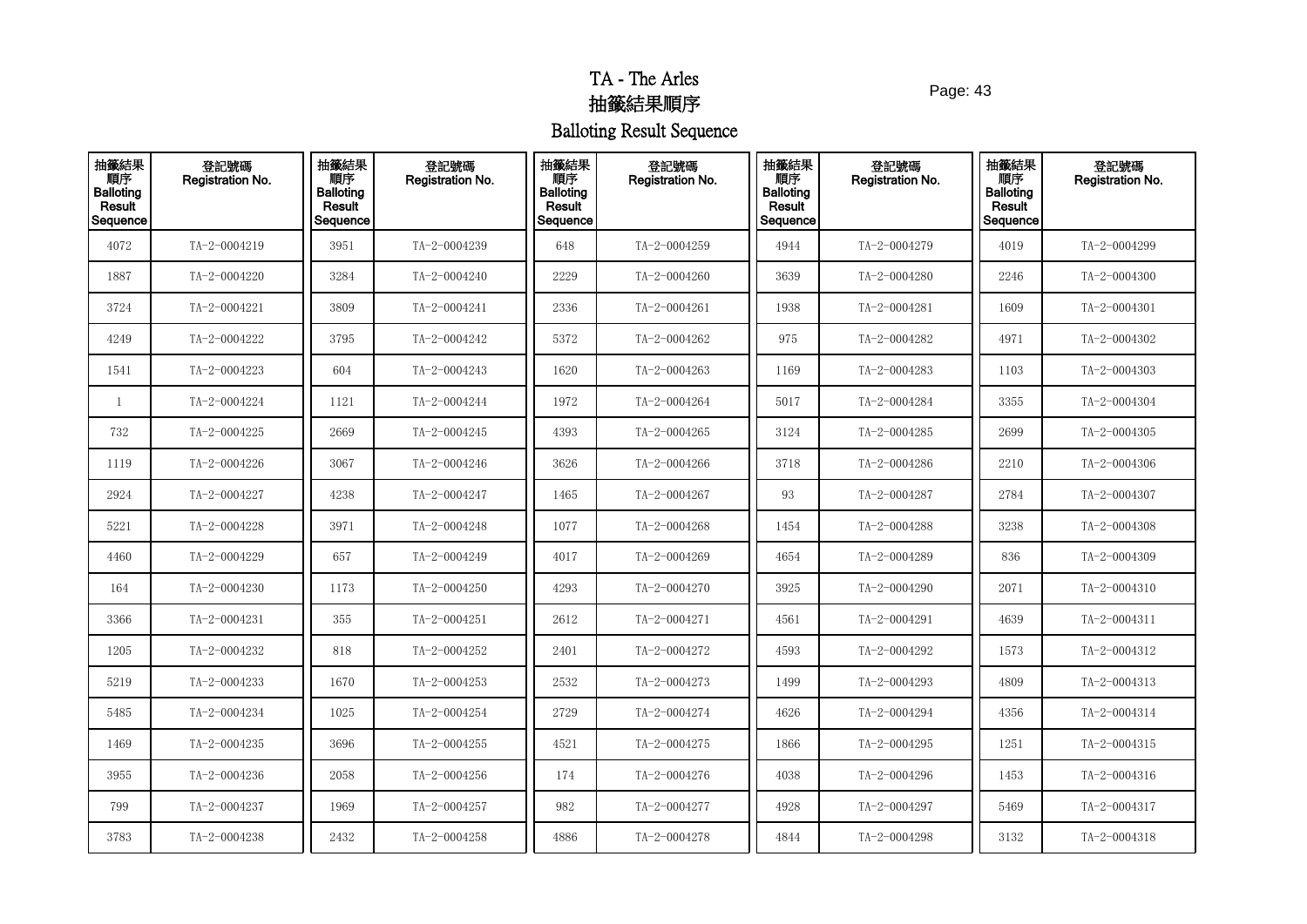Page: 44

| 抽籤結果<br>順序<br>Balloting<br>Result<br>Sequence | 登記號碼<br>Registration No. | 抽籤結果<br>順序<br><b>Balloting</b><br>Result<br>Sequence | 登記號碼<br>Registration No. | 抽籤結果<br>順序<br><b>Balloting</b><br>Result<br>Sequence | 登記號碼<br>Registration No. | 抽籤結果<br>順序<br><b>Balloting</b><br>Result<br>Sequence | 登記號碼<br><b>Registration No.</b> | 抽籤結果<br>順序<br><b>Balloting</b><br>Result<br>Sequence | 登記號碼<br>Registration No. |
|-----------------------------------------------|--------------------------|------------------------------------------------------|--------------------------|------------------------------------------------------|--------------------------|------------------------------------------------------|---------------------------------|------------------------------------------------------|--------------------------|
| 1084                                          | TA-2-0004319             | 3163                                                 | TA-2-0004341             | 466                                                  | TA-2-0004361             | 4178                                                 | TA-2-0004381                    | 3800                                                 | TA-2-0004401             |
| 541                                           | TA-2-0004320             | 3673                                                 | TA-2-0004342             | 4242                                                 | TA-2-0004362             | 5078                                                 | TA-2-0004382                    | 2074                                                 | TA-2-0004402             |
| 4884                                          | TA-2-0004321             | 1086                                                 | TA-2-0004343             | 3839                                                 | TA-2-0004363             | 3690                                                 | TA-2-0004383                    | 840                                                  | TA-2-0004403             |
| 1858                                          | TA-2-0004322             | 5029                                                 | TA-2-0004344             | 1957                                                 | TA-2-0004364             | 4959                                                 | TA-2-0004384                    | 1657                                                 | TA-2-0004404             |
| 2456                                          | TA-2-0004323             | 1030                                                 | TA-2-0004345             | 567                                                  | TA-2-0004365             | 688                                                  | TA-2-0004385                    | 3129                                                 | TA-2-0004405             |
| 713                                           | TA-2-0004324             | 4233                                                 | TA-2-0004346             | 4297                                                 | TA-2-0004366             | 2927                                                 | TA-2-0004386                    | 1900                                                 | TA-2-0004406             |
| 3099                                          | TA-2-0004325             | 1592                                                 | TA-2-0004347             | 3019                                                 | TA-2-0004367             | 987                                                  | TA-2-0004387                    | 4225                                                 | TA-2-0004407             |
| 105                                           | TA-2-0004326             | 4138                                                 | TA-2-0004348             | 5244                                                 | TA-2-0004368             | 1049                                                 | TA-2-0004388                    | 3720                                                 | TA-2-0004408             |
| 1762                                          | TA-2-0004327             | 3433                                                 | TA-2-0004349             | 4145                                                 | TA-2-0004369             | 3479                                                 | TA-2-0004389                    | 528                                                  | TA-2-0004409             |
| 4226                                          | TA-2-0004328             | 3558                                                 | TA-2-0004350             | 4381                                                 | TA-2-0004370             | 2627                                                 | TA-2-0004390                    | 1730                                                 | TA-2-0004410             |
| 3589                                          | TA-2-0004329             | 1656                                                 | TA-2-0004351             | 5339                                                 | TA-2-0004371             | 408                                                  | TA-2-0004391                    | 3792                                                 | TA-2-0004411             |
| 2751                                          | TA-2-0004330             | 2651                                                 | TA-2-0004352             | 247                                                  | TA-2-0004372             | 1524                                                 | TA-2-0004392                    | 2022                                                 | TA-2-0004412             |
| 2810                                          | TA-2-0004331             | 5423                                                 | TA-2-0004353             | 4581                                                 | TA-2-0004373             | 3280                                                 | TA-2-0004393                    | 5039                                                 | TA-2-0004413             |
| 2018                                          | TA-2-0004332             | 611                                                  | TA-2-0004354             | 1631                                                 | TA-2-0004374             | 2367                                                 | TA-2-0004394                    | 1504                                                 | TA-2-0004414             |
| 1274                                          | TA-2-0004333             | 2374                                                 | TA-2-0004355             | 3755                                                 | TA-2-0004375             | 5411                                                 | TA-2-0004395                    | 3432                                                 | TA-2-0004415             |
| 1898                                          | TA-2-0004334             | 3135                                                 | TA-2-0004356             | 2307                                                 | TA-2-0004376             | 4498                                                 | TA-2-0004396                    | 3220                                                 | TA-2-0004416             |
| 3492                                          | TA-2-0004335             | 1855                                                 | TA-2-0004357             | 722                                                  | TA-2-0004377             | 3130                                                 | TA-2-0004397                    | 5134                                                 | TA-2-0004417             |
| 4128                                          | TA-2-0004336             | 2315                                                 | TA-2-0004358             | 2732                                                 | TA-2-0004378             | 1782                                                 | TA-2-0004398                    | 1204                                                 | $TA - 2 - 0004418$       |
| 1747                                          | TA-2-0004337             | 5451                                                 | TA-2-0004359             | 5190                                                 | TA-2-0004379             | 1109                                                 | TA-2-0004399                    | 452                                                  | TA-2-0004419             |
| 5076                                          | TA-2-0004340             | 1137                                                 | TA-2-0004360             | 1949                                                 | TA-2-0004380             | 438                                                  | TA-2-0004400                    | 3904                                                 | TA-2-0004420             |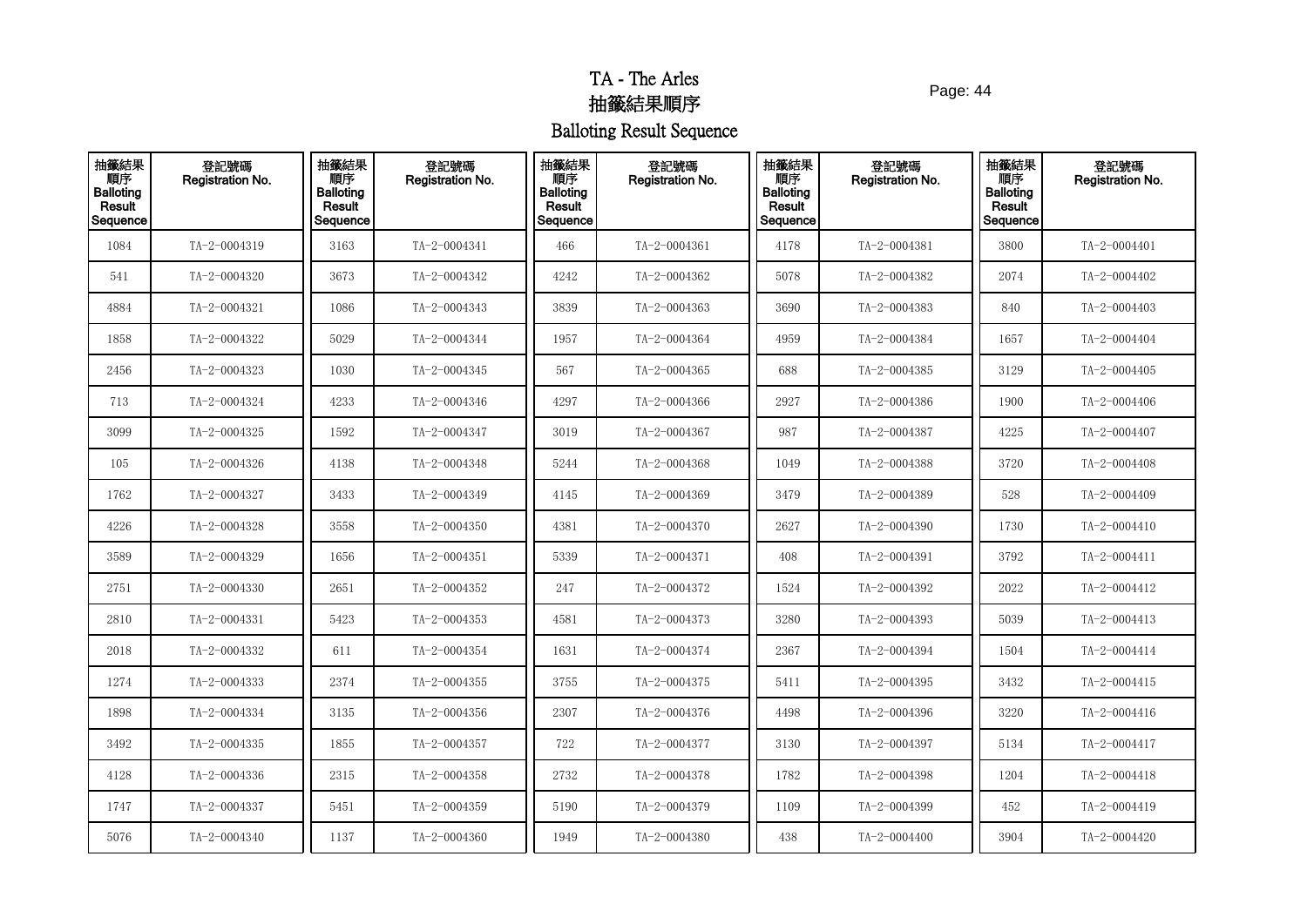Page: 45

| 抽籤結果<br>順序<br><b>Balloting</b><br>Result<br>Sequence | 登記號碼<br>Registration No. | 抽籤結果<br>順序<br><b>Balloting</b><br>Result<br>Sequence | 登記號碼<br>Registration No. | 抽籤結果<br>順序<br><b>Balloting</b><br>Result<br>Sequence | 登記號碼<br>Registration No. | 抽籤結果<br>順序<br><b>Balloting</b><br>Result<br>Sequence | 登記號碼<br><b>Registration No.</b> | 抽籤結果<br>順序<br><b>Balloting</b><br>Result<br>Sequence | 登記號碼<br>Registration No. |
|------------------------------------------------------|--------------------------|------------------------------------------------------|--------------------------|------------------------------------------------------|--------------------------|------------------------------------------------------|---------------------------------|------------------------------------------------------|--------------------------|
| 1373                                                 | TA-2-0004421             | 1409                                                 | TA-2-0004441             | 3032                                                 | TA-2-0004461             | 4461                                                 | TA-2-0004481                    | 678                                                  | TA-2-0004501             |
| 3507                                                 | TA-2-0004422             | 2121                                                 | TA-2-0004442             | 5291                                                 | TA-2-0004462             | 983                                                  | TA-2-0004482                    | 1699                                                 | TA-2-0004502             |
| 4699                                                 | TA-2-0004423             | 5263                                                 | TA-2-0004443             | 2126                                                 | TA-2-0004463             | 487                                                  | TA-2-0004483                    | 4642                                                 | $TA - 2 - 0004503$       |
| 2402                                                 | TA-2-0004424             | 3737                                                 | TA-2-0004444             | 4433                                                 | TA-2-0004464             | 2440                                                 | TA-2-0004484                    | 4371                                                 | TA-2-0004504             |
| 5183                                                 | TA-2-0004425             | 2879                                                 | TA-2-0004445             | 1683                                                 | TA-2-0004465             | 5233                                                 | TA-2-0004485                    | 5135                                                 | TA-2-0004505             |
| 4505                                                 | TA-2-0004426             | 3194                                                 | TA-2-0004446             | 2115                                                 | TA-2-0004466             | 2563                                                 | TA-2-0004486                    | 821                                                  | TA-2-0004506             |
| 5059                                                 | TA-2-0004427             | 2119                                                 | TA-2-0004447             | 1017                                                 | TA-2-0004467             | 2683                                                 | TA-2-0004487                    | 4803                                                 | TA-2-0004507             |
| 1865                                                 | TA-2-0004428             | 2725                                                 | TA-2-0004448             | 3967                                                 | TA-2-0004468             | 435                                                  | TA-2-0004488                    | 4180                                                 | TA-2-0004508             |
| 958                                                  | TA-2-0004429             | 526                                                  | TA-2-0004449             | 204                                                  | TA-2-0004469             | 104                                                  | TA-2-0004489                    | 664                                                  | TA-2-0004509             |
| 2495                                                 | TA-2-0004430             | 3669                                                 | TA-2-0004450             | 1074                                                 | TA-2-0004470             | 4252                                                 | TA-2-0004490                    | 463                                                  | TA-2-0004510             |
| 1658                                                 | TA-2-0004431             | 2317                                                 | TA-2-0004451             | 341                                                  | TA-2-0004471             | 3946                                                 | TA-2-0004491                    | 3940                                                 | $TA - 2 - 0004511$       |
| 3928                                                 | TA-2-0004432             | 2235                                                 | TA-2-0004452             | 5405                                                 | TA-2-0004472             | 312                                                  | TA-2-0004492                    | 388                                                  | TA-2-0004512             |
| 1472                                                 | TA-2-0004433             | 1170                                                 | TA-2-0004453             | 3400                                                 | TA-2-0004473             | 2185                                                 | TA-2-0004493                    | 3073                                                 | TA-2-0004513             |
| 3665                                                 | TA-2-0004434             | 279                                                  | TA-2-0004454             | 4877                                                 | TA-2-0004474             | 1254                                                 | TA-2-0004494                    | 1009                                                 | TA-2-0004514             |
| 5447                                                 | TA-2-0004435             | 4228                                                 | TA-2-0004455             | 4644                                                 | TA-2-0004475             | 2182                                                 | TA-2-0004495                    | 420                                                  | $TA - 2 - 0004515$       |
| 2684                                                 | TA-2-0004436             | 1964                                                 | TA-2-0004456             | 5340                                                 | TA-2-0004476             | 2154                                                 | TA-2-0004496                    | 3244                                                 | $TA - 2 - 0004516$       |
| 1899                                                 | TA-2-0004437             | 3921                                                 | TA-2-0004457             | 2765                                                 | TA-2-0004477             | 226                                                  | TA-2-0004497                    | 5193                                                 | TA-2-0004517             |
| 651                                                  | TA-2-0004438             | 136                                                  | TA-2-0004458             | 4533                                                 | TA-2-0004478             | 2083                                                 | TA-2-0004498                    | 3838                                                 | TA-2-0004518             |
| 1078                                                 | TA-2-0004439             | 1859                                                 | TA-2-0004459             | 2817                                                 | TA-2-0004479             | 903                                                  | TA-2-0004499                    | 425                                                  | TA-2-0004519             |
| 2162                                                 | TA-2-0004440             | 3310                                                 | TA-2-0004460             | 643                                                  | TA-2-0004480             | 1847                                                 | TA-2-0004500                    | 2168                                                 | TA-2-0004520             |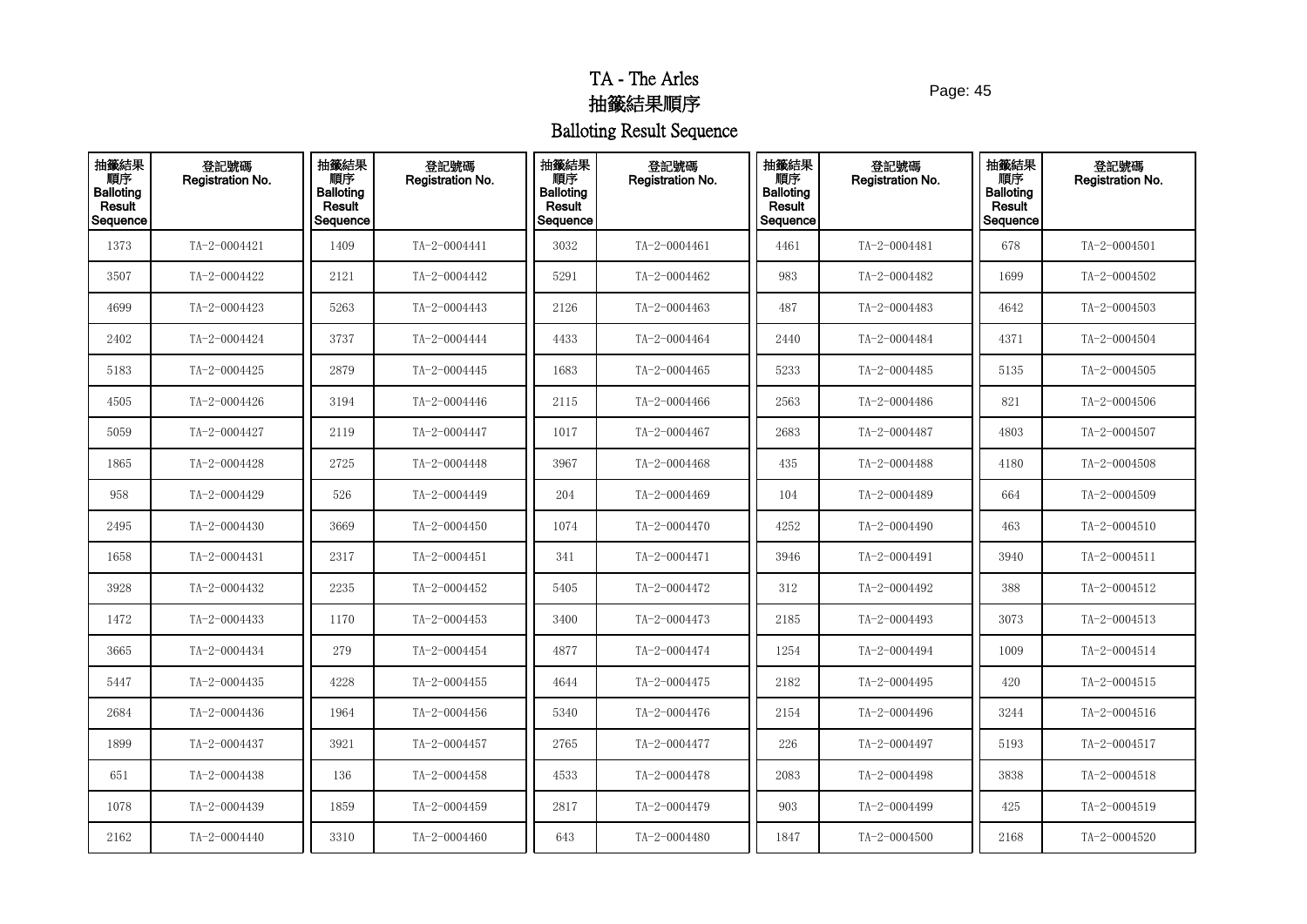Page: 46

| 抽籤結果<br>順序<br>Balloting<br>Result<br>Sequence | 登記號碼<br>Registration No. | 抽籤結果<br>順序<br><b>Balloting</b><br>Result<br>Sequence | 登記號碼<br>Registration No. | 抽籤結果<br>順序<br><b>Balloting</b><br>Result<br>Sequence | 登記號碼<br>Registration No. | 抽籤結果<br>順序<br><b>Balloting</b><br>Result<br>Sequence | 登記號碼<br>Registration No. | 抽籤結果<br>順序<br><b>Balloting</b><br>Result<br>Sequence | 登記號碼<br>Registration No. |
|-----------------------------------------------|--------------------------|------------------------------------------------------|--------------------------|------------------------------------------------------|--------------------------|------------------------------------------------------|--------------------------|------------------------------------------------------|--------------------------|
| 4439                                          | TA-2-0004521             | 4929                                                 | TA-2-0004541             | 4224                                                 | TA-2-0004561             | 4942                                                 | TA-2-0004581             | 803                                                  | TA-2-0004601             |
| 3127                                          | TA-2-0004522             | 2904                                                 | TA-2-0004542             | 5210                                                 | TA-2-0004562             | 3488                                                 | TA-2-0004582             | 4081                                                 | TA-2-0004602             |
| 1703                                          | TA-2-0004523             | 597                                                  | TA-2-0004543             | 5537                                                 | TA-2-0004563             | 2790                                                 | TA-2-0004583             | 3298                                                 | TA-2-0004603             |
| 1591                                          | TA-2-0004524             | 2490                                                 | TA-2-0004544             | 3388                                                 | TA-2-0004564             | 838                                                  | TA-2-0004584             | 2386                                                 | TA-2-0004604             |
| 2793                                          | TA-2-0004525             | 2844                                                 | TA-2-0004545             | 2637                                                 | TA-2-0004565             | 1031                                                 | TA-2-0004585             | 1506                                                 | TA-2-0004605             |
| 3219                                          | TA-2-0004526             | 4191                                                 | TA-2-0004546             | 4384                                                 | TA-2-0004566             | 1242                                                 | TA-2-0004586             | 564                                                  | TA-2-0004606             |
| 3288                                          | TA-2-0004527             | 4348                                                 | TA-2-0004547             | 547                                                  | TA-2-0004567             | 4598                                                 | TA-2-0004587             | 1266                                                 | TA-2-0004607             |
| 1490                                          | TA-2-0004528             | 3653                                                 | TA-2-0004548             | 4591                                                 | TA-2-0004568             | 5502                                                 | TA-2-0004588             | 2247                                                 | TA-2-0004608             |
| 138                                           | TA-2-0004529             | 1586                                                 | TA-2-0004549             | 727                                                  | TA-2-0004569             | 4843                                                 | TA-2-0004589             | 411                                                  | TA-2-0004609             |
| 1261                                          | TA-2-0004530             | 2311                                                 | TA-2-0004550             | 3504                                                 | TA-2-0004570             | 739                                                  | TA-2-0004590             | 2090                                                 | TA-2-0004610             |
| 3017                                          | TA-2-0004531             | 1153                                                 | TA-2-0004551             | 758                                                  | TA-2-0004571             | 4911                                                 | TA-2-0004591             | 4883                                                 | TA-2-0004611             |
| 5265                                          | TA-2-0004532             | 3234                                                 | TA-2-0004552             | 4117                                                 | TA-2-0004572             | 4751                                                 | TA-2-0004592             | 1227                                                 | TA-2-0004612             |
| 1046                                          | TA-2-0004533             | 1249                                                 | TA-2-0004553             | 1982                                                 | TA-2-0004573             | 268                                                  | TA-2-0004593             | 2877                                                 | $TA - 2 - 0004613$       |
| 3108                                          | TA-2-0004534             | 3982                                                 | TA-2-0004554             | 3699                                                 | TA-2-0004574             | 48                                                   | TA-2-0004594             | 4163                                                 | TA-2-0004614             |
| 2359                                          | TA-2-0004535             | 3053                                                 | TA-2-0004555             | 321                                                  | TA-2-0004575             | 340                                                  | TA-2-0004595             | 3048                                                 | $TA - 2 - 0004615$       |
| 4830                                          | TA-2-0004536             | 3948                                                 | TA-2-0004556             | 3446                                                 | TA-2-0004576             | 3333                                                 | TA-2-0004596             | 3190                                                 | TA-2-0004616             |
| 5450                                          | TA-2-0004537             | 2670                                                 | TA-2-0004557             | 1281                                                 | TA-2-0004577             | 1638                                                 | TA-2-0004597             | 4558                                                 | TA-2-0004617             |
| 1468                                          | TA-2-0004538             | 145                                                  | TA-2-0004558             | 4600                                                 | TA-2-0004578             | 5208                                                 | TA-2-0004598             | 581                                                  | $TA - 2 - 0004618$       |
| 2653                                          | TA-2-0004539             | 4366                                                 | TA-2-0004559             | 3058                                                 | TA-2-0004579             | 3646                                                 | TA-2-0004599             | 5283                                                 | TA-2-0004619             |
| 2147                                          | TA-2-0004540             | 191                                                  | TA-2-0004560             | 5416                                                 | TA-2-0004580             | 2281                                                 | TA-2-0004600             | 335                                                  | TA-2-0004620             |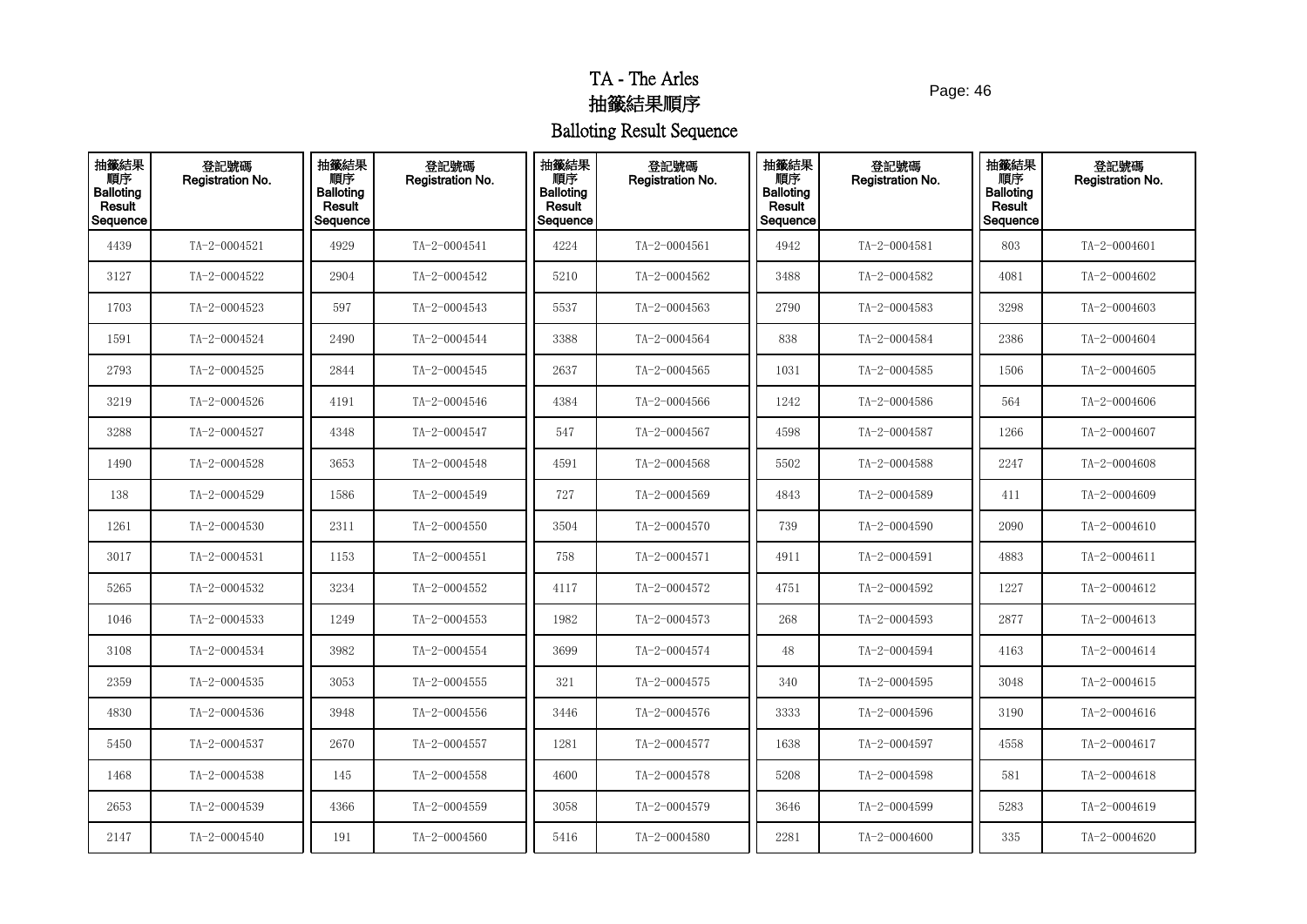Page: 47

| 抽籤結果<br>順序<br><b>Balloting</b><br>Result<br>Sequence | 登記號碼<br>Registration No. | 抽籤結果<br>順序<br><b>Balloting</b><br>Result<br>Sequence | 登記號碼<br><b>Registration No.</b> | 抽籤結果<br>順序<br><b>Balloting</b><br>Result<br>Sequence | 登記號碼<br>Registration No. | 抽籤結果<br>順序<br><b>Balloting</b><br>Result<br>Sequence | 登記號碼<br><b>Registration No.</b> | 抽籤結果<br>順序<br><b>Balloting</b><br>Result<br>Sequence | 登記號碼<br><b>Registration No.</b> |
|------------------------------------------------------|--------------------------|------------------------------------------------------|---------------------------------|------------------------------------------------------|--------------------------|------------------------------------------------------|---------------------------------|------------------------------------------------------|---------------------------------|
| 170                                                  | TA-2-0004621             | 1383                                                 | TA-2-0004641                    | 788                                                  | TA-2-0004661             | 598                                                  | TA-2-0004681                    | 295                                                  | TA-2-0004701                    |
| 1585                                                 | TA-2-0004622             | 263                                                  | TA-2-0004642                    | 4335                                                 | TA-2-0004662             | 4965                                                 | TA-2-0004682                    | 3524                                                 | TA-2-0004702                    |
| 282                                                  | TA-2-0004623             | 2107                                                 | TA-2-0004643                    | 4976                                                 | TA-2-0004663             | 5045                                                 | TA-2-0004683                    | 2054                                                 | TA-2-0004703                    |
| 4619                                                 | TA-2-0004624             | 3944                                                 | TA-2-0004644                    | 848                                                  | TA-2-0004664             | 2585                                                 | TA-2-0004684                    | 3922                                                 | TA-2-0004704                    |
| 2568                                                 | TA-2-0004625             | 2541                                                 | TA-2-0004645                    | 2505                                                 | TA-2-0004665             | 2910                                                 | TA-2-0004685                    | 2778                                                 | TA-2-0004705                    |
| 1392                                                 | TA-2-0004626             | 3469                                                 | TA-2-0004646                    | 3359                                                 | TA-2-0004666             | 655                                                  | TA-2-0004686                    | 4693                                                 | TA-2-0004706                    |
| 151                                                  | TA-2-0004627             | 3565                                                 | TA-2-0004647                    | 1532                                                 | TA-2-0004667             | 4438                                                 | TA-2-0004687                    | 1880                                                 | TA-2-0004707                    |
| 1123                                                 | TA-2-0004628             | 2217                                                 | TA-2-0004648                    | 486                                                  | TA-2-0004668             | 2271                                                 | TA-2-0004688                    | 3156                                                 | TA-2-0004708                    |
| 5293                                                 | TA-2-0004629             | 4750                                                 | TA-2-0004649                    | 3368                                                 | TA-2-0004669             | 3926                                                 | TA-2-0004689                    | 5280                                                 | TA-2-0004709                    |
| 3712                                                 | TA-2-0004630             | 863                                                  | TA-2-0004650                    | 3649                                                 | TA-2-0004670             | 2682                                                 | TA-2-0004690                    | 1430                                                 | TA-2-0004710                    |
| 3753                                                 | TA-2-0004631             | 1385                                                 | TA-2-0004651                    | 1774                                                 | TA-2-0004671             | 2895                                                 | TA-2-0004691                    | 4571                                                 | TA-2-0004711                    |
| 3494                                                 | TA-2-0004632             | 5420                                                 | TA-2-0004652                    | 3451                                                 | TA-2-0004672             | 2764                                                 | TA-2-0004692                    | 5090                                                 | TA-2-0004712                    |
| 3705                                                 | TA-2-0004633             | 4515                                                 | TA-2-0004653                    | 4497                                                 | TA-2-0004673             | 4897                                                 | TA-2-0004693                    | 590                                                  | TA-2-0004713                    |
| 3657                                                 | TA-2-0004634             | 1072                                                 | TA-2-0004654                    | 1422                                                 | TA-2-0004674             | 2425                                                 | TA-2-0004694                    | 3961                                                 | TA-2-0004714                    |
| 548                                                  | TA-2-0004635             | 1348                                                 | TA-2-0004655                    | 4391                                                 | TA-2-0004675             | 600                                                  | TA-2-0004695                    | 1000                                                 | TA-2-0004715                    |
| 2609                                                 | TA-2-0004636             | 4868                                                 | TA-2-0004656                    | 319                                                  | TA-2-0004676             | 1668                                                 | TA-2-0004696                    | 1571                                                 | TA-2-0004716                    |
| 4182                                                 | TA-2-0004637             | 3934                                                 | TA-2-0004657                    | 1862                                                 | TA-2-0004677             | 5318                                                 | TA-2-0004697                    | 4932                                                 | TA-2-0004717                    |
| 1669                                                 | TA-2-0004638             | 1105                                                 | TA-2-0004658                    | 2453                                                 | TA-2-0004678             | 3079                                                 | TA-2-0004698                    | 4447                                                 | TA-2-0004718                    |
| 513                                                  | TA-2-0004639             | 3595                                                 | TA-2-0004659                    | 3846                                                 | TA-2-0004679             | 1407                                                 | TA-2-0004699                    | 954                                                  | TA-2-0004719                    |
| 5367                                                 | TA-2-0004640             | 251                                                  | TA-2-0004660                    | 4215                                                 | TA-2-0004680             | 1988                                                 | TA-2-0004700                    | 3240                                                 | TA-2-0004720                    |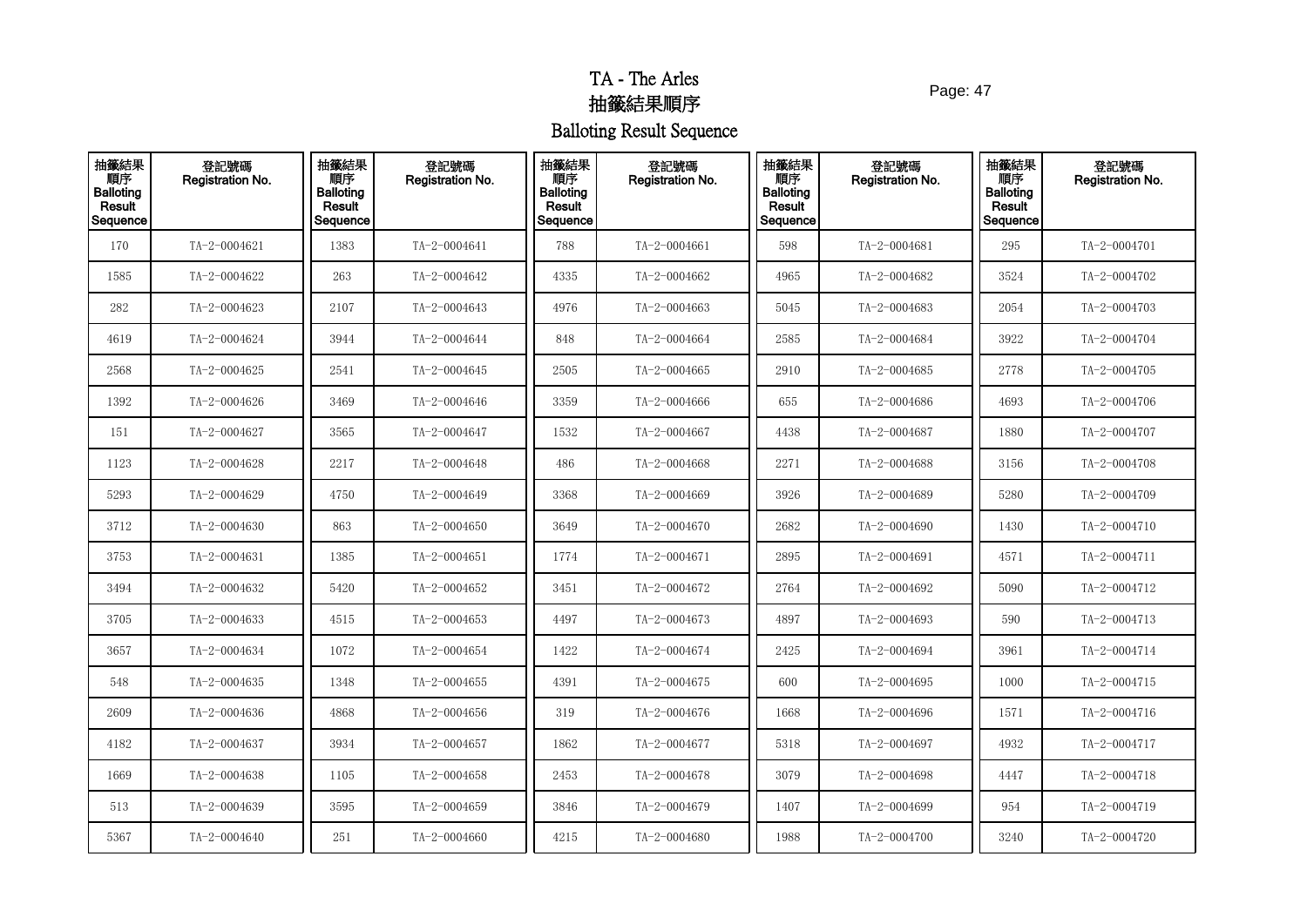Page: 48

| 抽籤結果<br>順序<br><b>Balloting</b><br>Result<br>Sequence | 登記號碼<br>Registration No. | 抽籤結果<br>順序<br><b>Balloting</b><br>Result<br>Sequence | 登記號碼<br><b>Registration No.</b> | 抽籤結果<br>順序<br><b>Balloting</b><br>Result<br>Sequence | 登記號碼<br>Registration No. | 抽籤結果<br>順序<br><b>Balloting</b><br>Result<br>Sequence | 登記號碼<br><b>Registration No.</b> | 抽籤結果<br>順序<br><b>Balloting</b><br>Result<br>Sequence | 登記號碼<br><b>Registration No.</b> |
|------------------------------------------------------|--------------------------|------------------------------------------------------|---------------------------------|------------------------------------------------------|--------------------------|------------------------------------------------------|---------------------------------|------------------------------------------------------|---------------------------------|
| 778                                                  | TA-2-0004721             | 3497                                                 | TA-2-0004741                    | 2482                                                 | TA-2-0004762             | 1235                                                 | TA-2-0004782                    | 3319                                                 | TA-2-0004802                    |
| 3763                                                 | TA-2-0004722             | 1316                                                 | TA-2-0004742                    | 2584                                                 | TA-2-0004763             | 1310                                                 | TA-2-0004783                    | 2789                                                 | $TA - 2 - 0004803$              |
| 1624                                                 | TA-2-0004723             | 5487                                                 | TA-2-0004743                    | 2124                                                 | TA-2-0004764             | 4372                                                 | TA-2-0004784                    | 1773                                                 | TA-2-0004804                    |
| 4102                                                 | TA-2-0004724             | 5512                                                 | TA-2-0004744                    | 4509                                                 | TA-2-0004765             | 3193                                                 | TA-2-0004785                    | 4931                                                 | TA-2-0004805                    |
| 3302                                                 | TA-2-0004725             | 3510                                                 | TA-2-0004745                    | 904                                                  | TA-2-0004766             | 5437                                                 | TA-2-0004786                    | 5220                                                 | TA-2-0004806                    |
| 4851                                                 | TA-2-0004726             | 79                                                   | TA-2-0004746                    | 3318                                                 | TA-2-0004767             | 2468                                                 | TA-2-0004787                    | 4653                                                 | TA-2-0004807                    |
| 4545                                                 | TA-2-0004727             | 4763                                                 | TA-2-0004747                    | 1738                                                 | TA-2-0004768             | 173                                                  | TA-2-0004788                    | 577                                                  | TA-2-0004808                    |
| 1597                                                 | TA-2-0004728             | 2681                                                 | TA-2-0004748                    | 2032                                                 | TA-2-0004769             | 3084                                                 | TA-2-0004789                    | 812                                                  | TA-2-0004809                    |
| 844                                                  | TA-2-0004729             | 2002                                                 | TA-2-0004749                    | 675                                                  | TA-2-0004770             | 952                                                  | TA-2-0004790                    | 1415                                                 | TA-2-0004810                    |
| 4363                                                 | TA-2-0004730             | 1719                                                 | TA-2-0004750                    | 1182                                                 | TA-2-0004771             | 1664                                                 | TA-2-0004791                    | 5489                                                 | TA-2-0004811                    |
| 275                                                  | TA-2-0004731             | 2697                                                 | TA-2-0004752                    | 4122                                                 | TA-2-0004772             | 777                                                  | TA-2-0004792                    | 501                                                  | TA-2-0004812                    |
| 948                                                  | TA-2-0004732             | 4243                                                 | TA-2-0004753                    | 3454                                                 | TA-2-0004773             | 5004                                                 | TA-2-0004793                    | 4807                                                 | TA-2-0004813                    |
| 2077                                                 | TA-2-0004733             | 4869                                                 | TA-2-0004754                    | 5455                                                 | TA-2-0004774             | 4794                                                 | TA-2-0004794                    | 2643                                                 | TA-2-0004814                    |
| 3918                                                 | TA-2-0004734             | 2992                                                 | TA-2-0004755                    | 385                                                  | TA-2-0004775             | 4684                                                 | TA-2-0004795                    | 2634                                                 | $TA - 2 - 0004815$              |
| 3835                                                 | TA-2-0004735             | 3568                                                 | TA-2-0004756                    | 3782                                                 | TA-2-0004776             | 2331                                                 | TA-2-0004796                    | 4532                                                 | TA-2-0004816                    |
| 3269                                                 | TA-2-0004736             | 2714                                                 | TA-2-0004757                    | 2169                                                 | TA-2-0004777             | 4799                                                 | TA-2-0004797                    | 4795                                                 | TA-2-0004817                    |
| 1933                                                 | TA-2-0004737             | 512                                                  | TA-2-0004758                    | 1521                                                 | TA-2-0004778             | 4873                                                 | TA-2-0004798                    | 265                                                  | TA-2-0004818                    |
| 3050                                                 | TA-2-0004738             | 3026                                                 | TA-2-0004759                    | 5470                                                 | TA-2-0004779             | 2896                                                 | TA-2-0004799                    | 5199                                                 | TA-2-0004819                    |
| 4621                                                 | TA-2-0004739             | 2625                                                 | TA-2-0004760                    | 1826                                                 | TA-2-0004780             | 1728                                                 | TA-2-0004800                    | 3188                                                 | TA-2-0004820                    |
| 3804                                                 | TA-2-0004740             | 4394                                                 | TA-2-0004761                    | 1401                                                 | TA-2-0004781             | 2785                                                 | TA-2-0004801                    | 2654                                                 | TA-2-0004821                    |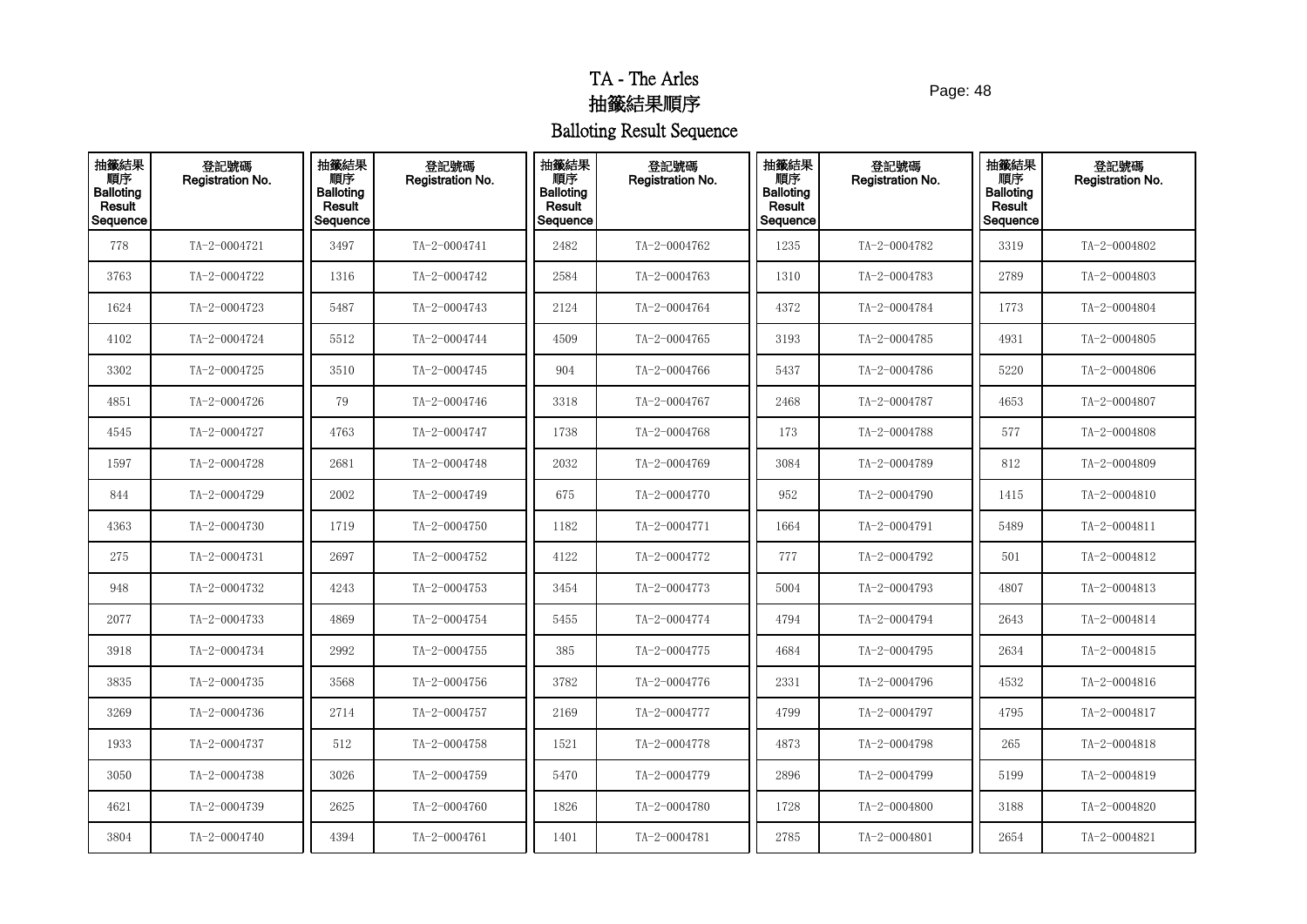Page: 49

| 抽籤結果<br>Result<br>Sequence | 登記號碼<br>Registration No. | 抽籤結果<br>順序<br><b>Balloting</b><br>Result<br>Sequence | 登記號碼<br>Registration No. | 抽籤結果<br>順序<br><b>Balloting</b><br>Result<br>Sequence | 登記號碼<br>Registration No. | 抽籤結果<br>順序<br><b>Balloting</b><br>Result<br>Sequence | 登記號碼<br><b>Registration No.</b> | 抽籤結果<br>順序<br><b>Balloting</b><br><b>Result</b><br>Sequence | 登記號碼<br><b>Registration No.</b> |
|----------------------------|--------------------------|------------------------------------------------------|--------------------------|------------------------------------------------------|--------------------------|------------------------------------------------------|---------------------------------|-------------------------------------------------------------|---------------------------------|
| 5188                       | TA-2-0004822             | 345                                                  | TA-2-0004842             | 439                                                  | TA-2-0004862             | 1110                                                 | TA-2-0004882                    | 2100                                                        | TA-2-0004902                    |
| 3149                       | TA-2-0004823             | 477                                                  | TA-2-0004843             | 2013                                                 | TA-2-0004863             | 1501                                                 | TA-2-0004883                    | 672                                                         | TA-2-0004903                    |
| 3606                       | TA-2-0004824             | 3020                                                 | TA-2-0004844             | 2530                                                 | TA-2-0004864             | 5360                                                 | TA-2-0004884                    | 2221                                                        | TA-2-0004904                    |
| 1283                       | TA-2-0004825             | 5464                                                 | TA-2-0004845             | 784                                                  | TA-2-0004865             | 3973                                                 | TA-2-0004885                    | 5297                                                        | TA-2-0004905                    |
| 4059                       | TA-2-0004826             | 2399                                                 | TA-2-0004846             | 4004                                                 | TA-2-0004866             | 1364                                                 | TA-2-0004886                    | 4254                                                        | TA-2-0004906                    |
| 2664                       | TA-2-0004827             | 4760                                                 | TA-2-0004847             | 1896                                                 | TA-2-0004867             | 2006                                                 | TA-2-0004887                    | 3843                                                        | TA-2-0004907                    |
| 4330                       | TA-2-0004828             | 3607                                                 | TA-2-0004848             | 1754                                                 | TA-2-0004868             | 4396                                                 | TA-2-0004888                    | 3837                                                        | TA-2-0004908                    |
| 4340                       | TA-2-0004829             | 4245                                                 | TA-2-0004849             | 3147                                                 | TA-2-0004869             | 393                                                  | TA-2-0004889                    | 2925                                                        | TA-2-0004909                    |
| 3481                       | TA-2-0004830             | 1403                                                 | TA-2-0004850             | 825                                                  | TA-2-0004870             | 3303                                                 | TA-2-0004890                    | 4854                                                        | TA-2-0004910                    |
| 4364                       | TA-2-0004831             | 2769                                                 | TA-2-0004851             | 5353                                                 | TA-2-0004871             | 1439                                                 | TA-2-0004891                    | 3294                                                        | TA-2-0004911                    |
| 540                        | TA-2-0004832             | 1960                                                 | TA-2-0004852             | 3772                                                 | TA-2-0004872             | 5043                                                 | TA-2-0004892                    | 2099                                                        | TA-2-0004912                    |
| 5055                       | TA-2-0004833             | 5376                                                 | TA-2-0004853             | 3403                                                 | TA-2-0004873             | 3081                                                 | TA-2-0004893                    | 1570                                                        | TA-2-0004913                    |
| 5496                       | TA-2-0004834             | 3313                                                 | TA-2-0004854             | 1904                                                 | TA-2-0004874             | 5338                                                 | TA-2-0004894                    | 684                                                         | TA-2-0004914                    |
| 397                        | TA-2-0004835             | 3439                                                 | TA-2-0004855             | 5182                                                 | TA-2-0004875             | 329                                                  | TA-2-0004895                    | 3645                                                        | TA-2-0004915                    |
| 3829                       | TA-2-0004836             | 1989                                                 | TA-2-0004856             | 3085                                                 | TA-2-0004876             | 3688                                                 | TA-2-0004896                    | 1104                                                        | TA-2-0004916                    |
| 4099                       | TA-2-0004837             | 2249                                                 | TA-2-0004857             | 2564                                                 | TA-2-0004877             | 3969                                                 | TA-2-0004897                    | 566                                                         | TA-2-0004917                    |
| 4832                       | TA-2-0004838             | 3746                                                 | TA-2-0004858             | 1305                                                 | TA-2-0004878             | 2792                                                 | TA-2-0004898                    | 823                                                         | TA-2-0004918                    |
| 3634                       | TA-2-0004839             | 5098                                                 | TA-2-0004859             | 4317                                                 | TA-2-0004879             | 422                                                  | TA-2-0004899                    | 561                                                         | TA-2-0004919                    |
| 4375                       | TA-2-0004840             | 4978                                                 | TA-2-0004860             | 3057                                                 | TA-2-0004880             | 895                                                  | TA-2-0004900                    | 3997                                                        | TA-2-0004920                    |
| 4745                       | TA-2-0004841             | 923                                                  | TA-2-0004861             | 3465                                                 | TA-2-0004881             | 4604                                                 | TA-2-0004901                    | 2031                                                        | TA-2-0004921                    |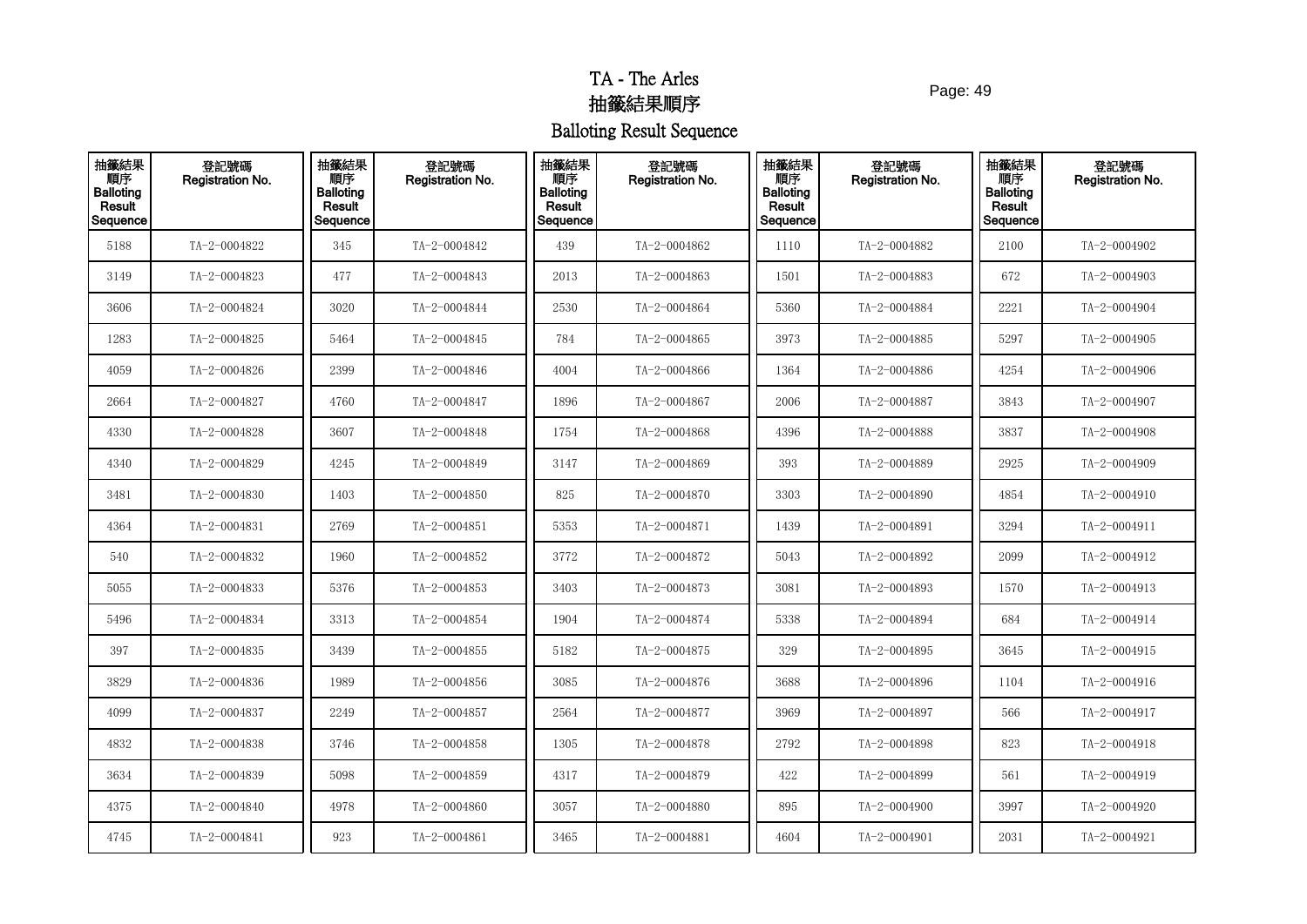Page: 50

| 抽籤結果<br>順序<br><b>Balloting</b><br>Result<br>Sequence | 登記號碼<br>Registration No. | 抽籤結果<br>順序<br><b>Balloting</b><br>Result<br>Sequence | 登記號碼<br>Registration No. | 抽籤結果<br>順序<br><b>Balloting</b><br>Result<br>Sequence | 登記號碼<br>Registration No. | 抽籤結果<br>順序<br><b>Balloting</b><br>Result<br>Sequence | 登記號碼<br><b>Registration No.</b> | 抽籤結果<br>順序<br><b>Balloting</b><br>Result<br>Sequence | 登記號碼<br>Registration No. |
|------------------------------------------------------|--------------------------|------------------------------------------------------|--------------------------|------------------------------------------------------|--------------------------|------------------------------------------------------|---------------------------------|------------------------------------------------------|--------------------------|
| 2234                                                 | TA-2-0004922             | 1070                                                 | TA-2-0004942             | 4079                                                 | TA-2-0004962             | 5238                                                 | TA-2-0004983                    | 1879                                                 | $TA - 2 - 0005003$       |
| 5206                                                 | TA-2-0004923             | 1040                                                 | TA-2-0004943             | 4361                                                 | TA-2-0004963             | 1388                                                 | TA-2-0004984                    | 3228                                                 | TA-2-0005004             |
| 3002                                                 | TA-2-0004924             | 1875                                                 | TA-2-0004944             | 4927                                                 | TA-2-0004965             | 1706                                                 | TA-2-0004985                    | 3789                                                 | $TA - 2 - 0005005$       |
| 2354                                                 | TA-2-0004925             | 4741                                                 | TA-2-0004945             | 3503                                                 | TA-2-0004966             | 734                                                  | TA-2-0004986                    | 1714                                                 | TA-2-0005006             |
| 4234                                                 | TA-2-0004926             | 3376                                                 | TA-2-0004946             | 846                                                  | TA-2-0004967             | 2061                                                 | TA-2-0004987                    | 3314                                                 | $TA - 2 - 0005007$       |
| 1543                                                 | TA-2-0004927             | 3154                                                 | TA-2-0004947             | 2966                                                 | TA-2-0004968             | 2289                                                 | TA-2-0004988                    | 1929                                                 | $TA - 2 - 0005008$       |
| 5324                                                 | TA-2-0004928             | 2045                                                 | TA-2-0004948             | 2445                                                 | TA-2-0004969             | 1849                                                 | TA-2-0004989                    | 4023                                                 | TA-2-0005009             |
| 3875                                                 | TA-2-0004929             | 726                                                  | TA-2-0004949             | 1114                                                 | TA-2-0004970             | 102                                                  | TA-2-0004990                    | 2301                                                 | $TA - 2 - 0005010$       |
| 3624                                                 | TA-2-0004930             | 4231                                                 | TA-2-0004950             | 1334                                                 | TA-2-0004971             | 2875                                                 | TA-2-0004991                    | 1767                                                 | $TA - 2 - 0005011$       |
| 792                                                  | TA-2-0004931             | 1180                                                 | TA-2-0004951             | 2123                                                 | TA-2-0004972             | 704                                                  | TA-2-0004992                    | 529                                                  | TA-2-0005012             |
| 1732                                                 | TA-2-0004932             | 3447                                                 | TA-2-0004952             | 2747                                                 | TA-2-0004973             | 1517                                                 | TA-2-0004993                    | 4232                                                 | TA-2-0005013             |
| 4055                                                 | TA-2-0004933             | 1026                                                 | TA-2-0004953             | 4733                                                 | TA-2-0004974             | 3826                                                 | TA-2-0004994                    | 4597                                                 | TA-2-0005014             |
| 391                                                  | TA-2-0004934             | 2646                                                 | TA-2-0004954             | 2261                                                 | TA-2-0004975             | 980                                                  | TA-2-0004995                    | 639                                                  | $TA - 2 - 0005015$       |
| 4406                                                 | TA-2-0004935             | 1801                                                 | TA-2-0004955             | 2862                                                 | TA-2-0004976             | 3245                                                 | TA-2-0004996                    | 150                                                  | TA-2-0005016             |
| 3453                                                 | TA-2-0004936             | 2207                                                 | TA-2-0004956             | 1014                                                 | TA-2-0004977             | 3203                                                 | TA-2-0004997                    | 4761                                                 | TA-2-0005017             |
| 1928                                                 | TA-2-0004937             | 3206                                                 | TA-2-0004957             | 4518                                                 | TA-2-0004978             | 1448                                                 | TA-2-0004998                    | 4427                                                 | $TA - 2 - 0005018$       |
| 835                                                  | TA-2-0004938             | 5472                                                 | TA-2-0004958             | 3660                                                 | TA-2-0004979             | 4045                                                 | TA-2-0004999                    | 4995                                                 | $TA - 2 - 0005019$       |
| 4012                                                 | TA-2-0004939             | 4308                                                 | TA-2-0004959             | 379                                                  | TA-2-0004980             | 4866                                                 | TA-2-0005000                    | 1540                                                 | TA-2-0005020             |
| 1877                                                 | TA-2-0004940             | 492                                                  | TA-2-0004960             | 1012                                                 | TA-2-0004981             | 815                                                  | TA-2-0005001                    | 827                                                  | TA-2-0005021             |
| 4027                                                 | TA-2-0004941             | 2372                                                 | TA-2-0004961             | 1222                                                 | TA-2-0004982             | 235                                                  | TA-2-0005002                    | 2822                                                 | TA-2-0005022             |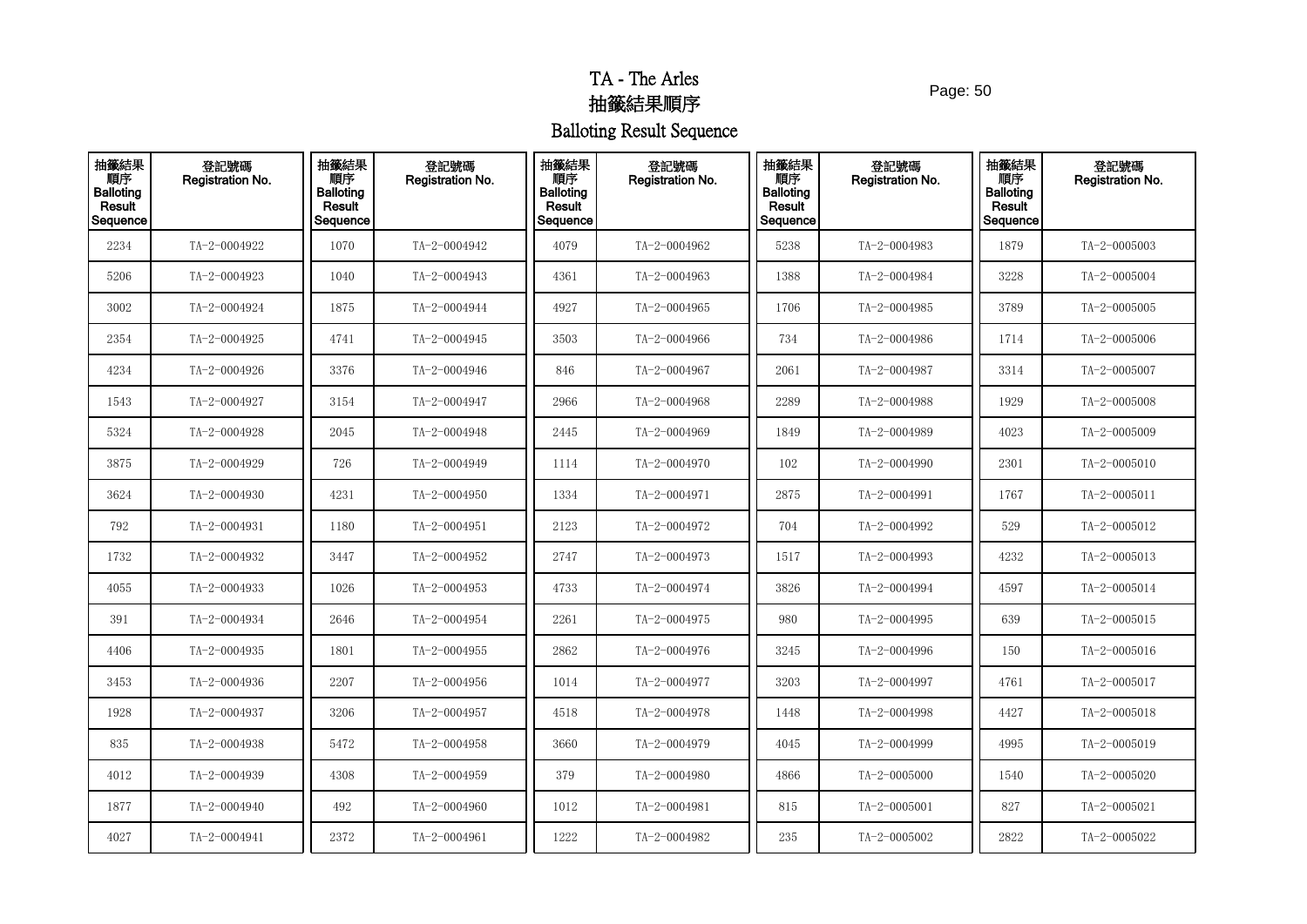Page: 51

| 抽籤結果<br>順序<br>Balloting<br>Result<br>Sequence | 登記號碼<br><b>Registration No.</b> | 抽籤結果<br>順序<br><b>Balloting</b><br>Result<br>Sequence | 登記號碼<br>Registration No. | 抽籤結果<br>順序<br><b>Balloting</b><br>Result<br>Sequence | 登記號碼<br>Registration No. | 抽籤結果<br>順序<br><b>Balloting</b><br>Result<br>Sequence | 登記號碼<br><b>Registration No.</b> | 抽籤結果<br>順序<br><b>Balloting</b><br>Result<br>Sequence | 登記號碼<br>Registration No. |
|-----------------------------------------------|---------------------------------|------------------------------------------------------|--------------------------|------------------------------------------------------|--------------------------|------------------------------------------------------|---------------------------------|------------------------------------------------------|--------------------------|
| 4475                                          | TA-2-0005023                    | 271                                                  | TA-2-0005043             | 613                                                  | TA-2-0005063             | 4610                                                 | TA-2-0005083                    | 2796                                                 | TA-2-0005103             |
| 1814                                          | TA-2-0005024                    | 4084                                                 | TA-2-0005044             | 2020                                                 | TA-2-0005064             | 3242                                                 | TA-2-0005084                    | 1089                                                 | TA-2-0005104             |
| 1820                                          | TA-2-0005025                    | 2840                                                 | TA-2-0005045             | 3162                                                 | TA-2-0005065             | 5073                                                 | $TA - 2 - 0005085$              | 5348                                                 | TA-2-0005105             |
| 1475                                          | TA-2-0005026                    | 1200                                                 | TA-2-0005046             | 752                                                  | TA-2-0005066             | 4237                                                 | TA-2-0005086                    | 5275                                                 | TA-2-0005106             |
| 2242                                          | TA-2-0005027                    | 3435                                                 | TA-2-0005047             | 3409                                                 | TA-2-0005067             | 831                                                  | TA-2-0005087                    | 2381                                                 | $TA - 2 - 0005107$       |
| 3962                                          | TA-2-0005028                    | 798                                                  | TA-2-0005048             | 1245                                                 | TA-2-0005068             | 2721                                                 | $TA - 2 - 0005088$              | 1265                                                 | TA-2-0005108             |
| 5153                                          | TA-2-0005029                    | 971                                                  | TA-2-0005049             | 2774                                                 | TA-2-0005069             | 1085                                                 | TA-2-0005089                    | 5088                                                 | TA-2-0005109             |
| 4956                                          | TA-2-0005030                    | 3041                                                 | $TA - 2 - 0005050$       | 1248                                                 | TA-2-0005070             | 1562                                                 | TA-2-0005090                    | 2701                                                 | $TA - 2 - 0005110$       |
| 1425                                          | $TA - 2 - 0005031$              | 1902                                                 | $TA - 2 - 0005051$       | 1534                                                 | TA-2-0005071             | 5511                                                 | $TA - 2 - 0005091$              | 1926                                                 | $TA - 2 - 0005111$       |
| 4244                                          | TA-2-0005032                    | 5313                                                 | TA-2-0005052             | 947                                                  | TA-2-0005072             | 5445                                                 | TA-2-0005092                    | 4899                                                 | TA-2-0005112             |
| 5300                                          | TA-2-0005033                    | 3608                                                 | $TA-2-0005053$           | 360                                                  | TA-2-0005073             | 2647                                                 | TA-2-0005093                    | 304                                                  | $TA - 2 - 0005113$       |
| 2935                                          | TA-2-0005034                    | 3828                                                 | TA-2-0005054             | 2335                                                 | TA-2-0005074             | 1212                                                 | TA-2-0005094                    | 2873                                                 | TA-2-0005114             |
| 4647                                          | TA-2-0005035                    | 3525                                                 | TA-2-0005055             | 2872                                                 | TA-2-0005075             | 3625                                                 | $TA - 2 - 0005095$              | 3981                                                 | TA-2-0005115             |
| 1489                                          | TA-2-0005036                    | 4872                                                 | TA-2-0005056             | 2039                                                 | TA-2-0005076             | 4817                                                 | TA-2-0005096                    | 3670                                                 | TA-2-0005116             |
| 4453                                          | TA-2-0005037                    | 1406                                                 | TA-2-0005057             | 4376                                                 | TA-2-0005077             | 4570                                                 | TA-2-0005097                    | 5187                                                 | $TA - 2 - 0005117$       |
| 3906                                          | TA-2-0005038                    | 5011                                                 | TA-2-0005058             | 782                                                  | TA-2-0005078             | 3104                                                 | TA-2-0005098                    | 309                                                  | $TA - 2 - 0005118$       |
| 5108                                          | TA-2-0005039                    | 5290                                                 | TA-2-0005059             | 5404                                                 | TA-2-0005079             | 72                                                   | TA-2-0005099                    | 1069                                                 | TA-2-0005119             |
| 1457                                          | TA-2-0005040                    | 1511                                                 | TA-2-0005060             | 740                                                  | TA-2-0005080             | 4716                                                 | $TA - 2 - 0005100$              | 357                                                  | TA-2-0005120             |
| 3140                                          | TA-2-0005041                    | 3900                                                 | TA-2-0005061             | 1399                                                 | TA-2-0005081             | 3655                                                 | $TA - 2 - 0005101$              | 2519                                                 | TA-2-0005121             |
| 5204                                          | TA-2-0005042                    | 1742                                                 | TA-2-0005062             | 514                                                  | TA-2-0005082             | 278                                                  | TA-2-0005102                    | 2787                                                 | TA-2-0005122             |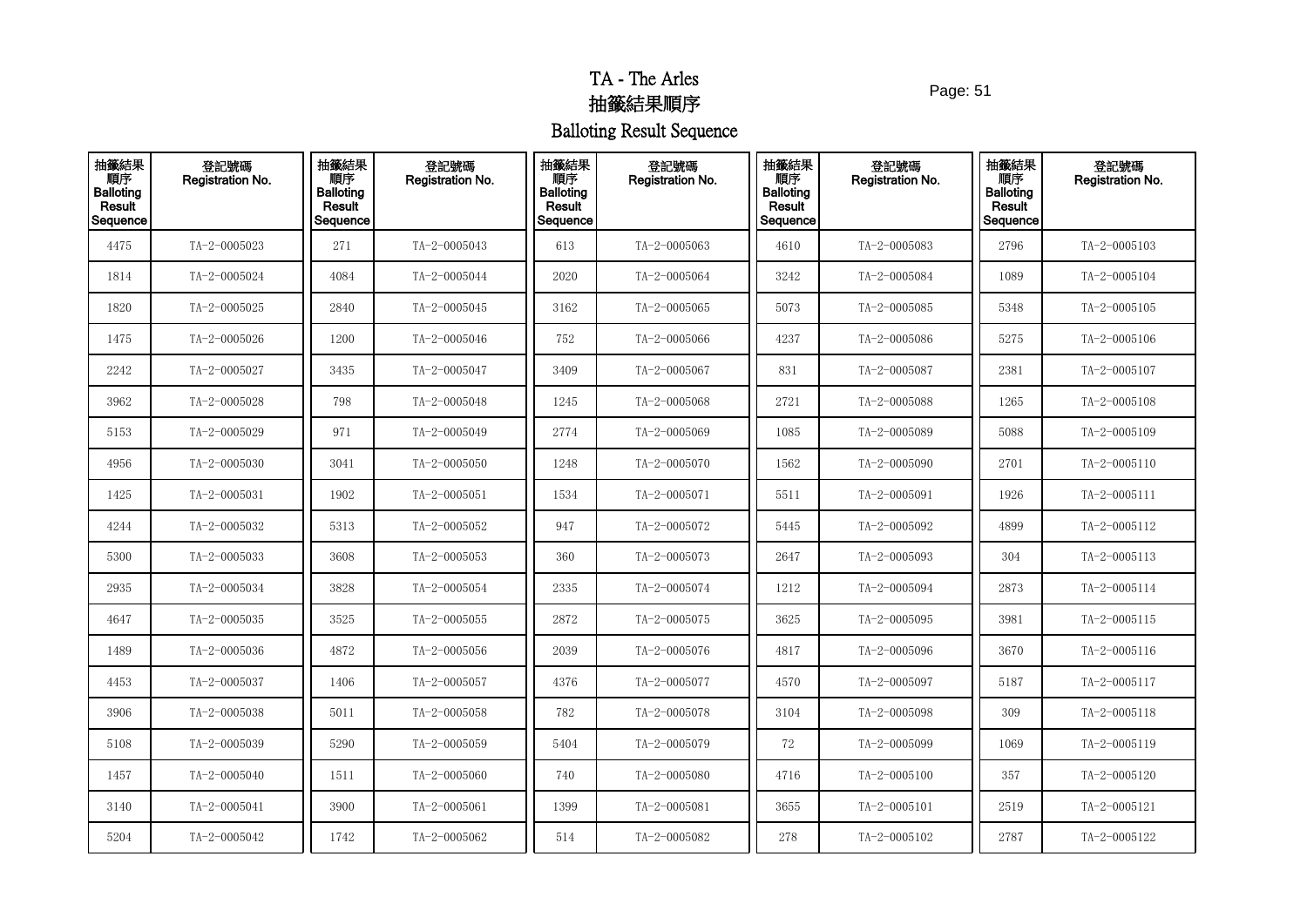Page: 52

| 抽籤結果<br>順序<br>Balloting<br>Result<br>Sequence | 登記號碼<br>Registration No. | 抽籤結果<br>順序<br><b>Balloting</b><br>Result<br>Sequence | 登記號碼<br>Registration No. | 抽籤結果<br>順序<br><b>Balloting</b><br>Result<br>Sequence | 登記號碼<br>Registration No. | 抽籤結果<br>順序<br><b>Balloting</b><br>Result<br>Sequence | 登記號碼<br><b>Registration No.</b> | 抽籤結果<br>順序<br><b>Balloting</b><br>Result<br>Sequence | 登記號碼<br>Registration No. |
|-----------------------------------------------|--------------------------|------------------------------------------------------|--------------------------|------------------------------------------------------|--------------------------|------------------------------------------------------|---------------------------------|------------------------------------------------------|--------------------------|
| 3509                                          | TA-2-0005123             | 4298                                                 | TA-2-0005145             | 1796                                                 | TA-2-0005165             | 1066                                                 | $TA - 2 - 0005185$              | 864                                                  | TA-2-0005205             |
| 4611                                          | TA-2-0005124             | 2067                                                 | TA-2-0005146             | 4480                                                 | TA-2-0005166             | 5305                                                 | TA-2-0005186                    | 4730                                                 | TA-2-0005206             |
| 978                                           | TA-2-0005125             | 1950                                                 | TA-2-0005147             | 1874                                                 | $TA - 2 - 0005167$       | 2297                                                 | TA-2-0005187                    | 3360                                                 | TA-2-0005207             |
| 2897                                          | TA-2-0005126             | 3966                                                 | TA-2-0005148             | 943                                                  | TA-2-0005168             | 4414                                                 | TA-2-0005188                    | 1947                                                 | TA-2-0005208             |
| 1164                                          | TA-2-0005127             | 942                                                  | TA-2-0005149             | 4968                                                 | TA-2-0005169             | 1218                                                 | TA-2-0005189                    | 4101                                                 | TA-2-0005209             |
| 3010                                          | TA-2-0005128             | 3895                                                 | TA-2-0005150             | 3581                                                 | TA-2-0005170             | 1199                                                 | TA-2-0005190                    | 4114                                                 | TA-2-0005210             |
| 925                                           | TA-2-0005129             | 3414                                                 | TA-2-0005151             | 4529                                                 | TA-2-0005171             | 288                                                  | TA-2-0005191                    | 381                                                  | TA-2-0005211             |
| 1162                                          | $TA-2-0005130$           | 4728                                                 | TA-2-0005152             | 1650                                                 | TA-2-0005172             | 879                                                  | TA-2-0005192                    | 1509                                                 | TA-2-0005212             |
| 3821                                          | TA-2-0005131             | 3027                                                 | TA-2-0005153             | 4411                                                 | TA-2-0005173             | 1927                                                 | TA-2-0005193                    | 5201                                                 | TA-2-0005213             |
| 3748                                          | TA-2-0005132             | 1813                                                 | TA-2-0005154             | 5100                                                 | TA-2-0005174             | 3474                                                 | TA-2-0005194                    | 4652                                                 | TA-2-0005214             |
| 1869                                          | $TA-2-0005133$           | 2005                                                 | TA-2-0005155             | 4918                                                 | TA-2-0005175             | 2848                                                 | TA-2-0005195                    | 2027                                                 | TA-2-0005215             |
| 851                                           | TA-2-0005134             | 315                                                  | TA-2-0005156             | 4388                                                 | TA-2-0005176             | 1909                                                 | TA-2-0005196                    | 3534                                                 | TA-2-0005216             |
| 4321                                          | TA-2-0005137             | 2830                                                 | TA-2-0005157             | 4842                                                 | TA-2-0005177             | 2208                                                 | TA-2-0005197                    | 1630                                                 | TA-2-0005217             |
| 1134                                          | TA-2-0005138             | 2815                                                 | TA-2-0005158             | 2644                                                 | TA-2-0005178             | 3000                                                 | TA-2-0005198                    | 4527                                                 | TA-2-0005218             |
| 1959                                          | TA-2-0005139             | 1100                                                 | TA-2-0005159             | 2973                                                 | TA-2-0005179             | 4579                                                 | TA-2-0005199                    | 2398                                                 | TA-2-0005219             |
| 4543                                          | TA-2-0005140             | 3191                                                 | TA-2-0005160             | 5326                                                 | $TA - 2 - 0005180$       | 2290                                                 | TA-2-0005200                    | 5072                                                 | TA-2-0005220             |
| 1827                                          | TA-2-0005141             | 1185                                                 | TA-2-0005161             | 395                                                  | TA-2-0005181             | 4110                                                 | TA-2-0005201                    | 1915                                                 | TA-2-0005221             |
| 4204                                          | TA-2-0005142             | 3991                                                 | TA-2-0005162             | 909                                                  | TA-2-0005182             | 1051                                                 | TA-2-0005202                    | 216                                                  | TA-2-0005223             |
| 4288                                          | TA-2-0005143             | 3039                                                 | TA-2-0005163             | 4213                                                 | TA-2-0005183             | 1061                                                 | TA-2-0005203                    | 1244                                                 | TA-2-0005225             |
| 5111                                          | TA-2-0005144             | 1361                                                 | TA-2-0005164             | 2660                                                 | TA-2-0005184             | 307                                                  | TA-2-0005204                    | 2118                                                 | TA-2-0005226             |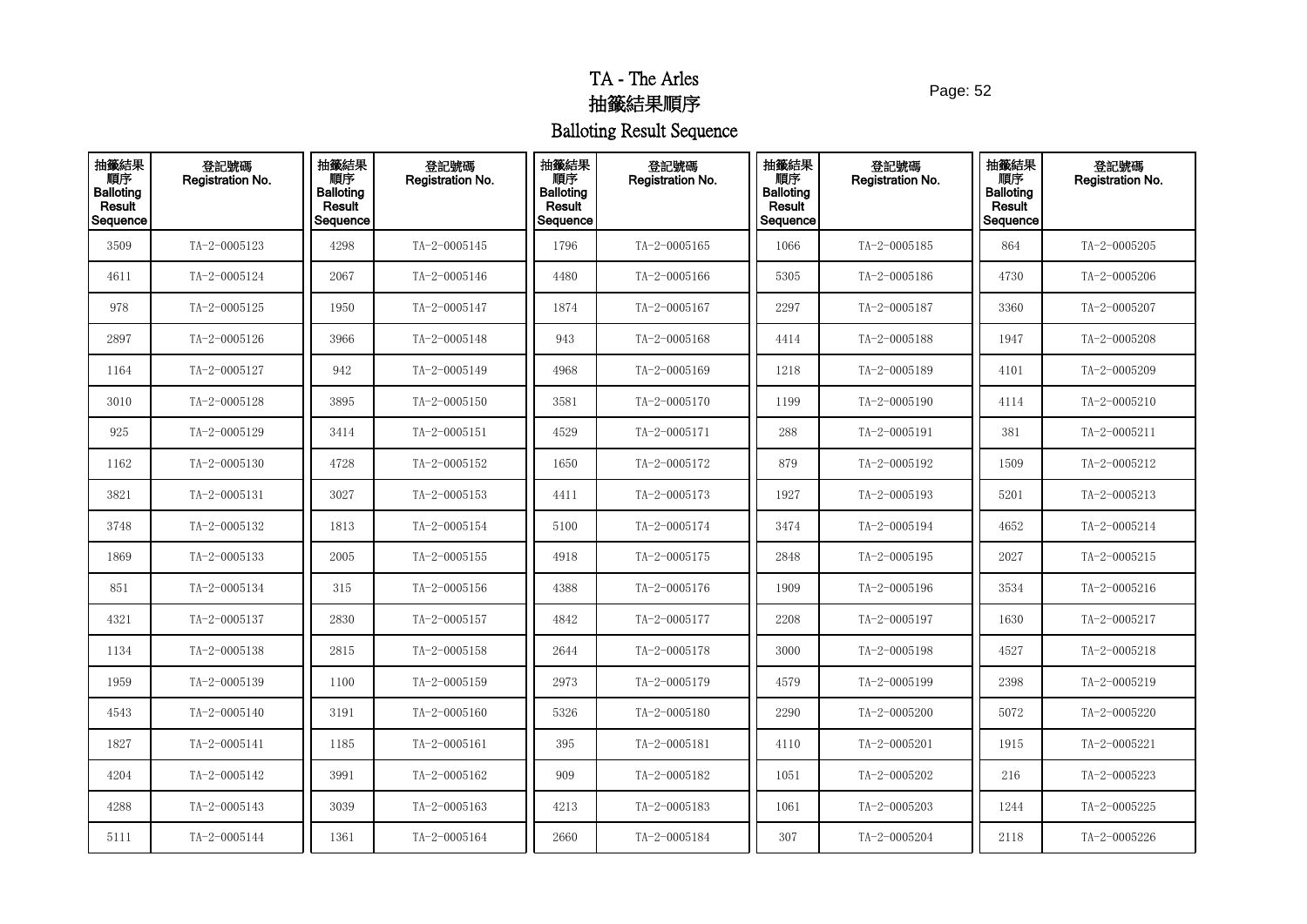Page: 53

| 抽籤結果<br>順序<br><b>Balloting</b><br>Result<br>Sequence | 登記號碼<br>Registration No. | 抽籤結果<br>順序<br><b>Balloting</b><br>Result<br>Sequence | 登記號碼<br>Registration No. | 抽籤結果<br>順序<br><b>Balloting</b><br>Result<br>Sequence | 登記號碼<br>Registration No. | 抽籤結果<br>順序<br><b>Balloting</b><br>Result<br>Sequence | 登記號碼<br>Registration No. | 抽籤結果<br>順序<br><b>Balloting</b><br>Result<br>Sequence | 登記號碼<br>Registration No. |
|------------------------------------------------------|--------------------------|------------------------------------------------------|--------------------------|------------------------------------------------------|--------------------------|------------------------------------------------------|--------------------------|------------------------------------------------------|--------------------------|
| 443                                                  | TA-2-0005229             | 401                                                  | TA-2-0005250             | 3506                                                 | TA-2-0005271             | 2313                                                 | TA-2-0005291             | 1333                                                 | TA-2-0005311             |
| 5176                                                 | TA-2-0005230             | 4605                                                 | TA-2-0005251             | 5203                                                 | TA-2-0005272             | 3258                                                 | TA-2-0005292             | 1347                                                 | TA-2-0005312             |
| 2273                                                 | TA-2-0005231             | 3935                                                 | TA-2-0005252             | 248                                                  | TA-2-0005273             | 2204                                                 | TA-2-0005293             | 1064                                                 | $TA - 2 - 0005313$       |
| 1209                                                 | TA-2-0005232             | 3760                                                 | TA-2-0005253             | 724                                                  | TA-2-0005274             | 1323                                                 | TA-2-0005294             | 5346                                                 | TA-2-0005314             |
| 4137                                                 | TA-2-0005234             | 4743                                                 | TA-2-0005254             | 3537                                                 | TA-2-0005275             | 2173                                                 | TA-2-0005295             | 5350                                                 | TA-2-0005315             |
| 2869                                                 | TA-2-0005235             | 907                                                  | TA-2-0005255             | 820                                                  | TA-2-0005276             | 4674                                                 | TA-2-0005296             | 2026                                                 | $TA - 2 - 0005316$       |
| 2180                                                 | TA-2-0005236             | 4442                                                 | TA-2-0005256             | 4465                                                 | TA-2-0005277             | 1712                                                 | TA-2-0005297             | 793                                                  | TA-2-0005318             |
| 4493                                                 | TA-2-0005237             | 1363                                                 | TA-2-0005257             | 4606                                                 | TA-2-0005278             | 148                                                  | TA-2-0005298             | 1349                                                 | TA-2-0005319             |
| 5362                                                 | TA-2-0005238             | 4951                                                 | TA-2-0005258             | 4792                                                 | TA-2-0005279             | 826                                                  | TA-2-0005299             | 3774                                                 | TA-2-0005320             |
| 2898                                                 | TA-2-0005239             | 179                                                  | TA-2-0005259             | 3880                                                 | TA-2-0005280             | 2580                                                 | TA-2-0005300             | 5421                                                 | TA-2-0005321             |
| 1744                                                 | TA-2-0005240             | 2051                                                 | TA-2-0005260             | 3914                                                 | TA-2-0005281             | 574                                                  | TA-2-0005301             | 944                                                  | TA-2-0005322             |
| 1286                                                 | TA-2-0005241             | 1202                                                 | TA-2-0005261             | 3221                                                 | TA-2-0005282             | 1171                                                 | TA-2-0005302             | 2518                                                 | TA-2-0005323             |
| 5164                                                 | TA-2-0005242             | 5133                                                 | TA-2-0005262             | 4998                                                 | TA-2-0005283             | 199                                                  | TA-2-0005303             | 2755                                                 | TA-2-0005324             |
| 4781                                                 | TA-2-0005243             | 1292                                                 | TA-2-0005263             | 4277                                                 | TA-2-0005284             | 4041                                                 | TA-2-0005304             | 2516                                                 | TA-2-0005325             |
| 3226                                                 | TA-2-0005244             | 2996                                                 | TA-2-0005264             | 3666                                                 | TA-2-0005285             | 2998                                                 | TA-2-0005305             | 1214                                                 | TA-2-0005326             |
| 3585                                                 | TA-2-0005245             | 2341                                                 | TA-2-0005265             | 2980                                                 | TA-2-0005286             | 2497                                                 | TA-2-0005306             | 4634                                                 | TA-2-0005327             |
| 1676                                                 | TA-2-0005246             | 2760                                                 | TA-2-0005267             | 4275                                                 | TA-2-0005287             | 2799                                                 | TA-2-0005307             | 2484                                                 | TA-2-0005328             |
| 4287                                                 | TA-2-0005247             | 4793                                                 | TA-2-0005268             | 2914                                                 | TA-2-0005288             | 2439                                                 | TA-2-0005308             | 3963                                                 | TA-2-0005329             |
| 3747                                                 | TA-2-0005248             | 662                                                  | TA-2-0005269             | 4062                                                 | TA-2-0005289             | 1424                                                 | TA-2-0005309             | 689                                                  | TA-2-0005330             |
| 498                                                  | TA-2-0005249             | 2892                                                 | TA-2-0005270             | 4513                                                 | TA-2-0005290             | 2704                                                 | TA-2-0005310             | 4692                                                 | $TA - 2 - 0005331$       |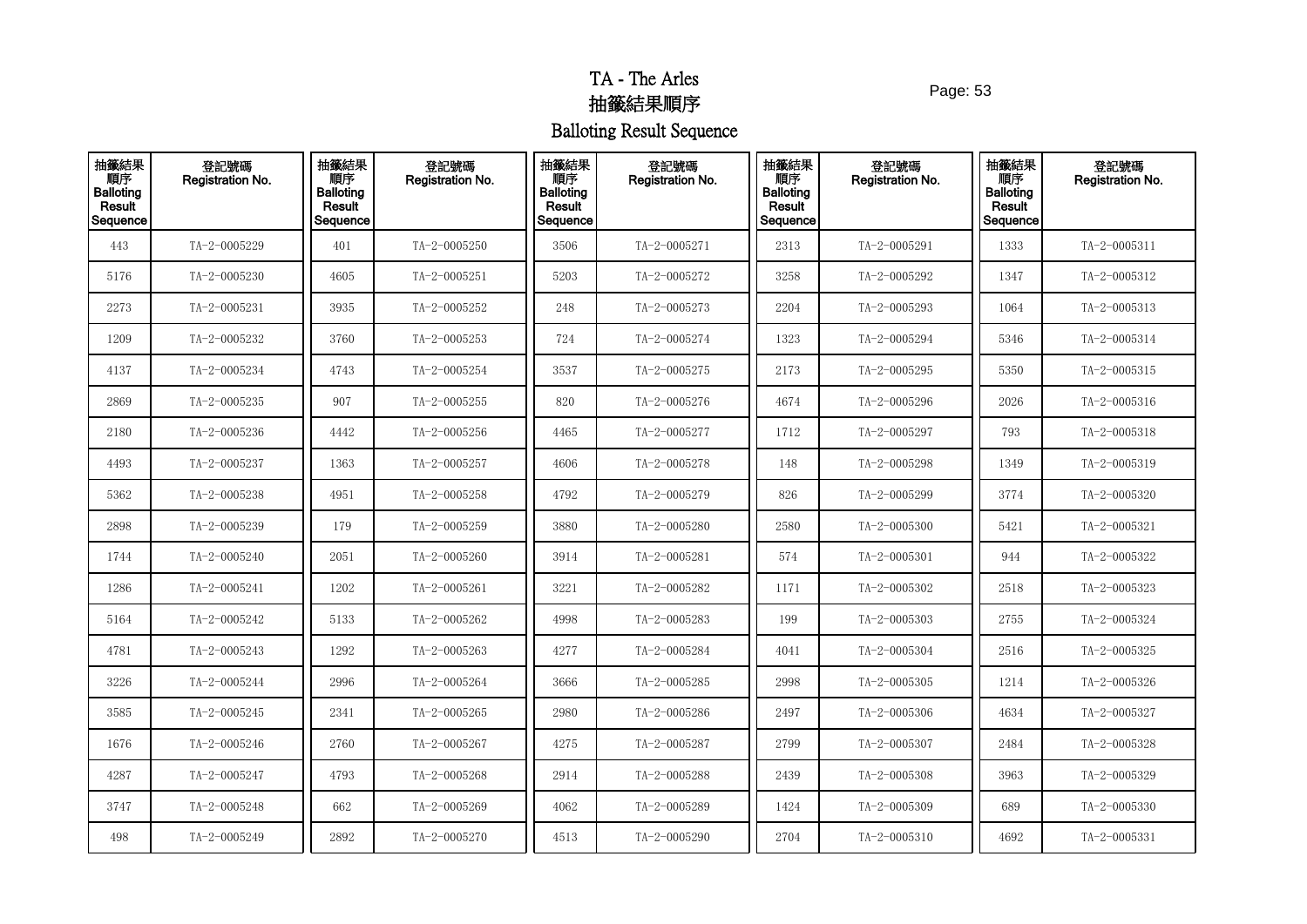Page: 54

| 抽籤結果<br>順序<br><b>Balloting</b><br>Result<br>Sequence | 登記號碼<br>Registration No. | 抽籤結果<br>順序<br><b>Balloting</b><br>Result<br>Sequence | 登記號碼<br>Registration No. | 抽籤結果<br>順序<br><b>Balloting</b><br>Result<br>Sequence | 登記號碼<br>Registration No. | 抽籤結果<br>順序<br><b>Balloting</b><br>Result<br>Sequence | 登記號碼<br><b>Registration No.</b> | 抽籤結果<br>順序<br><b>Balloting</b><br>Result<br>Sequence | 登記號碼<br>Registration No. |
|------------------------------------------------------|--------------------------|------------------------------------------------------|--------------------------|------------------------------------------------------|--------------------------|------------------------------------------------------|---------------------------------|------------------------------------------------------|--------------------------|
| 2253                                                 | TA-2-0005332             | 1253                                                 | TA-2-0005352             | 185                                                  | TA-2-0005372             | 1788                                                 | TA-2-0005392                    | 49                                                   | TA-2-0005412             |
| 4492                                                 | TA-2-0005333             | 234                                                  | TA-2-0005353             | 1587                                                 | TA-2-0005373             | 4132                                                 | TA-2-0005393                    | 372                                                  | $TA - 2 - 0005413$       |
| 4018                                                 | TA-2-0005334             | 2140                                                 | TA-2-0005354             | 1028                                                 | TA-2-0005374             | 559                                                  | TA-2-0005394                    | 5325                                                 | TA-2-0005414             |
| 1151                                                 | TA-2-0005335             | 3588                                                 | TA-2-0005355             | 4614                                                 | TA-2-0005375             | 3732                                                 | TA-2-0005395                    | 3441                                                 | TA-2-0005415             |
| 2813                                                 | TA-2-0005336             | 2171                                                 | TA-2-0005356             | 2849                                                 | TA-2-0005376             | 5359                                                 | TA-2-0005396                    | 2029                                                 | TA-2-0005416             |
| 4496                                                 | TA-2-0005337             | 1678                                                 | TA-2-0005357             | 1470                                                 | TA-2-0005377             | 4463                                                 | TA-2-0005397                    | 2558                                                 | TA-2-0005417             |
| 4193                                                 | TA-2-0005338             | 35                                                   | TA-2-0005358             | 3671                                                 | TA-2-0005378             | 3390                                                 | TA-2-0005398                    | 5535                                                 | TA-2-0005418             |
| 1673                                                 | TA-2-0005339             | 2900                                                 | TA-2-0005359             | 2846                                                 | TA-2-0005379             | 5368                                                 | TA-2-0005399                    | 1091                                                 | TA-2-0005419             |
| 3945                                                 | TA-2-0005340             | 2498                                                 | TA-2-0005360             | 2203                                                 | TA-2-0005380             | 206                                                  | TA-2-0005400                    | 3501                                                 | TA-2-0005420             |
| 3697                                                 | TA-2-0005341             | 1429                                                 | TA-2-0005361             | 2884                                                 | TA-2-0005381             | 4755                                                 | TA-2-0005401                    | 4169                                                 | TA-2-0005421             |
| 154                                                  | TA-2-0005342             | 3832                                                 | TA-2-0005362             | 3466                                                 | TA-2-0005382             | 427                                                  | TA-2-0005402                    | 181                                                  | TA-2-0005422             |
| 1705                                                 | TA-2-0005343             | 444                                                  | TA-2-0005363             | 1147                                                 | TA-2-0005383             | 2560                                                 | TA-2-0005403                    | 2280                                                 | TA-2-0005423             |
| 1838                                                 | TA-2-0005344             | 1196                                                 | TA-2-0005364             | 3389                                                 | TA-2-0005384             | 5438                                                 | TA-2-0005404                    | 3456                                                 | TA-2-0005424             |
| 3213                                                 | TA-2-0005345             | 2957                                                 | TA-2-0005365             | 3708                                                 | TA-2-0005385             | 3584                                                 | TA-2-0005405                    | 3730                                                 | TA-2-0005425             |
| 2472                                                 | TA-2-0005346             | 3322                                                 | TA-2-0005366             | 313                                                  | TA-2-0005386             | 2078                                                 | TA-2-0005406                    | 1980                                                 | TA-2-0005426             |
| 4247                                                 | TA-2-0005347             | 362                                                  | TA-2-0005367             | 652                                                  | TA-2-0005387             | 4651                                                 | TA-2-0005407                    | 1022                                                 | TA-2-0005427             |
| 500                                                  | TA-2-0005348             | 1168                                                 | TA-2-0005368             | 4354                                                 | TA-2-0005388             | 819                                                  | TA-2-0005408                    | 280                                                  | TA-2-0005428             |
| 2724                                                 | TA-2-0005349             | 3237                                                 | TA-2-0005369             | 1792                                                 | TA-2-0005389             | 10                                                   | TA-2-0005409                    | 412                                                  | TA-2-0005429             |
| 2286                                                 | TA-2-0005350             | 4664                                                 | TA-2-0005370             | 1118                                                 | TA-2-0005390             | 1351                                                 | TA-2-0005410                    | 1213                                                 | TA-2-0005430             |
| 1951                                                 | $TA - 2 - 0005351$       | 1291                                                 | TA-2-0005371             | 1054                                                 | TA-2-0005391             | 2330                                                 | TA-2-0005411                    | 2711                                                 | TA-2-0005431             |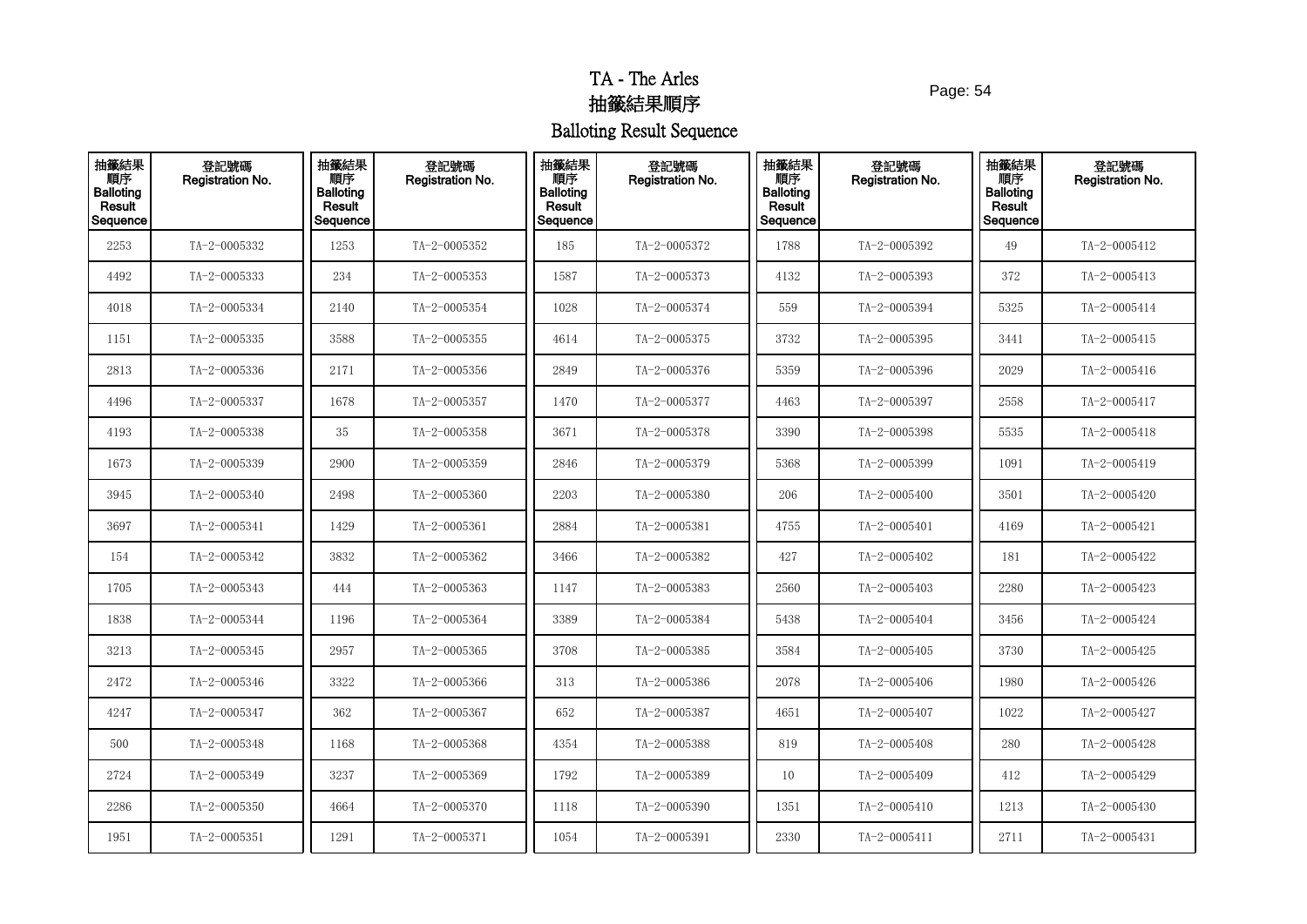Page: 55

| 抽籤結果<br>順序<br><b>Balloting</b><br>Result<br>Sequence | 登記號碼<br>Registration No. | 抽籤結果<br>順序<br><b>Balloting</b><br>Result<br>Sequence | 登記號碼<br>Registration No. | 抽籤結果<br>順序<br><b>Balloting</b><br>Result<br>Sequence | 登記號碼<br>Registration No. | 抽籤結果<br>順序<br><b>Balloting</b><br>Result<br>Sequence | 登記號碼<br><b>Registration No.</b> | 抽籤結果<br>順序<br><b>Balloting</b><br>Result<br>Sequence | 登記號碼<br>Registration No. |
|------------------------------------------------------|--------------------------|------------------------------------------------------|--------------------------|------------------------------------------------------|--------------------------|------------------------------------------------------|---------------------------------|------------------------------------------------------|--------------------------|
| 2991                                                 | TA-2-0005432             | 866                                                  | TA-2-0005452             | 4429                                                 | TA-2-0005472             | 2902                                                 | TA-2-0005492                    | 2174                                                 | TA-2-0005512             |
| 5273                                                 | TA-2-0005433             | 3587                                                 | TA-2-0005453             | 1966                                                 | TA-2-0005473             | 2062                                                 | TA-2-0005493                    | 3109                                                 | $TA - 2 - 0005513$       |
| 2042                                                 | TA-2-0005434             | 5174                                                 | TA-2-0005454             | 1303                                                 | TA-2-0005474             | 701                                                  | TA-2-0005494                    | 3334                                                 | TA-2-0005514             |
| 2888                                                 | TA-2-0005435             | 860                                                  | TA-2-0005455             | 1807                                                 | TA-2-0005475             | 1691                                                 | TA-2-0005495                    | 1756                                                 | $TA - 2 - 0005515$       |
| 3822                                                 | TA-2-0005436             | 4890                                                 | TA-2-0005456             | 3901                                                 | TA-2-0005476             | 1890                                                 | TA-2-0005496                    | 488                                                  | $TA - 2 - 0005516$       |
| 4168                                                 | TA-2-0005437             | 3218                                                 | TA-2-0005457             | 2933                                                 | TA-2-0005477             | 1941                                                 | TA-2-0005497                    | 4814                                                 | $TA - 2 - 0005517$       |
| 1974                                                 | TA-2-0005438             | 3229                                                 | TA-2-0005458             | 1766                                                 | TA-2-0005478             | 5144                                                 | TA-2-0005498                    | 250                                                  | $TA - 2 - 0005518$       |
| 3633                                                 | TA-2-0005439             | 3933                                                 | TA-2-0005459             | 4504                                                 | TA-2-0005479             | 2390                                                 | TA-2-0005499                    | 1977                                                 | $TA - 2 - 0005519$       |
| 2008                                                 | TA-2-0005440             | 3499                                                 | TA-2-0005460             | 5347                                                 | TA-2-0005480             | 469                                                  | TA-2-0005500                    | 1723                                                 | TA-2-0005520             |
| 3560                                                 | TA-2-0005441             | 2226                                                 | TA-2-0005461             | 3711                                                 | TA-2-0005481             | 3978                                                 | TA-2-0005501                    | 326                                                  | TA-2-0005521             |
| 1015                                                 | TA-2-0005442             | 642                                                  | TA-2-0005462             | 1367                                                 | TA-2-0005482             | 2845                                                 | TA-2-0005502                    | 2075                                                 | TA-2-0005522             |
| 3852                                                 | TA-2-0005443             | 1538                                                 | TA-2-0005463             | 842                                                  | TA-2-0005483             | 3437                                                 | $TA - 2 - 0005503$              | 4740                                                 | TA-2-0005523             |
| 457                                                  | TA-2-0005444             | 5465                                                 | TA-2-0005464             | 4999                                                 | TA-2-0005484             | 5068                                                 | TA-2-0005504                    | 230                                                  | TA-2-0005524             |
| 3913                                                 | TA-2-0005445             | 1355                                                 | TA-2-0005465             | 1646                                                 | TA-2-0005485             | 5024                                                 | TA-2-0005505                    | 2407                                                 | $TA - 2 - 0005525$       |
| 1418                                                 | TA-2-0005446             | 4208                                                 | TA-2-0005466             | 2043                                                 | TA-2-0005486             | 5332                                                 | TA-2-0005506                    | 4512                                                 | TA-2-0005526             |
| 2385                                                 | TA-2-0005447             | 5337                                                 | TA-2-0005467             | 4766                                                 | TA-2-0005487             | 2086                                                 | TA-2-0005507                    | 127                                                  | TA-2-0005527             |
| 1695                                                 | TA-2-0005448             | 852                                                  | TA-2-0005468             | 1581                                                 | TA-2-0005488             | 3532                                                 | TA-2-0005508                    | 2515                                                 | TA-2-0005528             |
| 3659                                                 | TA-2-0005449             | 4586                                                 | TA-2-0005469             | 2645                                                 | TA-2-0005489             | 5001                                                 | TA-2-0005509                    | 3516                                                 | TA-2-0005529             |
| 2379                                                 | TA-2-0005450             | 706                                                  | TA-2-0005470             | 4476                                                 | TA-2-0005490             | 306                                                  | TA-2-0005510                    | 1021                                                 | TA-2-0005530             |
| 2782                                                 | TA-2-0005451             | 5296                                                 | TA-2-0005471             | 4702                                                 | TA-2-0005491             | 2971                                                 | TA-2-0005511                    | 4538                                                 | $TA - 2 - 0005531$       |